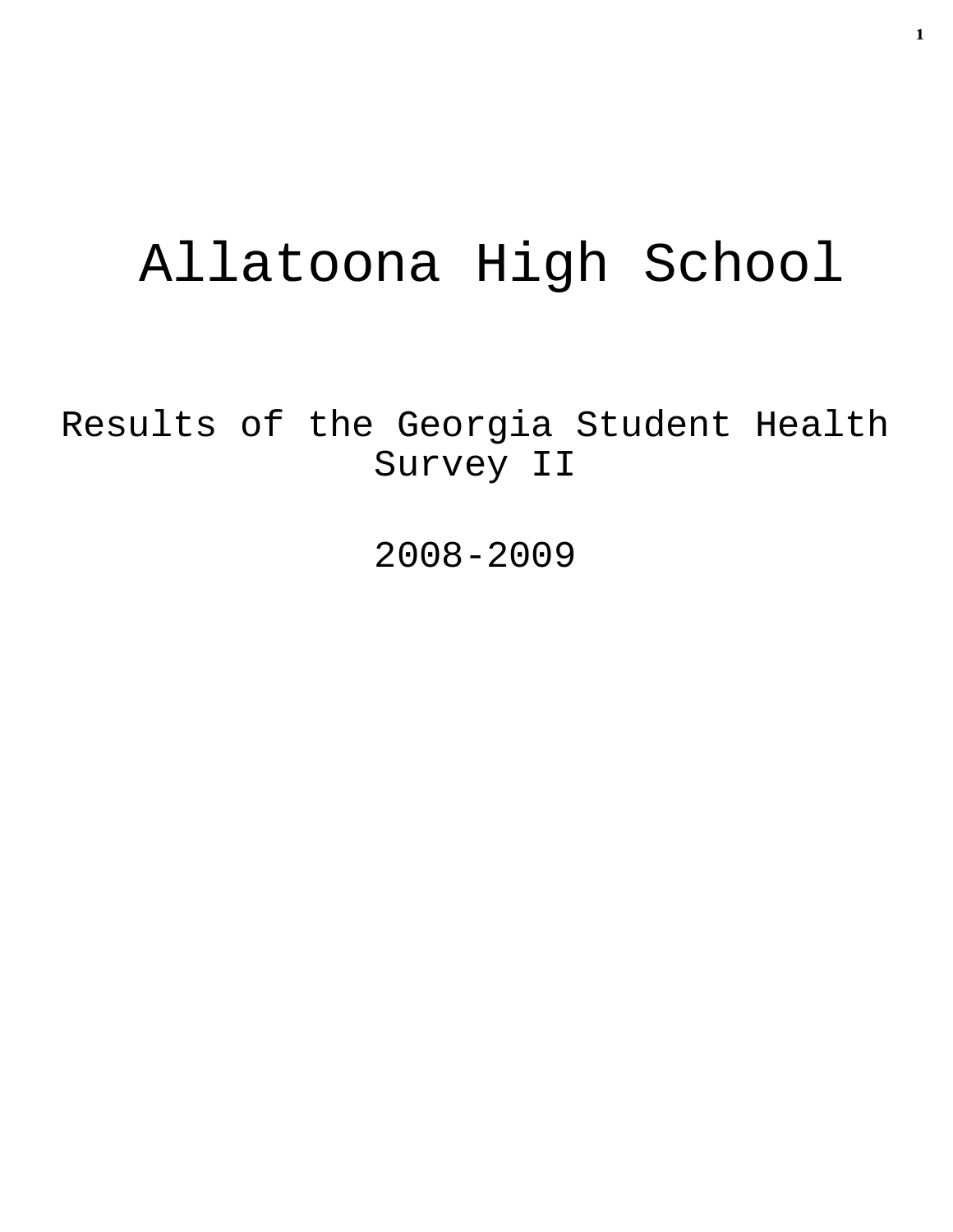## *Demographics* **2**

| Grade                    |    |  |  |
|--------------------------|----|--|--|
| <b>Grade   Frequency</b> |    |  |  |
| 10                       | 48 |  |  |
| 12                       |    |  |  |

| <b>Frequency</b> | <b>Table of Gender by Grade</b> |              |       |              |  |
|------------------|---------------------------------|--------------|-------|--------------|--|
| <b>Col Pct</b>   |                                 | Grade(Grade) |       |              |  |
|                  | Gender(Gender)                  | 10           | 12    | <b>Total</b> |  |
|                  | Female                          | 28<br>58.33  | 66.67 | 30           |  |
|                  | <b>Male</b>                     | 20<br>41.67  | 33.33 | 21           |  |
|                  | <b>Total</b>                    | 48           | 3     | 51           |  |

| <b>Frequency</b> |  |
|------------------|--|
| <b>Col Pct</b>   |  |

| <b>Table of Ethnicity by Grade</b> |              |             |              |  |  |  |
|------------------------------------|--------------|-------------|--------------|--|--|--|
|                                    | Grade(Grade) |             |              |  |  |  |
| <b>Ethnicity</b> (Ethnicity)       | 10           | 12          | <b>Total</b> |  |  |  |
| <b>Black</b>                       | 8<br>16.67   | 0<br>0.00   | 8            |  |  |  |
| <b>Hispanic</b>                    | 3<br>6.25    | 0<br>0.00   | 3            |  |  |  |
| <b>White</b>                       | 31<br>64.58  | 3<br>100.00 | 34           |  |  |  |
| <b>Asian</b>                       | 4<br>8.33    | 0<br>0.00   | 4            |  |  |  |
| <b>Other</b>                       | 2<br>4.17    | 0<br>0.00   | 2            |  |  |  |
| <b>Total</b>                       | 48           | 3           | 51           |  |  |  |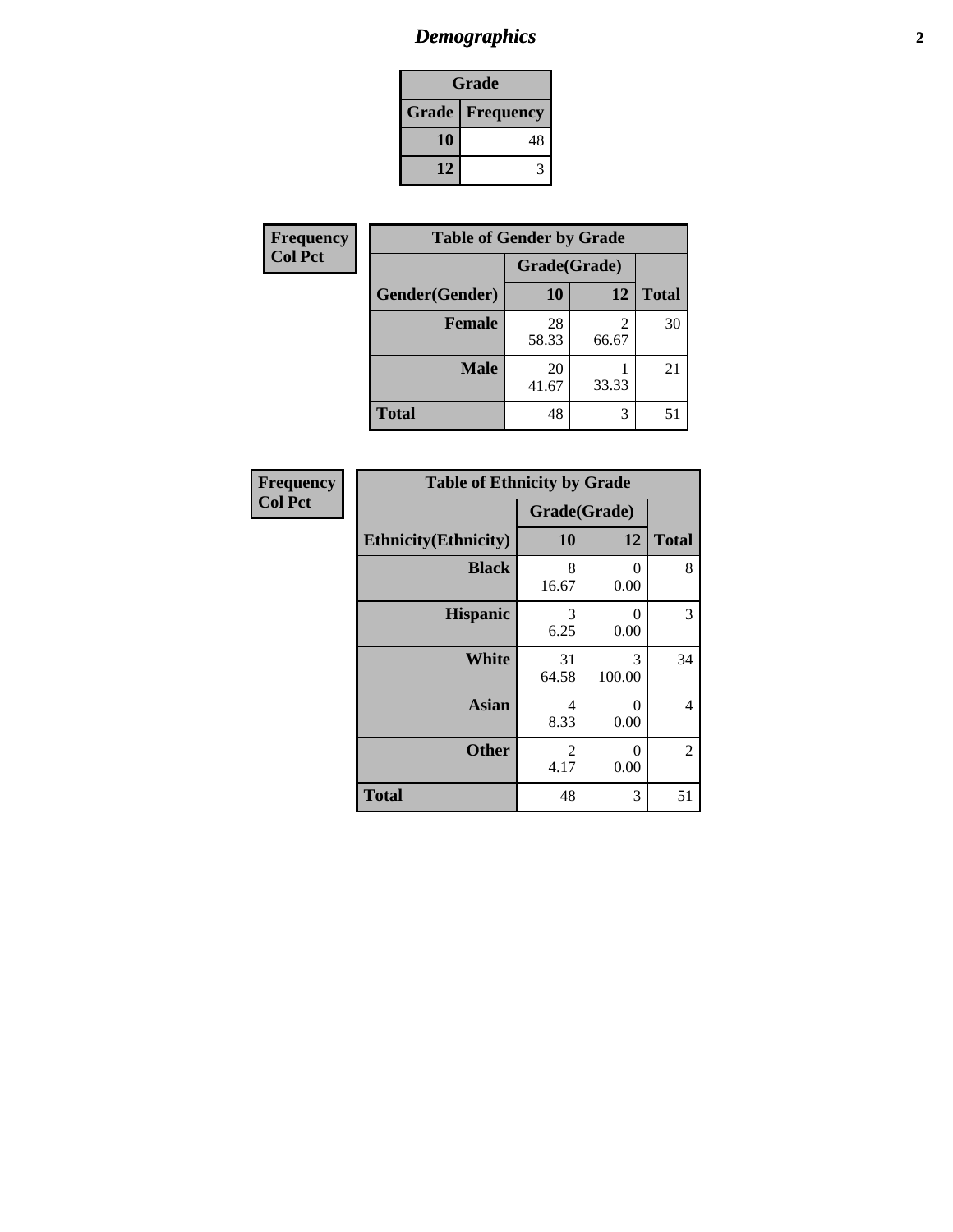#### *Title IV, Part A, Schedule A* **3** *Goal 1: Ensure that all schools are drug-free Baseline Data: Year 2008-2009 Prevalence of Drug Use*

| Frequency<br><b>Col Pct</b> | <b>Table of AlcoholAlt by Grade</b> |              |            |              |  |
|-----------------------------|-------------------------------------|--------------|------------|--------------|--|
|                             | AlcoholAlt(Alcohol                  | Grade(Grade) |            |              |  |
|                             | use, past 30 days)                  | 10           | 12         | <b>Total</b> |  |
|                             | <b>Yes</b>                          | 14<br>29.17  | 33.33      | 15           |  |
|                             | N <sub>0</sub>                      | 34<br>70.83  | 2<br>66.67 | 36           |  |
|                             | <b>Total</b>                        | 48           | 3          | 51           |  |

| <b>Frequency</b> | <b>Table of TobaccoAny by Grade</b> |              |            |              |  |
|------------------|-------------------------------------|--------------|------------|--------------|--|
| <b>Col Pct</b>   | TobaccoAny(Tobacco                  | Grade(Grade) |            |              |  |
|                  | use, past 30 days)                  | <b>10</b>    | 12         | <b>Total</b> |  |
|                  | Yes                                 | 8<br>16.67   | 33.33      | 9            |  |
|                  | N <sub>0</sub>                      | 40<br>83.33  | 2<br>66.67 | 42           |  |
|                  | Total                               | 48           | 3          | 51           |  |

| Frequency<br><b>Col Pct</b> | <b>Table of MarijuanaAlt by Grade</b> |              |                         |              |  |
|-----------------------------|---------------------------------------|--------------|-------------------------|--------------|--|
|                             | MarijuanaAlt(Marijuana                | Grade(Grade) |                         |              |  |
|                             | use, past 30 days)                    | 10           | 12                      | <b>Total</b> |  |
|                             | Yes                                   | 4<br>8.33    | 33.33                   | 5            |  |
|                             | N <sub>0</sub>                        | 44<br>91.67  | $\mathfrak{D}$<br>66.67 | 46           |  |
|                             | <b>Total</b>                          | 48           | 3                       | 51           |  |

| Frequency      | <b>Table of OtherDrugAny by Grade</b>  |              |             |              |  |
|----------------|----------------------------------------|--------------|-------------|--------------|--|
| <b>Col Pct</b> | <b>OtherDrugAny(Other</b><br>drug use, | Grade(Grade) |             |              |  |
|                | past 30 days)                          | 10           | 12          | <b>Total</b> |  |
|                | Yes                                    | 6.25         | 0<br>0.00   | 3            |  |
|                | N <sub>0</sub>                         | 45<br>93.75  | 3<br>100.00 | 48           |  |
|                | <b>Total</b>                           | 48           | 3           | 51           |  |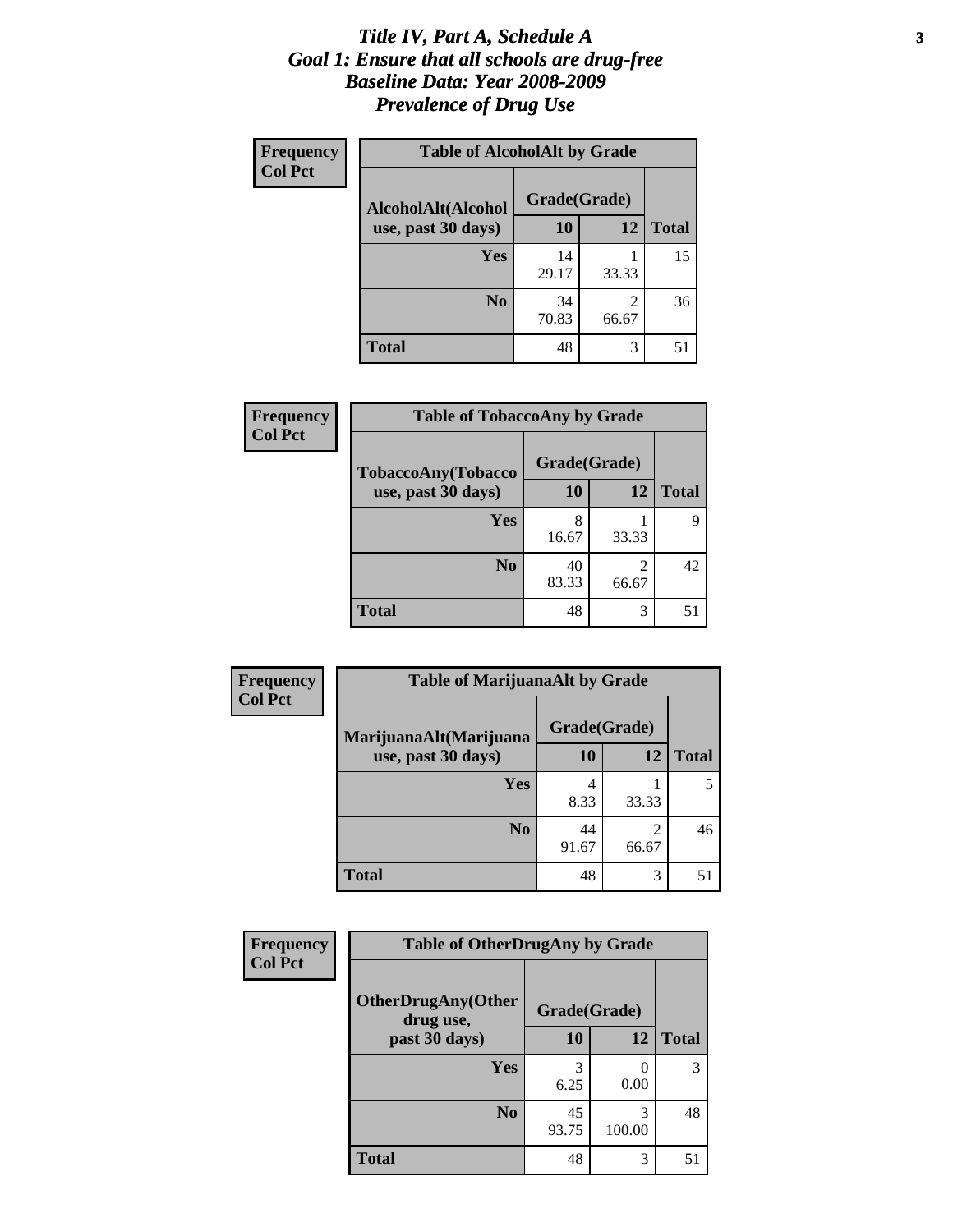#### *Average Age of Onset of Use* **4** *Results for "Average Age of Onset of Use" questions exclude students who said they did not use that substance*

| <b>Variable</b>    | Label                                                              | <b>Mean</b> |
|--------------------|--------------------------------------------------------------------|-------------|
| Alcoholinit2       | I started using alcohol when I was                                 | 13.29       |
| Cigarettesinit2    | I started smoking tobacco when I was                               | 14.20       |
| Smokelessinit2     | I started chewing tobacco when I was                               | 15.00       |
| Marijuanainit2     | I started using marijuana when I was                               | 14.00       |
| Cocaineinit2       | I started using cocaine when I was                                 |             |
| Inhalantsinit2     | I started using inhalants when I was                               | 14.00       |
| Steroidsinit2      | I started using steroids when I was                                |             |
| Ecstasyinit2       | I started using ecstasy when I was                                 | 15.00       |
| Methinit2          | I started using methamphetamines when I was                        |             |
| Hallucinogensinit2 | I started using hallucinogens when I was                           |             |
| Prescriptioninit2  | I started using prescription drugs not prescribed to me when I was | 13.50       |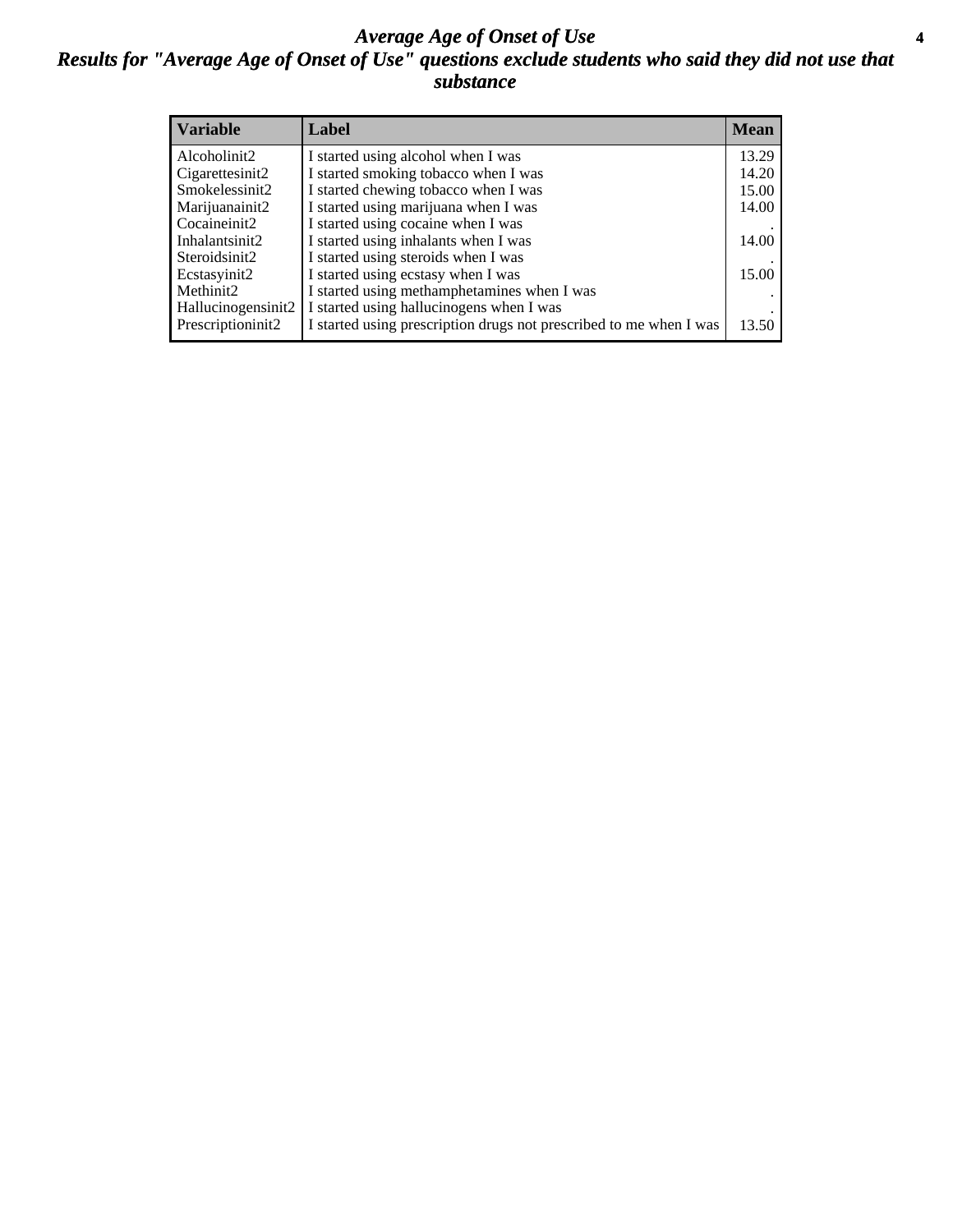### *Perception of Health Risk* **5**

| <b>Frequency</b> | <b>Table of Alcoholharmdich by Grade</b> |              |             |              |  |
|------------------|------------------------------------------|--------------|-------------|--------------|--|
| <b>Col Pct</b>   | Alcoholharmdich(I<br>think alcohol is    | Grade(Grade) |             |              |  |
|                  | harmful)                                 | 10           | 12          | <b>Total</b> |  |
|                  | Yes                                      | 38<br>79.17  | 3<br>100.00 | 41           |  |
|                  | N <sub>0</sub>                           | 10<br>20.83  | 0.00        | 10           |  |
|                  | <b>Total</b>                             | 48           | 3           | 51           |  |

| <b>Frequency</b> | <b>Table of Tobaccoharmdich by Grade</b> |              |                  |               |  |
|------------------|------------------------------------------|--------------|------------------|---------------|--|
| <b>Col Pct</b>   | Tobaccoharmdich(I<br>think tobacco is    | Grade(Grade) |                  |               |  |
|                  | harmful)                                 | 10           | 12               | <b>Total</b>  |  |
|                  | Yes                                      | 46<br>95.83  | 3<br>100.00      | 49            |  |
|                  | N <sub>0</sub>                           | 2<br>4.17    | $\theta$<br>0.00 | $\mathcal{L}$ |  |
|                  | <b>Total</b>                             | 48           | 3                | 51            |  |

| Frequency      | <b>Table of Marijuanaharmdich by Grade</b> |              |            |              |  |
|----------------|--------------------------------------------|--------------|------------|--------------|--|
| <b>Col Pct</b> | Marijuanaharmdich(I<br>think marijuana is  | Grade(Grade) |            |              |  |
|                | harmful)                                   | 10           | 12         | <b>Total</b> |  |
|                | Yes                                        | 37<br>77.08  | 33.33      | 38           |  |
|                | N <sub>0</sub>                             | 11<br>22.92  | 2<br>66.67 | 13           |  |
|                | <b>Total</b>                               | 48           | 3          | 51           |  |

| <b>Frequency</b> | <b>Table of Otherdrugharmdich by Grade</b>   |              |             |              |  |
|------------------|----------------------------------------------|--------------|-------------|--------------|--|
| <b>Col Pct</b>   | Otherdrugharmdich(I<br>think other drugs are | Grade(Grade) |             |              |  |
|                  | harmful)                                     | 10           | 12          | <b>Total</b> |  |
|                  | Yes                                          | 47<br>97.92  | 3<br>100.00 | 50           |  |
|                  | N <sub>0</sub>                               | 2.08         | 0.00        |              |  |
|                  | <b>Total</b>                                 | 48           | 3           | 51           |  |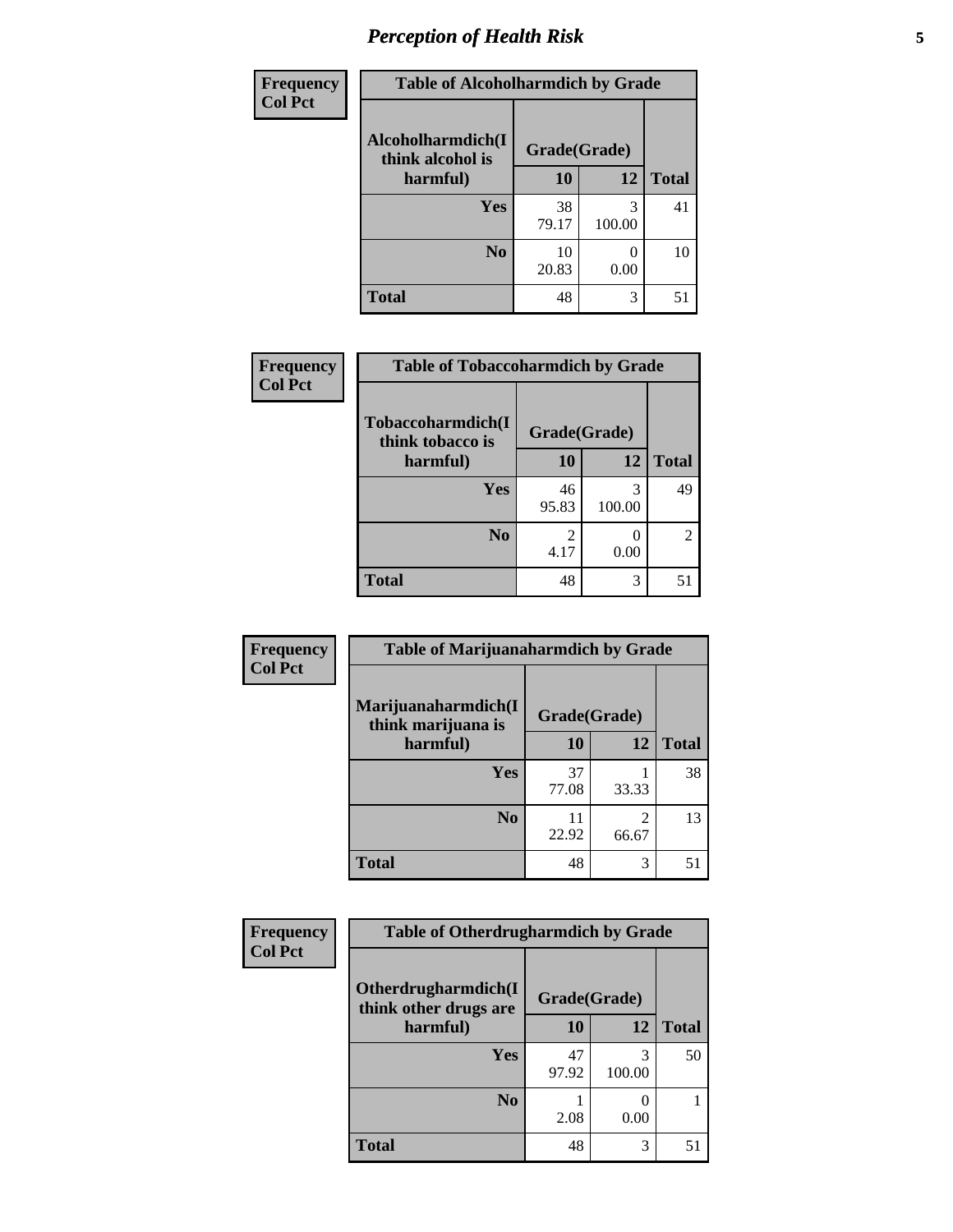### *Social Disapproval* **6**

| Frequency      | <b>Table of Alcoholpeerdich by Grade</b>                    |              |             |              |
|----------------|-------------------------------------------------------------|--------------|-------------|--------------|
| <b>Col Pct</b> | Alcoholpeerdich(My<br>friends would<br>disapprove if I used | Grade(Grade) |             |              |
| alcohol)       |                                                             | 10           | 12          | <b>Total</b> |
|                | <b>Yes</b>                                                  | 21<br>43.75  | 0<br>0.00   | 21           |
|                | N <sub>0</sub>                                              | 27<br>56.25  | 3<br>100.00 | 30           |
|                | <b>Total</b>                                                | 48           | 3           | 51           |

| <b>Frequency</b> |
|------------------|
| <b>Col Pct</b>   |

| <b>Table of Tobaccopeerdich by Grade</b>                    |              |            |              |  |  |
|-------------------------------------------------------------|--------------|------------|--------------|--|--|
| Tobaccopeerdich(My<br>friends would<br>disapprove if I used | Grade(Grade) |            |              |  |  |
| tobacco)                                                    | 10           | 12         | <b>Total</b> |  |  |
| Yes                                                         | 32<br>66.67  | 33.33      | 33           |  |  |
| N <sub>0</sub>                                              | 16<br>33.33  | 2<br>66.67 | 18           |  |  |
| <b>Total</b>                                                | 48           | 3          |              |  |  |

| Frequency      | <b>Table of Marijuanapeerdich by Grade</b>                    |              |             |              |  |
|----------------|---------------------------------------------------------------|--------------|-------------|--------------|--|
| <b>Col Pct</b> | Marijuanapeerdich(My<br>friends would<br>disapprove if I used | Grade(Grade) |             |              |  |
|                | marijuana)                                                    | 10           | 12          | <b>Total</b> |  |
|                | <b>Yes</b>                                                    | 29<br>60.42  | 0<br>0.00   | 29           |  |
|                | N <sub>0</sub>                                                | 19<br>39.58  | 3<br>100.00 | 22           |  |
|                | <b>Total</b>                                                  | 48           | 3           | 51           |  |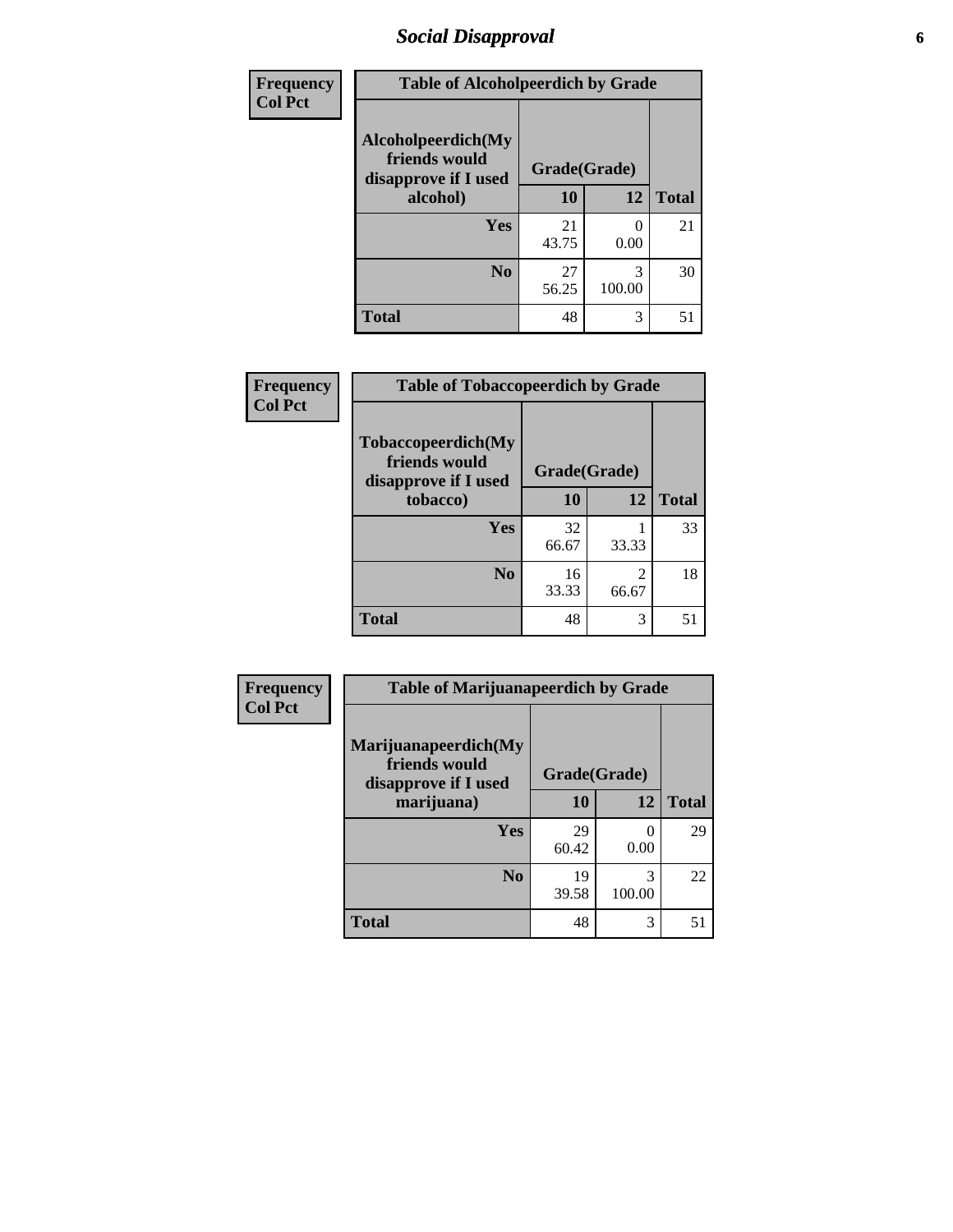## *Social Disapproval* **7**

| Frequency      | <b>Table of Otherdrugpeerdich by Grade</b>                    |              |            |              |
|----------------|---------------------------------------------------------------|--------------|------------|--------------|
| <b>Col Pct</b> | Otherdrugpeerdich(My<br>friends would<br>disapprove if I used | Grade(Grade) |            |              |
|                | other drugs)                                                  | 10           | 12         | <b>Total</b> |
|                | Yes                                                           | 37<br>77.08  | 33.33      | 38           |
|                | N <sub>0</sub>                                                | 11<br>22.92  | 2<br>66.67 | 13           |
|                | <b>Total</b>                                                  | 48           | 3          | 51           |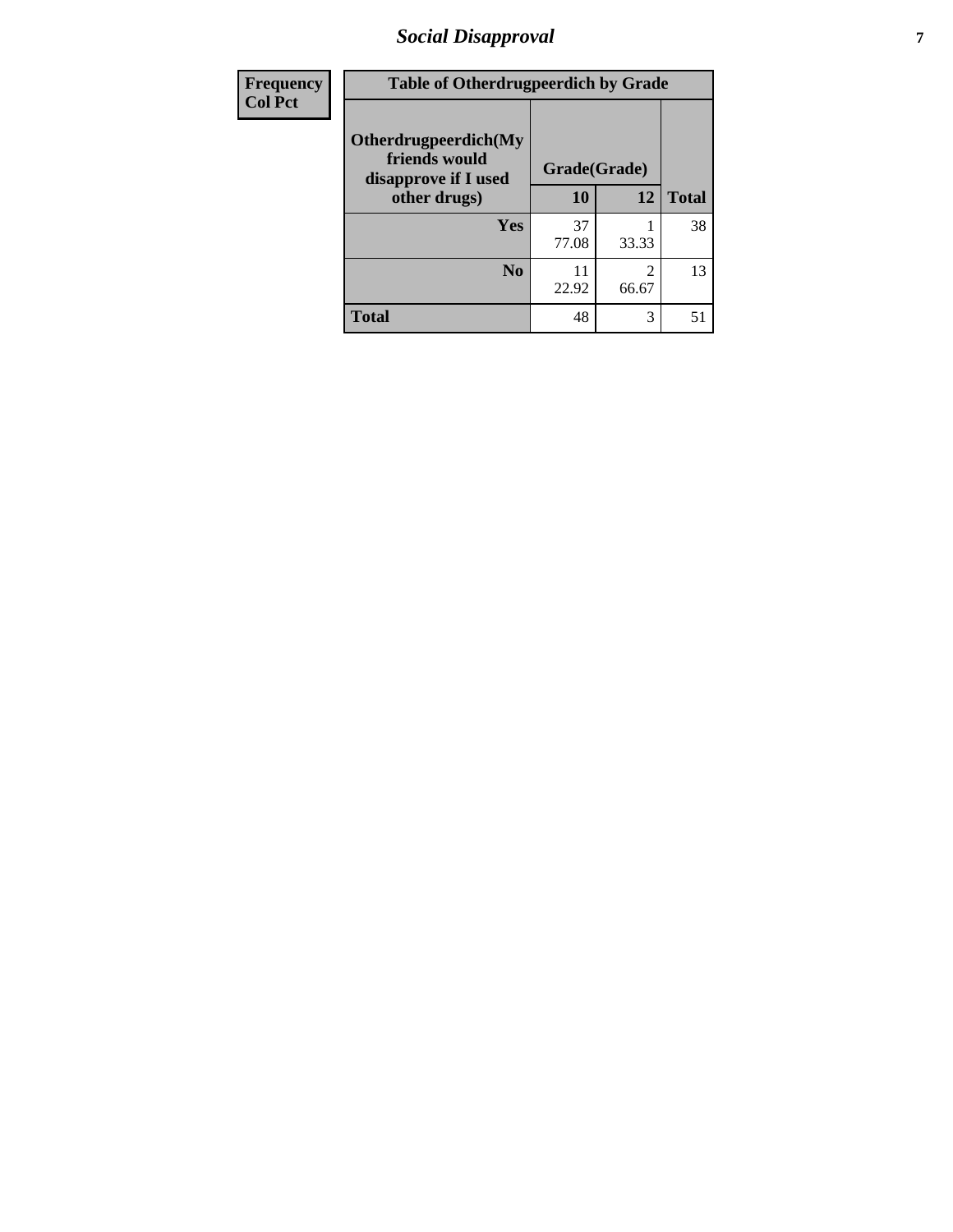#### Title IV, Part A, Schedule A **8** *Goal 2: To help ensure that all schools are safe and disciplined Baseline Data: Year 2008-2009 Student Involvement in Gang Activity*

| Frequency      | <b>Table of Gangself by Grade</b>                                                                 |                    |                  |              |
|----------------|---------------------------------------------------------------------------------------------------|--------------------|------------------|--------------|
| <b>Col Pct</b> | Gangself(I<br>have<br>participated<br>in illegal<br>gang<br>activities in<br>the past 30<br>days) | Grade(Grade)<br>10 | 12               | <b>Total</b> |
|                | Yes                                                                                               | 1<br>2.08          | $\theta$<br>0.00 | 1            |
|                | N <sub>0</sub>                                                                                    | 47<br>97.92        | 3<br>100.00      | 50           |
|                | <b>Total</b>                                                                                      | 48                 | 3                | 51           |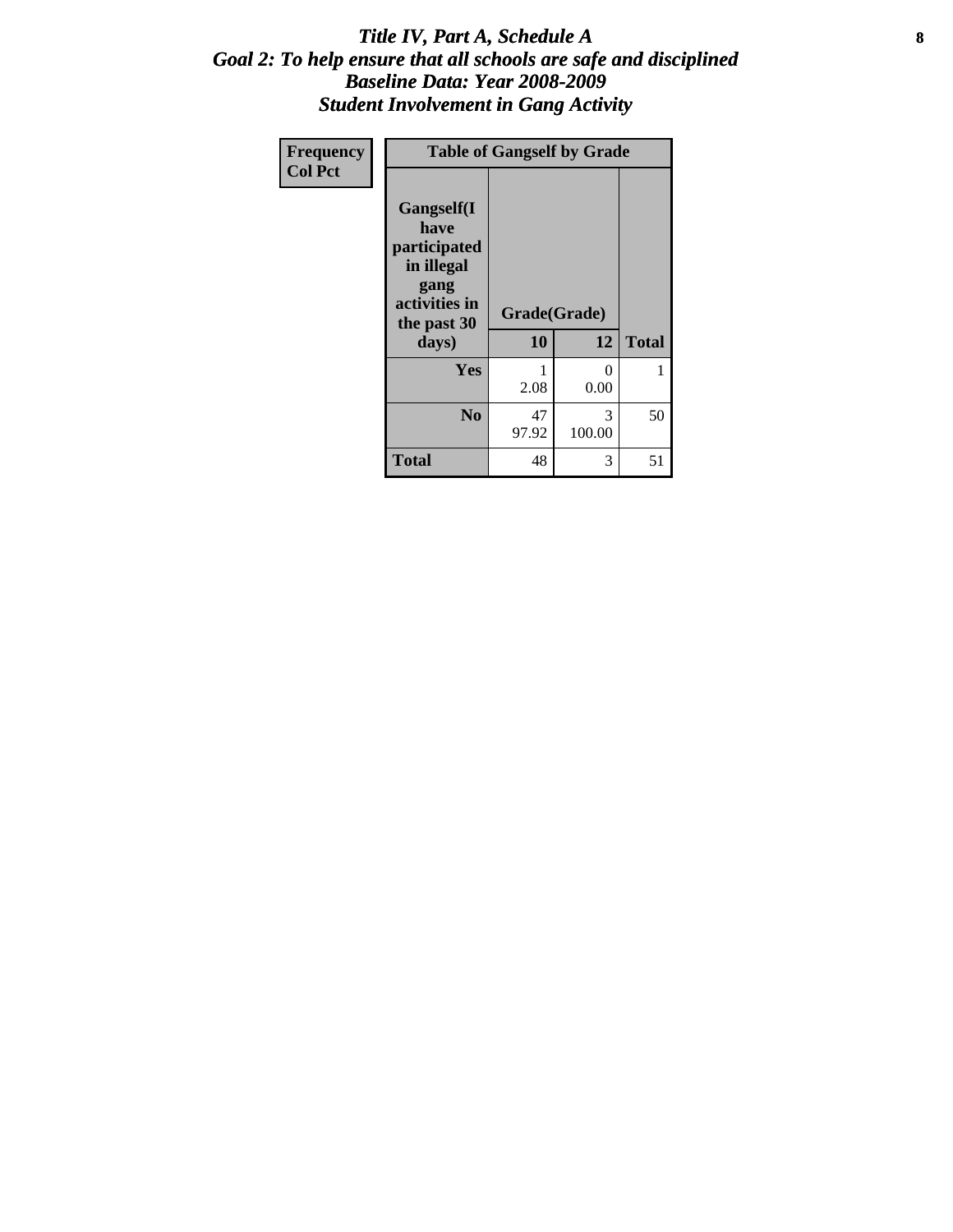## *Student Perception of School Safety* **9**

| <b>Frequency</b><br>Row Pct |
|-----------------------------|
|                             |

| 2y | <b>Table of Grade by Safeschool</b> |                                                        |                     |                                    |              |  |
|----|-------------------------------------|--------------------------------------------------------|---------------------|------------------------------------|--------------|--|
|    |                                     | Safeschool (School is a place at<br>which I feel safe) |                     |                                    |              |  |
|    | Grade(Grade)                        | <b>Strongly</b><br>Agree                               | Somewhat  <br>Agree | <b>Somewhat</b><br><b>Disagree</b> | <b>Total</b> |  |
|    | 10                                  | 14<br>29.17                                            | 27<br>56.25         | 14.58                              | 48           |  |
|    | 12                                  | 0.00                                                   | 2<br>66.67          | 33.33                              | 3            |  |
|    | <b>Total</b>                        | 14                                                     | 29                  | 8                                  | 51           |  |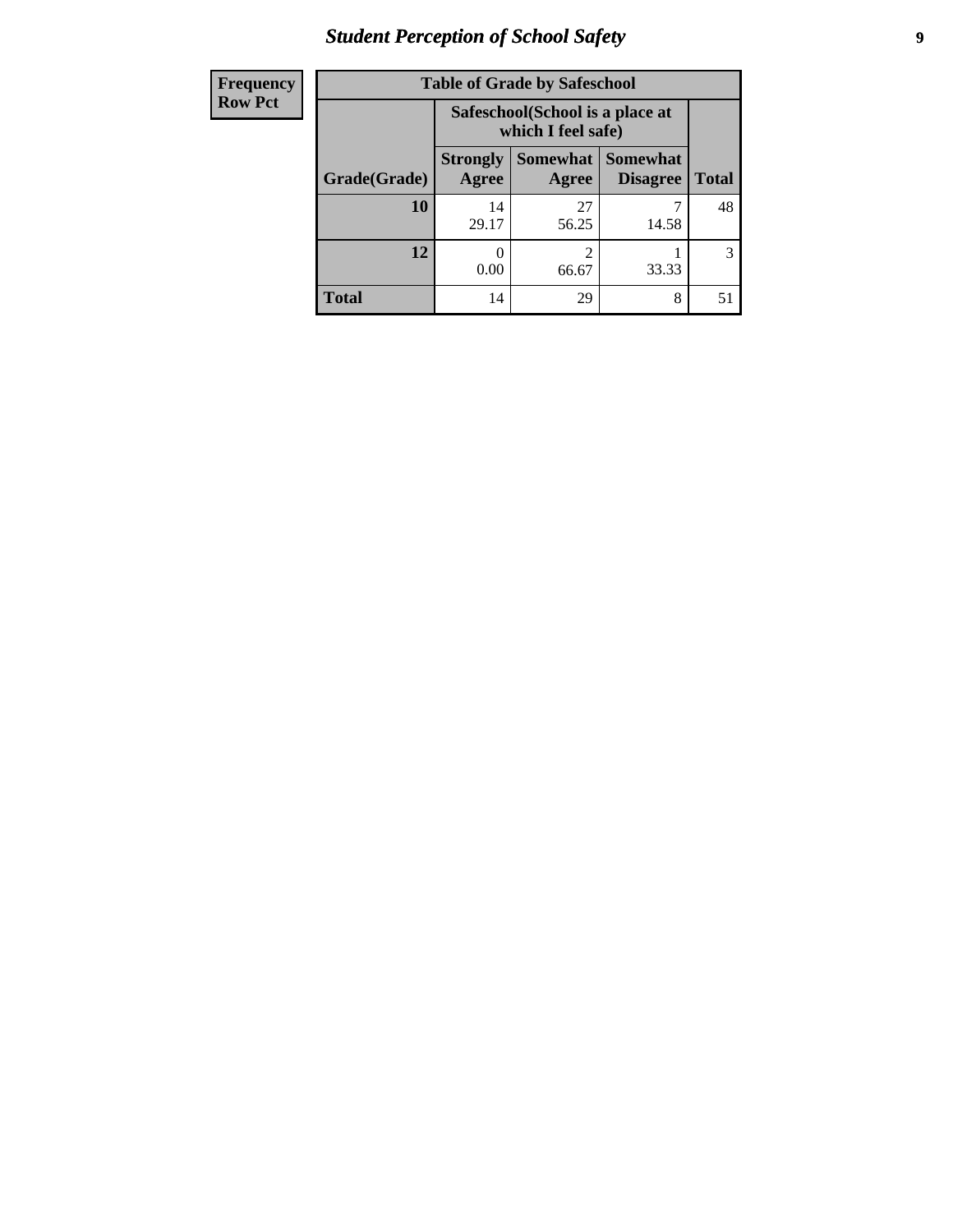#### *Students Who Have Been Bullied* **10**

| Frequency      | <b>Table of Grade by Bullied</b> |                           |                                                     |                              |                               |              |
|----------------|----------------------------------|---------------------------|-----------------------------------------------------|------------------------------|-------------------------------|--------------|
| <b>Row Pct</b> |                                  | bullied by other students | <b>Bullied</b> (I have been<br>in the past 30 days) |                              |                               |              |
|                | Grade(Grade)                     | 0<br><b>Days</b>          | 1 or<br>days                                        | 3 <sub>to</sub><br>5<br>days | <b>10</b><br>to<br>19<br>days | <b>Total</b> |
|                | 10                               | 45<br>93.75               | 2.08                                                | 2.08                         | 2.08                          | 48           |
|                | 12                               | 3<br>100.00               | 0<br>0.00                                           | 0<br>0.00                    | 0<br>0.00                     | 3            |
|                | <b>Total</b>                     | 48                        |                                                     |                              |                               | 51           |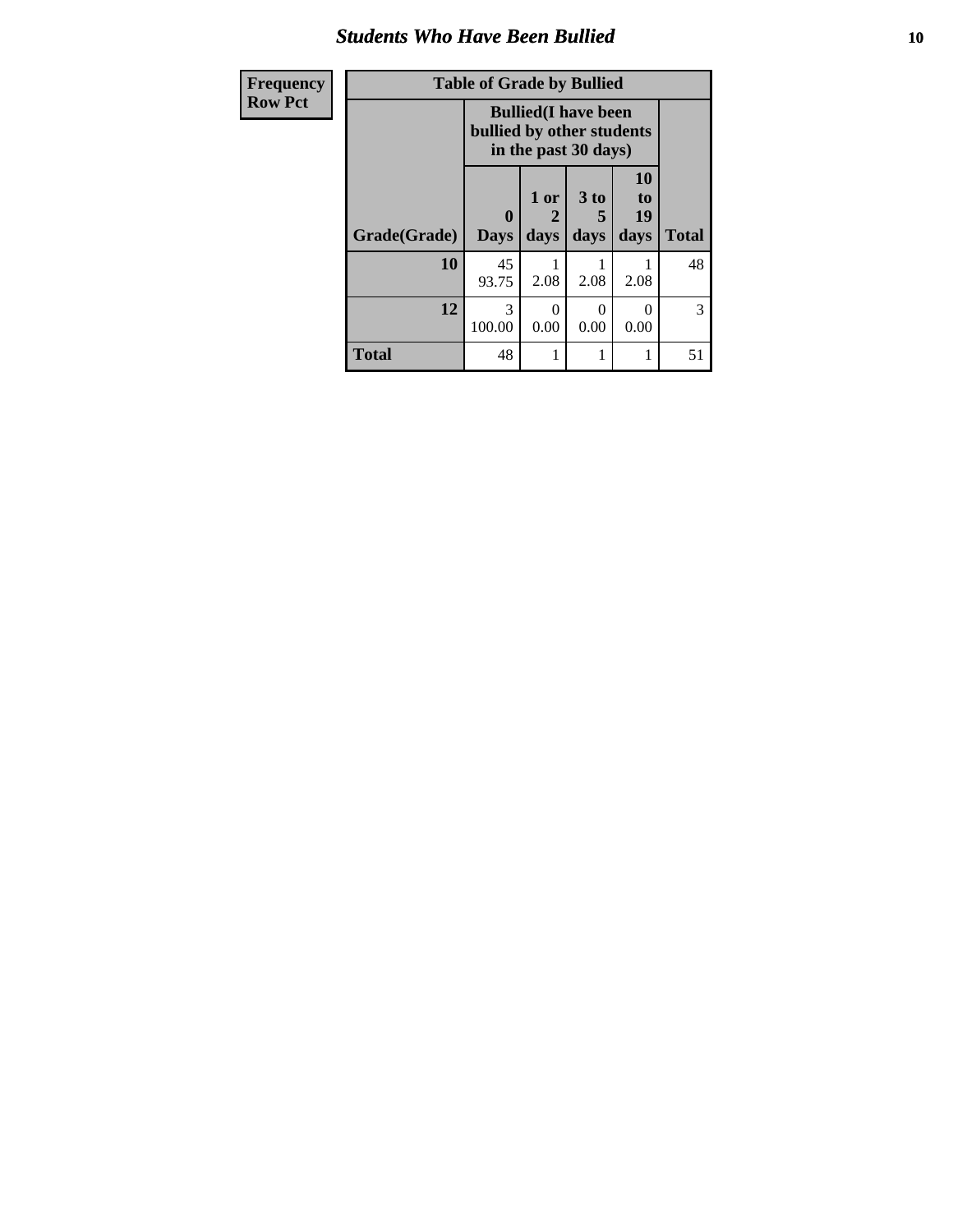### *School Climate* **11**

| Frequency      | <b>Table of SchoolClimate1 by Grade</b> |                    |                                      |              |  |
|----------------|-----------------------------------------|--------------------|--------------------------------------|--------------|--|
| <b>Col Pct</b> | SchoolClimate1(I<br>like school)        | Grade(Grade)<br>10 | 12                                   | <b>Total</b> |  |
|                | <b>Strongly Agree</b>                   | 7<br>14.58         | 0.00                                 | 7            |  |
|                | <b>Somewhat Agree</b>                   | 27<br>56.25        | $\mathcal{D}_{\mathcal{L}}$<br>66.67 | 29           |  |
|                | <b>Somewhat Disagree</b>                | 9<br>18.75         | 33.33                                | 10           |  |
|                | <b>Strongly Disagree</b>                | 5<br>10.42         | 0.00                                 | 5            |  |
|                | <b>Total</b>                            | 48                 | 3                                    | 51           |  |

| Frequency      | <b>Table of SchoolClimate2 by Grade</b>           |                    |                                      |              |
|----------------|---------------------------------------------------|--------------------|--------------------------------------|--------------|
| <b>Col Pct</b> | SchoolClimate2(I<br>feel successful at<br>school) | Grade(Grade)<br>10 | 12                                   | <b>Total</b> |
|                | <b>Strongly Agree</b>                             | 5<br>10.42         | 0<br>0.00                            | 5            |
|                | <b>Somewhat Agree</b>                             | 36<br>75.00        | $\mathcal{D}_{\mathcal{L}}$<br>66.67 | 38           |
|                | <b>Somewhat Disagree</b>                          | 7<br>14.58         | 33.33                                | 8            |
|                | <b>Total</b>                                      | 48                 | 3                                    | 51           |

| Frequency      | <b>Table of SchoolClimate3 by Grade</b>                                      |                    |            |              |
|----------------|------------------------------------------------------------------------------|--------------------|------------|--------------|
| <b>Col Pct</b> | <b>SchoolClimate3(My</b><br>school has high<br>standards for<br>achievement) | Grade(Grade)<br>10 | 12         | <b>Total</b> |
|                | <b>Strongly Agree</b>                                                        | 28<br>58.33        | 2<br>66.67 | 30           |
|                | <b>Somewhat Agree</b>                                                        | 14<br>29.17        | 33.33      | 15           |
|                | <b>Somewhat Disagree</b>                                                     | 5<br>10.42         | 0<br>0.00  | 5            |
|                | <b>Strongly Disagree</b>                                                     | 2.08               | 0<br>0.00  |              |
|                | Total                                                                        | 48                 | 3          | 51           |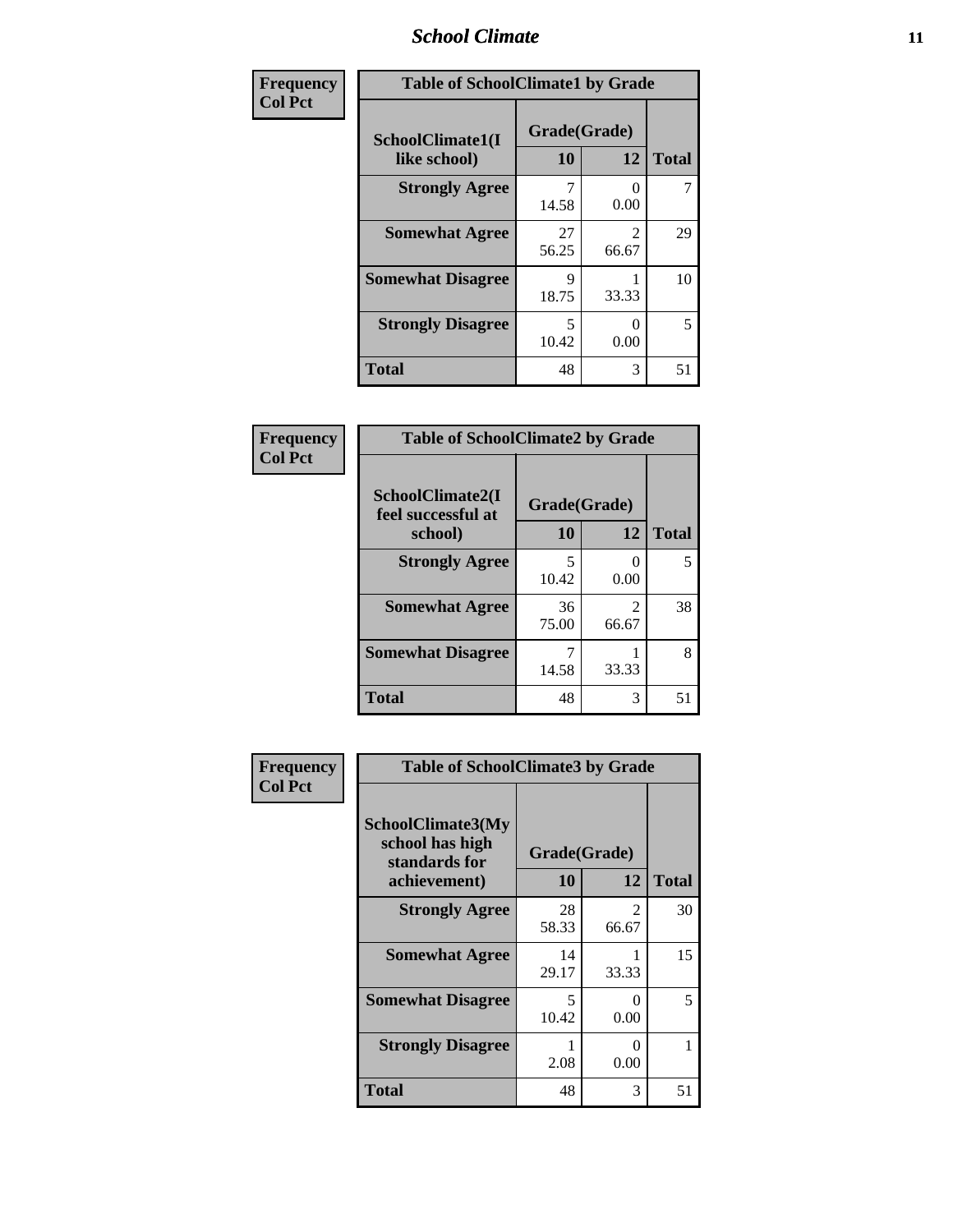### *School Climate* **12**

| Frequency      | <b>Table of SchoolClimate4 by Grade</b>                       |                    |                           |              |
|----------------|---------------------------------------------------------------|--------------------|---------------------------|--------------|
| <b>Col Pct</b> | SchoolClimate4(My<br>school sets clear<br>rules for behavior) | Grade(Grade)<br>10 | 12                        | <b>Total</b> |
|                | <b>Strongly Agree</b>                                         | 34<br>70.83        | $\mathfrak{D}$<br>66.67   | 36           |
|                | <b>Somewhat Agree</b>                                         | 10<br>20.83        | $\mathbf{\Omega}$<br>0.00 | 10           |
|                | <b>Somewhat Disagree</b>                                      | 4<br>8.33          | $\mathbf{\Omega}$<br>0.00 | 4            |
|                | <b>Strongly Disagree</b>                                      | 0<br>0.00          | 33.33                     | 1            |
|                | <b>Total</b>                                                  | 48                 | 3                         | 51           |

| <b>Table of SchoolClimate5 by Grade</b>                              |                    |       |              |  |
|----------------------------------------------------------------------|--------------------|-------|--------------|--|
| SchoolClimate5(I<br>know what to do in<br>an emergency at<br>school) | Grade(Grade)<br>10 | 12    | <b>Total</b> |  |
| <b>Strongly Agree</b>                                                | 24<br>50.00        | 33.33 | 25           |  |
| <b>Somewhat Agree</b>                                                | 16<br>33.33        | 33.33 | 17           |  |
| <b>Somewhat Disagree</b>                                             | 8<br>16.67         | 33.33 | 9            |  |
| <b>Total</b>                                                         | 48                 | 3     | 51           |  |

| Frequency<br><b>Col Pct</b> | <b>Table of SchoolClimate6 by Grade</b>                  |                           |                                      |              |
|-----------------------------|----------------------------------------------------------|---------------------------|--------------------------------------|--------------|
|                             | <b>SchoolClimate6(Teachers</b><br>treat me with respect) | Grade(Grade)<br><b>10</b> | 12                                   | <b>Total</b> |
|                             | <b>Strongly Agree</b>                                    | 13<br>27.08               | 33.33                                | 14           |
|                             | <b>Somewhat Agree</b>                                    | 24<br>50.00               | $\mathcal{D}_{\mathcal{L}}$<br>66.67 | 26           |
|                             | <b>Somewhat Disagree</b>                                 | 8<br>16.67                | $\mathbf{\Omega}$<br>0.00            | 8            |
|                             | <b>Strongly Disagree</b>                                 | 3<br>6.25                 | 0.00                                 | 3            |
|                             | <b>Total</b>                                             | 48                        | 3                                    | 51           |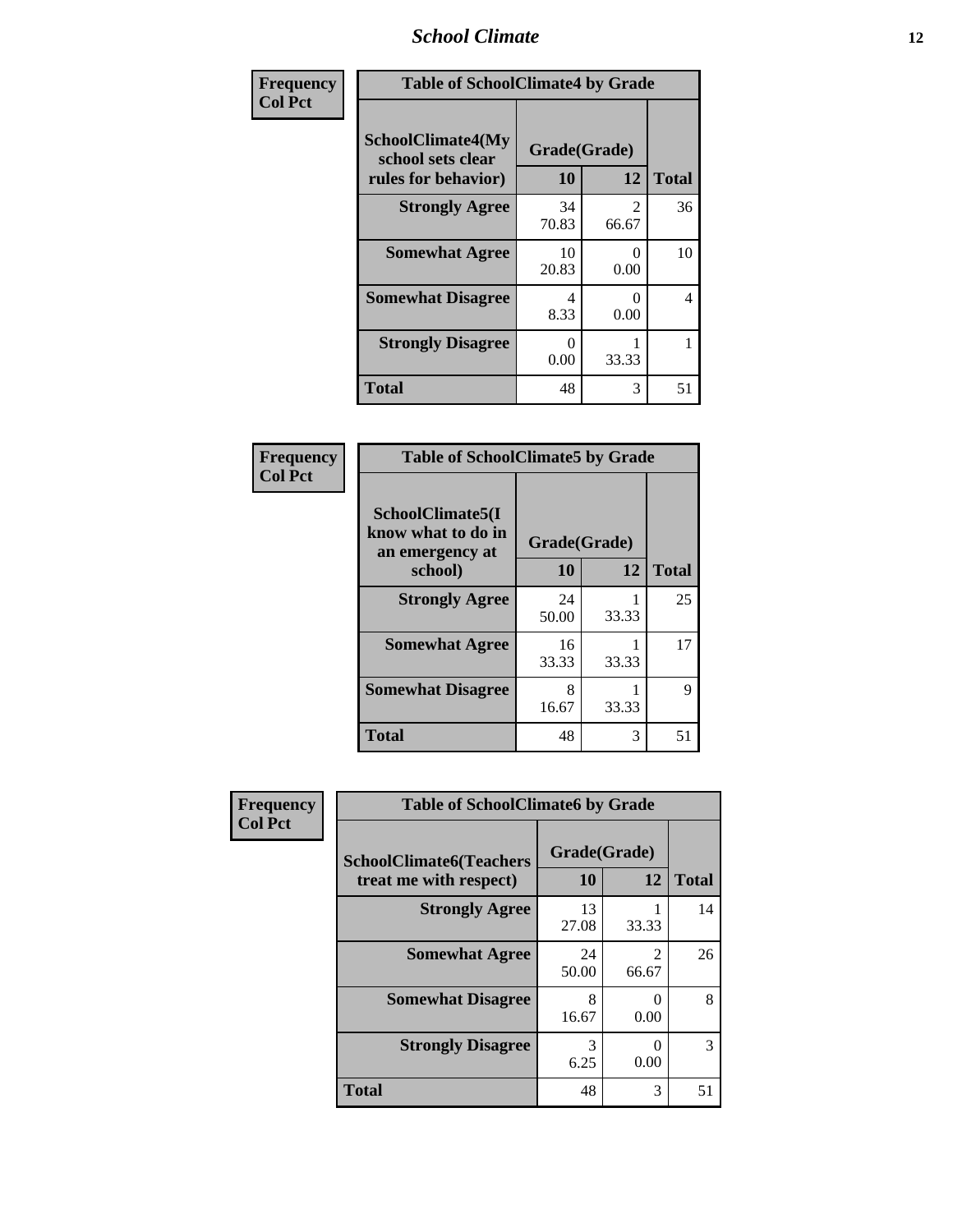### *School Climate* **13**

| Frequency      | <b>Table of SchoolClimate7 by Grade</b>                                       |                           |                         |              |
|----------------|-------------------------------------------------------------------------------|---------------------------|-------------------------|--------------|
| <b>Col Pct</b> | <b>SchoolClimate7(Behaviors</b><br>in my class allow the<br>teacher to teach) | Grade(Grade)<br><b>10</b> | 12                      | <b>Total</b> |
|                | <b>Strongly Agree</b>                                                         | 16<br>33.33               | 0<br>0.00               | 16           |
|                | <b>Somewhat Agree</b>                                                         | 26<br>54.17               | $\mathcal{R}$<br>100.00 | 29           |
|                | <b>Somewhat Disagree</b>                                                      | $\overline{5}$<br>10.42   | 0<br>0.00               | 5            |
|                | <b>Strongly Disagree</b>                                                      | 2.08                      | 0<br>0.00               |              |
|                | <b>Total</b>                                                                  | 48                        | 3                       | 51           |

| Frequency      | <b>Table of SchoolClimate8 by Grade</b>                                 |              |                                      |              |
|----------------|-------------------------------------------------------------------------|--------------|--------------------------------------|--------------|
| <b>Col Pct</b> | <b>SchoolClimate8(Students</b><br>are frequently<br>recognized for good | Grade(Grade) |                                      |              |
|                | behavior)                                                               | 10           | 12                                   | <b>Total</b> |
|                | <b>Strongly Agree</b>                                                   | 3<br>6.25    | 0.00                                 | 3            |
|                | <b>Somewhat Agree</b>                                                   | 20<br>41.67  | 33.33                                | 21           |
|                | <b>Somewhat Disagree</b>                                                | 17<br>35.42  | $\mathcal{D}_{\mathcal{L}}$<br>66.67 | 19           |
|                | <b>Strongly Disagree</b>                                                | 8<br>16.67   | 0.00                                 | 8            |
|                | <b>Total</b>                                                            | 48           | 3                                    | 51           |

| Frequency      | <b>Table of SchoolClimate9 by Grade</b>                                           |                    |           |              |
|----------------|-----------------------------------------------------------------------------------|--------------------|-----------|--------------|
| <b>Col Pct</b> | SchoolClimate9(School<br>counselor would be<br>helpful if I needed<br>assistance) | Grade(Grade)<br>10 | 12        | <b>Total</b> |
|                | <b>Strongly Agree</b>                                                             | 23<br>47.92        | 33.33     | 24           |
|                | <b>Somewhat Agree</b>                                                             | 17<br>35.42        | 33.33     | 18           |
|                | <b>Somewhat Disagree</b>                                                          | 4<br>8.33          | 0<br>0.00 | 4            |
|                | <b>Strongly Disagree</b>                                                          | 4<br>8.33          | 33.33     | 5            |
|                | <b>Total</b>                                                                      | 48                 | 3         | 51           |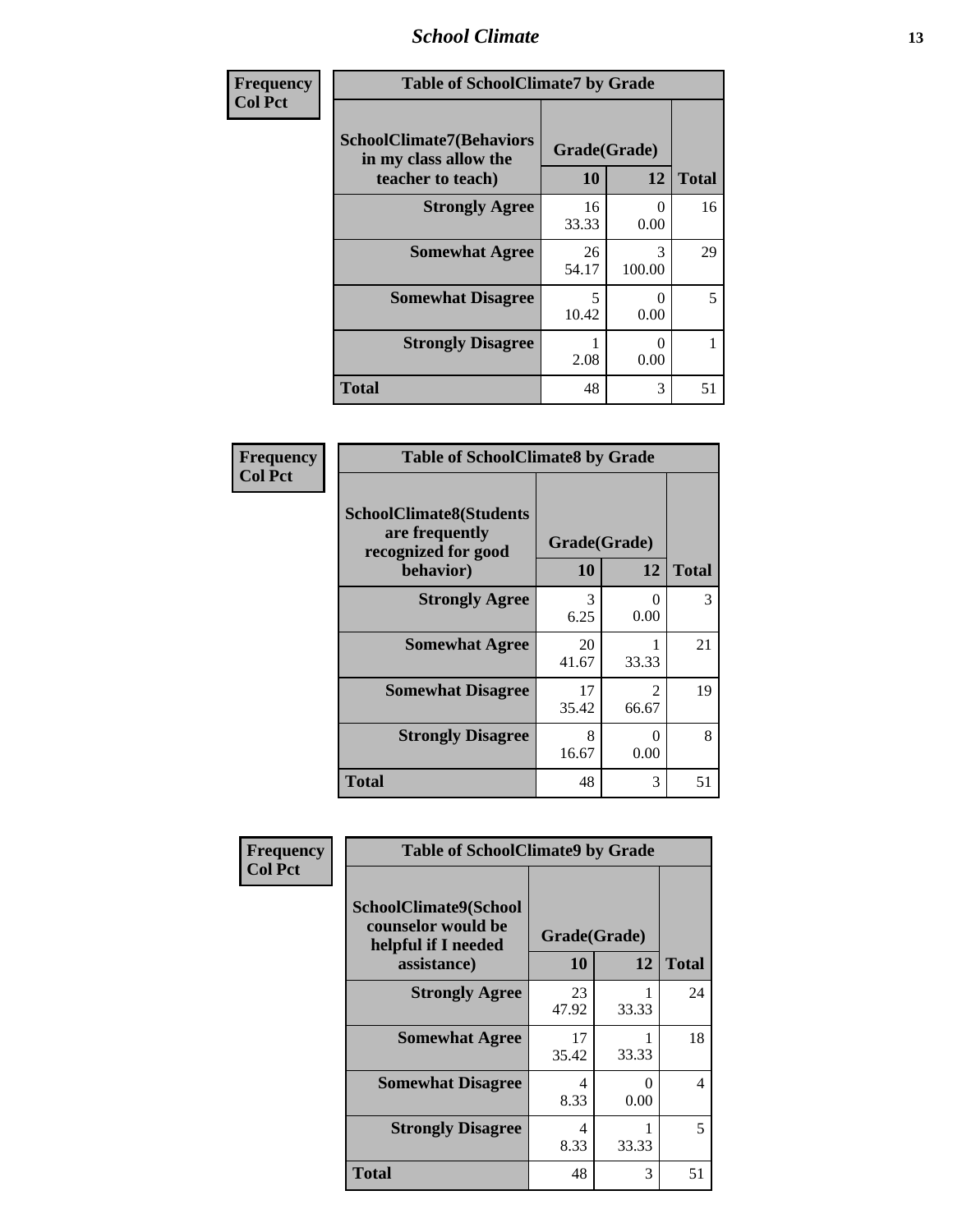### *Reasons for Dropping Out* **14**

| Frequency      | <b>Table of Dropoutreason by Grade</b>                                   |                    |                      |              |
|----------------|--------------------------------------------------------------------------|--------------------|----------------------|--------------|
| <b>Col Pct</b> | Dropoutreason(If<br>I dropped out the<br>reason would<br>most likely be) | Grade(Grade)<br>10 | 12                   | <b>Total</b> |
|                | <b>Won't Drop out</b>                                                    | 32<br>66.67        | 2<br>66.67           | 34           |
|                | <b>Bored</b>                                                             | 7<br>14.58         | ∩<br>0.00            | 7            |
|                | <b>Family Reasons</b>                                                    | 2.08               | $\mathbf{0}$<br>0.00 | 1            |
|                | <b>Other</b>                                                             | 8<br>16.67         | 33.33                | 9            |
|                | <b>Total</b>                                                             | 48                 | 3                    | 51           |

| Frequency<br><b>Col Pct</b> | <b>Table of Dropout by Grade</b>                                       |                    |                         |              |
|-----------------------------|------------------------------------------------------------------------|--------------------|-------------------------|--------------|
|                             | Dropout(I<br>have<br>thought<br>about<br>dropping<br>out of<br>school) | Grade(Grade)<br>10 | 12                      | <b>Total</b> |
|                             | Yes                                                                    | 10<br>20.83        | 33.33                   | 11           |
|                             | N <sub>0</sub>                                                         | 38<br>79.17        | $\mathfrak{D}$<br>66.67 | 40           |
|                             | <b>Total</b>                                                           | 48                 | 3                       | 51           |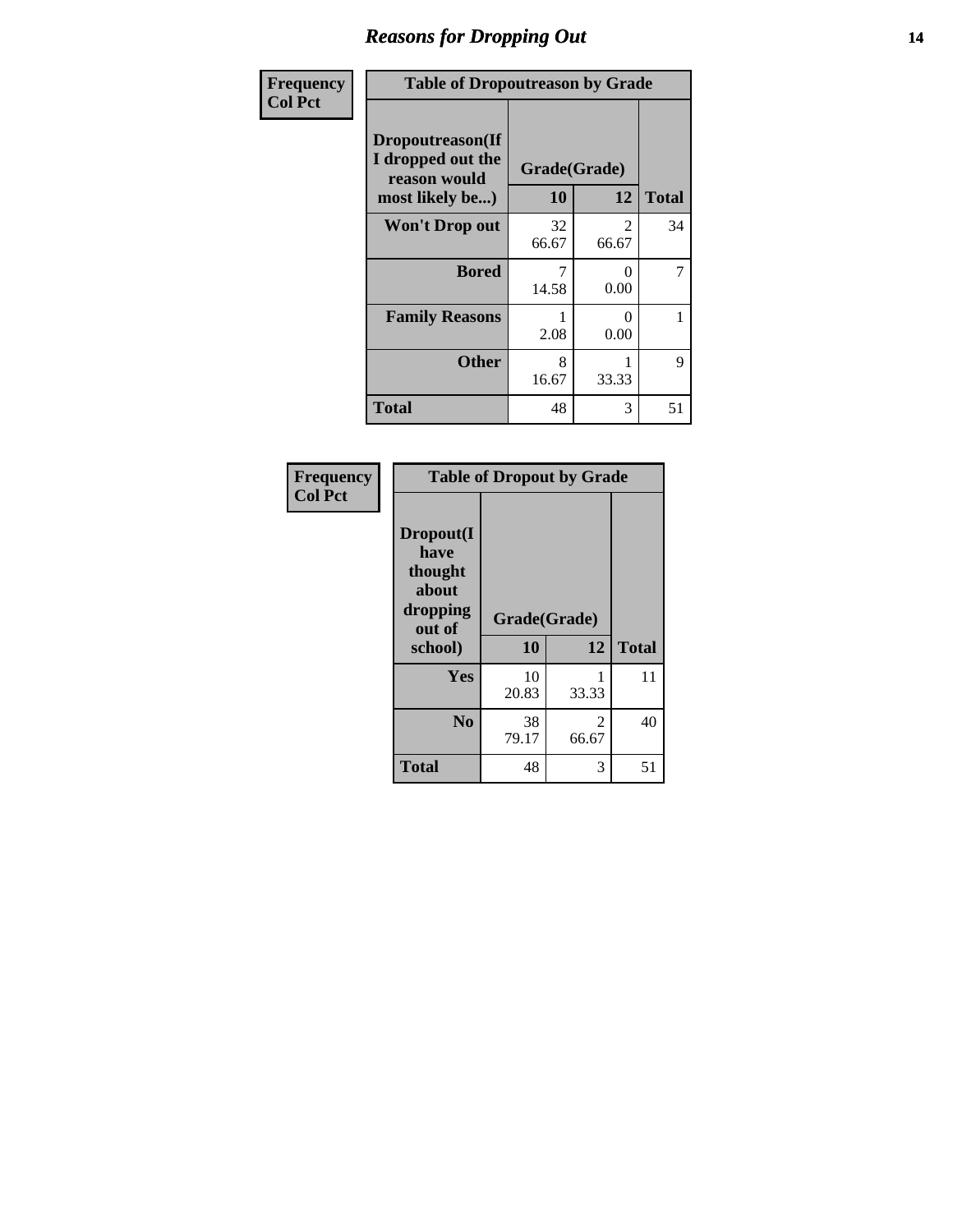*School Safety* **15**

| Frequency      | <b>Table of Gangself by Grade</b>                                                                 |                    |                         |              |
|----------------|---------------------------------------------------------------------------------------------------|--------------------|-------------------------|--------------|
| <b>Col Pct</b> | Gangself(I<br>have<br>participated<br>in illegal<br>gang<br>activities in<br>the past 30<br>days) | Grade(Grade)<br>10 | 12                      | <b>Total</b> |
|                | Yes                                                                                               | 2.08               | 0<br>0.00               |              |
|                | N <sub>0</sub>                                                                                    | 47<br>97.92        | $\mathcal{R}$<br>100.00 | 50           |
|                | <b>Total</b>                                                                                      | 48                 | 3                       | 51           |

| Frequency<br><b>Col Pct</b> | <b>Table of Gangpeers by Grade</b>                                                                                             |                    |            |              |
|-----------------------------|--------------------------------------------------------------------------------------------------------------------------------|--------------------|------------|--------------|
|                             | <b>Gangpeers</b> (I<br>have friends<br>who have<br>participated<br>in illegal<br>gang<br>activities in<br>the past 30<br>days) | Grade(Grade)<br>10 | 12         | <b>Total</b> |
|                             | <b>Yes</b>                                                                                                                     | 19<br>39.58        | 33.33      | 20           |
|                             | N <sub>0</sub>                                                                                                                 | 29<br>60.42        | 2<br>66.67 | 31           |
|                             | <b>Total</b>                                                                                                                   | 48                 | 3          | 51           |

| Frequency      | <b>Table of Pickedon by Grade</b>                                   |              |                      |              |
|----------------|---------------------------------------------------------------------|--------------|----------------------|--------------|
| <b>Col Pct</b> | <b>Pickedon</b> (I have<br>been picked on or<br>teased at school in | Grade(Grade) |                      |              |
|                | the past 30 days)                                                   | 10           | 12                   | <b>Total</b> |
|                | <b>Strongly Agree</b>                                               | 4<br>8.33    | $\mathbf{0}$<br>0.00 | 4            |
|                | <b>Somewhat Agree</b>                                               | 10<br>20.83  | 2<br>66.67           | 12           |
|                | <b>Somewhat Disagree</b>                                            | 14.58        | 0.00                 |              |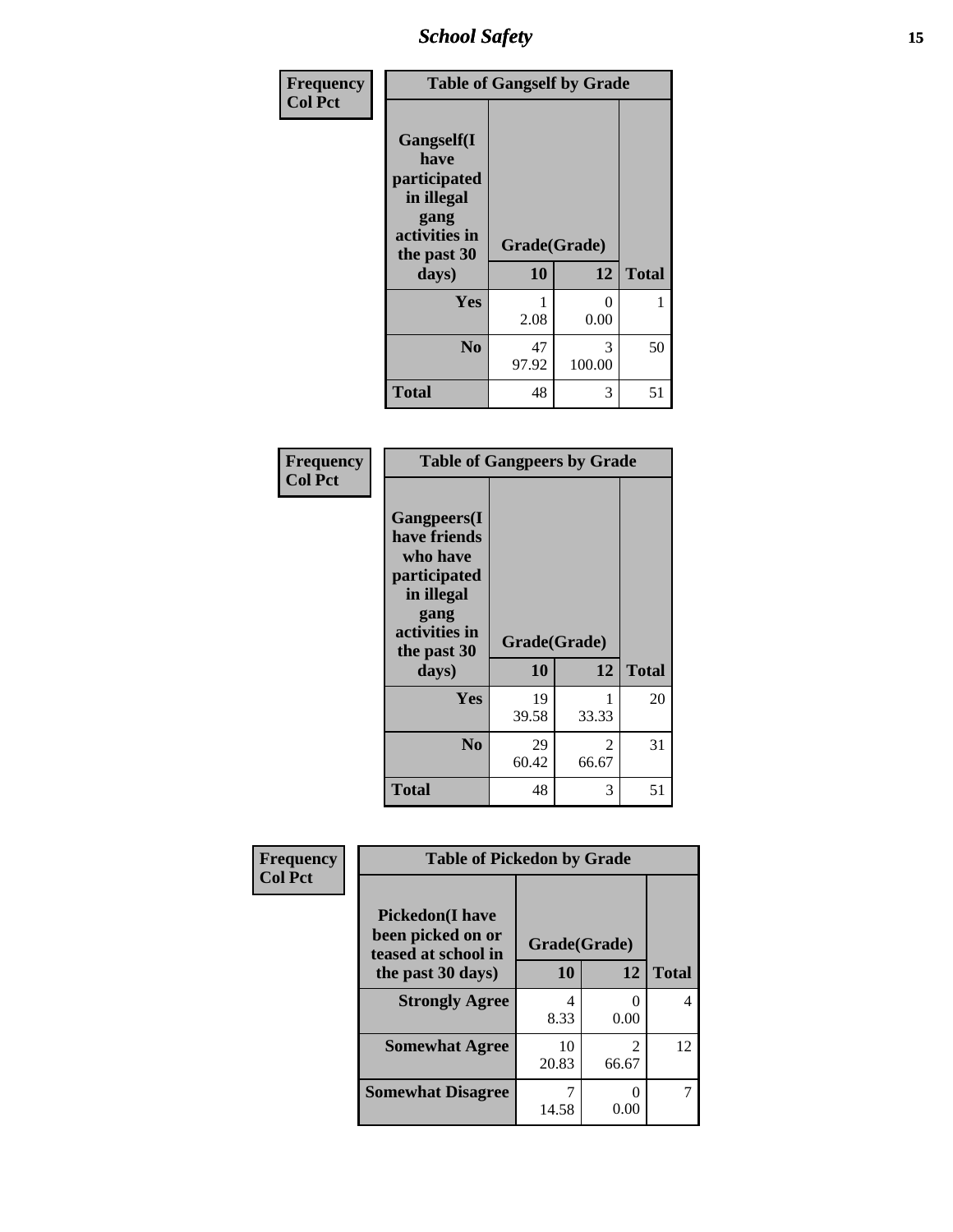*School Safety* **16**

| <b>Frequency</b> | <b>Table of Pickedon by Grade</b>                                                        |                    |       |              |  |  |
|------------------|------------------------------------------------------------------------------------------|--------------------|-------|--------------|--|--|
| <b>Col Pct</b>   | <b>Pickedon</b> (I have<br>been picked on or<br>teased at school in<br>the past 30 days) | Grade(Grade)<br>10 | 12    | <b>Total</b> |  |  |
|                  | <b>Strongly Disagree</b>                                                                 | 27<br>56.25        | 33.33 | 28           |  |  |
|                  | <b>Total</b>                                                                             | 48                 | 3     | 51           |  |  |

| Frequency      |                                            | <b>Table of Safeschool by Grade</b> |           |              |  |  |  |  |
|----------------|--------------------------------------------|-------------------------------------|-----------|--------------|--|--|--|--|
| <b>Col Pct</b> | Safeschool(School<br>is a place at which I | Grade(Grade)                        |           |              |  |  |  |  |
|                | feel safe)                                 | 10                                  | 12        | <b>Total</b> |  |  |  |  |
|                | <b>Strongly Agree</b>                      | 14<br>29.17                         | 0<br>0.00 | 14           |  |  |  |  |
|                | <b>Somewhat Agree</b>                      | 27<br>56.25                         | 66.67     | 29           |  |  |  |  |
|                | <b>Somewhat Disagree</b>                   | 7<br>14.58                          | 33.33     | 8            |  |  |  |  |
|                | <b>Total</b>                               | 48                                  | 3         | 51           |  |  |  |  |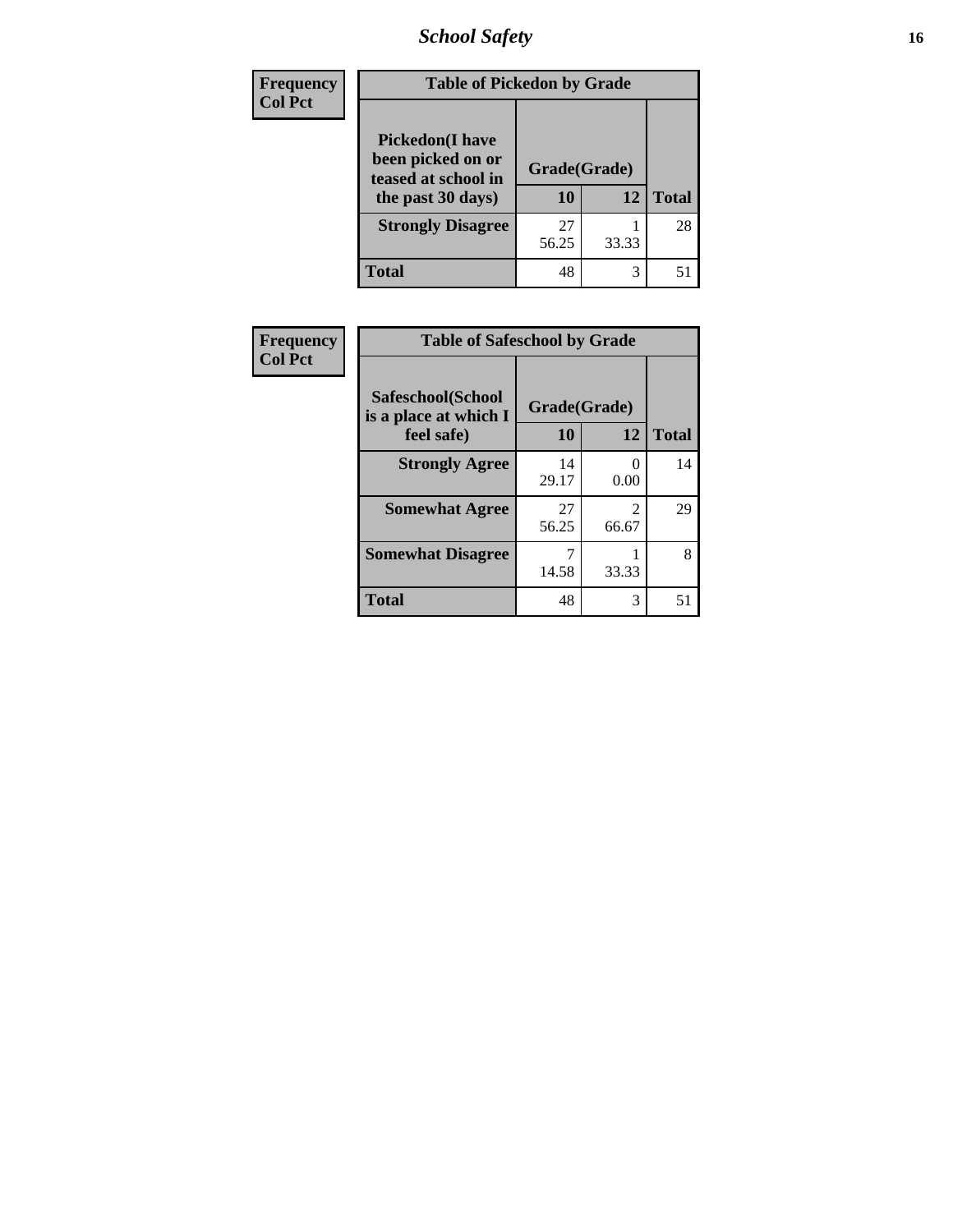*School Safety* **17**

| <b>Frequency</b> | <b>Table of Grade by Bullied</b> |                           |                   |                                                     |                        |              |  |  |
|------------------|----------------------------------|---------------------------|-------------------|-----------------------------------------------------|------------------------|--------------|--|--|
| <b>Row Pct</b>   |                                  | bullied by other students |                   | <b>Bullied</b> (I have been<br>in the past 30 days) |                        |              |  |  |
|                  | Grade(Grade)                     | 0<br><b>Days</b>          | 1 or<br>2<br>days | 3 <sub>to</sub><br>5<br>days                        | 10<br>to<br>19<br>days | <b>Total</b> |  |  |
|                  | 10                               | 45<br>93.75               | 2.08              | 2.08                                                | 2.08                   | 48           |  |  |
|                  | 12                               | 3<br>100.00               | 0<br>0.00         | 0<br>0.00                                           | 0<br>0.00              | 3            |  |  |
|                  | <b>Total</b>                     | 48                        |                   |                                                     | 1                      | 51           |  |  |

| Frequency      | <b>Table of Grade by Bulliedothers</b> |                             |                                |                         |                                                                |                        |               |  |  |
|----------------|----------------------------------------|-----------------------------|--------------------------------|-------------------------|----------------------------------------------------------------|------------------------|---------------|--|--|
| <b>Row Pct</b> |                                        |                             |                                |                         | <b>Bulliedothers</b> (I bullied others<br>in the past 30 days) |                        |               |  |  |
|                | Grade(Grade)                           | $\mathbf{0}$<br><b>Days</b> | 1 or<br>$\overline{2}$<br>days | 3 <sub>to</sub><br>days | <b>10</b><br>to<br>19<br>days                                  | 20<br>to<br>29<br>days | <b>Total</b>  |  |  |
|                | 10                                     | 43<br>89.58                 | 3<br>6.25                      | 2.08                    | 0<br>0.00                                                      | 2.08                   | 48            |  |  |
|                | 12                                     | 2<br>66.67                  | $\Omega$<br>0.00               | ∩<br>0.00               | 33.33                                                          | 0.00                   | $\mathcal{R}$ |  |  |
|                | Total                                  | 45                          | 3                              |                         |                                                                |                        | 51            |  |  |

| Frequency      | <b>Table of Grade by Weaponschool</b> |                                                                                 |                |              |
|----------------|---------------------------------------|---------------------------------------------------------------------------------|----------------|--------------|
| <b>Row Pct</b> |                                       | <b>Weaponschool</b> (I<br>brought a weapon<br>to school in the<br>past 30 days) |                |              |
|                | Grade(Grade)                          | 0 Days                                                                          | 1 or 2<br>days | <b>Total</b> |
|                | 10                                    | 47<br>97.92                                                                     | 2.08           | 48           |
|                | 12                                    | 3<br>100.00                                                                     | ∩<br>0.00      | 3            |
|                | <b>Total</b>                          | 50                                                                              |                | 51           |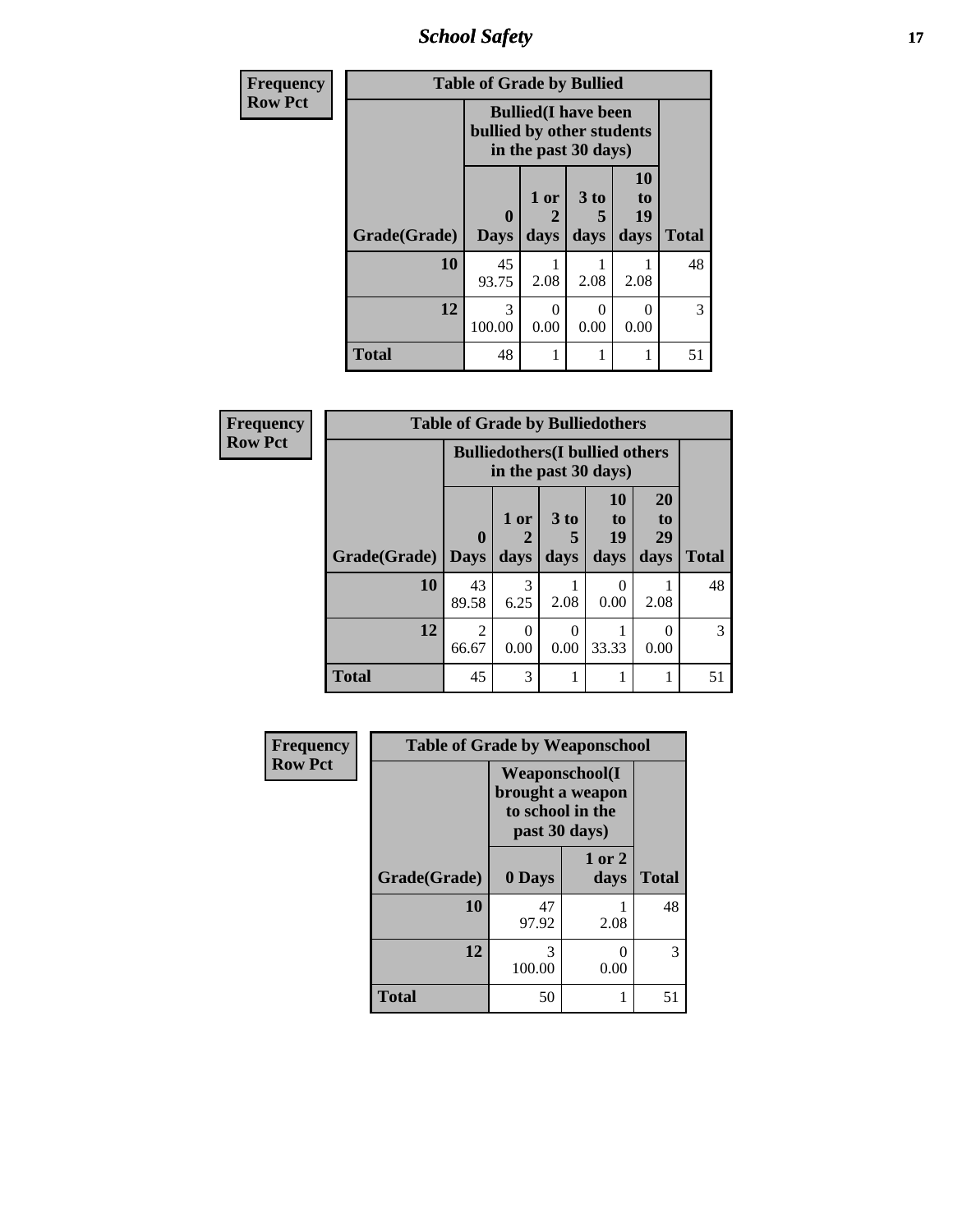*School Safety* **18**

| <b>Frequency</b> | <b>Table of Grade by Absentunsafe</b> |              |              |  |  |  |
|------------------|---------------------------------------|--------------|--------------|--|--|--|
| <b>Row Pct</b>   |                                       |              |              |  |  |  |
|                  | Grade(Grade)                          | 0 Days       | <b>Total</b> |  |  |  |
|                  | 10                                    | 48<br>100.00 | 48           |  |  |  |
|                  | 12                                    | 3<br>100.00  | 3            |  |  |  |
|                  | <b>Total</b>                          | 51           | 51           |  |  |  |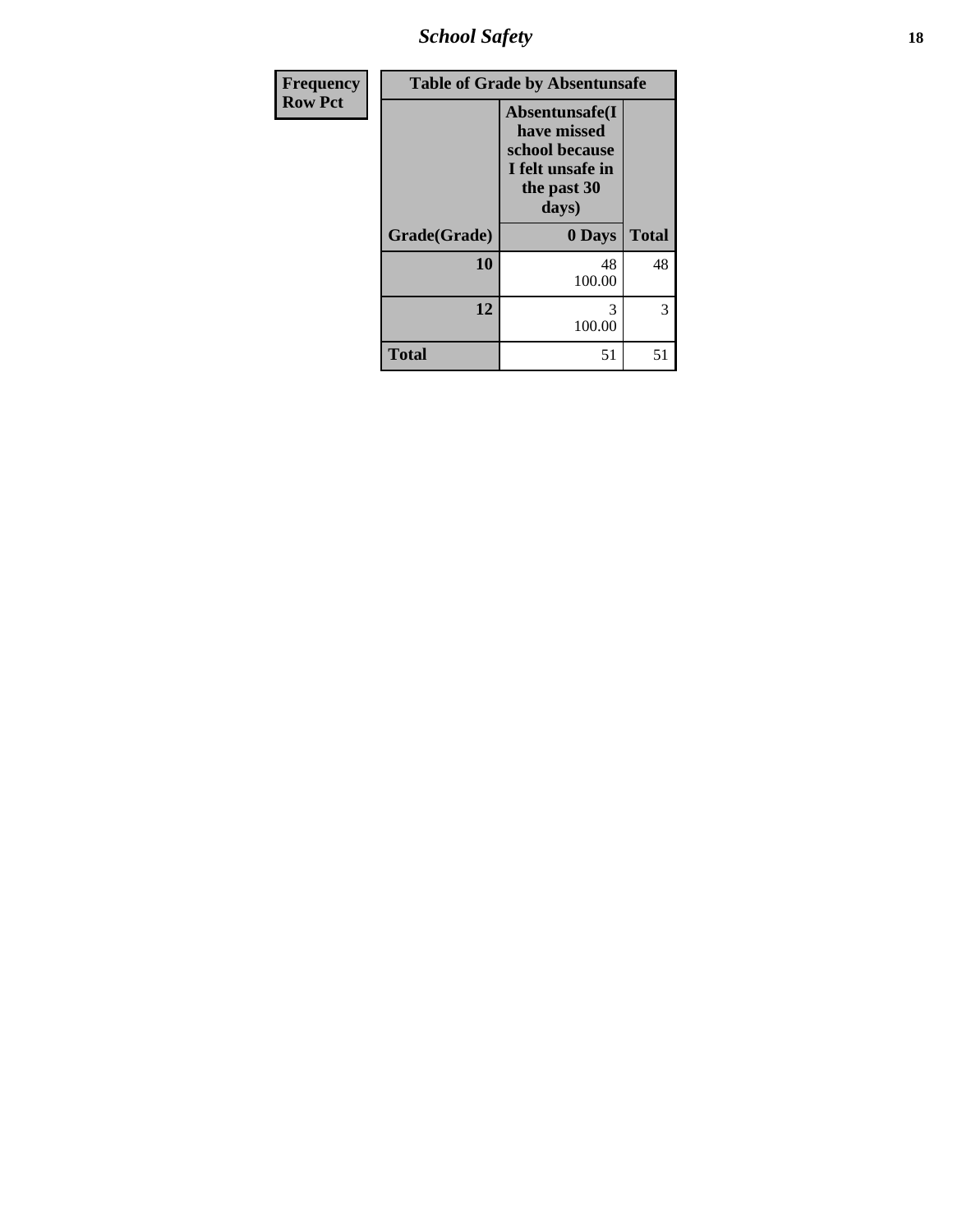## *Drug Use During Last 30 Days* **19**

| <b>Frequency</b> | <b>Table of Grade by Alcohol</b> |                          |                  |                                       |                |                 |              |  |  |
|------------------|----------------------------------|--------------------------|------------------|---------------------------------------|----------------|-----------------|--------------|--|--|
| <b>Row Pct</b>   |                                  |                          |                  | Alcohol(Alcohol use,<br>past 30 days) |                |                 |              |  |  |
|                  | Grade(Grade)                     | <b>Did</b><br>not<br>use | $1 - 2$<br>days  | $3 - 5$<br>days                       | $6-9$<br>days  | $10-19$<br>days | <b>Total</b> |  |  |
|                  | 10                               | 34<br>70.83              | 4<br>8.33        | $\mathfrak{D}$<br>4.17                | 4<br>8.33      | 4<br>8.33       | 48           |  |  |
|                  | 12                               | $\overline{2}$<br>66.67  | $\theta$<br>0.00 | 33.33                                 | 0<br>0.00      | 0<br>0.00       | 3            |  |  |
|                  | <b>Total</b>                     | 36                       | $\overline{4}$   | 3                                     | $\overline{4}$ | 4               | 51           |  |  |

| Frequency      | <b>Table of Grade by Cigarettes</b>                       |                                 |                 |                  |                          |                  |              |  |
|----------------|-----------------------------------------------------------|---------------------------------|-----------------|------------------|--------------------------|------------------|--------------|--|
| <b>Row Pct</b> | <b>Cigarettes (Smoking tobacco)</b><br>use, past 30 days) |                                 |                 |                  |                          |                  |              |  |
|                | Grade(Grade)                                              | <b>Did</b><br>not<br><b>use</b> | $1 - 2$<br>days | $3 - 5$<br>days  | $10-19$<br>days          | Every<br>day     | <b>Total</b> |  |
|                | 10                                                        | 41<br>85.42                     | 3<br>6.25       | 3<br>6.25        | 2.08                     | $\Omega$<br>0.00 | 48           |  |
|                | 12                                                        | $\overline{2}$<br>66.67         | 0.00            | $\Omega$<br>0.00 | $\left( \right)$<br>0.00 | 33.33            | 3            |  |
|                | <b>Total</b>                                              | 43                              | 3               | 3                |                          |                  | 51           |  |

| Frequency      | <b>Table of Grade by Smokeless</b> |                                 |                                                            |                           |              |  |  |  |
|----------------|------------------------------------|---------------------------------|------------------------------------------------------------|---------------------------|--------------|--|--|--|
| <b>Row Pct</b> |                                    |                                 | <b>Smokeless</b> (Chewing<br>tobacco use,<br>past 30 days) |                           |              |  |  |  |
|                | Grade(Grade)                       | <b>Did</b><br>not<br><b>use</b> | $1 - 2$<br>days                                            | $6-9$<br>days             | <b>Total</b> |  |  |  |
|                | 10                                 | 46<br>95.83                     | 2.08                                                       | 2.08                      | 48           |  |  |  |
|                | 12                                 | 3<br>100.00                     | 0<br>0.00                                                  | $\mathbf{\Omega}$<br>0.00 | 3            |  |  |  |
|                | <b>Total</b>                       | 49                              |                                                            |                           | 51           |  |  |  |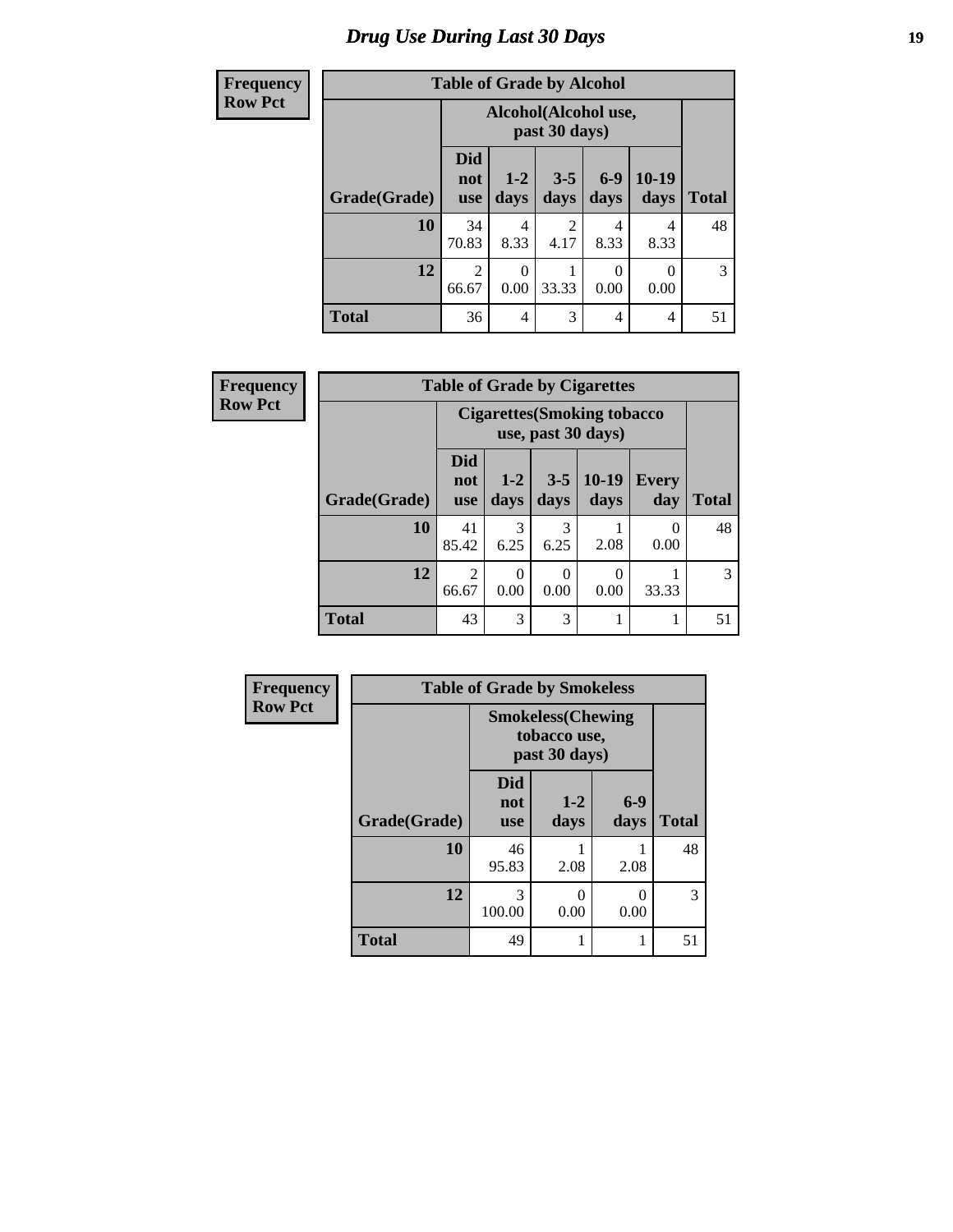**Frequency Row Pct**

| <b>Table of Grade by Marijuana</b> |                                 |                                            |                 |                 |                 |              |              |  |  |
|------------------------------------|---------------------------------|--------------------------------------------|-----------------|-----------------|-----------------|--------------|--------------|--|--|
|                                    |                                 | Marijuana (Marijuana use,<br>past 30 days) |                 |                 |                 |              |              |  |  |
| Grade(Grade)                       | <b>Did</b><br>not<br><b>use</b> | $1 - 2$<br>days                            | $3 - 5$<br>days | $6 - 9$<br>days | $10-19$<br>days | Every<br>day | <b>Total</b> |  |  |
| 10                                 | 44<br>91.67                     | 2.08                                       | 2.08            | 2.08            | 0<br>0.00       | 2.08         | 48           |  |  |
| 12                                 | $\overline{2}$<br>66.67         | 0<br>0.00                                  | 0<br>0.00       | 0.00            | 33.33           | 0<br>0.00    | 3            |  |  |
| <b>Total</b>                       | 46                              | 1                                          | 1               |                 | 1               |              | 51           |  |  |

| Frequency      | <b>Table of Grade by Cocaine</b> |                                                  |              |  |  |  |
|----------------|----------------------------------|--------------------------------------------------|--------------|--|--|--|
| <b>Row Pct</b> |                                  | <b>Cocaine</b> (Cocaine<br>use,<br>past 30 days) |              |  |  |  |
|                | Grade(Grade)                     | Did not use                                      | <b>Total</b> |  |  |  |
|                | 10                               | 48<br>100.00                                     | 48           |  |  |  |
|                | 12                               | 3<br>100.00                                      | 3            |  |  |  |
|                | <b>Total</b>                     | 51                                               | 51           |  |  |  |

| Frequency      |              | <b>Table of Grade by Inhalants</b>               |              |
|----------------|--------------|--------------------------------------------------|--------------|
| <b>Row Pct</b> |              | <b>Inhalants</b> (Inhalant<br>use, past 30 days) |              |
|                | Grade(Grade) | Did not use                                      | <b>Total</b> |
|                | 10           | 48<br>100.00                                     | 48           |
|                | 12           | 100.00                                           | 3            |
|                | <b>Total</b> | 51                                               | 51           |

| Frequency      | <b>Table of Grade by Steroids</b> |                                                |                 |              |
|----------------|-----------------------------------|------------------------------------------------|-----------------|--------------|
| <b>Row Pct</b> |                                   | <b>Steroids</b> (Steroid<br>use, past 30 days) |                 |              |
|                | Grade(Grade)                      | Did not<br><b>use</b>                          | $3 - 5$<br>days | <b>Total</b> |
|                | 10                                | 47<br>97.92                                    | 2.08            | 48           |
|                | 12                                | 3<br>100.00                                    | 0<br>0.00       | 3            |
|                | <b>Total</b>                      | 50                                             |                 | 51           |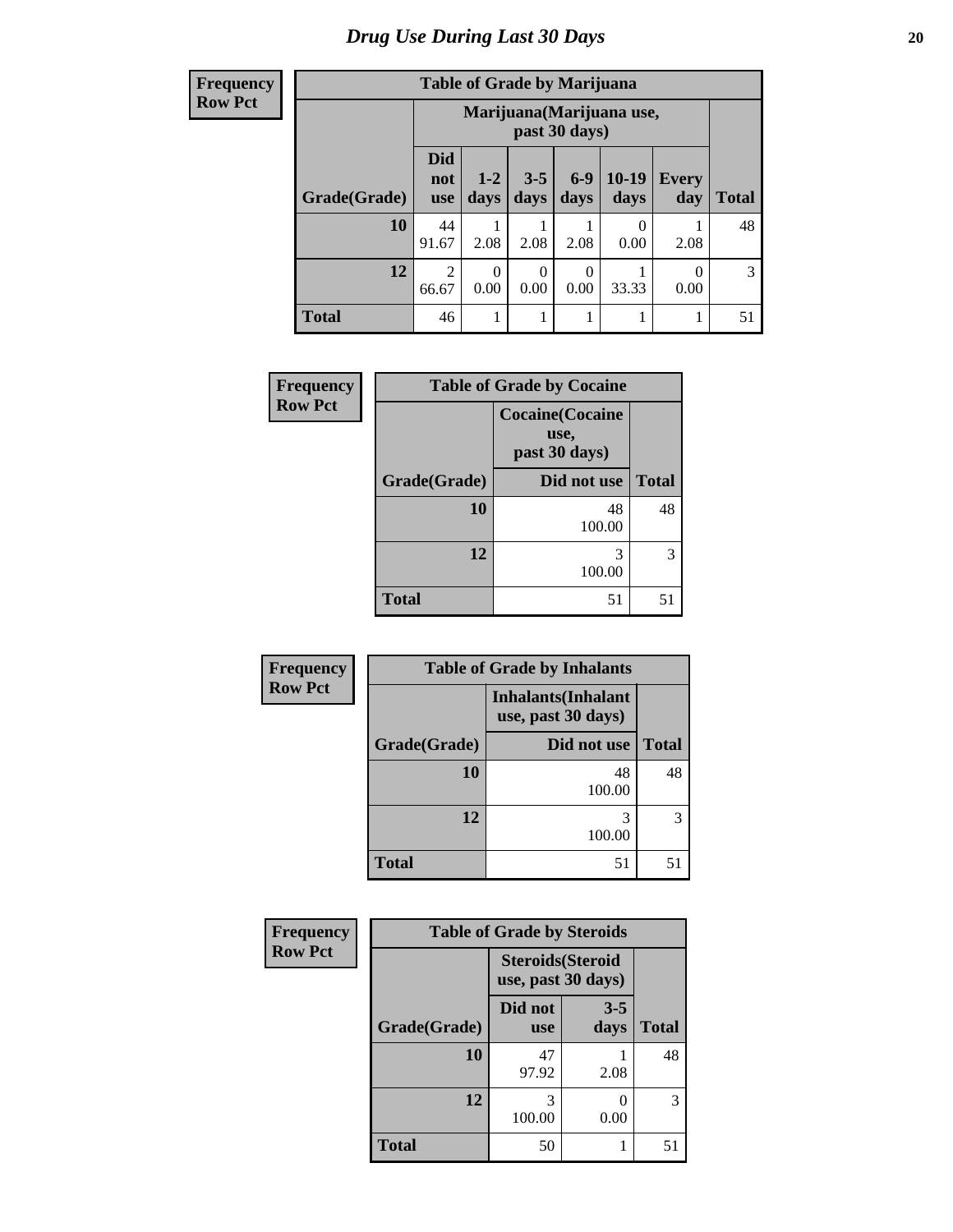## *Drug Use During Last 30 Days* **21**

| <b>Frequency</b> | <b>Table of Grade by Ecstasy</b> |                                               |                  |              |
|------------------|----------------------------------|-----------------------------------------------|------------------|--------------|
| <b>Row Pct</b>   |                                  | <b>Ecstasy</b> (Ecstasy<br>use, past 30 days) |                  |              |
|                  | Grade(Grade)                     | Did not<br><b>use</b>                         | $3 - 5$<br>days  | <b>Total</b> |
|                  | 10                               | 47<br>97.92                                   | 2.08             | 48           |
|                  | 12                               | 3<br>100.00                                   | $\Omega$<br>0.00 | 3            |
|                  | <b>Total</b>                     | 50                                            |                  | 51           |

| <b>Frequency</b> | <b>Table of Grade by Meth</b> |             |                                                    |              |
|------------------|-------------------------------|-------------|----------------------------------------------------|--------------|
| <b>Row Pct</b>   |                               |             | <b>Meth</b> (Methamphetamine<br>use, past 30 days) |              |
|                  | Grade(Grade)                  | Did not use | 6-9 days                                           | <b>Total</b> |
|                  | 10                            | 47<br>97.92 | 2.08                                               | 48           |
|                  | 12                            | 100.00      | 0.00                                               | 3            |
|                  | <b>Total</b>                  | 50          |                                                    | 51           |

| <b>Frequency</b> | <b>Table of Grade by Hallucinogens</b> |                                                   |              |  |  |
|------------------|----------------------------------------|---------------------------------------------------|--------------|--|--|
| <b>Row Pct</b>   |                                        | Hallucinogens (Hallucinogen<br>use, past 30 days) |              |  |  |
|                  | Grade(Grade)                           | Did not use                                       | <b>Total</b> |  |  |
|                  | 10                                     | 48<br>100.00                                      | 48           |  |  |
|                  | 12                                     | 100.00                                            | 3            |  |  |
|                  | <b>Total</b>                           | 51                                                | 51           |  |  |

| <b>Frequency</b> |              | <b>Table of Grade by Prescription</b> |                                                                                   |               |              |
|------------------|--------------|---------------------------------------|-----------------------------------------------------------------------------------|---------------|--------------|
| <b>Row Pct</b>   |              |                                       | <b>Prescription</b> (Prescription<br>drugs not prescribed to me,<br>past 30 days) |               |              |
|                  | Grade(Grade) | Did not<br><b>use</b>                 | $10-19$<br>days                                                                   | 20-29<br>days | <b>Total</b> |
|                  | 10           | 46<br>95.83                           | 2.08                                                                              | 2.08          | 48           |
|                  | 12           | 3<br>100.00                           | $\mathbf{\Omega}$<br>0.00                                                         | 0.00          |              |
|                  | <b>Total</b> | 49                                    |                                                                                   |               | 51           |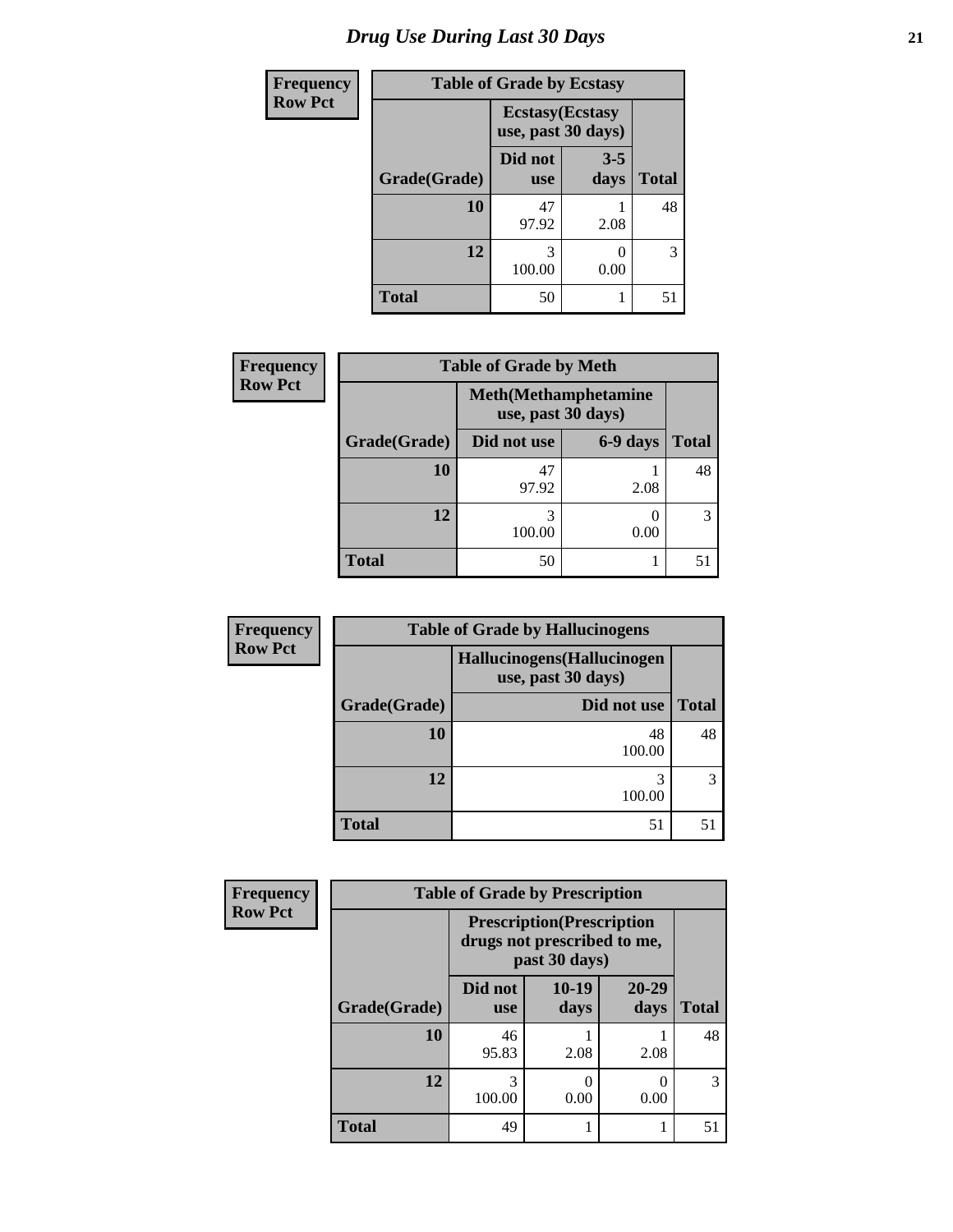| Frequency      | <b>Table of Alcoholease by Grade</b>              |                    |                         |              |
|----------------|---------------------------------------------------|--------------------|-------------------------|--------------|
| <b>Col Pct</b> | <b>Alcoholease</b> (It is<br>easy to get alcohol) | Grade(Grade)<br>10 | 12                      | <b>Total</b> |
|                | <b>Strongly Agree</b>                             | 15<br>31.25        | $\mathfrak{D}$<br>66.67 | 17           |
|                | <b>Somewhat Agree</b>                             | 20<br>41.67        | $\mathbf{0}$<br>0.00    | 20           |
|                | <b>Somewhat Disagree</b>                          | 8<br>16.67         | 33.33                   | 9            |
|                | <b>Strongly Disagree</b>                          | 5<br>10.42         | 0.00                    | 5            |
|                | <b>Total</b>                                      | 48                 | 3                       | 51           |

| Frequency      | <b>Table of Cigarettesease by Grade</b>                  |                    |                           |              |
|----------------|----------------------------------------------------------|--------------------|---------------------------|--------------|
| <b>Col Pct</b> | Cigarettesease (It is<br>easy to get smoking<br>tobacco) | Grade(Grade)<br>10 | 12                        | <b>Total</b> |
|                | <b>Strongly Agree</b>                                    | 18<br>37.50        | 2<br>66.67                | 20           |
|                | <b>Somewhat Agree</b>                                    | 18<br>37.50        | 33.33                     | 19           |
|                | <b>Somewhat Disagree</b>                                 | 6<br>12.50         | $\mathbf{\Omega}$<br>0.00 | 6            |
|                | <b>Strongly Disagree</b>                                 | 6<br>12.50         | $\Omega$<br>0.00          | 6            |
|                | <b>Total</b>                                             | 48                 | 3                         | 51           |

| Frequency      | <b>Table of Smokelessease by Grade</b>             |              |            |              |
|----------------|----------------------------------------------------|--------------|------------|--------------|
| <b>Col Pct</b> | <b>Smokelessease</b> (It is<br>easy to get chewing | Grade(Grade) |            |              |
|                | tobacco)                                           | 10           | 12         | <b>Total</b> |
|                | <b>Strongly Agree</b>                              | 13<br>27.08  | 2<br>66.67 | 15           |
|                | <b>Somewhat Agree</b>                              | 17<br>35.42  | 33.33      | 18           |
|                | <b>Somewhat Disagree</b>                           | 8<br>16.67   | 0<br>0.00  | 8            |
|                | <b>Strongly Disagree</b>                           | 10<br>20.83  | 0<br>0.00  | 10           |
|                | <b>Total</b>                                       | 48           | 3          | 51           |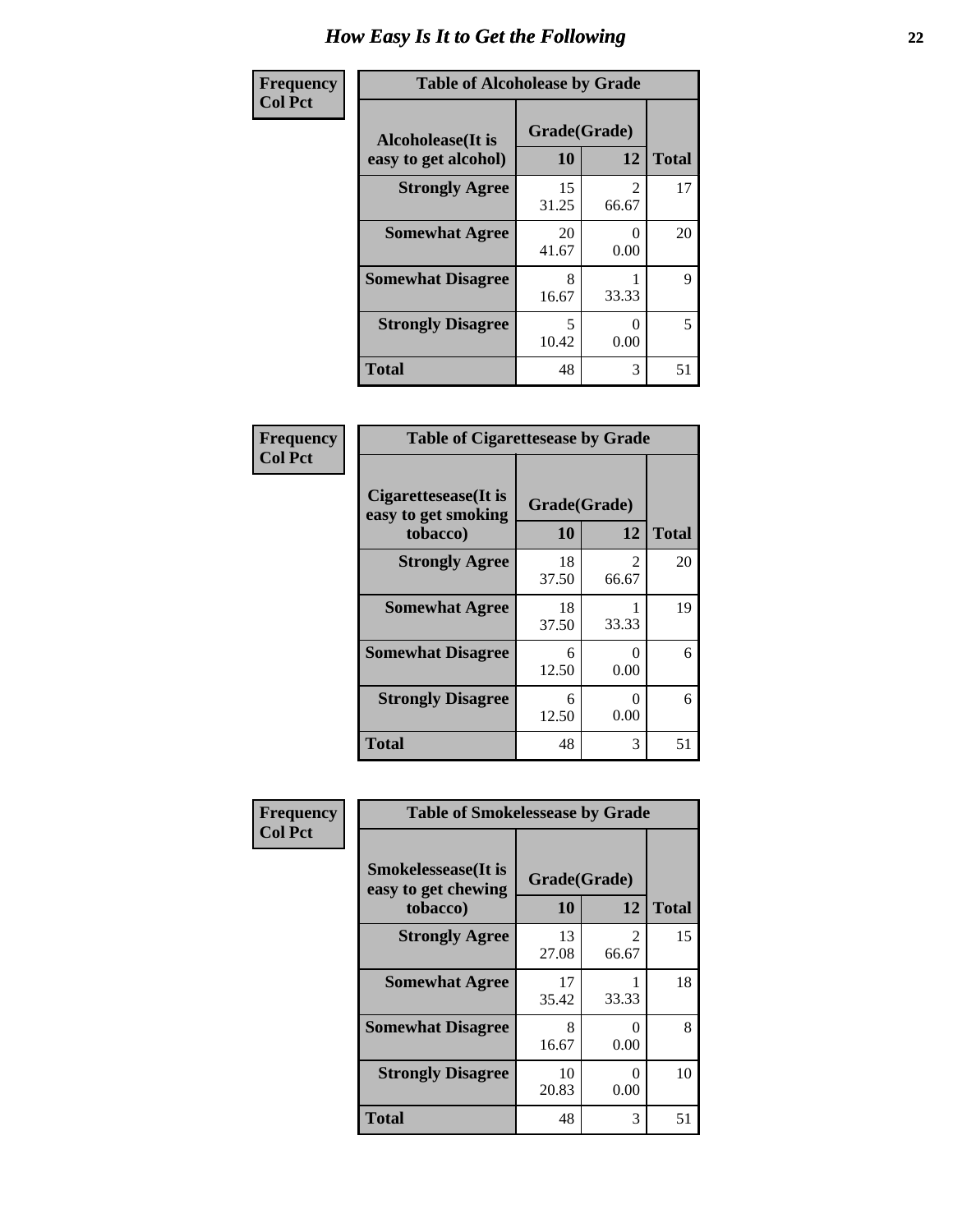| Frequency      | <b>Table of Marijuanaease by Grade</b>            |                    |                  |              |
|----------------|---------------------------------------------------|--------------------|------------------|--------------|
| <b>Col Pct</b> | Marijuanaease (It is<br>easy to get<br>marijuana) | Grade(Grade)<br>10 | 12               | <b>Total</b> |
|                | <b>Strongly Agree</b>                             | 12<br>25.00        | 3<br>100.00      | 15           |
|                | <b>Somewhat Agree</b>                             | 17<br>35.42        | $\Omega$<br>0.00 | 17           |
|                | <b>Somewhat Disagree</b>                          | 12<br>25.00        | $\Omega$<br>0.00 | 12           |
|                | <b>Strongly Disagree</b>                          | 7<br>14.58         | $\Omega$<br>0.00 | 7            |
|                | <b>Total</b>                                      | 48                 | 3                | 51           |

| <b>Table of Cocaineease by Grade</b>              |                    |               |              |  |
|---------------------------------------------------|--------------------|---------------|--------------|--|
| <b>Cocaineease</b> (It is<br>easy to get cocaine) | Grade(Grade)<br>10 | 12            | <b>Total</b> |  |
| <b>Strongly Agree</b>                             | 3<br>6.25          | 0<br>0.00     | 3            |  |
| <b>Somewhat Agree</b>                             | 14.58              | 2<br>66.67    | 9            |  |
| <b>Somewhat Disagree</b>                          | 17<br>35.42        | 33.33         | 18           |  |
| <b>Strongly Disagree</b>                          | 21<br>43.75        | 0<br>$0.00\,$ | 21           |  |
| <b>Total</b>                                      | 48                 | 3             | 51           |  |

| Frequency      | <b>Table of Inhalantsease by Grade</b>                   |                    |            |              |
|----------------|----------------------------------------------------------|--------------------|------------|--------------|
| <b>Col Pct</b> | <b>Inhalantsease</b> (It is<br>easy to get<br>inhalants) | Grade(Grade)<br>10 | 12         | <b>Total</b> |
|                | <b>Strongly Agree</b>                                    | 18<br>37.50        | 2<br>66.67 | 20           |
|                | <b>Somewhat Agree</b>                                    | 10<br>20.83        | 33.33      | 11           |
|                | <b>Somewhat Disagree</b>                                 | 10<br>20.83        | 0<br>0.00  | 10           |
|                | <b>Strongly Disagree</b>                                 | 10<br>20.83        | 0<br>0.00  | 10           |
|                | <b>Total</b>                                             | 48                 | 3          | 51           |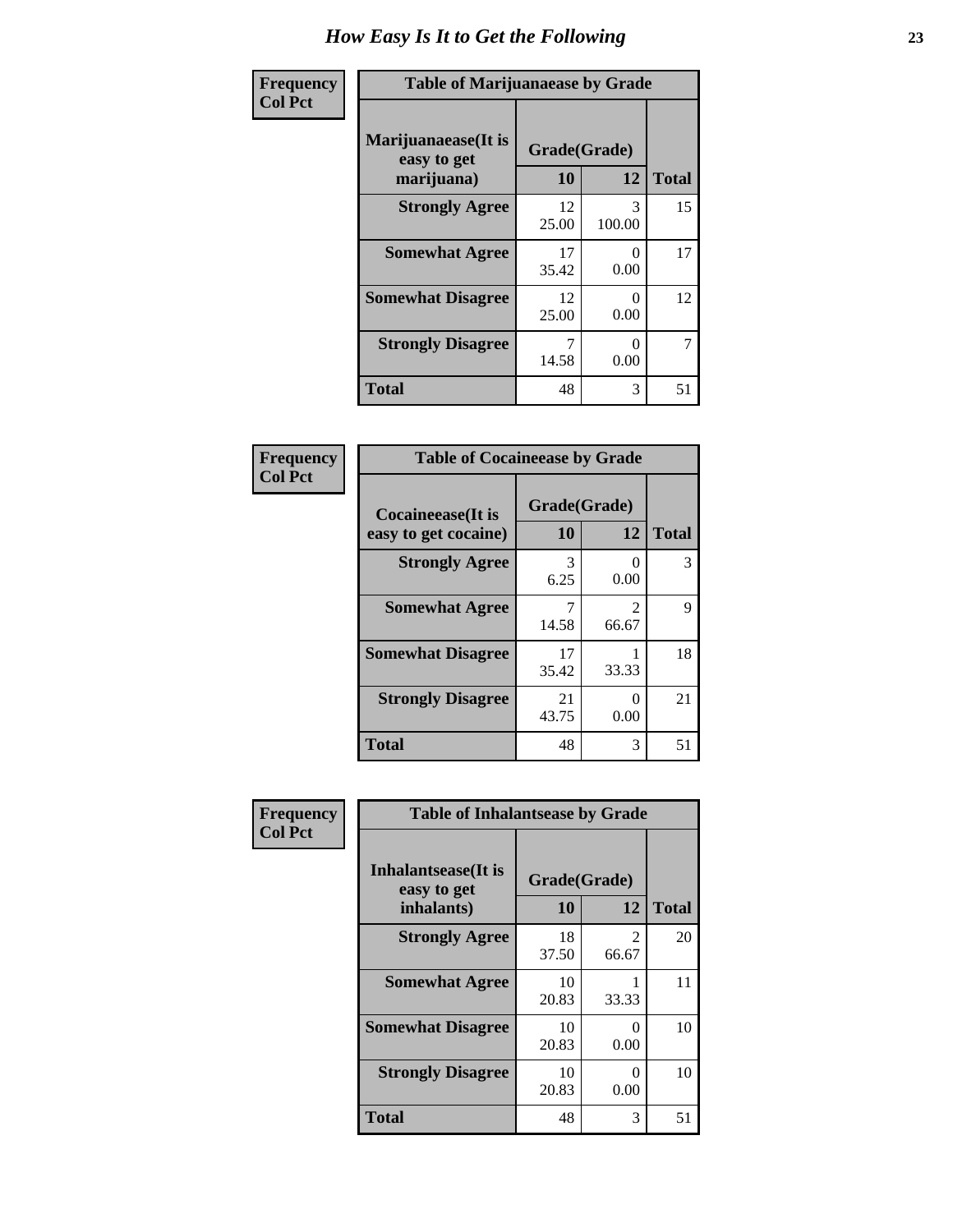| Frequency      | <b>Table of Steroidsease by Grade</b>               |                    |                         |              |
|----------------|-----------------------------------------------------|--------------------|-------------------------|--------------|
| <b>Col Pct</b> | <b>Steroidsease</b> (It is<br>easy to get steroids) | Grade(Grade)<br>10 | 12                      | <b>Total</b> |
|                | <b>Strongly Agree</b>                               | 8<br>16.67         | 0.00                    | 8            |
|                | <b>Somewhat Agree</b>                               | 9<br>18.75         | $\mathfrak{D}$<br>66.67 | 11           |
|                | <b>Somewhat Disagree</b>                            | 16<br>33.33        | 0.00                    | 16           |
|                | <b>Strongly Disagree</b>                            | 15<br>31.25        | 33.33                   | 16           |
|                | <b>Total</b>                                        | 48                 | 3                       | 51           |

| Frequency      | <b>Table of Ecstasyease by Grade</b>              |                    |                                      |    |  |  |  |
|----------------|---------------------------------------------------|--------------------|--------------------------------------|----|--|--|--|
| <b>Col Pct</b> | <b>Ecstasyease</b> (It is<br>easy to get ecstasy) | Grade(Grade)<br>10 | <b>Total</b>                         |    |  |  |  |
|                | <b>Strongly Agree</b>                             | 4<br>8.33          | $\mathbf{\Omega}$<br>0.00            | 4  |  |  |  |
|                | <b>Somewhat Agree</b>                             | 6<br>12.50         | $\mathcal{D}_{\mathcal{L}}$<br>66.67 | 8  |  |  |  |
|                | <b>Somewhat Disagree</b>                          | 15<br>31.25        | 0<br>0.00                            | 15 |  |  |  |
|                | <b>Strongly Disagree</b>                          | 23<br>47.92        | 33.33                                | 24 |  |  |  |
|                | <b>Total</b>                                      | 48                 | 3                                    | 51 |  |  |  |

| Frequency      |                                                            | <b>Table of Methease by Grade</b> |                         |              |  |  |  |  |
|----------------|------------------------------------------------------------|-----------------------------------|-------------------------|--------------|--|--|--|--|
| <b>Col Pct</b> | <b>Methease</b> (It is easy<br>to get<br>methamphetamines) | Grade(Grade)<br>10                | 12                      | <b>Total</b> |  |  |  |  |
|                | <b>Strongly Agree</b>                                      | 3<br>6.25                         | 0<br>0.00               | 3            |  |  |  |  |
|                | <b>Somewhat Agree</b>                                      | $\mathcal{D}$<br>4.17             | 33.33                   | 3            |  |  |  |  |
|                | <b>Somewhat Disagree</b>                                   | 16<br>33.33                       | $\mathfrak{D}$<br>66.67 | 18           |  |  |  |  |
|                | <b>Strongly Disagree</b>                                   | 27<br>56.25                       | 0<br>0.00               | 27           |  |  |  |  |
|                | <b>Total</b>                                               | 48                                | 3                       | 51           |  |  |  |  |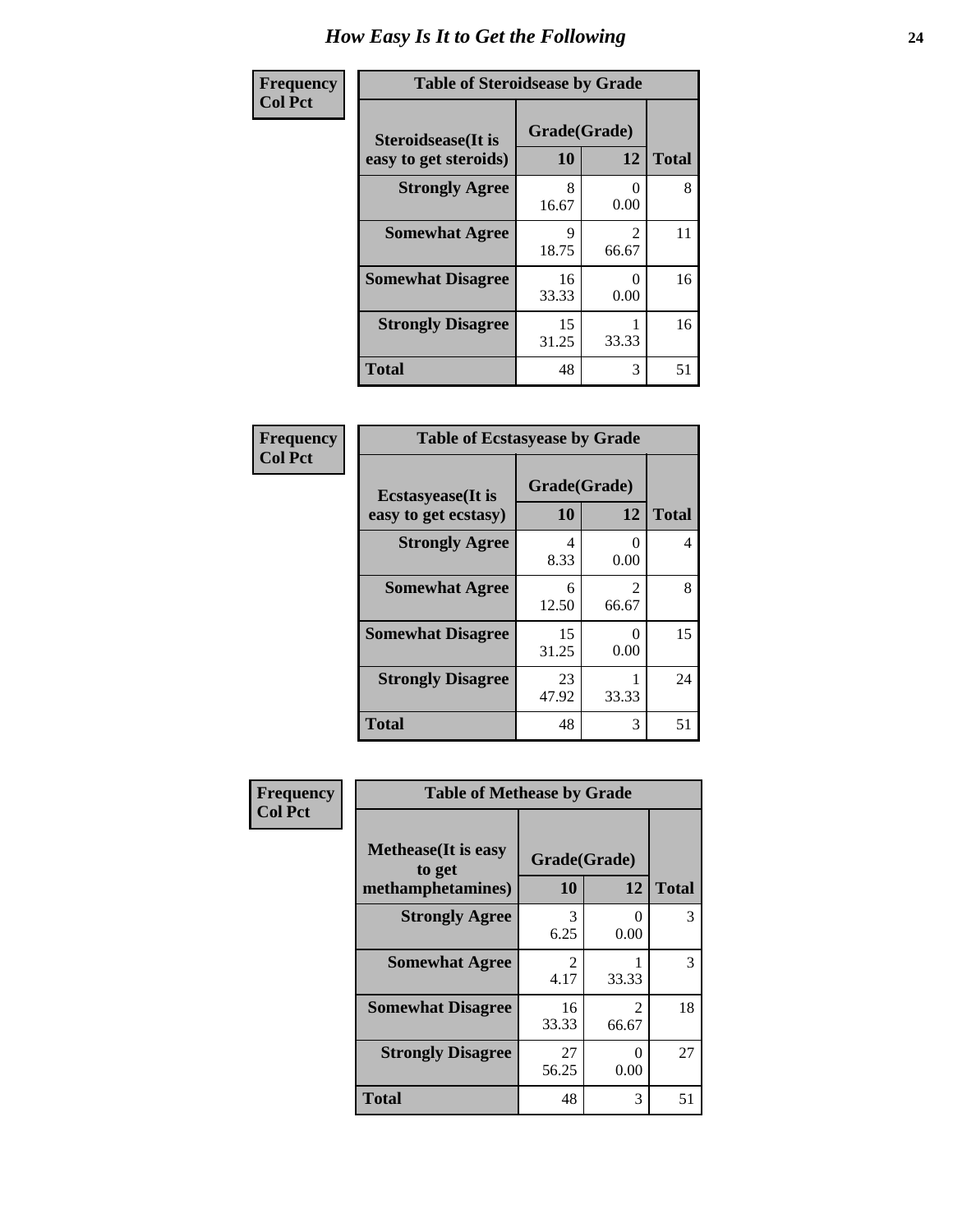| <b>Frequency</b> | <b>Table of Hallucinogensease by Grade</b>               |                    |                  |              |  |  |  |
|------------------|----------------------------------------------------------|--------------------|------------------|--------------|--|--|--|
| <b>Col Pct</b>   | Hallucinogensease(It<br>is easy to get<br>hallucinogens) | Grade(Grade)<br>10 | 12               | <b>Total</b> |  |  |  |
|                  | <b>Strongly Agree</b>                                    | 6<br>12.50         | $\Omega$<br>0.00 | 6            |  |  |  |
|                  | <b>Somewhat Agree</b>                                    | 8<br>16.67         | 3<br>100.00      | 11           |  |  |  |
|                  | <b>Somewhat Disagree</b>                                 | 11<br>22.92        | 0<br>0.00        | 11           |  |  |  |
|                  | <b>Strongly Disagree</b>                                 | 23<br>47.92        | 0<br>0.00        | 23           |  |  |  |
|                  | <b>Total</b>                                             | 48                 | 3                | 51           |  |  |  |

| Frequency<br>  Col Pct |
|------------------------|

| <b>Table of Prescriptionease by Grade</b>                                                |              |                        |              |  |  |  |
|------------------------------------------------------------------------------------------|--------------|------------------------|--------------|--|--|--|
| <b>Prescriptionease</b> (It<br>is easy to get<br>prescription drugs<br>not prescribed to | Grade(Grade) |                        |              |  |  |  |
| me)                                                                                      | 10           | 12                     | <b>Total</b> |  |  |  |
| <b>Strongly Agree</b>                                                                    | 20<br>41.67  | $\mathcal{L}$<br>66.67 | 22           |  |  |  |
| <b>Somewhat Agree</b>                                                                    | 15<br>31.25  | 33.33                  | 16           |  |  |  |
| <b>Somewhat Disagree</b>                                                                 | 6<br>12.50   | $\mathbf{0}$<br>0.00   | 6            |  |  |  |
| <b>Strongly Disagree</b>                                                                 | 7<br>14.58   | ∩<br>0.00              | 7            |  |  |  |
| Total                                                                                    | 48           | 3                      | 51           |  |  |  |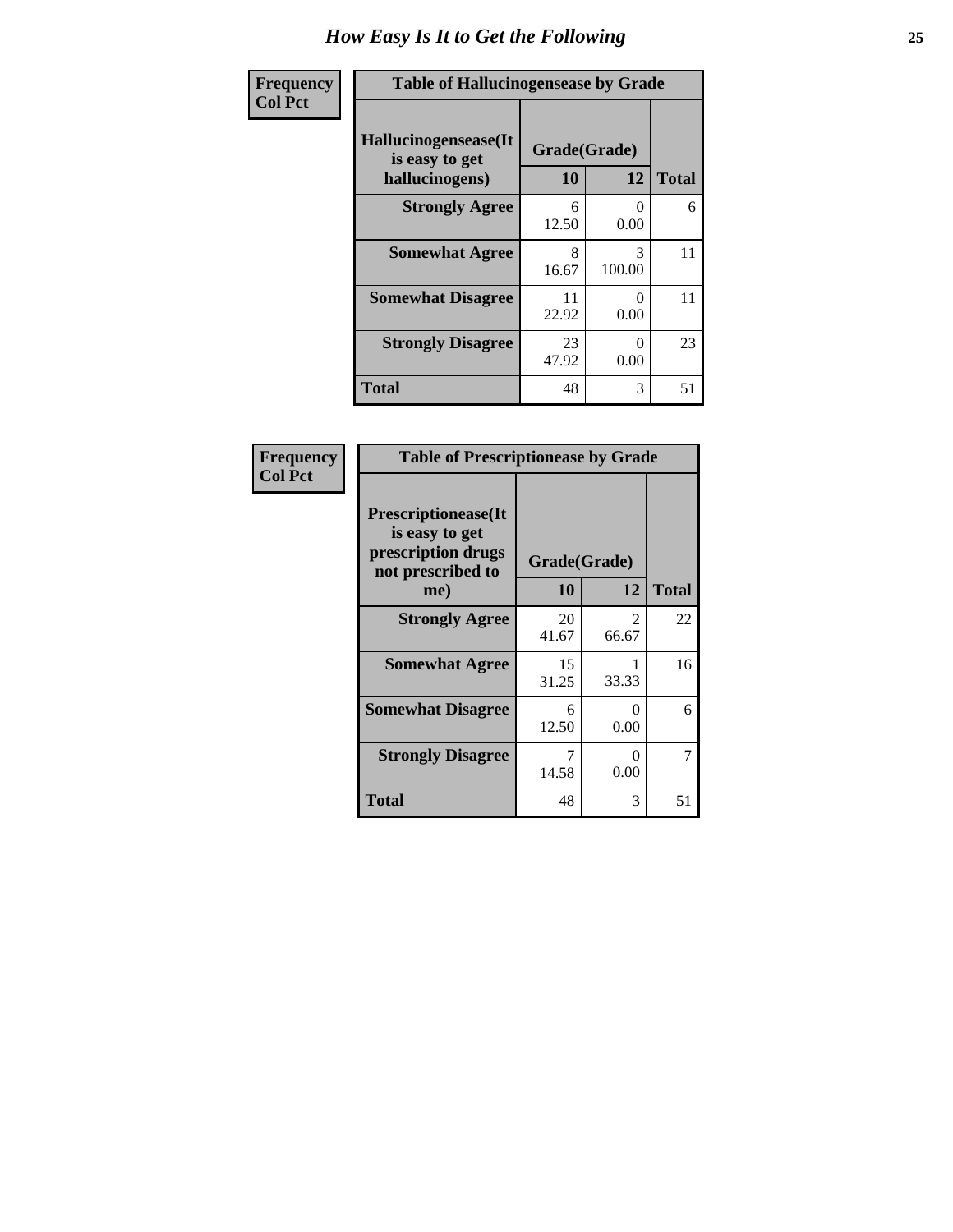#### *Age at Onset of Use* **26** *Results for "Age at Onset of Use" questions exclude students who said they did not use that substance*

| <b>Frequency</b> | <b>Table of Grade by Alcoholinit</b> |                                                     |                  |                               |                  |            |                  |               |
|------------------|--------------------------------------|-----------------------------------------------------|------------------|-------------------------------|------------------|------------|------------------|---------------|
| <b>Row Pct</b>   |                                      | Alcoholinit (I started using alcohol<br>when I was) |                  |                               |                  |            |                  |               |
|                  | Grade(Grade)                         | 8 or<br>younger                                     | <b>10</b>        | <b>12</b>                     | 13               | 14         | <b>15</b>        | <b>Total</b>  |
|                  | 10                                   | 4.76                                                | 4.76             | 3<br>14.29                    | 4.76             | 9<br>42.86 | 6<br>28.57       | 21            |
|                  | 12                                   | 33.33                                               | $\Omega$<br>0.00 | $\Omega$<br>0.00              | $\Omega$<br>0.00 | 2<br>66.67 | $\Omega$<br>0.00 | $\mathcal{R}$ |
|                  | <b>Total</b>                         | $\overline{c}$                                      |                  | 3                             |                  | 11         | 6                | 24            |
|                  |                                      |                                                     |                  | <b>Frequency Missing = 27</b> |                  |            |                  |               |

| Frequency      | <b>Table of Grade by Cigarettesinit</b> |                  |                                                          |                         |                               |            |                         |                  |               |
|----------------|-----------------------------------------|------------------|----------------------------------------------------------|-------------------------|-------------------------------|------------|-------------------------|------------------|---------------|
| <b>Row Pct</b> |                                         |                  | Cigarettesinit (I started smoking tobacco<br>when I was) |                         |                               |            |                         |                  |               |
|                | Grade(Grade)                            | 9                | 12                                                       | 13                      | 14                            | 15         | <b>16</b>               | 17               | <b>Total</b>  |
|                | 10                                      | 7.69             | 7.69                                                     | $\mathfrak{D}$<br>15.38 | 3<br>23.08                    | 4<br>30.77 | $\overline{c}$<br>15.38 | $\theta$<br>0.00 | 13            |
|                | 12                                      | $\Omega$<br>0.00 | $\theta$<br>0.00                                         | 0<br>0.00               | $\theta$<br>0.00              | 50.00      | $\Omega$<br>0.00        | 50.00            | $\mathcal{L}$ |
|                | <b>Total</b>                            |                  |                                                          | 2                       | 3                             | 5          | $\overline{c}$          |                  | 15            |
|                |                                         |                  |                                                          |                         | <b>Frequency Missing = 36</b> |            |                         |                  |               |

| Frequency      | <b>Table of Grade by Smokelessinit</b> |                                                                 |                |  |  |
|----------------|----------------------------------------|-----------------------------------------------------------------|----------------|--|--|
| <b>Row Pct</b> |                                        | Smokelessinit(I<br>started<br>chewing<br>tobacco when I<br>was) |                |  |  |
|                | Grade(Grade)                           | 15                                                              | <b>Total</b>   |  |  |
|                | 10                                     | 2<br>100.00                                                     | $\mathfrak{D}$ |  |  |
|                | 12                                     | 0                                                               | 0              |  |  |
|                | <b>Total</b>                           | $\overline{2}$                                                  | 2              |  |  |
|                |                                        | <b>Frequency Missing = 49</b>                                   |                |  |  |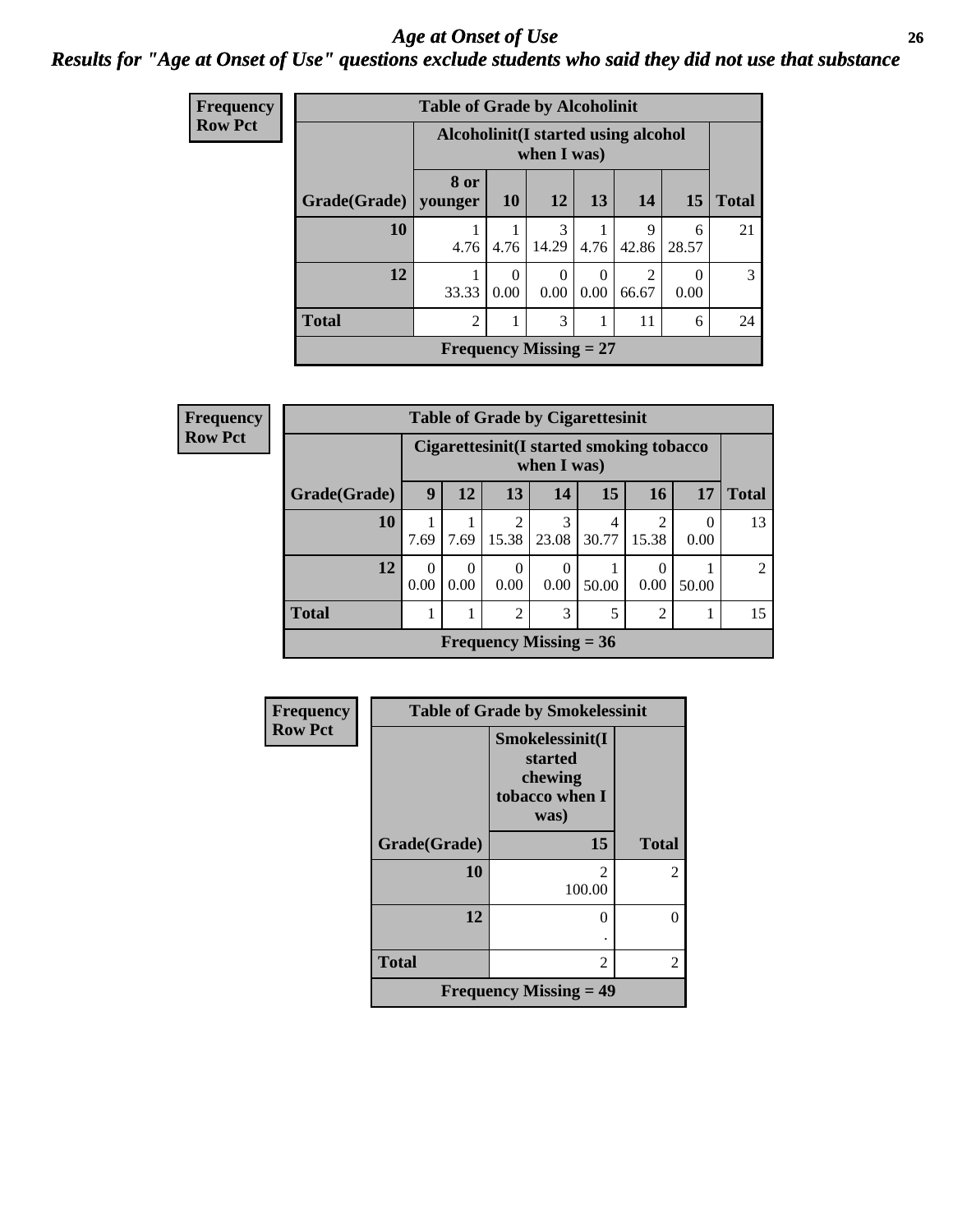#### *Age at Onset of Use* **27**

*Results for "Age at Onset of Use" questions exclude students who said they did not use that substance*

| <b>Frequency</b> | <b>Table of Grade by Marijuanainit</b> |                                                         |                  |                          |                |       |       |
|------------------|----------------------------------------|---------------------------------------------------------|------------------|--------------------------|----------------|-------|-------|
| <b>Row Pct</b>   |                                        | Marijuanainit (I started using<br>marijuana when I was) |                  |                          |                |       |       |
|                  | Grade(Grade)                           | <b>10</b>                                               | 12               | 14                       | 15             | 16    | Total |
|                  | 10                                     | 11.11                                                   |                  | 5<br>55.56               | 11.11          |       | 9     |
|                  | 12                                     | 0<br>0.00                                               | $\Omega$<br>0.00 | 0.00                     | 50.00          | 50.00 | 2     |
|                  | <b>Total</b>                           |                                                         |                  | 5                        | $\overline{2}$ | 2     | 11    |
|                  |                                        |                                                         |                  | Frequency Missing $=$ 40 |                |       |       |

#### *For Grade \* Cocaineinit all data are missing since all the levels of variable Cocaineinit are missing.*

| Frequency      | <b>Table of Grade by Inhalantsinit</b>     |                                                              |       |                |  |  |  |
|----------------|--------------------------------------------|--------------------------------------------------------------|-------|----------------|--|--|--|
| <b>Row Pct</b> |                                            | Inhalantsinit(I<br>started using<br>inhalants when<br>I was) |       |                |  |  |  |
|                | Grade(Grade)                               | 13                                                           | 15    | <b>Total</b>   |  |  |  |
|                | 10                                         | 50.00                                                        | 50.00 | $\overline{2}$ |  |  |  |
|                | 12                                         | 0                                                            | 0     |                |  |  |  |
|                | <b>Total</b>                               |                                                              |       | $\mathfrak{D}$ |  |  |  |
|                | <b>Frequency Missing <math>= 49</math></b> |                                                              |       |                |  |  |  |

#### *For Grade \* Steroidsinit all data are missing since all the levels of variable Steroidsinit are missing.*

| <b>Frequency</b> | <b>Table of Grade by Ecstasyinit</b> |                                                             |                |  |  |  |
|------------------|--------------------------------------|-------------------------------------------------------------|----------------|--|--|--|
| <b>Row Pct</b>   |                                      | Ecstasyinit(I<br>started<br>using<br>ecstasy<br>when I was) |                |  |  |  |
|                  | Grade(Grade)                         | 15                                                          | <b>Total</b>   |  |  |  |
|                  | 10                                   | $\mathcal{D}_{\mathcal{L}}$<br>100.00                       | $\overline{2}$ |  |  |  |
|                  | 12                                   | 0                                                           | 0              |  |  |  |
|                  |                                      |                                                             |                |  |  |  |
|                  | <b>Total</b>                         | 2                                                           | 2              |  |  |  |
|                  |                                      | <b>Frequency Missing = 49</b>                               |                |  |  |  |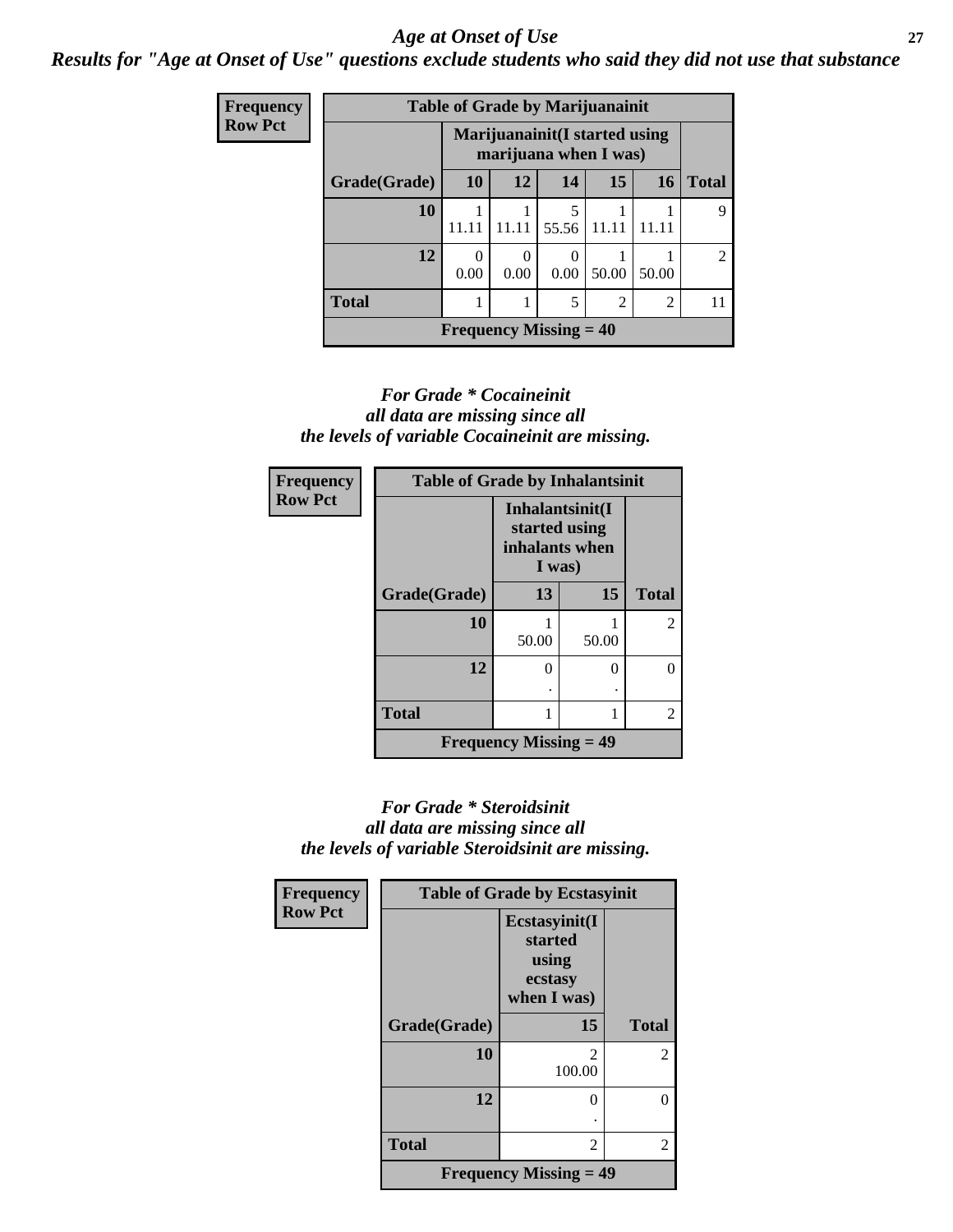### *Age at Onset of Use* **28** *Results for "Age at Onset of Use" questions exclude students who said they did not use that substance*

#### *For Grade \* Methinit all data are missing since all the levels of variable Methinit are missing. For Grade \* Hallucinogensinit all data are missing since all the levels of variable Hallucinogensinit are missing.*

| Frequency      |                        | <b>Table of Grade by Prescriptioninit</b>                                                    |       |            |           |              |  |
|----------------|------------------------|----------------------------------------------------------------------------------------------|-------|------------|-----------|--------------|--|
| <b>Row Pct</b> |                        | <b>Prescriptioninit(I started</b><br>using prescription drugs not<br>prescribed to me when I |       |            |           |              |  |
|                | Grade(Grade)   younger | 8 or                                                                                         | 12    | 15         | <b>16</b> | <b>Total</b> |  |
|                | 10                     | 20.00                                                                                        | 20.00 | 3<br>60.00 | 0<br>0.00 | 5            |  |
|                | 12                     | $\theta$<br>0.00                                                                             | 0.00  | 0<br>0.00  | 100.00    |              |  |
|                | <b>Total</b>           |                                                                                              |       | 3          |           | 6            |  |
|                |                        | <b>Frequency Missing = 45</b>                                                                |       |            |           |              |  |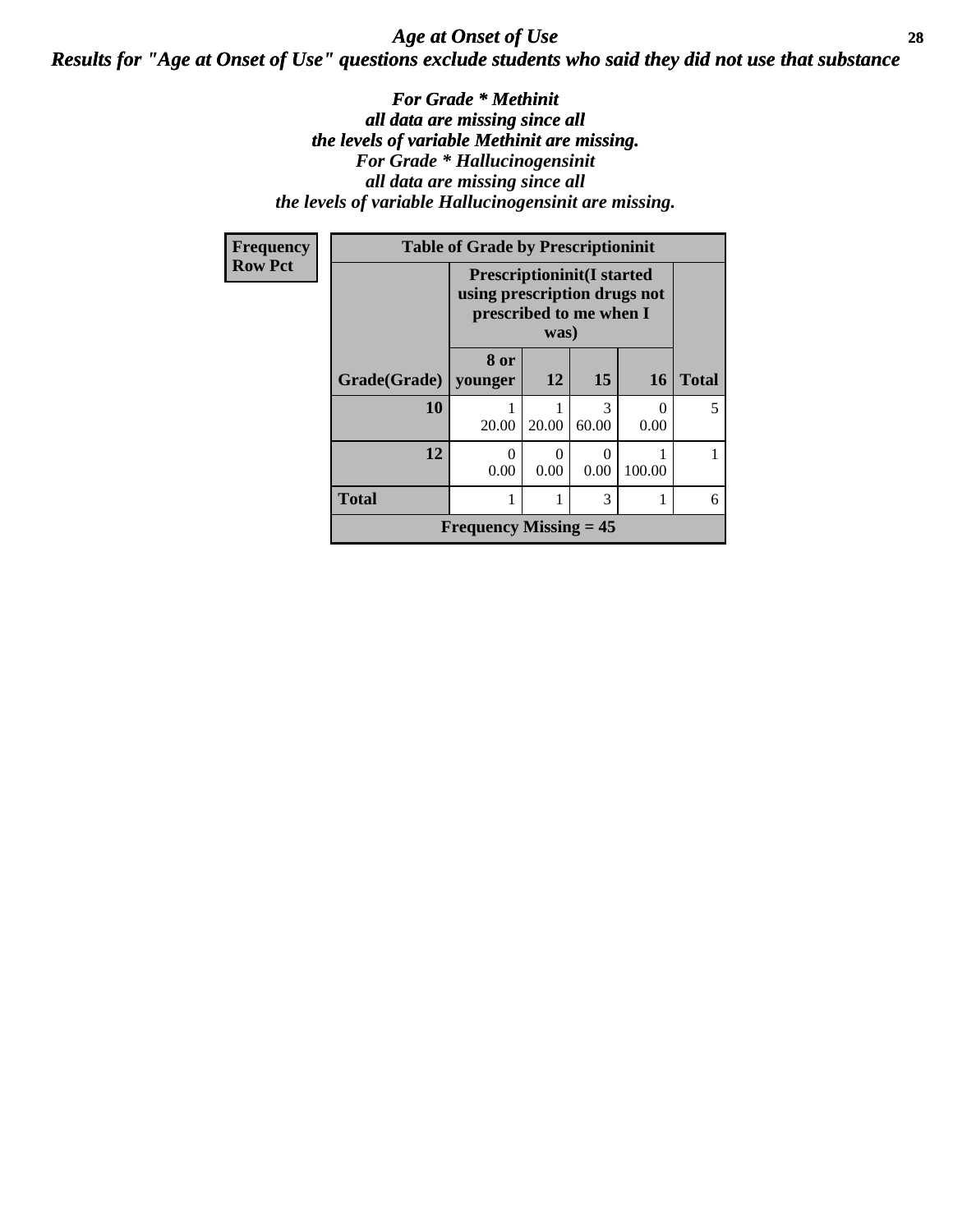| Frequency      | <b>Table of Alcoholharm by Grade</b>          |                                     |                         |              |
|----------------|-----------------------------------------------|-------------------------------------|-------------------------|--------------|
| <b>Col Pct</b> | Alcoholharm(I<br>think alcohol is<br>harmful) | Grade(Grade)<br>10                  | 12                      | <b>Total</b> |
|                | <b>Strongly Agree</b>                         | 21<br>43.75                         | 33.33                   | 22           |
|                | <b>Somewhat Agree</b>                         | 17<br>35.42                         | $\mathfrak{D}$<br>66.67 | 19           |
|                | <b>Somewhat Disagree</b>                      | 8<br>16.67                          | $\Omega$<br>0.00        | 8            |
|                | <b>Strongly Disagree</b>                      | $\mathcal{D}_{\mathcal{L}}$<br>4.17 | $\Omega$<br>0.00        | 2            |
|                | <b>Total</b>                                  | 48                                  | 3                       | 51           |

| <b>Table of Cigarettesharm by Grade</b>                  |                          |                           |    |  |  |
|----------------------------------------------------------|--------------------------|---------------------------|----|--|--|
| Cigarettesharm(I<br>think smoking<br>tobacco is harmful) | Grade(Grade)<br>10<br>12 |                           |    |  |  |
| <b>Strongly Agree</b>                                    | 42<br>87.50              | 2<br>66.67                | 44 |  |  |
| <b>Somewhat Agree</b>                                    | 4<br>8.33                | 33.33                     | 5  |  |  |
| <b>Somewhat Disagree</b>                                 | 2.08                     | $\mathbf{\Omega}$<br>0.00 |    |  |  |
| <b>Strongly Disagree</b>                                 | 2.08                     | $\mathbf{\Omega}$<br>0.00 |    |  |  |
| <b>Total</b>                                             | 48                       | 3                         | 51 |  |  |

| Frequency      | <b>Table of Smokelessharm by Grade</b>                  |                        |                           |              |
|----------------|---------------------------------------------------------|------------------------|---------------------------|--------------|
| <b>Col Pct</b> | Smokelessharm(I<br>think chewing<br>tobacco is harmful) | Grade(Grade)<br>10     | 12                        | <b>Total</b> |
|                | <b>Strongly Agree</b>                                   | 40<br>83.33            | 2<br>66.67                | 42           |
|                | <b>Somewhat Agree</b>                                   | 4<br>8.33              | 33.33                     | 5            |
|                | <b>Somewhat Disagree</b>                                | $\mathfrak{D}$<br>4.17 | $\mathbf{\Omega}$<br>0.00 | 2            |
|                | <b>Strongly Disagree</b>                                | $\mathfrak{D}$<br>4.17 | 0<br>0.00                 | 2            |
|                | <b>Total</b>                                            | 48                     | 3                         | 51           |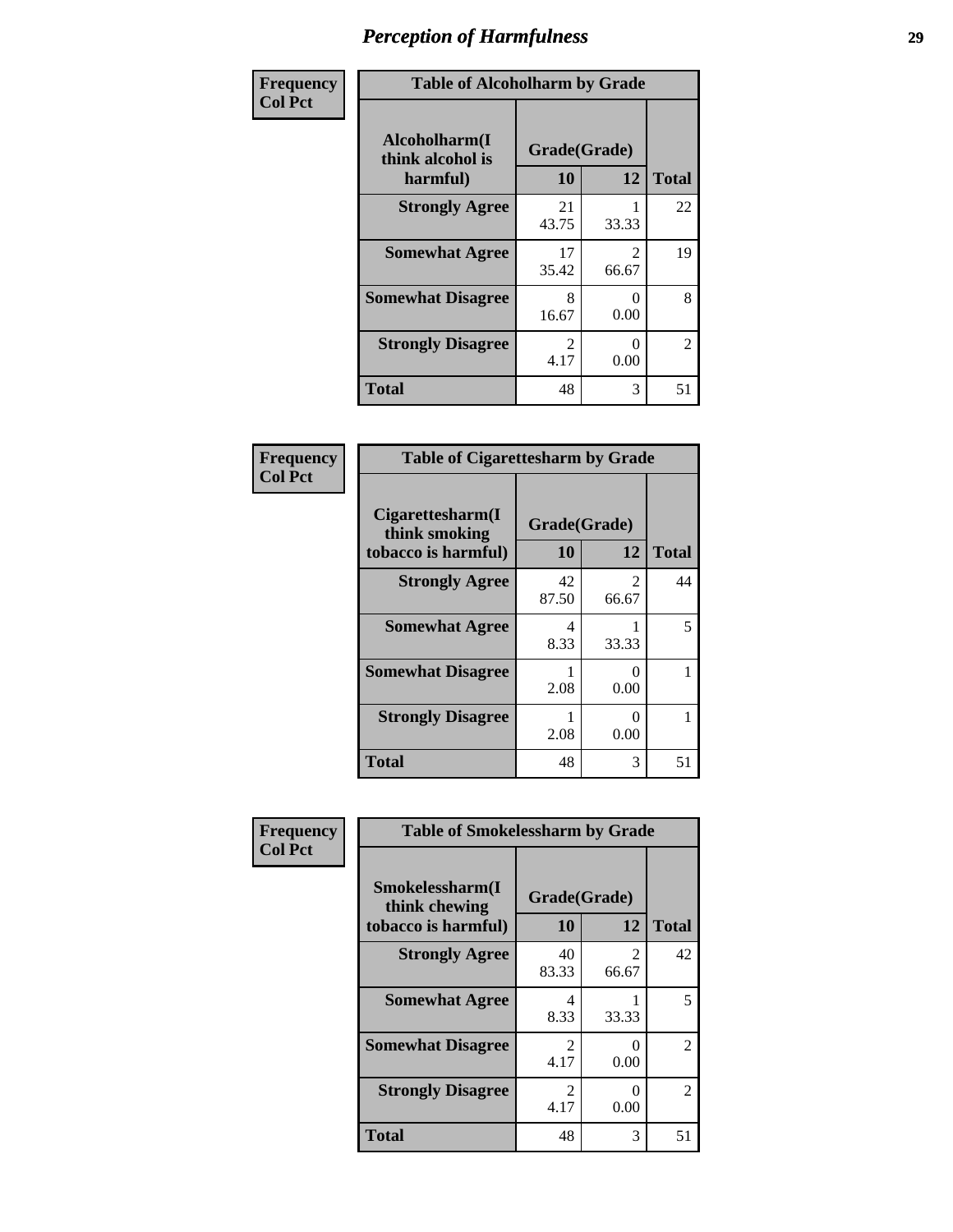| Frequency      | <b>Table of Marijuanaharm by Grade</b>            |                        |                                      |                |
|----------------|---------------------------------------------------|------------------------|--------------------------------------|----------------|
| <b>Col Pct</b> | Marijuanaharm(I<br>think marijuana is<br>harmful) | Grade(Grade)<br>10     | 12                                   | <b>Total</b>   |
|                | <b>Strongly Agree</b>                             | 27<br>56.25            | $\Omega$<br>0.00                     | 27             |
|                | <b>Somewhat Agree</b>                             | 10<br>20.83            | 33.33                                | 11             |
|                | <b>Somewhat Disagree</b>                          | 9<br>18.75             | $\mathcal{D}_{\mathcal{L}}$<br>66.67 | 11             |
|                | <b>Strongly Disagree</b>                          | $\mathfrak{D}$<br>4.17 | ∩<br>0.00                            | $\overline{2}$ |
|                | <b>Total</b>                                      | 48                     | 3                                    | 51             |

#### **Frequency Col Pct**

| <b>Table of Cocaineharm by Grade</b> |                       |                           |               |  |  |
|--------------------------------------|-----------------------|---------------------------|---------------|--|--|
| Cocaineharm(I<br>think cocaine is    | Grade(Grade)          |                           |               |  |  |
| harmful)                             | 10                    | 12                        | <b>Total</b>  |  |  |
| <b>Strongly Agree</b>                | 43<br>89.58           | 3<br>100.00               | 46            |  |  |
| <b>Somewhat Agree</b>                | 3<br>6.25             | $\mathbf{\Omega}$<br>0.00 | 3             |  |  |
| <b>Strongly Disagree</b>             | $\mathcal{L}$<br>4.17 | 0<br>0.00                 | $\mathcal{L}$ |  |  |
| <b>Total</b>                         | 48                    | 3                         | 51            |  |  |

| <b>Table of Inhalantsharm by Grade</b> |              |             |                             |  |
|----------------------------------------|--------------|-------------|-----------------------------|--|
| Inhalantsharm(I<br>think inhalants     | Grade(Grade) |             |                             |  |
| are harmful)                           | 10           | 12          | <b>Total</b>                |  |
| <b>Strongly Agree</b>                  | 43<br>89.58  | 3<br>100.00 | 46                          |  |
| <b>Somewhat Agree</b>                  | 3<br>6.25    | 0.00        | 3                           |  |
| <b>Strongly Disagree</b>               | 2<br>4.17    | $0.00\,$    | $\mathcal{D}_{\mathcal{L}}$ |  |
| Total                                  | 48           | 3           |                             |  |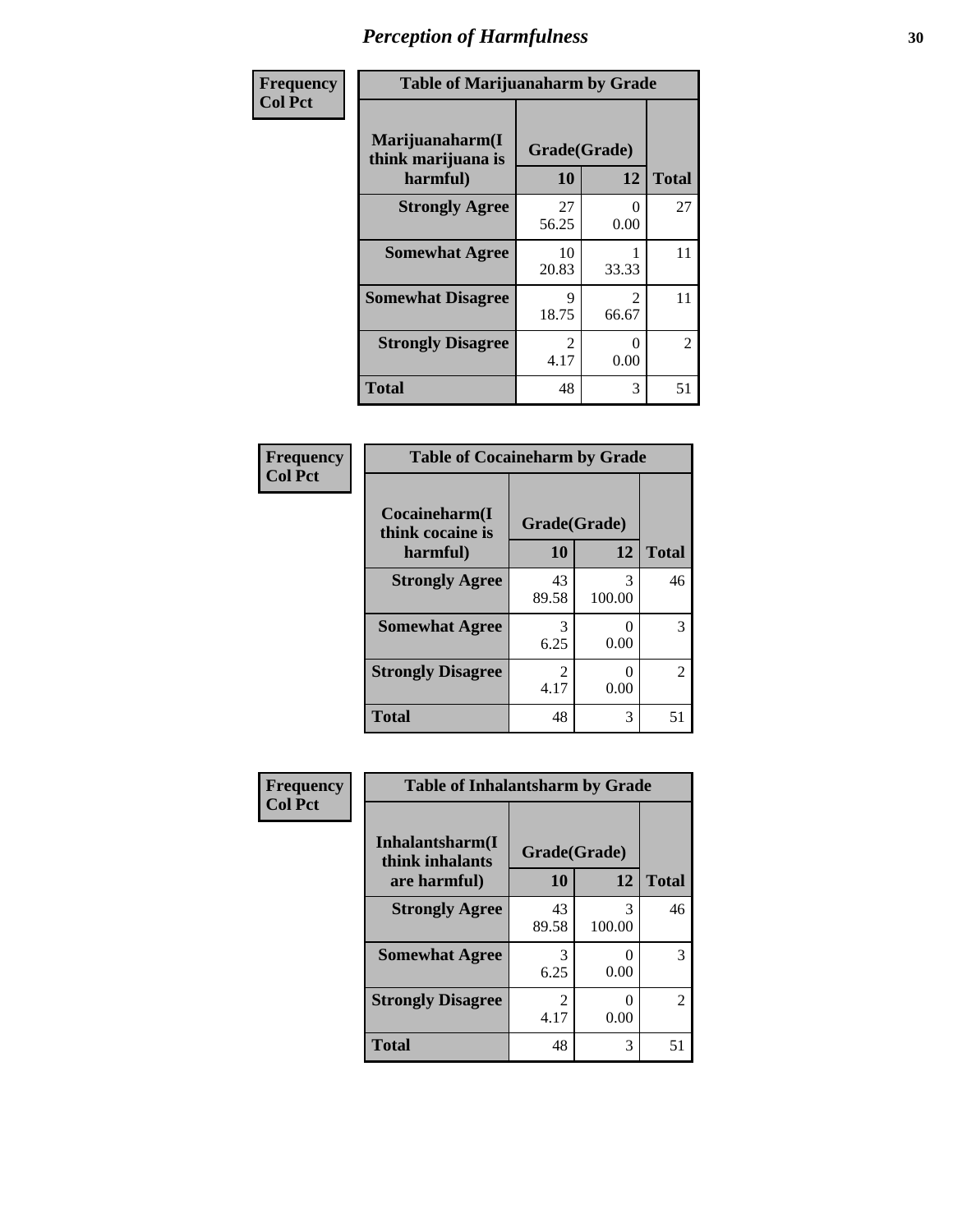| Frequency      | <b>Table of Steroidsharm by Grade</b>            |                                     |                         |                |
|----------------|--------------------------------------------------|-------------------------------------|-------------------------|----------------|
| <b>Col Pct</b> | Steroidsharm(I<br>think steroids are<br>harmful) | Grade(Grade)<br>10                  | 12                      | <b>Total</b>   |
|                | <b>Strongly Agree</b>                            | 38<br>79.17                         | $\mathfrak{D}$<br>66.67 | 40             |
|                | <b>Somewhat Agree</b>                            | 6<br>12.50                          | 33.33                   | 7              |
|                | <b>Somewhat Disagree</b>                         | $\mathcal{D}_{\mathcal{L}}$<br>4.17 | 0<br>0.00               | $\mathfrak{D}$ |
|                | <b>Strongly Disagree</b>                         | $\mathcal{D}_{\mathcal{L}}$<br>4.17 | 0<br>0.00               | $\mathfrak{D}$ |
|                | <b>Total</b>                                     | 48                                  | 3                       | 51             |

| <b>Table of Ecstasyharm by Grade</b>          |                        |                           |    |  |  |
|-----------------------------------------------|------------------------|---------------------------|----|--|--|
| Ecstasyharm(I<br>think ecstasy is<br>harmful) | <b>Total</b>           |                           |    |  |  |
| <b>Strongly Agree</b>                         | 40<br>83.33            | $\mathfrak{D}$<br>66.67   | 42 |  |  |
| <b>Somewhat Agree</b>                         | 4<br>8.33              | 33.33                     | 5  |  |  |
| <b>Somewhat Disagree</b>                      | $\mathfrak{D}$<br>4.17 | $\mathbf{\Omega}$<br>0.00 | 2  |  |  |
| <b>Strongly Disagree</b>                      | 2<br>4.17              | ∩<br>0.00                 | 2  |  |  |
| <b>Total</b>                                  | 48                     | 3                         | 51 |  |  |

| Frequency      | <b>Table of Methharm by Grade</b>            |                        |             |                             |
|----------------|----------------------------------------------|------------------------|-------------|-----------------------------|
| <b>Col Pct</b> | <b>Methharm</b> (I think<br>methamphetamines | Grade(Grade)           |             |                             |
|                | are harmful)                                 | 10                     | 12          | <b>Total</b>                |
|                | <b>Strongly Agree</b>                        | 46<br>95.83            | 3<br>100.00 | 49                          |
|                | <b>Strongly Disagree</b>                     | $\mathfrak{D}$<br>4.17 | 0.00        | $\mathcal{D}_{\mathcal{L}}$ |
|                | <b>Total</b>                                 | 48                     | 3           | 51                          |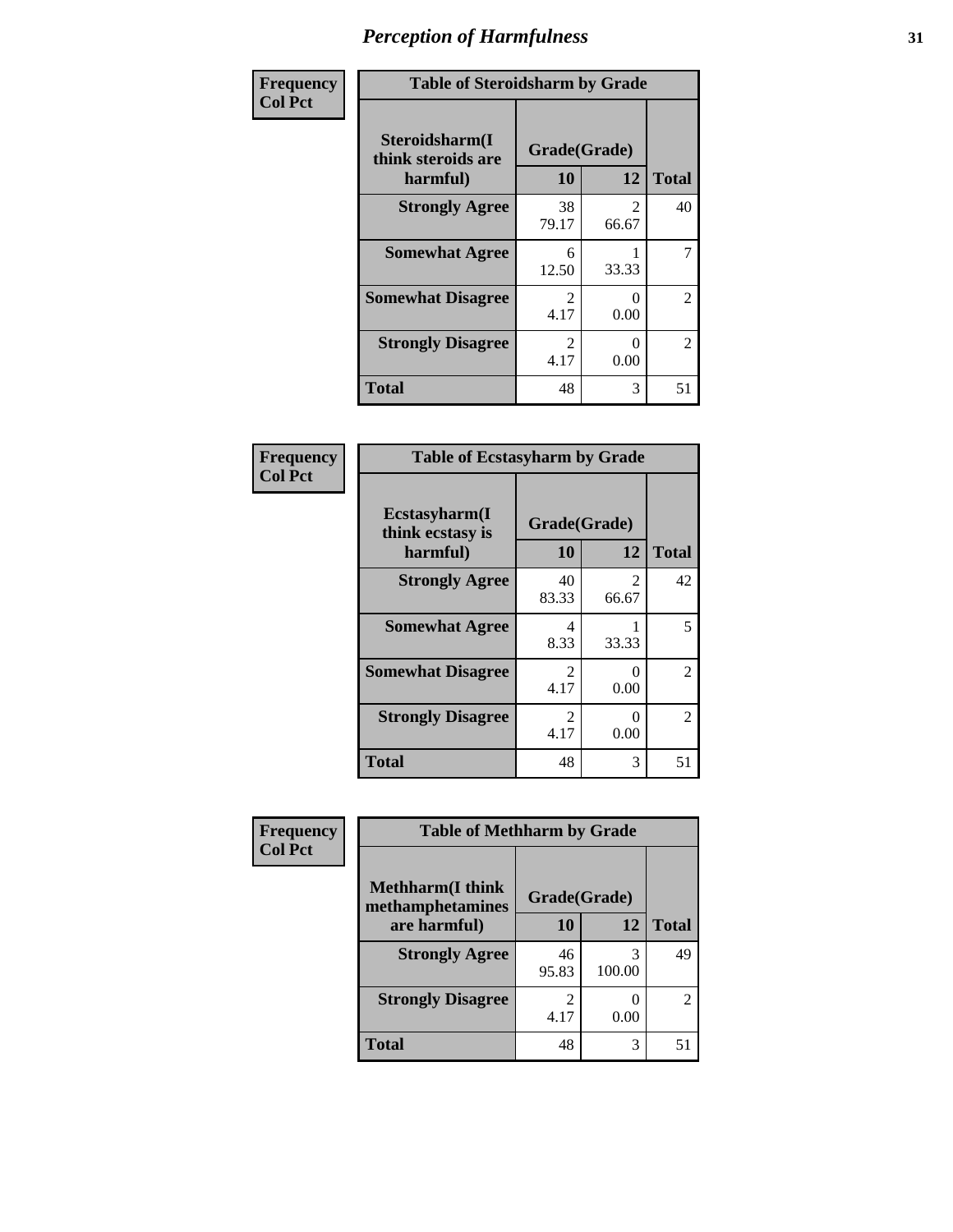| Frequency      | <b>Table of Hallucinogensharm by Grade</b>                 |                    |             |                |
|----------------|------------------------------------------------------------|--------------------|-------------|----------------|
| <b>Col Pct</b> | Hallucinogensharm(I<br>think hallucinogens<br>are harmful) | Grade(Grade)<br>10 | 12          | <b>Total</b>   |
|                | <b>Strongly Agree</b>                                      | 43<br>89.58        | 3<br>100.00 | 46             |
|                | <b>Somewhat Agree</b>                                      | 2<br>4.17          | 0<br>0.00   | $\overline{2}$ |
|                | <b>Somewhat Disagree</b>                                   | 2.08               | 0<br>0.00   | 1              |
|                | <b>Strongly Disagree</b>                                   | 2<br>4.17          | 0<br>0.00   | $\overline{2}$ |
|                | <b>Total</b>                                               | 48                 | 3           | 51             |

| <b>Table of Prescriptionharm by Grade</b>                                         |             |                           |              |  |
|-----------------------------------------------------------------------------------|-------------|---------------------------|--------------|--|
| <b>Prescriptionharm</b> (I<br>think prescription<br>drugs not<br>prescribed to me |             | Grade(Grade)              |              |  |
| are harmful)                                                                      | 10          | 12                        | <b>Total</b> |  |
| <b>Strongly Agree</b>                                                             | 26<br>54.17 | 2<br>66.67                | 28           |  |
| <b>Somewhat Agree</b>                                                             | 16<br>33.33 | 33.33                     | 17           |  |
| <b>Somewhat Disagree</b>                                                          | 4<br>8.33   | $\mathbf{\Omega}$<br>0.00 | 4            |  |
| <b>Strongly Disagree</b>                                                          | 2<br>4.17   | ∩<br>0.00                 | 2            |  |
| Total                                                                             | 48          | 3                         | 51           |  |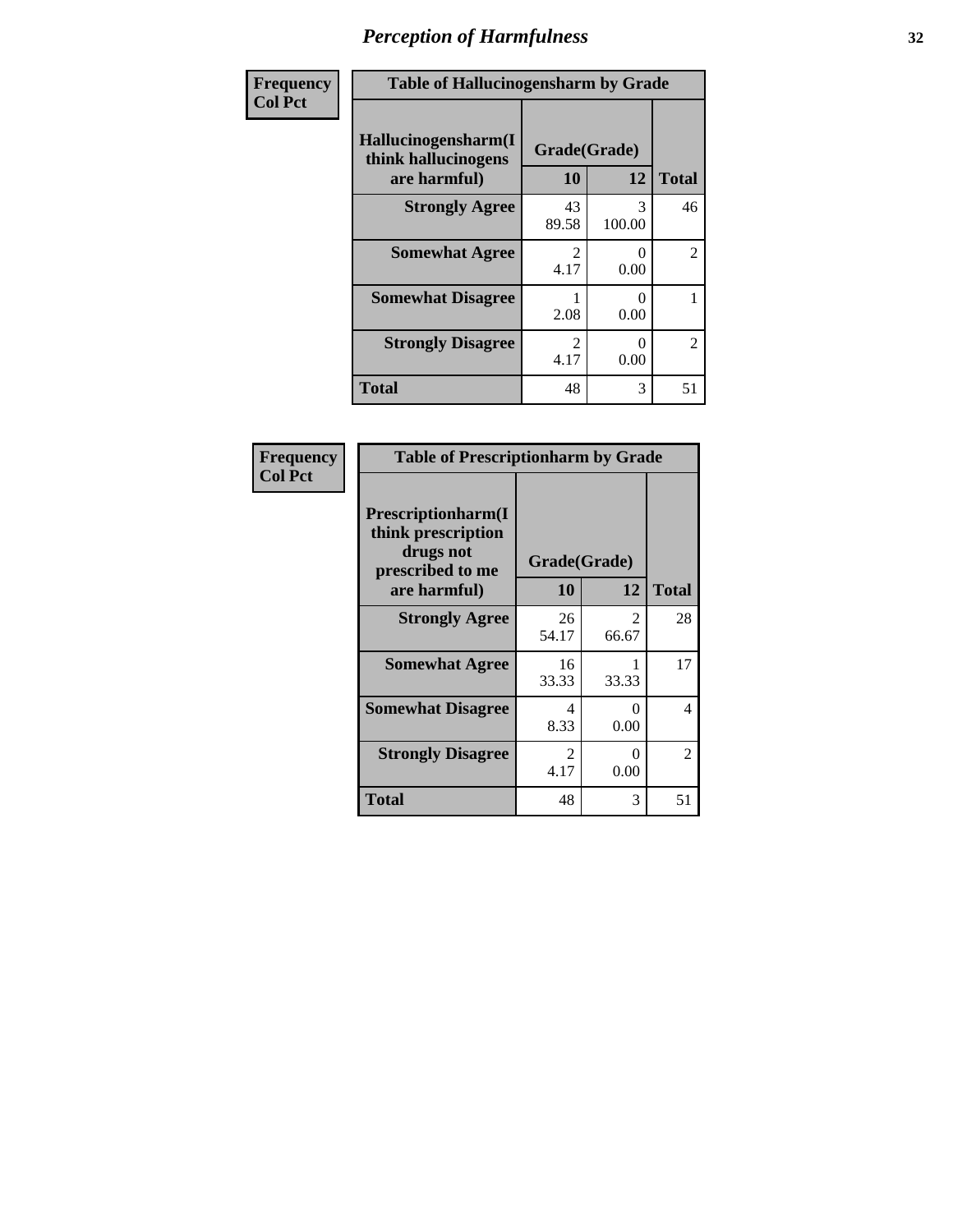### *Disapproval by Adults* **33**

| Frequency      | <b>Table of Alcoholadult by Grade</b>                                 |                    |                         |              |
|----------------|-----------------------------------------------------------------------|--------------------|-------------------------|--------------|
| <b>Col Pct</b> | <b>Alcoholadult</b> (Adults<br>would disapprove if<br>I used alcohol) | Grade(Grade)<br>10 | 12                      | <b>Total</b> |
|                | <b>Strongly Agree</b>                                                 | 25<br>52.08        | 33.33                   | 26           |
|                | <b>Somewhat Agree</b>                                                 | 13<br>27.08        | $\mathfrak{D}$<br>66.67 | 15           |
|                | <b>Somewhat Disagree</b>                                              | 7<br>14.58         | O<br>0.00               | 7            |
|                | <b>Strongly Disagree</b>                                              | 3<br>6.25          | $\mathcal{O}$<br>0.00   | 3            |
|                | <b>Total</b>                                                          | 48                 | 3                       | 51           |

| <b>Table of Tobaccoadult by Grade</b>              |              |                        |              |  |  |
|----------------------------------------------------|--------------|------------------------|--------------|--|--|
| <b>Tobaccoadult</b> (Adults<br>would disapprove if | Grade(Grade) |                        |              |  |  |
| I used tobacco)                                    | 10           | 12                     | <b>Total</b> |  |  |
| <b>Strongly Agree</b>                              | 38<br>79.17  | 33.33                  | 39           |  |  |
| <b>Somewhat Agree</b>                              | 14.58        | $\mathcal{L}$<br>66.67 | 9            |  |  |
| <b>Somewhat Disagree</b>                           | 3<br>6.25    | 0<br>0.00              | 3            |  |  |
| <b>Total</b>                                       | 48           | 3                      | 51           |  |  |

| <b>Frequency</b> | <b>Table of Marijuanaadult by Grade</b>        |             |              |              |
|------------------|------------------------------------------------|-------------|--------------|--------------|
| <b>Col Pct</b>   | Marijuanaadult(Adults<br>would disapprove if I |             | Grade(Grade) |              |
|                  | used marijuana)                                | 10          | 12           | <b>Total</b> |
|                  | <b>Strongly Agree</b>                          | 41<br>85.42 | 33.33        | 42           |
|                  | <b>Somewhat Agree</b>                          | 6<br>12.50  | 66.67        | 8            |
|                  | <b>Somewhat Disagree</b>                       | 2.08        | 0.00         |              |
|                  | <b>Total</b>                                   | 48          | 3            |              |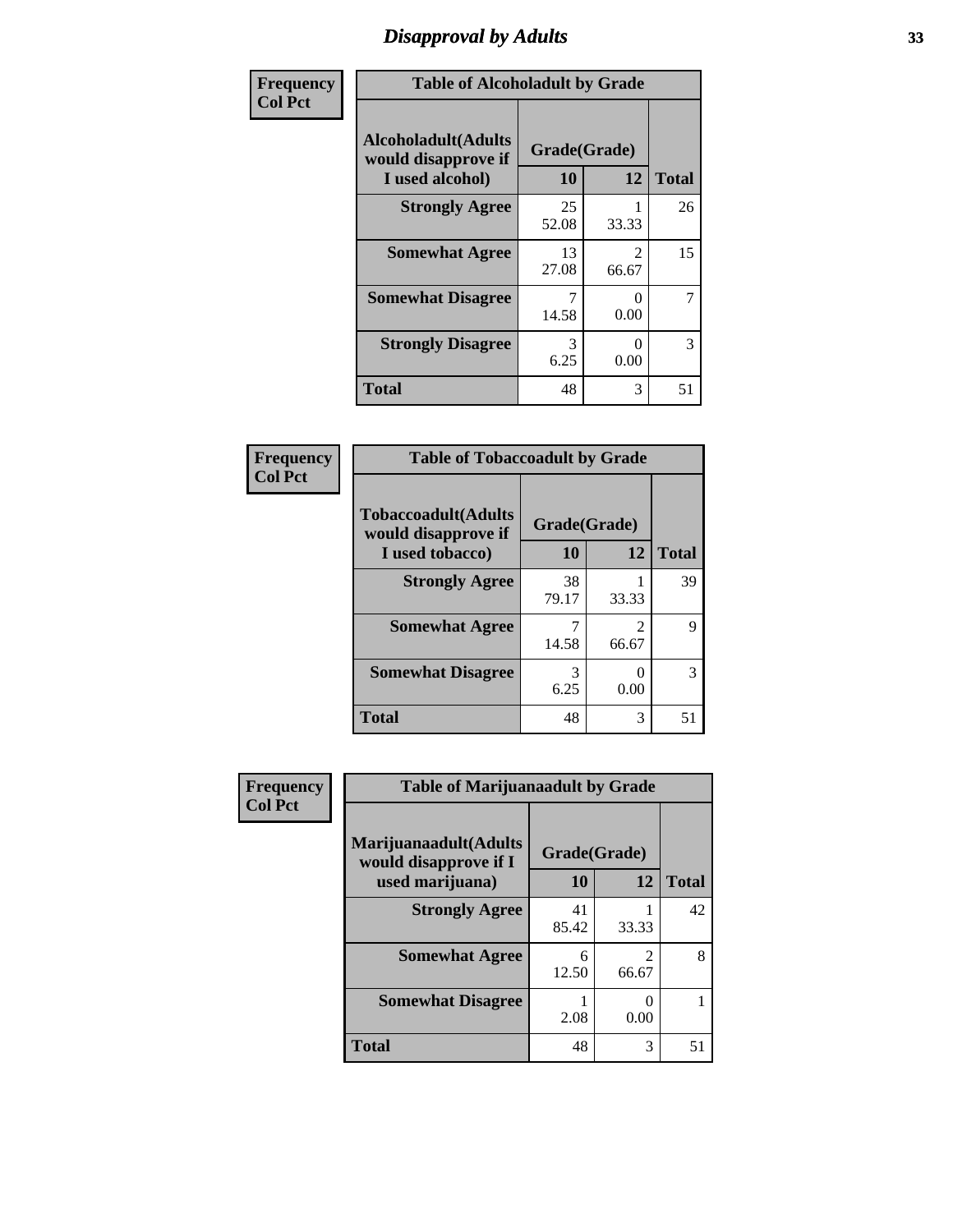### *Disapproval by Adults* **34**

| Frequency      | <b>Table of Otherdrugadult by Grade</b>                |              |                         |              |
|----------------|--------------------------------------------------------|--------------|-------------------------|--------------|
| <b>Col Pct</b> | <b>Otherdrugadult</b> (Adults<br>would disapprove if I | Grade(Grade) |                         |              |
|                | used other drugs)                                      | 10           | 12                      | <b>Total</b> |
|                | <b>Strongly Agree</b>                                  | 45<br>93.75  | $\mathfrak{D}$<br>66.67 | 47           |
|                | <b>Somewhat Agree</b>                                  | 4.17         | 33.33                   | 3            |
|                | <b>Strongly Disagree</b>                               | 2.08         | 0.00                    |              |
|                | <b>Total</b>                                           | 48           | 3                       | 51           |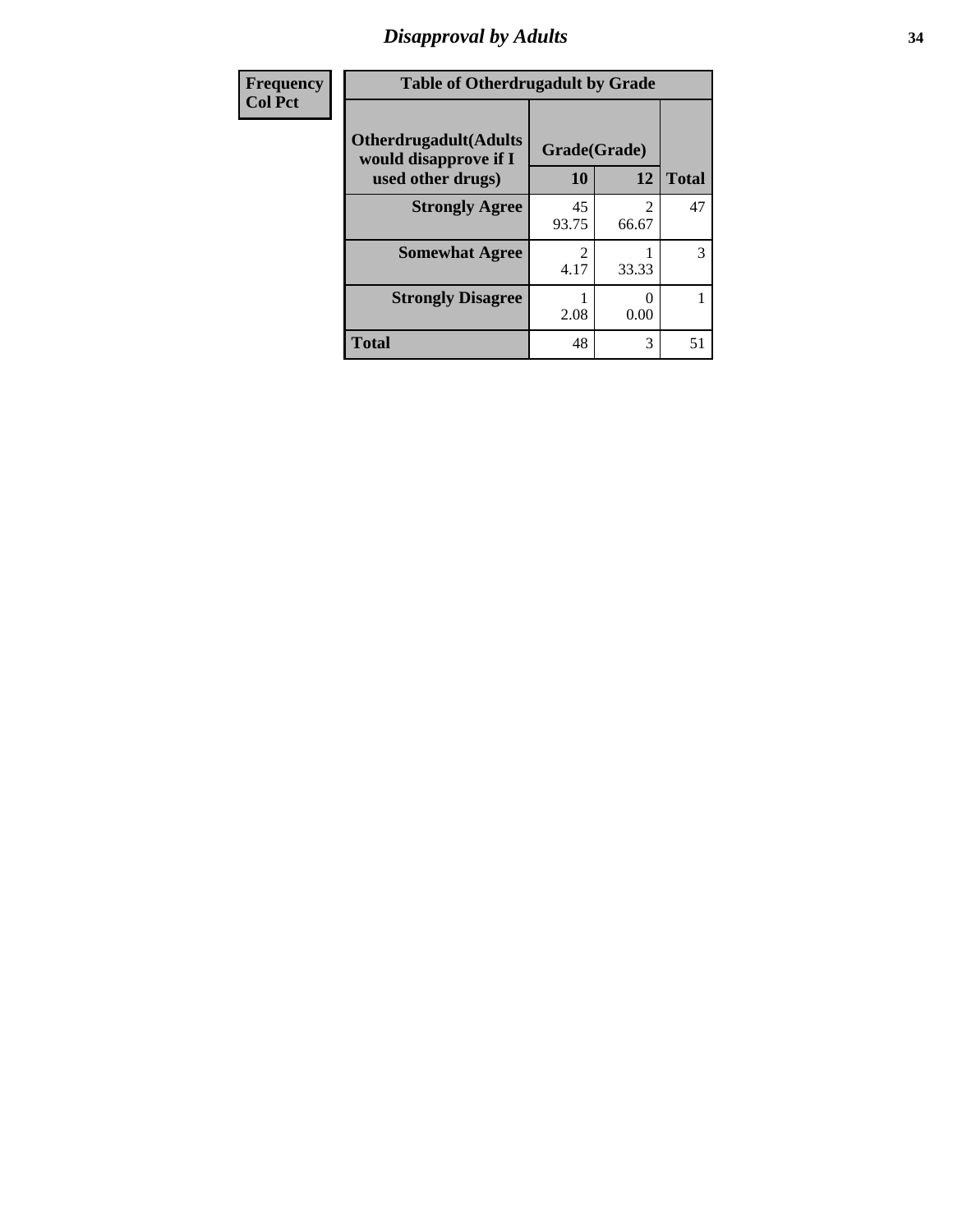### *Disapproval by Peers* **35**

| Frequency      | <b>Table of Alcoholpeer by Grade</b>                    |              |                         |              |
|----------------|---------------------------------------------------------|--------------|-------------------------|--------------|
| <b>Col Pct</b> | Alcoholpeer(My<br>friends would<br>disapprove if I used | Grade(Grade) |                         |              |
|                | alcohol)                                                | 10           | 12                      | <b>Total</b> |
|                | <b>Strongly Agree</b>                                   | 9<br>18.75   | ∩<br>0.00               | 9            |
|                | <b>Somewhat Agree</b>                                   | 12<br>25.00  | $\Omega$<br>0.00        | 12           |
|                | <b>Somewhat Disagree</b>                                | 15<br>31.25  | 33.33                   | 16           |
|                | <b>Strongly Disagree</b>                                | 12<br>25.00  | $\mathfrak{D}$<br>66.67 | 14           |
|                | Total                                                   | 48           | 3                       | 51           |

| Frequency      | <b>Table of Tobaccopeer by Grade</b>                    |              |                         |              |
|----------------|---------------------------------------------------------|--------------|-------------------------|--------------|
| <b>Col Pct</b> | Tobaccopeer(My<br>friends would<br>disapprove if I used | Grade(Grade) |                         |              |
|                | tobacco)                                                | <b>10</b>    | 12                      | <b>Total</b> |
|                | <b>Strongly Agree</b>                                   | 21<br>43.75  | 33.33                   | 22           |
|                | <b>Somewhat Agree</b>                                   | 11<br>22.92  | 0<br>0.00               | 11           |
|                | <b>Somewhat Disagree</b>                                | 11<br>22.92  | 0<br>0.00               | 11           |
|                | <b>Strongly Disagree</b>                                | 5<br>10.42   | $\mathfrak{D}$<br>66.67 | 7            |
|                | <b>Total</b>                                            | 48           | 3                       | 51           |

| Frequency      | <b>Table of Marijuanapeer by Grade</b>                    |              |                  |              |
|----------------|-----------------------------------------------------------|--------------|------------------|--------------|
| <b>Col Pct</b> | Marijuanapeer(My<br>friends would<br>disapprove if I used | Grade(Grade) |                  |              |
|                | marijuana)                                                | <b>10</b>    | 12               | <b>Total</b> |
|                | <b>Strongly Agree</b>                                     | 20<br>41.67  | $\Omega$<br>0.00 | 20           |
|                | <b>Somewhat Agree</b>                                     | Q<br>18.75   | 0<br>0.00        | 9            |
|                | <b>Somewhat Disagree</b>                                  | 13<br>27.08  | 33.33            | 14           |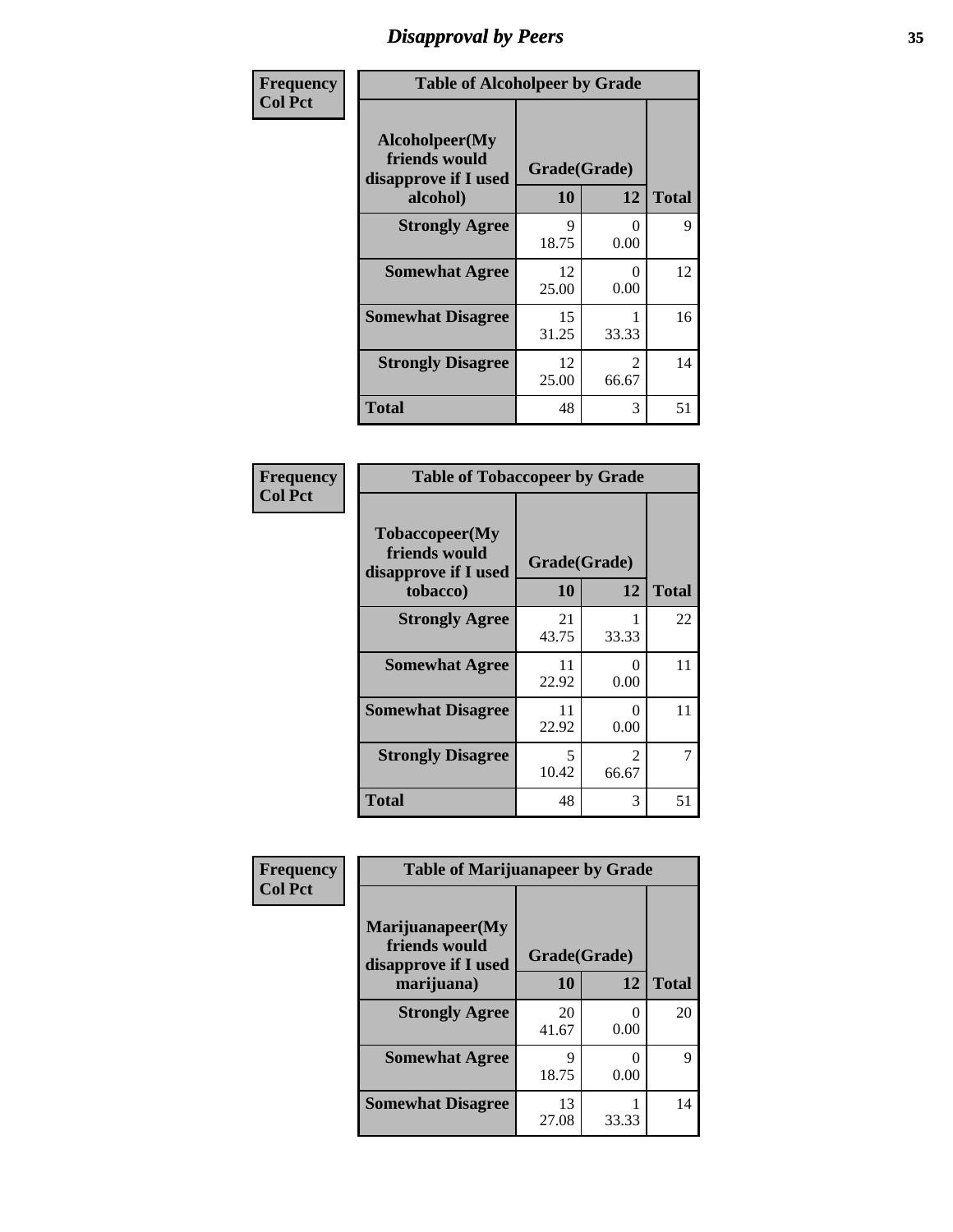## *Disapproval by Peers* **36**

| <b>Frequency</b> | <b>Table of Marijuanapeer by Grade</b>                                  |                    |       |              |
|------------------|-------------------------------------------------------------------------|--------------------|-------|--------------|
| <b>Col Pct</b>   | Marijuanapeer(My<br>friends would<br>disapprove if I used<br>marijuana) | Grade(Grade)<br>10 | 12    | <b>Total</b> |
|                  | <b>Strongly Disagree</b>                                                | 12.50              | 66.67 | 8            |
|                  | <b>Total</b>                                                            | 48                 | 3     |              |

| <b>Frequency</b> | <b>Table of Otherdrugpeer by Grade</b>                                    |                    |                         |              |
|------------------|---------------------------------------------------------------------------|--------------------|-------------------------|--------------|
| <b>Col Pct</b>   | Otherdrugpeer(My<br>friends would<br>disapprove if I used<br>other drugs) | Grade(Grade)<br>10 | 12                      | <b>Total</b> |
|                  |                                                                           |                    |                         |              |
|                  | <b>Strongly Agree</b>                                                     | 30<br>62.50        | 33.33                   | 31           |
|                  | <b>Somewhat Agree</b>                                                     | 14.58              | 0<br>0.00               |              |
|                  | <b>Somewhat Disagree</b>                                                  | 8<br>16.67         | $\mathfrak{D}$<br>66.67 | 10           |
|                  | <b>Strongly Disagree</b>                                                  | 3<br>6.25          | 0<br>0.00               | 3            |
|                  | <b>Total</b>                                                              | 48                 | 3                       | 51           |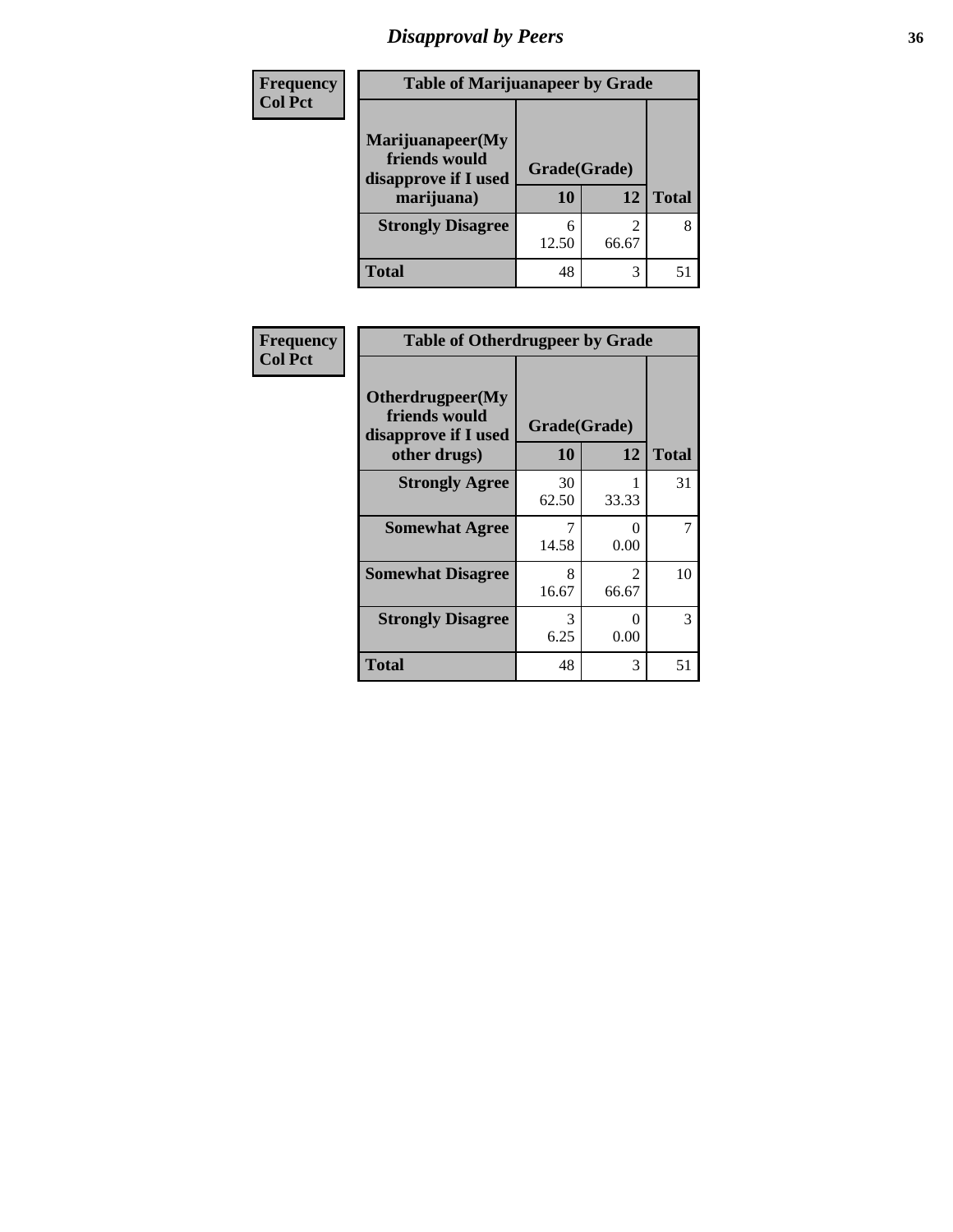| Frequency      | <b>Table of Alcohollocation1 by Grade</b> |              |                  |              |
|----------------|-------------------------------------------|--------------|------------------|--------------|
| <b>Col Pct</b> | <b>Alcohollocation1(Places</b>            | Grade(Grade) |                  |              |
|                | <b>Friends Use Alcohol)</b>               | 10           | 12               | <b>Total</b> |
|                |                                           | 31<br>64.58  | 3<br>100.00      | 34           |
|                | Do Not Use                                | 17<br>35.42  | $\theta$<br>0.00 | 17           |
|                | <b>Total</b>                              | 48           | 3                | 51           |

| Frequency      | <b>Table of Alcohollocation2 by Grade</b>                     |                    |             |              |
|----------------|---------------------------------------------------------------|--------------------|-------------|--------------|
| <b>Col Pct</b> | <b>Alcohollocation2(Places</b><br><b>Friends Use Alcohol)</b> | Grade(Grade)<br>10 | 12          | <b>Total</b> |
|                |                                                               | 26<br>54.17        | 0.00        | 26           |
|                | Home                                                          | 22<br>45.83        | 3<br>100.00 | 25           |
|                | <b>Total</b>                                                  | 48                 | 3           | 51           |

| Frequency      | <b>Table of Alcohollocation 3 by Grade</b>                    |                    |             |              |
|----------------|---------------------------------------------------------------|--------------------|-------------|--------------|
| <b>Col Pct</b> | <b>Alcohollocation3(Places</b><br><b>Friends Use Alcohol)</b> | Grade(Grade)<br>10 | 12          | <b>Total</b> |
|                |                                                               |                    |             |              |
|                |                                                               | 43<br>89.58        | 3<br>100.00 | 46           |
|                | <b>School</b>                                                 | 10.42              | 0.00        |              |
|                | <b>Total</b>                                                  | 48                 | 3           | 51           |

| <b>Frequency</b> | <b>Table of Alcohollocation4 by Grade</b> |              |            |              |
|------------------|-------------------------------------------|--------------|------------|--------------|
| <b>Col Pct</b>   | <b>Alcohollocation4(Places</b>            | Grade(Grade) |            |              |
|                  | <b>Friends Use Alcohol)</b>               | 10           | 12         | <b>Total</b> |
|                  |                                           | 41<br>85.42  | 33.33      | 42           |
|                  | Car                                       | 14.58        | 2<br>66.67 | 9            |
|                  | <b>Total</b>                              | 48           | 3          | 51           |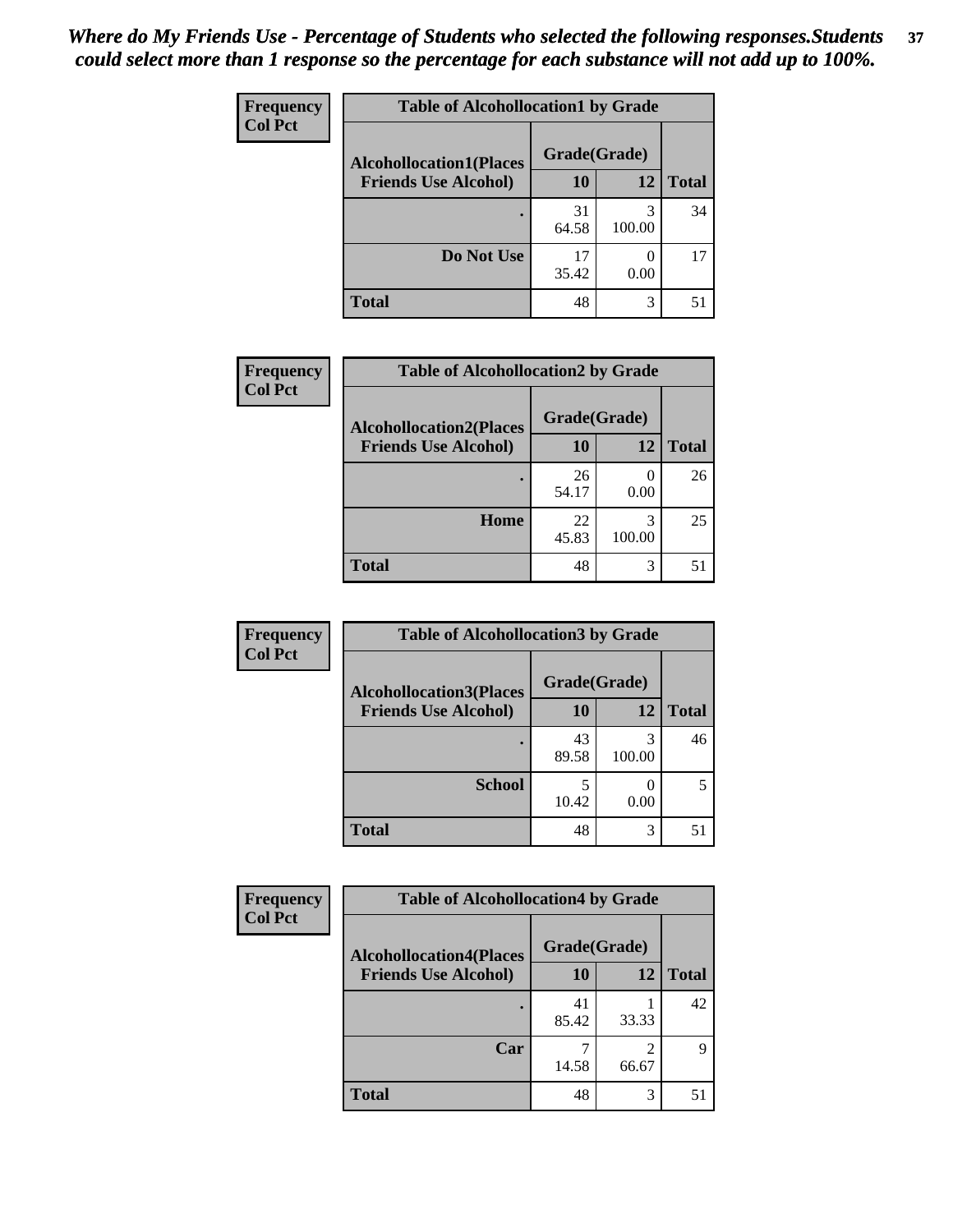| Frequency<br><b>Col Pct</b> | <b>Table of Alcohollocation5 by Grade</b> |              |             |              |
|-----------------------------|-------------------------------------------|--------------|-------------|--------------|
|                             | <b>Alcohollocation5(Places</b>            | Grade(Grade) |             |              |
|                             | <b>Friends Use Alcohol)</b>               | 10           | 12          | <b>Total</b> |
|                             |                                           | 18<br>37.50  | 0.00        | 18           |
|                             | <b>Friend's House</b>                     | 30<br>62.50  | 3<br>100.00 | 33           |
|                             | <b>Total</b>                              | 48           | 3           | 51           |

| <b>Frequency</b> | <b>Table of Alcohollocation6 by Grade</b> |              |            |              |
|------------------|-------------------------------------------|--------------|------------|--------------|
| <b>Col Pct</b>   | <b>Alcohollocation6(Places</b>            | Grade(Grade) |            |              |
|                  | <b>Friends Use Alcohol)</b>               | 10           | 12         | <b>Total</b> |
|                  |                                           | 33<br>68.75  | 2<br>66.67 | 35           |
|                  | <b>Other</b>                              | 15<br>31.25  | 33.33      | 16           |
|                  | <b>Total</b>                              | 48           | 3          | 51           |

| <b>Frequency</b> | <b>Table of Tobaccolocation1 by Grade</b> |              |            |              |
|------------------|-------------------------------------------|--------------|------------|--------------|
| <b>Col Pct</b>   | <b>Tobaccolocation1(Places</b>            | Grade(Grade) |            |              |
|                  | <b>Friends Use Tobacco)</b>               | <b>10</b>    | <b>12</b>  | <b>Total</b> |
|                  |                                           | 21<br>43.75  | 2<br>66.67 | 23           |
|                  | Do Not Use                                | 27<br>56.25  | 33.33      | 28           |
|                  | <b>Total</b>                              | 48           | 3          | 51           |

| Frequency      | <b>Table of Tobaccolocation2 by Grade</b> |              |            |              |
|----------------|-------------------------------------------|--------------|------------|--------------|
| <b>Col Pct</b> | <b>Tobaccolocation2(Places</b>            | Grade(Grade) |            |              |
|                | <b>Friends Use Tobacco)</b>               | 10           | 12         | <b>Total</b> |
|                |                                           | 29<br>60.42  | 33.33      | 30           |
|                | Home                                      | 19<br>39.58  | 2<br>66.67 | 21           |
|                | <b>Total</b>                              | 48           | 3          | 51           |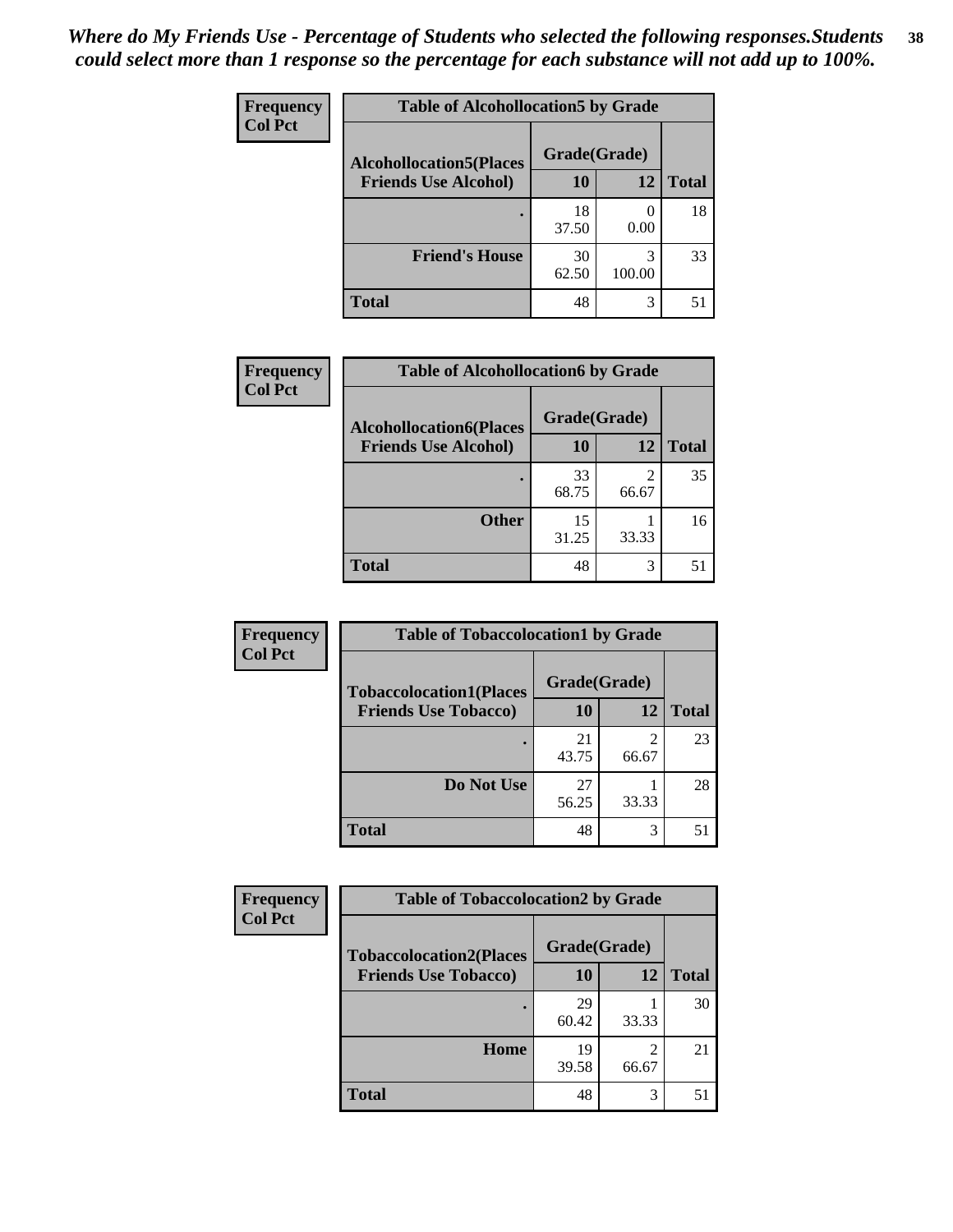| Frequency<br><b>Col Pct</b> | <b>Table of Tobaccolocation3 by Grade</b> |              |                         |              |  |
|-----------------------------|-------------------------------------------|--------------|-------------------------|--------------|--|
|                             | <b>Tobaccolocation3(Places</b>            | Grade(Grade) |                         |              |  |
|                             | <b>Friends Use Tobacco)</b>               | 10           | 12                      | <b>Total</b> |  |
|                             |                                           | 40<br>83.33  | $\mathfrak{D}$<br>66.67 | 42           |  |
|                             | <b>School</b>                             | 8<br>16.67   | 33.33                   | Q            |  |
|                             | <b>Total</b>                              | 48           | 3                       | 51           |  |

| Frequency      | <b>Table of Tobaccolocation4 by Grade</b> |              |                         |              |
|----------------|-------------------------------------------|--------------|-------------------------|--------------|
| <b>Col Pct</b> | <b>Tobaccolocation4(Places</b>            | Grade(Grade) |                         |              |
|                | <b>Friends Use Tobacco)</b>               | <b>10</b>    | 12                      | <b>Total</b> |
|                |                                           | 35<br>72.92  | 33.33                   | 36           |
|                | Car                                       | 13<br>27.08  | $\mathfrak{D}$<br>66.67 | 15           |
|                | <b>Total</b>                              | 48           | 3                       | 51           |

| Frequency      | <b>Table of Tobaccolocation5 by Grade</b> |              |                         |              |
|----------------|-------------------------------------------|--------------|-------------------------|--------------|
| <b>Col Pct</b> | <b>Tobaccolocation5(Places</b>            | Grade(Grade) |                         |              |
|                | <b>Friends Use Tobacco)</b>               | 10           | 12                      | <b>Total</b> |
|                |                                           | 29<br>60.42  | 33.33                   | 30           |
|                | <b>Friend's House</b>                     | 19<br>39.58  | $\overline{2}$<br>66.67 | 21           |
|                | <b>Total</b>                              | 48           | 3                       | 51           |

| <b>Frequency</b> | <b>Table of Tobaccolocation6 by Grade</b> |              |            |              |
|------------------|-------------------------------------------|--------------|------------|--------------|
| <b>Col Pct</b>   | <b>Tobaccolocation6(Places</b>            | Grade(Grade) |            |              |
|                  | <b>Friends Use Tobacco)</b>               | 10           | 12         | <b>Total</b> |
|                  |                                           | 34<br>70.83  | 2<br>66.67 | 36           |
|                  | <b>Other</b>                              | 14<br>29.17  | 33.33      | 15           |
|                  | <b>Total</b>                              | 48           | 3          | 51           |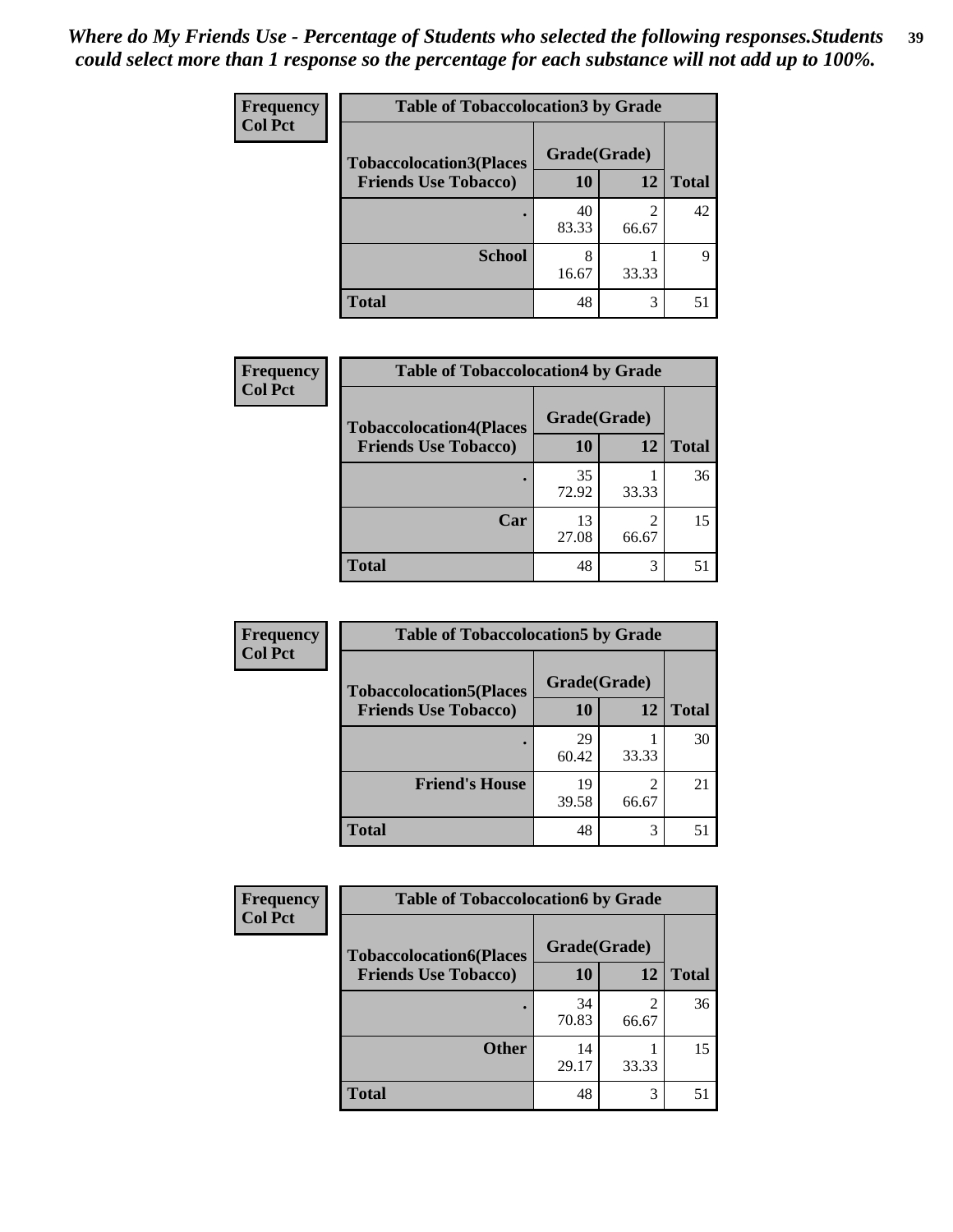| <b>Frequency</b> | <b>Table of Marijuanalocation1 by Grade</b> |              |       |              |
|------------------|---------------------------------------------|--------------|-------|--------------|
| <b>Col Pct</b>   | <b>Marijuanalocation1(Places</b>            | Grade(Grade) |       |              |
|                  | <b>Friends Use Marijuana</b> )              | <b>10</b>    | 12    | <b>Total</b> |
|                  |                                             | 24<br>50.00  | 66.67 | 26           |
|                  | Do Not Use                                  | 24<br>50.00  | 33.33 | 25           |
|                  | <b>Total</b>                                | 48           | 3     | 51           |

| <b>Frequency</b> | <b>Table of Marijuanalocation2 by Grade</b> |              |       |              |
|------------------|---------------------------------------------|--------------|-------|--------------|
| <b>Col Pct</b>   | <b>Marijuanalocation2(Places</b>            | Grade(Grade) |       |              |
|                  | <b>Friends Use Marijuana</b> )              | <b>10</b>    | 12    | <b>Total</b> |
|                  |                                             | 28<br>58.33  | 33.33 | 29           |
|                  | Home                                        | 20<br>41.67  | 66.67 | 22           |
|                  | <b>Total</b>                                | 48           | 3     | 51           |

| <b>Frequency</b><br><b>Col Pct</b> | <b>Table of Marijuanalocation3 by Grade</b> |                           |             |              |
|------------------------------------|---------------------------------------------|---------------------------|-------------|--------------|
|                                    | <b>Marijuanalocation3</b> (Places           | Grade(Grade)<br><b>10</b> | 12          | <b>Total</b> |
|                                    | <b>Friends Use Marijuana</b> )              |                           |             |              |
|                                    |                                             | 41<br>85.42               | 3<br>100.00 | 44           |
|                                    | <b>School</b>                               | 14.58                     | 0.00        |              |
|                                    | <b>Total</b>                                | 48                        | 3           | 51           |

| <b>Frequency</b> | <b>Table of Marijuanalocation4 by Grade</b> |              |                         |              |  |
|------------------|---------------------------------------------|--------------|-------------------------|--------------|--|
| <b>Col Pct</b>   | <b>Marijuanalocation4(Places</b>            | Grade(Grade) |                         |              |  |
|                  | <b>Friends Use Marijuana</b> )              | <b>10</b>    | 12                      | <b>Total</b> |  |
|                  |                                             | 35<br>72.92  | 33.33                   | 36           |  |
|                  | Car                                         | 13<br>27.08  | $\mathfrak{D}$<br>66.67 | 15           |  |
|                  | <b>Total</b>                                | 48           | 3                       | 51           |  |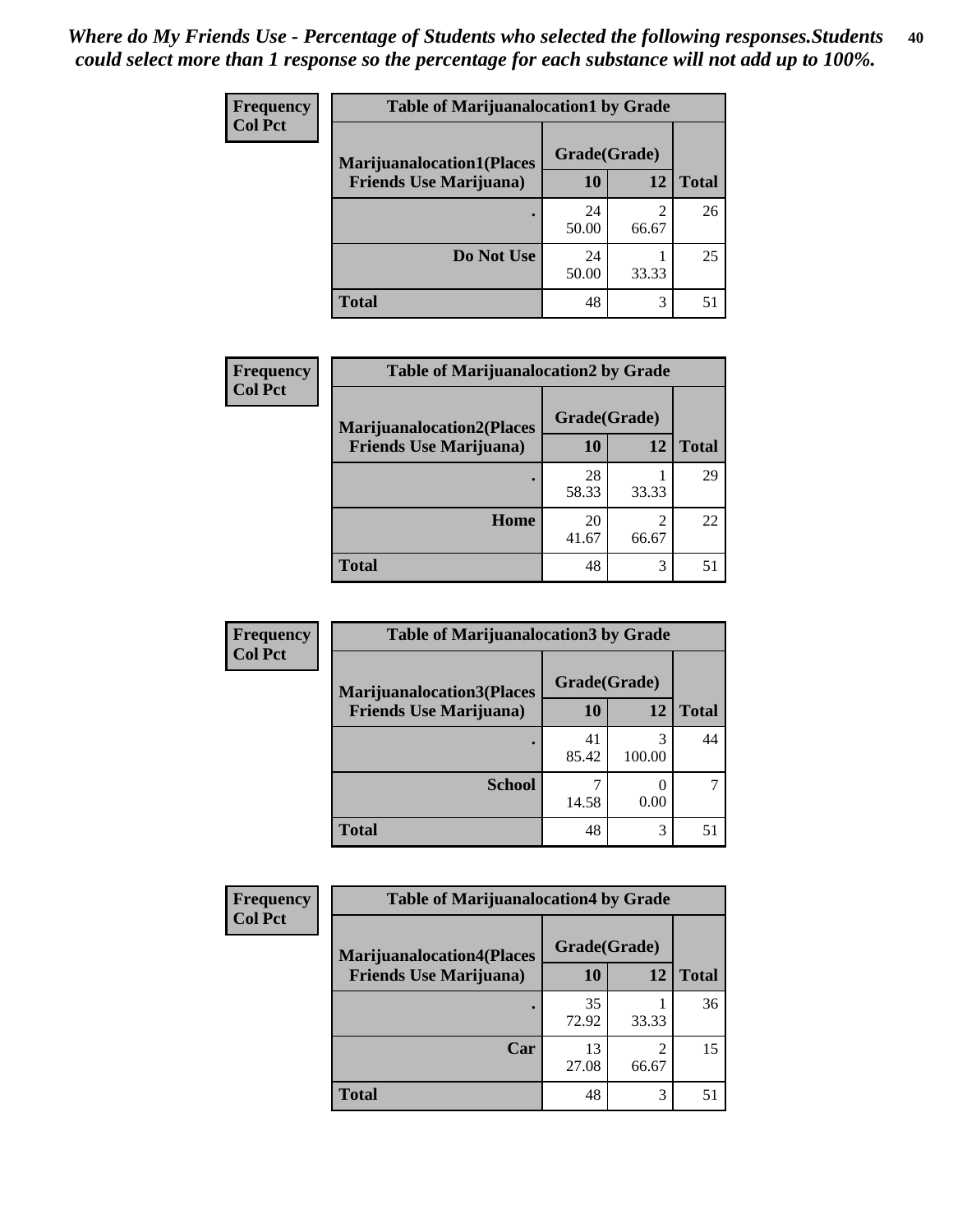| <b>Frequency</b> | <b>Table of Marijuanalocation5 by Grade</b>                         |              |       |              |
|------------------|---------------------------------------------------------------------|--------------|-------|--------------|
| <b>Col Pct</b>   | <b>Marijuanalocation5</b> (Places<br><b>Friends Use Marijuana</b> ) | Grade(Grade) |       |              |
|                  |                                                                     | 10           | 12    | <b>Total</b> |
|                  |                                                                     | 26<br>54.17  | 33.33 | 27           |
|                  | <b>Friend's House</b>                                               | 22<br>45.83  | 66.67 | 24           |
|                  | <b>Total</b>                                                        | 48           | 3     | 51           |

| <b>Frequency</b> | <b>Table of Marijuanalocation6 by Grade</b>                        |                    |            |              |
|------------------|--------------------------------------------------------------------|--------------------|------------|--------------|
| <b>Col Pct</b>   | <b>Marijuanalocation6(Places</b><br><b>Friends Use Marijuana</b> ) | Grade(Grade)<br>10 | 12         | <b>Total</b> |
|                  |                                                                    | 34<br>70.83        | 2<br>66.67 | 36           |
|                  | <b>Other</b>                                                       | 14<br>29.17        | 33.33      | 15           |
|                  | <b>Total</b>                                                       | 48                 | 3          | 51           |

| Frequency      | <b>Table of Otherdruglocation1 by Grade</b>                          |              |                         |              |
|----------------|----------------------------------------------------------------------|--------------|-------------------------|--------------|
| <b>Col Pct</b> | <b>Otherdruglocation1(Places</b><br><b>Friends Use Other Illegal</b> | Grade(Grade) |                         |              |
|                | Drugs)                                                               | 10           | 12                      | <b>Total</b> |
|                |                                                                      | 17<br>35.42  | 33.33                   | 18           |
|                | Do Not Use                                                           | 31<br>64.58  | $\mathfrak{D}$<br>66.67 | 33           |
|                | <b>Total</b>                                                         | 48           | 3                       | 51           |

| <b>Frequency</b> | <b>Table of Otherdruglocation2 by Grade</b>                          |              |                         |              |
|------------------|----------------------------------------------------------------------|--------------|-------------------------|--------------|
| <b>Col Pct</b>   | <b>Otherdruglocation2(Places</b><br><b>Friends Use Other Illegal</b> | Grade(Grade) |                         |              |
|                  | Drugs)                                                               | 10           | 12                      | <b>Total</b> |
|                  |                                                                      | 34<br>70.83  | $\mathfrak{D}$<br>66.67 | 36           |
|                  | Home                                                                 | 14<br>29.17  | 33.33                   | 15           |
|                  | <b>Total</b>                                                         | 48           | 3                       | 51           |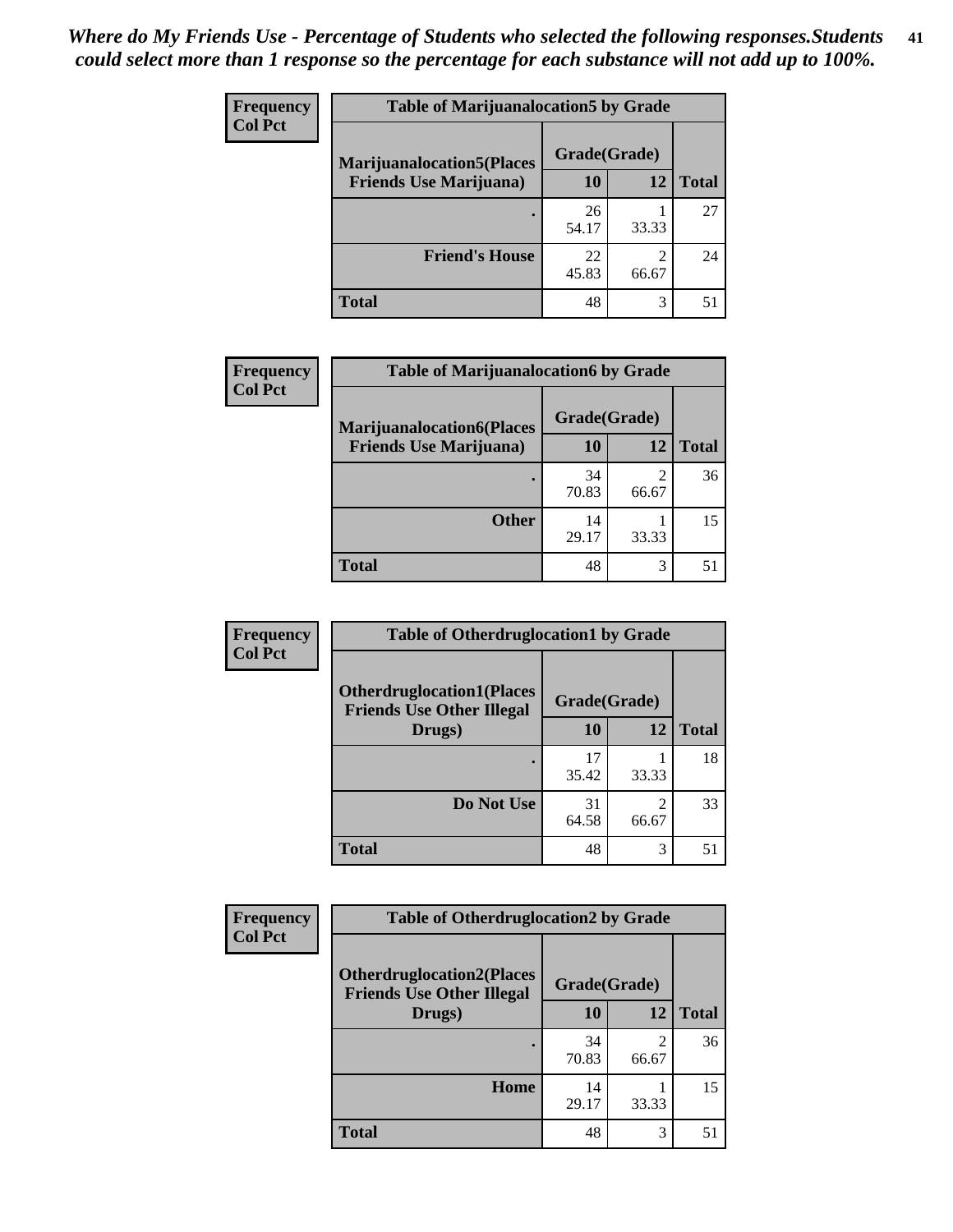| <b>Frequency</b> | <b>Table of Otherdruglocation 3 by Grade</b>                         |              |             |              |
|------------------|----------------------------------------------------------------------|--------------|-------------|--------------|
| <b>Col Pct</b>   | <b>Otherdruglocation3(Places</b><br><b>Friends Use Other Illegal</b> | Grade(Grade) |             |              |
|                  | Drugs)                                                               | 10           | 12          | <b>Total</b> |
|                  |                                                                      | 43<br>89.58  | 3<br>100.00 | 46           |
|                  | <b>School</b>                                                        | 10.42        | 0.00        |              |
|                  | <b>Total</b>                                                         | 48           | 3           | 51           |

| <b>Frequency</b> | <b>Table of Otherdruglocation4 by Grade</b>                          |              |       |              |
|------------------|----------------------------------------------------------------------|--------------|-------|--------------|
| <b>Col Pct</b>   | <b>Otherdruglocation4(Places</b><br><b>Friends Use Other Illegal</b> | Grade(Grade) |       |              |
|                  | Drugs)                                                               | 10           | 12    | <b>Total</b> |
|                  |                                                                      | 43<br>89.58  | 66.67 | 45           |
|                  | Car                                                                  | 10.42        | 33.33 | 6            |
|                  | <b>Total</b>                                                         | 48           | 3     | 51           |

| Frequency      | <b>Table of Otherdruglocation5 by Grade</b>                          |              |                         |              |
|----------------|----------------------------------------------------------------------|--------------|-------------------------|--------------|
| <b>Col Pct</b> | <b>Otherdruglocation5(Places</b><br><b>Friends Use Other Illegal</b> | Grade(Grade) |                         |              |
|                | Drugs)                                                               | 10           | 12                      | <b>Total</b> |
|                |                                                                      | 34<br>70.83  | $\mathfrak{D}$<br>66.67 | 36           |
|                | <b>Friend's House</b>                                                | 14<br>29.17  | 33.33                   | 15           |
|                | <b>Total</b>                                                         | 48           | 3                       | 51           |

| Frequency      | <b>Table of Otherdruglocation6 by Grade</b>                          |             |                        |              |
|----------------|----------------------------------------------------------------------|-------------|------------------------|--------------|
| <b>Col Pct</b> | <b>Otherdruglocation6(Places</b><br><b>Friends Use Other Illegal</b> |             | Grade(Grade)           |              |
|                | Drugs)                                                               | 10          | 12                     | <b>Total</b> |
|                |                                                                      | 36<br>75.00 | $\mathcal{D}$<br>66.67 | 38           |
|                | <b>Other</b>                                                         | 12<br>25.00 | 33.33                  | 13           |
|                | <b>Total</b>                                                         | 48          | 3                      | 51           |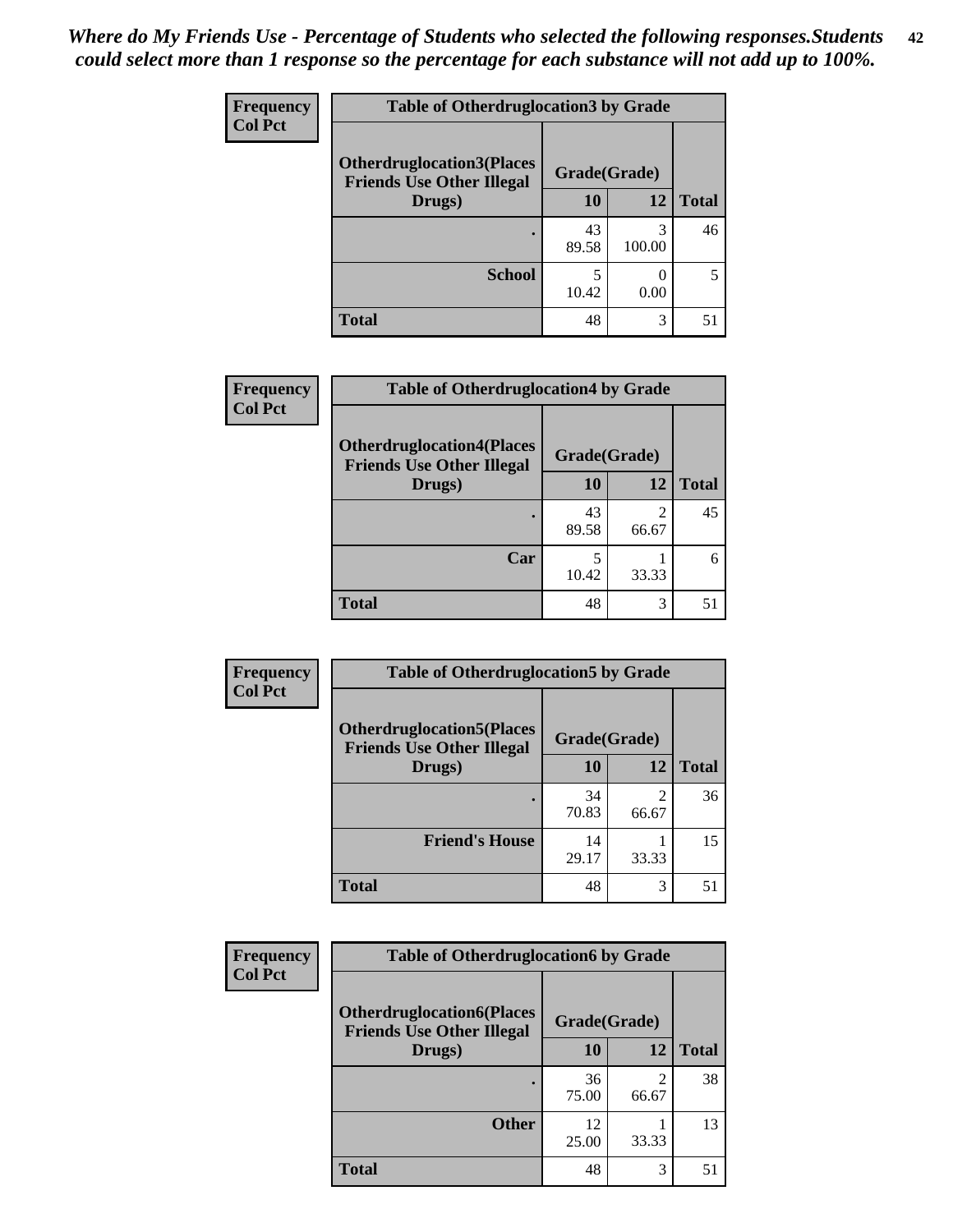| Frequency      | <b>Table of Alcoholtime1 by Grade</b>           |              |             |              |
|----------------|-------------------------------------------------|--------------|-------------|--------------|
| <b>Col Pct</b> | <b>Alcoholtime1(Times</b><br><b>Friends Use</b> | Grade(Grade) |             |              |
|                | Alcohol)                                        | 10           | 12          | <b>Total</b> |
|                |                                                 | 31<br>64.58  | 3<br>100.00 | 34           |
|                | Do Not Use                                      | 17<br>35.42  | 0<br>0.00   | 17           |
|                | <b>Total</b>                                    | 48           | 3           | 51           |

| Frequency      | <b>Table of Alcoholtime2 by Grade</b>                           |             |             |                |
|----------------|-----------------------------------------------------------------|-------------|-------------|----------------|
| <b>Col Pct</b> | <b>Alcoholtime2(Times</b><br>Grade(Grade)<br><b>Friends Use</b> |             |             |                |
|                | Alcohol)                                                        | 10          | 12          | <b>Total</b>   |
|                |                                                                 | 46<br>95.83 | 3<br>100.00 | 49             |
|                | <b>On Way to School</b>                                         | 4.17        | 0.00        | $\mathfrak{D}$ |
|                | <b>Total</b>                                                    | 48          | 3           | 51             |

| Frequency<br><b>Col Pct</b> | <b>Table of Alcoholtime3 by Grade</b>                           |             |             |              |
|-----------------------------|-----------------------------------------------------------------|-------------|-------------|--------------|
|                             | <b>Alcoholtime3(Times</b><br>Grade(Grade)<br><b>Friends Use</b> |             |             |              |
|                             | Alcohol)                                                        | 10          | 12          | <b>Total</b> |
|                             |                                                                 | 42<br>87.50 | 3<br>100.00 | 45           |
|                             | <b>During School</b>                                            | 6<br>12.50  | 0.00        | 6            |
|                             | <b>Total</b>                                                    | 48          | 3           | 51           |

| <b>Frequency</b> | <b>Table of Alcoholtime4 by Grade</b> |              |            |                |
|------------------|---------------------------------------|--------------|------------|----------------|
| <b>Col Pct</b>   | <b>Alcoholtime4(Times</b>             | Grade(Grade) |            |                |
|                  | <b>Friends Use Alcohol)</b>           | 10           | 12         | <b>Total</b>   |
|                  | ٠                                     | 47<br>97.92  | ◠<br>66.67 | 49             |
|                  | <b>On Way Home From School</b>        | 2.08         | 33.33      | $\mathfrak{D}$ |
|                  | <b>Total</b>                          | 48           | 3          | 51             |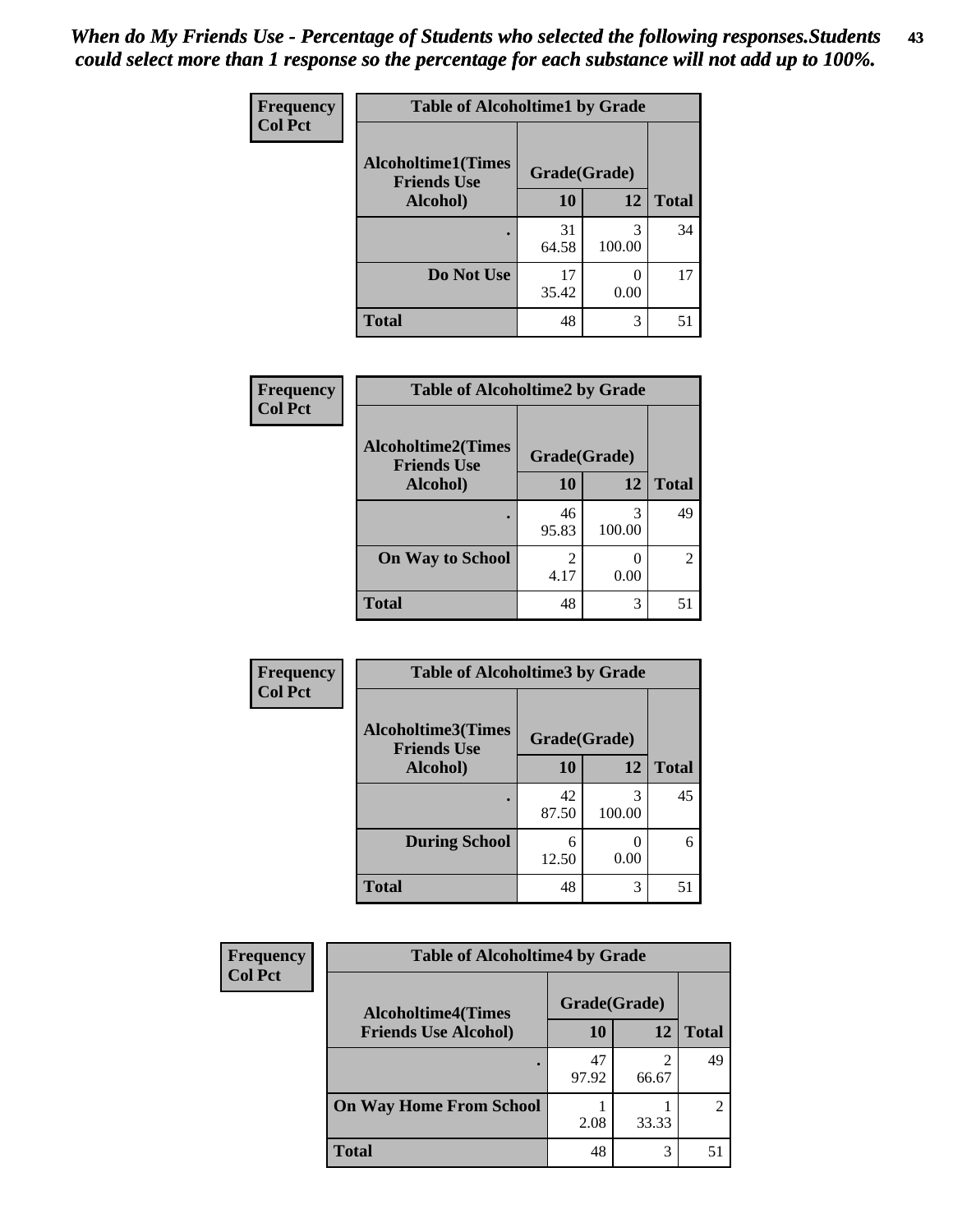*When do My Friends Use - Percentage of Students who selected the following responses.Students could select more than 1 response so the percentage for each substance will not add up to 100%.* **44**

| Frequency      | <b>Table of Alcoholtime5 by Grade</b>           |              |            |              |
|----------------|-------------------------------------------------|--------------|------------|--------------|
| <b>Col Pct</b> | <b>Alcoholtime5(Times</b><br><b>Friends Use</b> | Grade(Grade) |            |              |
|                | Alcohol)                                        | 10           | 12         | <b>Total</b> |
|                |                                                 | 40<br>83.33  | 33.33      | 41           |
|                | Weeknights                                      | 8<br>16.67   | 2<br>66.67 | 10           |
|                | <b>Total</b>                                    | 48           | 3          | 51           |

| Frequency      | <b>Table of Alcoholtime6 by Grade</b>           |              |             |              |
|----------------|-------------------------------------------------|--------------|-------------|--------------|
| <b>Col Pct</b> | <b>Alcoholtime6(Times</b><br><b>Friends Use</b> | Grade(Grade) |             |              |
|                | Alcohol)                                        | 10           | 12          | <b>Total</b> |
|                |                                                 | 15<br>31.25  | 0.00        | 15           |
|                | Weekends                                        | 33<br>68.75  | 3<br>100.00 | 36           |
|                | <b>Total</b>                                    | 48           | 3           | 51           |

| <b>Frequency</b><br><b>Col Pct</b> | <b>Table of Tobaccotime1 by Grade</b>                           |             |                         |              |
|------------------------------------|-----------------------------------------------------------------|-------------|-------------------------|--------------|
|                                    | <b>Tobaccotime1(Times</b><br>Grade(Grade)<br><b>Friends Use</b> |             |                         |              |
|                                    | <b>Tobacco</b> )                                                | 10          | 12                      | <b>Total</b> |
|                                    |                                                                 | 24<br>50.00 | $\overline{2}$<br>66.67 | 26           |
|                                    | Do Not Use                                                      | 24<br>50.00 | 33.33                   | 25           |
|                                    | <b>Total</b>                                                    | 48          | 3                       | 51           |

| <b>Frequency</b> | <b>Table of Tobaccotime2 by Grade</b>           |              |       |              |
|------------------|-------------------------------------------------|--------------|-------|--------------|
| <b>Col Pct</b>   | <b>Tobaccotime2(Times</b><br><b>Friends Use</b> | Grade(Grade) |       |              |
|                  | Tobacco)                                        | 10           | 12    | <b>Total</b> |
|                  |                                                 | 39<br>81.25  | 33.33 | 40           |
|                  | <b>On Way to School</b>                         | q<br>18.75   | 66.67 | 11           |
|                  | <b>Total</b>                                    | 48           | 3     | 51           |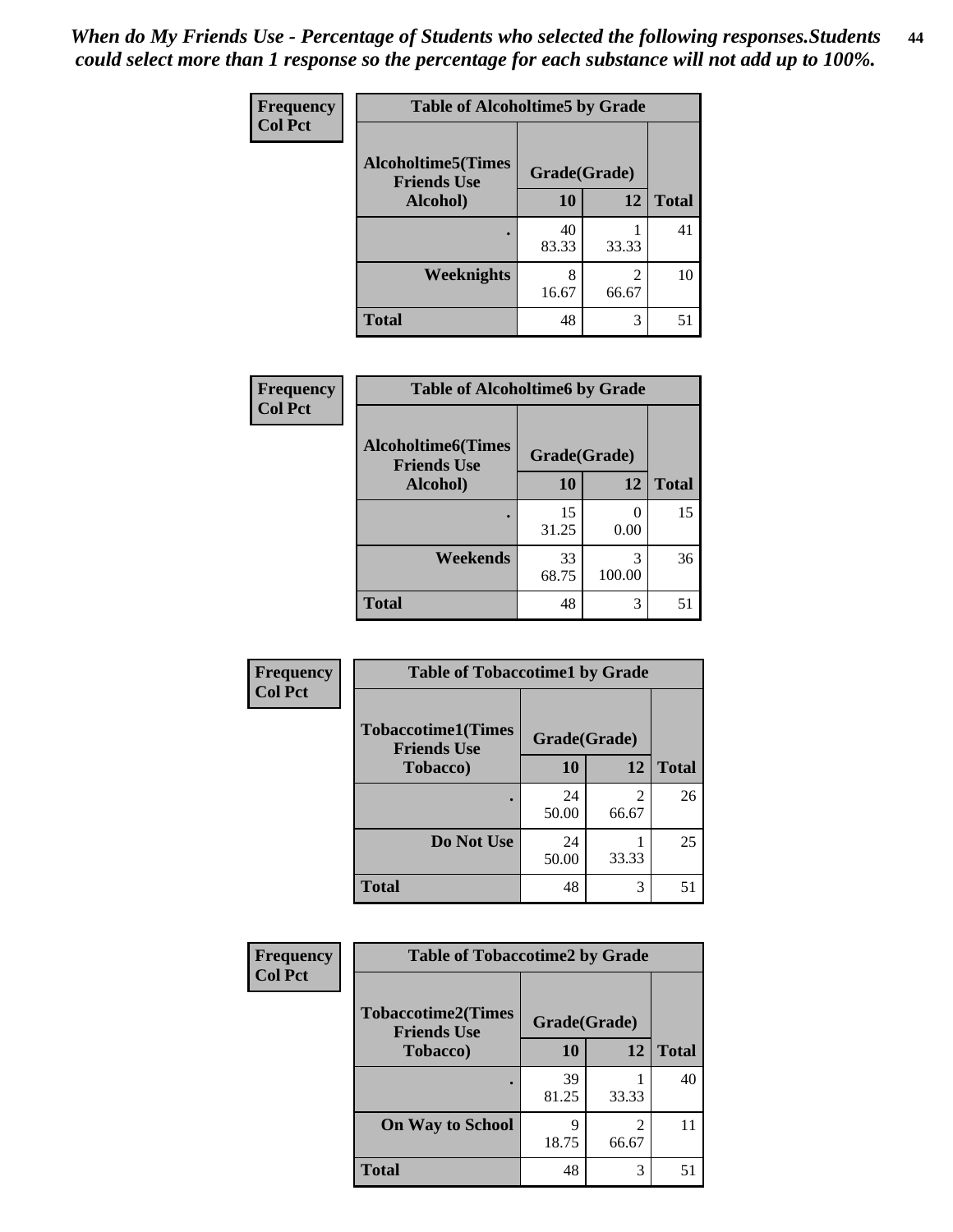| <b>Frequency</b> | <b>Table of Tobaccotime3 by Grade</b>           |              |                                      |              |
|------------------|-------------------------------------------------|--------------|--------------------------------------|--------------|
| <b>Col Pct</b>   | <b>Tobaccotime3(Times</b><br><b>Friends Use</b> | Grade(Grade) |                                      |              |
|                  | <b>Tobacco</b> )                                | 10           | 12                                   | <b>Total</b> |
|                  | ٠                                               | 39<br>81.25  | $\mathcal{D}_{\mathcal{L}}$<br>66.67 | 41           |
|                  | <b>During School</b>                            | q<br>18.75   | 33.33                                | 10           |
|                  | <b>Total</b>                                    | 48           | 3                                    | 51           |

| <b>Frequency</b><br><b>Col Pct</b> | <b>Table of Tobaccotime4 by Grade</b> |              |       |              |
|------------------------------------|---------------------------------------|--------------|-------|--------------|
|                                    | <b>Tobaccotime4(Times</b>             | Grade(Grade) |       |              |
|                                    | <b>Friends Use Tobacco)</b>           | 10           | 12    | <b>Total</b> |
|                                    |                                       | 47<br>97.92  | 66.67 | 49           |
|                                    | <b>On Way Home From School</b>        | 2.08         | 33.33 |              |
|                                    | <b>Total</b>                          | 48           | 3     | 51           |

| Frequency      | <b>Table of Tobaccotime5 by Grade</b>           |              |                         |              |
|----------------|-------------------------------------------------|--------------|-------------------------|--------------|
| <b>Col Pct</b> | <b>Tobaccotime5(Times</b><br><b>Friends Use</b> | Grade(Grade) |                         |              |
|                | <b>Tobacco</b> )                                | 10           | 12                      | <b>Total</b> |
|                |                                                 | 29<br>60.42  | 33.33                   | 30           |
|                | Weeknights                                      | 19<br>39.58  | $\mathfrak{D}$<br>66.67 | 21           |
|                | <b>Total</b>                                    | 48           | 3                       | 51           |

| Frequency      | <b>Table of Tobaccotime6 by Grade</b>           |              |            |              |
|----------------|-------------------------------------------------|--------------|------------|--------------|
| <b>Col Pct</b> | <b>Tobaccotime6(Times</b><br><b>Friends Use</b> | Grade(Grade) |            |              |
|                | <b>Tobacco</b> )                                | <b>10</b>    | 12         | <b>Total</b> |
|                | ٠                                               | 27<br>56.25  | 33.33      | 28           |
|                | Weekends                                        | 21<br>43.75  | 2<br>66.67 | 23           |
|                | <b>Total</b>                                    | 48           | 3          | 51           |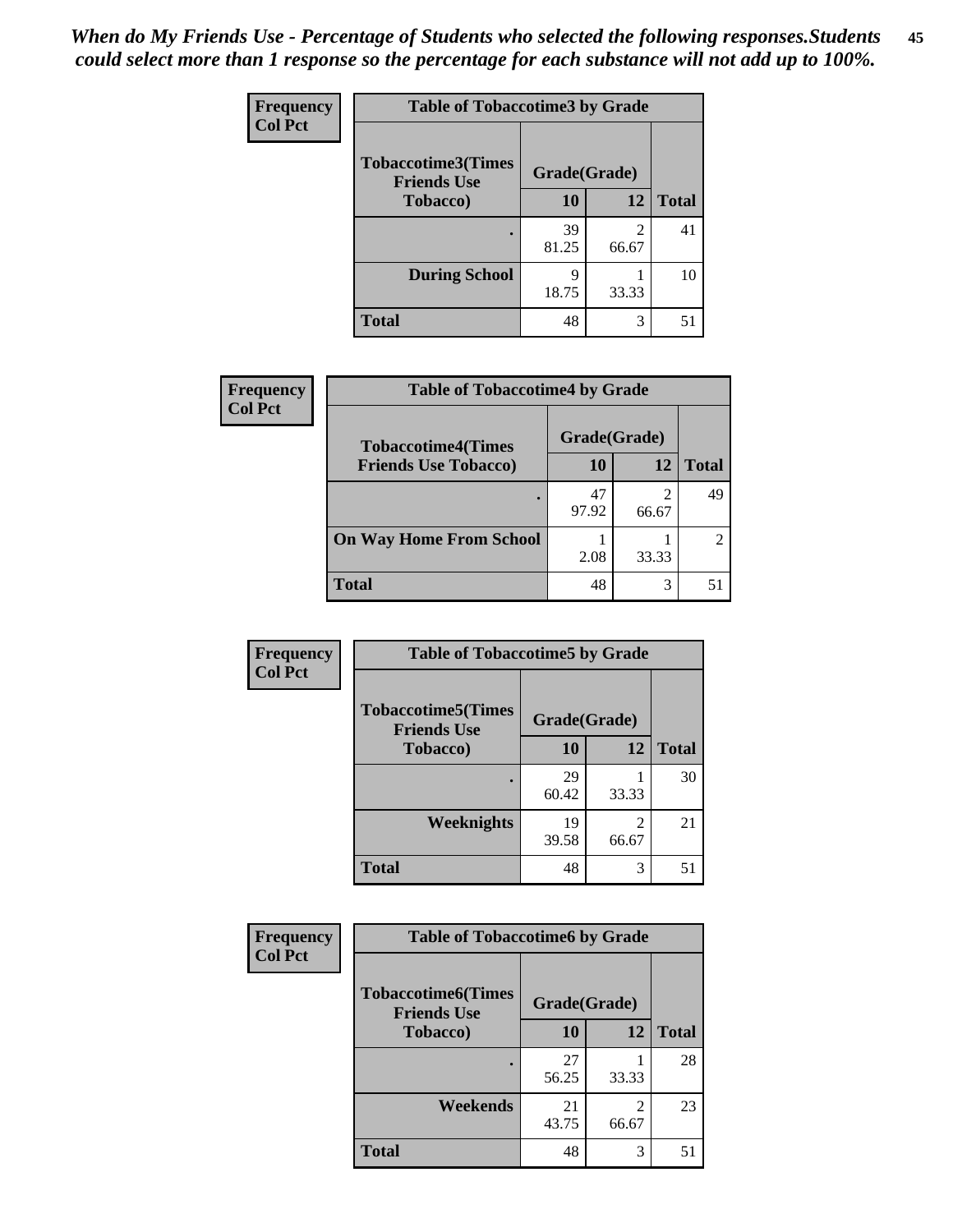| <b>Frequency</b> | <b>Table of Marijuanatime1 by Grade</b>           |              |                         |              |
|------------------|---------------------------------------------------|--------------|-------------------------|--------------|
| <b>Col Pct</b>   | <b>Marijuanatime1(Times</b><br><b>Friends Use</b> | Grade(Grade) |                         |              |
|                  | Marijuana)                                        | 10           | 12                      | <b>Total</b> |
|                  |                                                   | 28<br>58.33  | $\mathfrak{D}$<br>66.67 | 30           |
|                  | Do Not Use                                        | 20<br>41.67  | 33.33                   | 21           |
|                  | <b>Total</b>                                      | 48           | 3                       | 51           |

| Frequency      | <b>Table of Marijuanatime2 by Grade</b>           |              |             |              |
|----------------|---------------------------------------------------|--------------|-------------|--------------|
| <b>Col Pct</b> | <b>Marijuanatime2(Times</b><br><b>Friends Use</b> | Grade(Grade) |             |              |
|                | Marijuana)                                        | 10           | 12          | <b>Total</b> |
|                |                                                   | 40<br>83.33  | 3<br>100.00 | 43           |
|                | <b>On Way to School</b>                           | 8<br>16.67   | 0.00        | 8            |
|                | <b>Total</b>                                      | 48           | 3           | 51           |

| <b>Frequency</b> | <b>Table of Marijuanatime3 by Grade</b>    |              |             |              |
|------------------|--------------------------------------------|--------------|-------------|--------------|
| <b>Col Pct</b>   | Marijuanatime3(Times<br><b>Friends Use</b> | Grade(Grade) |             |              |
|                  | Marijuana)                                 | 10           | 12          | <b>Total</b> |
|                  |                                            | 44<br>91.67  | 3<br>100.00 | 47           |
|                  | <b>During School</b>                       | 4<br>8.33    | 0<br>0.00   | 4            |
|                  | <b>Total</b>                               | 48           | 3           | 51           |

| <b>Frequency</b> | <b>Table of Marijuanatime4 by Grade</b> |              |       |              |
|------------------|-----------------------------------------|--------------|-------|--------------|
| <b>Col Pct</b>   | <b>Marijuanatime4(Times</b>             | Grade(Grade) |       |              |
|                  | <b>Friends Use Marijuana</b> )          | 10           | 12    | <b>Total</b> |
|                  |                                         | 39<br>81.25  | 66.67 | 41           |
|                  | <b>On Way Home From School</b>          | 9<br>18.75   | 33.33 | 10           |
|                  | <b>Total</b>                            | 48           | 3     | 51           |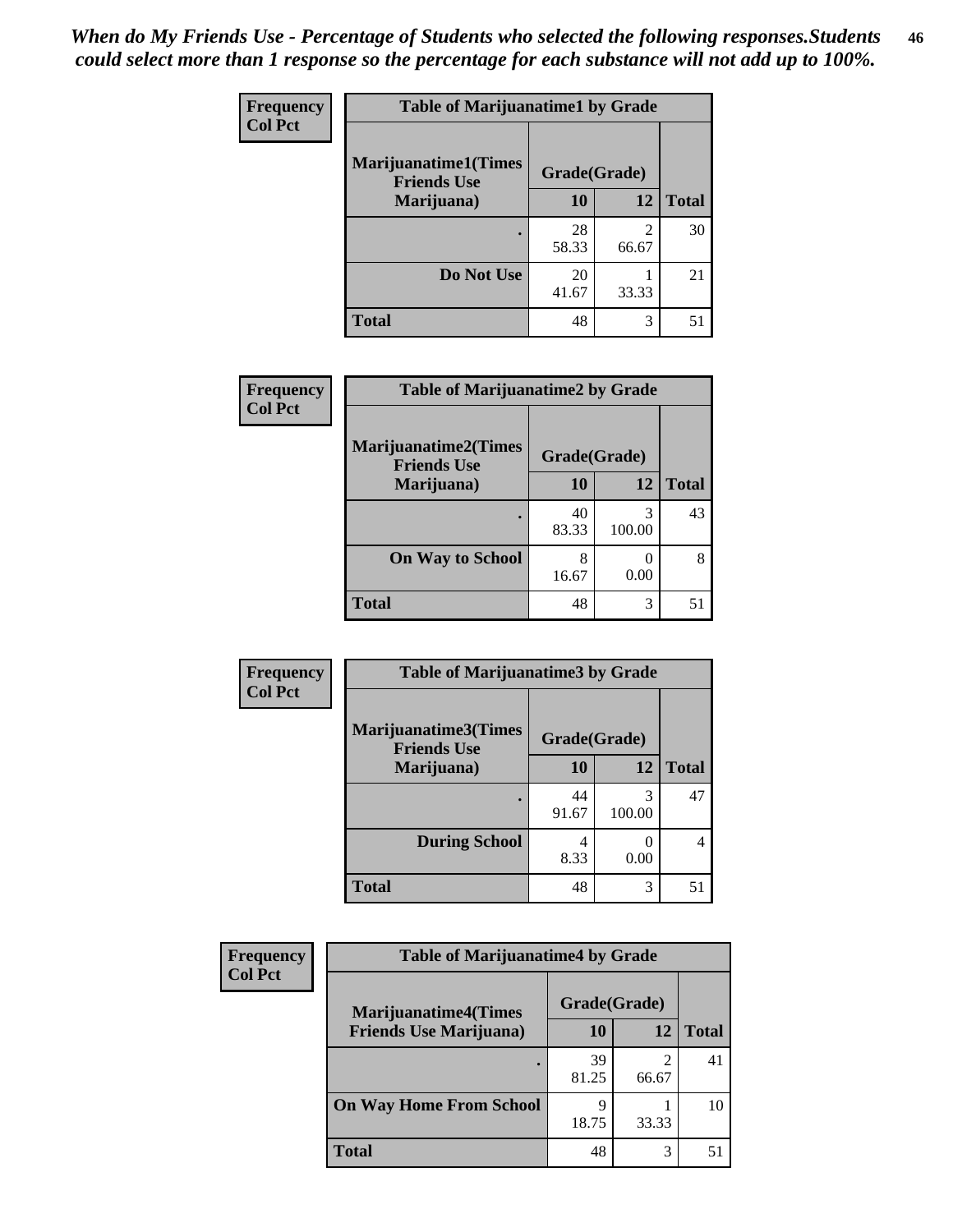| <b>Frequency</b><br><b>Col Pct</b> | <b>Table of Marijuanatime5 by Grade</b>            |              |                         |              |
|------------------------------------|----------------------------------------------------|--------------|-------------------------|--------------|
|                                    | <b>Marijuanatime5</b> (Times<br><b>Friends Use</b> | Grade(Grade) |                         |              |
|                                    | Marijuana)                                         | 10           | 12                      | <b>Total</b> |
|                                    |                                                    | 37<br>77.08  | 33.33                   | 38           |
|                                    | Weeknights                                         | 11<br>22.92  | $\mathfrak{D}$<br>66.67 | 13           |
|                                    | <b>Total</b>                                       | 48           | 3                       | 51           |

| <b>Frequency</b> | <b>Table of Marijuanatime6 by Grade</b>           |              |                         |              |
|------------------|---------------------------------------------------|--------------|-------------------------|--------------|
| <b>Col Pct</b>   | <b>Marijuanatime6(Times</b><br><b>Friends Use</b> | Grade(Grade) |                         |              |
|                  | Marijuana)                                        | 10           | 12                      | <b>Total</b> |
|                  |                                                   | 20<br>41.67  | 33.33                   | 21           |
|                  | Weekends                                          | 28<br>58.33  | $\mathfrak{D}$<br>66.67 | 30           |
|                  | <b>Total</b>                                      | 48           | 3                       | 51           |

| Frequency      | <b>Table of Otherdrugtime1 by Grade</b>                 |              |                         |              |
|----------------|---------------------------------------------------------|--------------|-------------------------|--------------|
| <b>Col Pct</b> | <b>Otherdrugtime1(Times</b><br><b>Friends Use Other</b> | Grade(Grade) |                         |              |
|                | <b>Illegal Drugs</b> )                                  | 10           | 12                      | <b>Total</b> |
|                |                                                         | 15<br>31.25  | 33.33                   | 16           |
|                | Do Not Use                                              | 33<br>68.75  | $\mathfrak{D}$<br>66.67 | 35           |
|                | <b>Total</b>                                            | 48           | 3                       | 51           |

| <b>Frequency</b> | <b>Table of Otherdrugtime2 by Grade</b>                 |              |             |              |
|------------------|---------------------------------------------------------|--------------|-------------|--------------|
| <b>Col Pct</b>   | <b>Otherdrugtime2(Times</b><br><b>Friends Use Other</b> | Grade(Grade) |             |              |
|                  | <b>Illegal Drugs</b> )                                  | 10           | 12          | <b>Total</b> |
|                  |                                                         | 43<br>89.58  | 3<br>100.00 | 46           |
|                  | <b>On Way to School</b>                                 | 5<br>10.42   | 0.00        | 5            |
|                  | Total                                                   | 48           | 3           | 51           |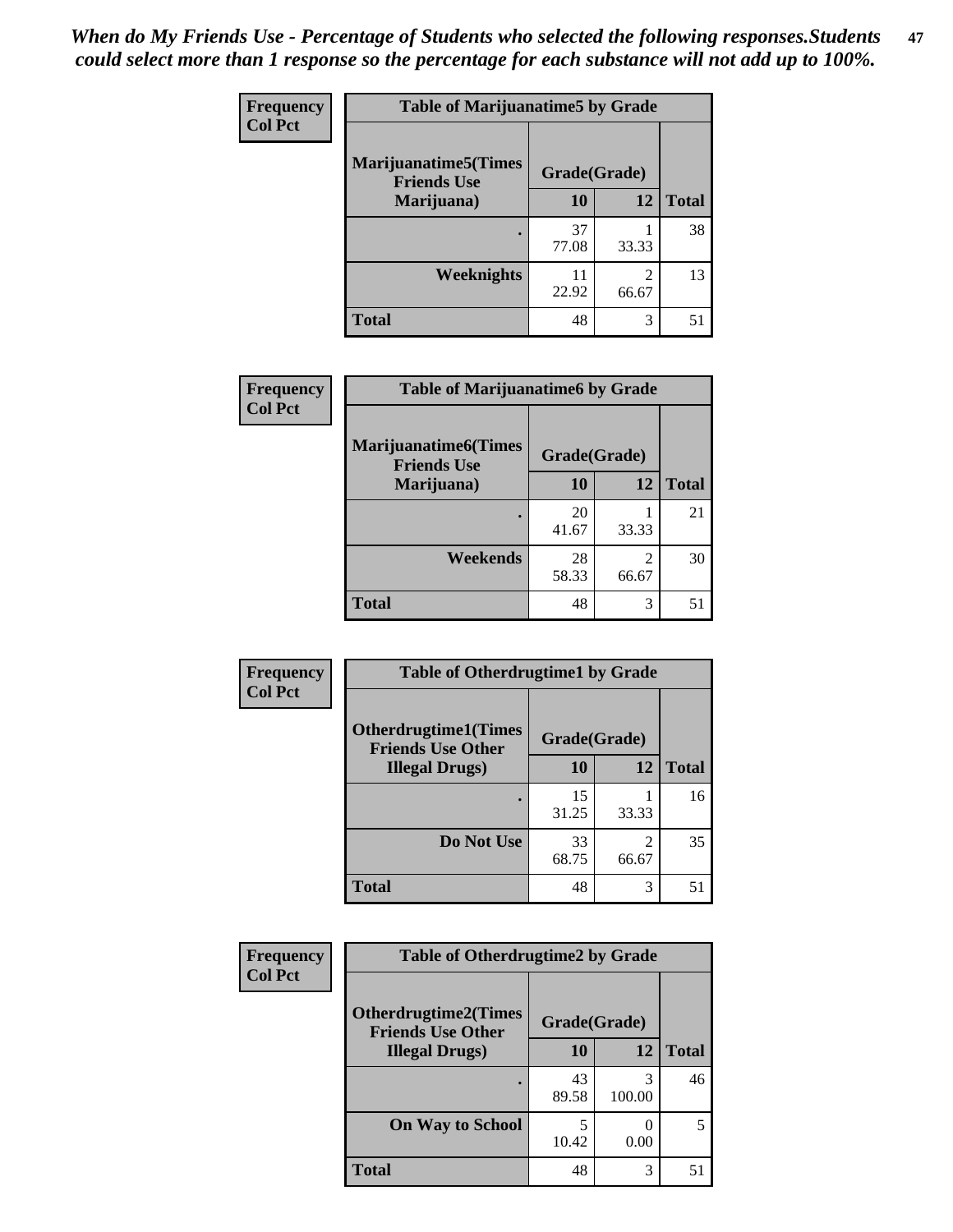| <b>Frequency</b> | <b>Table of Otherdrugtime3 by Grade</b>          |              |                           |              |
|------------------|--------------------------------------------------|--------------|---------------------------|--------------|
| <b>Col Pct</b>   | Otherdrugtime3(Times<br><b>Friends Use Other</b> | Grade(Grade) |                           |              |
|                  | <b>Illegal Drugs</b> )                           | 10           | 12                        | <b>Total</b> |
|                  |                                                  | 43<br>89.58  | 3<br>100.00               | 46           |
|                  | <b>During School</b>                             | 5<br>10.42   | $\mathbf{\Omega}$<br>0.00 | 5            |
|                  | <b>Total</b>                                     | 48           | 3                         | 51           |

| Frequency      | <b>Table of Otherdrugtime4 by Grade</b>                         |              |       |              |
|----------------|-----------------------------------------------------------------|--------------|-------|--------------|
| <b>Col Pct</b> | <b>Otherdrugtime4(Times</b><br><b>Friends Use Other Illegal</b> | Grade(Grade) |       |              |
|                | Drugs)                                                          | 10           | 12    | <b>Total</b> |
|                | $\bullet$                                                       | 45<br>93.75  | 66.67 | 47           |
|                | <b>On Way Home From School</b>                                  | 3<br>6.25    | 33.33 |              |
|                | <b>Total</b>                                                    | 48           | 3     | 51           |

| <b>Frequency</b> | <b>Table of Otherdrugtime5 by Grade</b>                  |              |                         |              |
|------------------|----------------------------------------------------------|--------------|-------------------------|--------------|
| <b>Col Pct</b>   | <b>Otherdrugtime5</b> (Times<br><b>Friends Use Other</b> | Grade(Grade) |                         |              |
|                  | <b>Illegal Drugs</b> )                                   | 10           | 12                      | <b>Total</b> |
|                  |                                                          | 40<br>83.33  | $\mathfrak{D}$<br>66.67 | 42           |
|                  | Weeknights                                               | 8<br>16.67   | 33.33                   | 9            |
|                  | <b>Total</b>                                             | 48           | 3                       | 51           |

| <b>Frequency</b> | <b>Table of Otherdrugtime6 by Grade</b>                 |              |                         |              |
|------------------|---------------------------------------------------------|--------------|-------------------------|--------------|
| <b>Col Pct</b>   | <b>Otherdrugtime6(Times</b><br><b>Friends Use Other</b> | Grade(Grade) |                         |              |
|                  | <b>Illegal Drugs</b> )                                  | 10           | 12                      | <b>Total</b> |
|                  |                                                         | 31<br>64.58  | $\mathfrak{D}$<br>66.67 | 33           |
|                  | Weekends                                                | 17<br>35.42  | 33.33                   | 18           |
|                  | <b>Total</b>                                            | 48           | 3                       | 51           |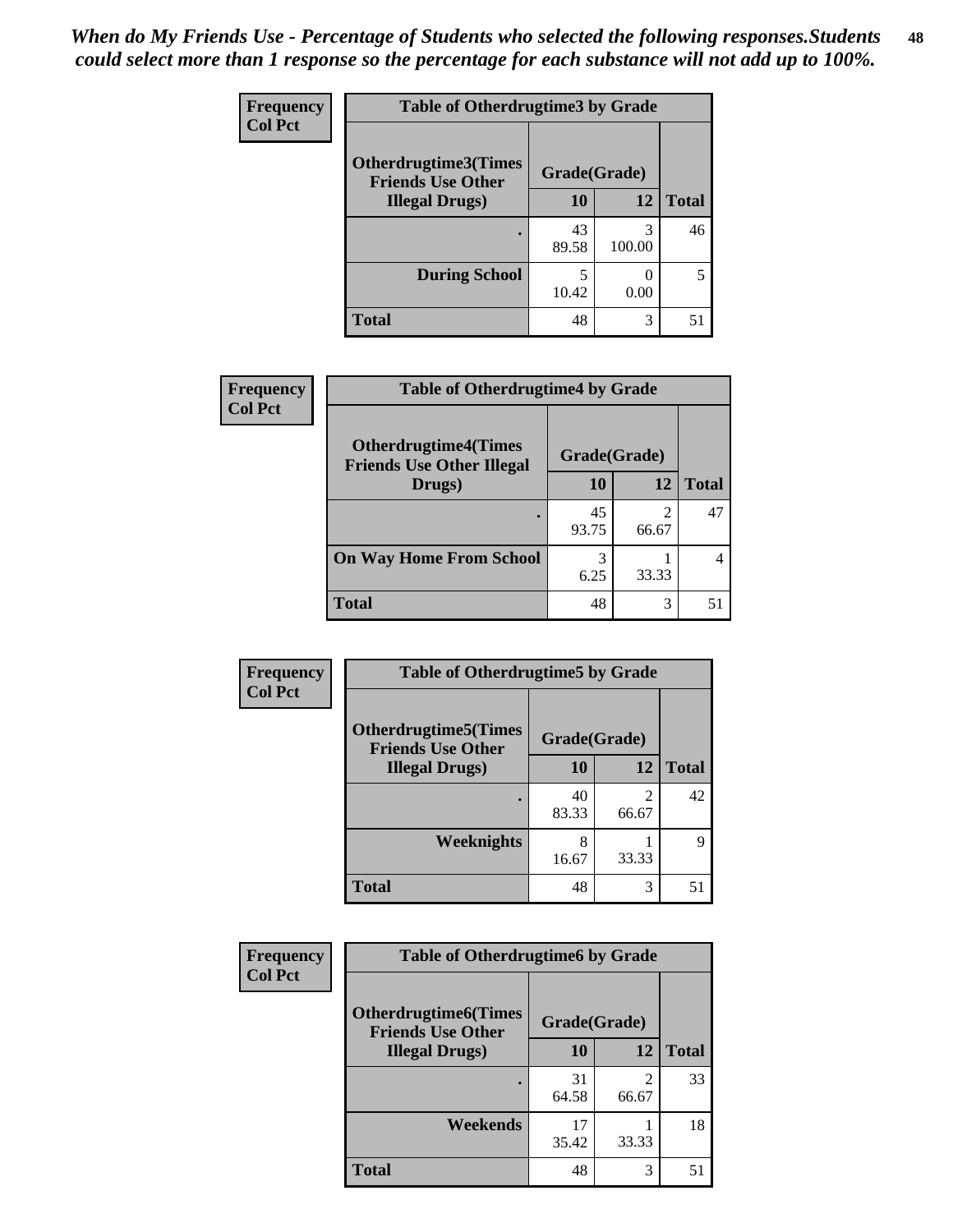| Frequency<br><b>Col Pct</b> | <b>Table of Educationalcohol by Grade</b>                                                                  |              |             |              |  |
|-----------------------------|------------------------------------------------------------------------------------------------------------|--------------|-------------|--------------|--|
|                             | Educationalcohol(I<br>have been taught<br>about alcohol,<br>tobacco,<br>and other drugs<br>within the last | Grade(Grade) |             |              |  |
|                             | year at school)                                                                                            | 10           | 12          | <b>Total</b> |  |
|                             | Yes                                                                                                        | 44<br>91.67  | 3<br>100.00 | 47           |  |
|                             | N <sub>0</sub>                                                                                             | 4<br>8.33    | 0<br>0.00   | 4            |  |
|                             | <b>Total</b>                                                                                               | 48           | 3           | 51           |  |

| Frequency      | <b>Table of Eversmoked by Grade</b> |              |            |              |  |  |
|----------------|-------------------------------------|--------------|------------|--------------|--|--|
| <b>Col Pct</b> | Eversmoked(I<br>have smoked         | Grade(Grade) |            |              |  |  |
|                | a cigarette)                        | 10           | 12         | <b>Total</b> |  |  |
|                | Yes                                 | 20<br>41.67  | 2<br>66.67 | 22           |  |  |
|                | N <sub>0</sub>                      | 28<br>58.33  | 33.33      | 29           |  |  |
|                | <b>Total</b>                        | 48           | 3          | 51           |  |  |

| <b>Frequency</b> | <b>Table of Drovedrinking by Grade</b>                                                                              |                    |             |              |
|------------------|---------------------------------------------------------------------------------------------------------------------|--------------------|-------------|--------------|
| <b>Col Pct</b>   | Drovedrinking(In<br>the past 30 days I<br>have driven a car<br>or other vehicle<br>while I was<br>drinking alcohol) | Grade(Grade)<br>10 | 12          | <b>Total</b> |
|                  | N <sub>0</sub>                                                                                                      | 48<br>100.00       | 3<br>100.00 | 51           |
|                  | <b>Total</b>                                                                                                        | 48                 | 3           | 51           |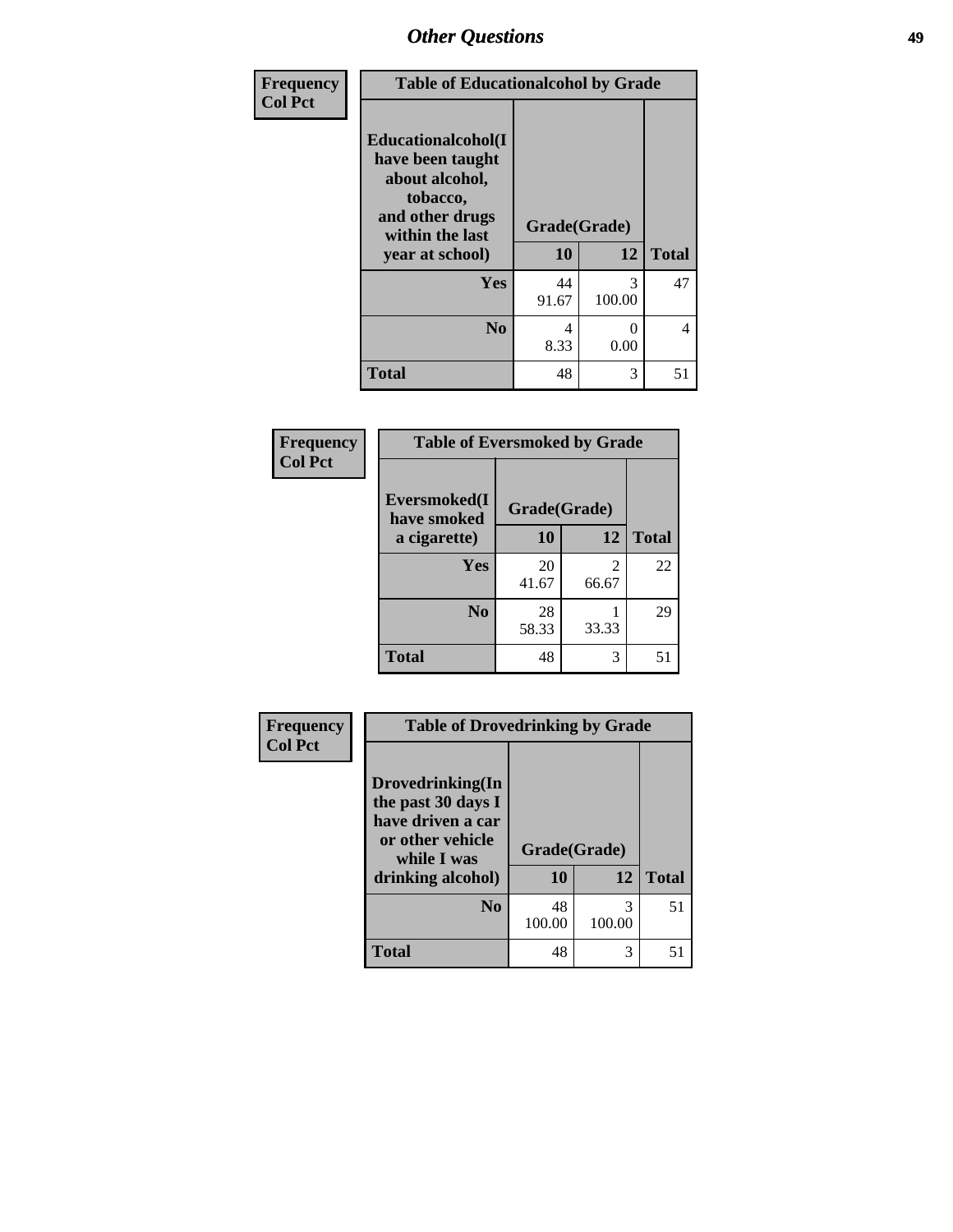| Frequency<br><b>Col Pct</b> | <b>Table of Rodedrinking by Grade</b>                                                                                  |                    |             |              |
|-----------------------------|------------------------------------------------------------------------------------------------------------------------|--------------------|-------------|--------------|
|                             | Rodedrinking(In<br>the past 30 days<br>I have ridden in<br>a car with a<br>driver who had<br>been drinking<br>alcohol) | Grade(Grade)<br>10 | 12          | <b>Total</b> |
|                             | <b>Yes</b>                                                                                                             | 9                  | $\Omega$    | 9            |
|                             |                                                                                                                        | 18.75              | 0.00        |              |
|                             | N <sub>0</sub>                                                                                                         | 39<br>81.25        | 3<br>100.00 | 42           |
|                             | <b>Total</b>                                                                                                           | 48                 | 3           | 51           |

#### **Frequency Col Pct**

| <b>Table of Drugsschool by Grade</b>                                                                                      |              |                         |              |  |
|---------------------------------------------------------------------------------------------------------------------------|--------------|-------------------------|--------------|--|
| <b>Drugsschool</b> (During<br>the past 12 months,<br>I have been offered,<br>sold,<br>or given illegal<br>drugs on school | Grade(Grade) |                         |              |  |
| property)                                                                                                                 | 10           | 12                      | <b>Total</b> |  |
| Yes                                                                                                                       | 17<br>35.42  | $\mathfrak{D}$<br>66.67 | 19           |  |
| N <sub>0</sub>                                                                                                            | 31<br>64.58  | 33.33                   | 32           |  |
| <b>Total</b>                                                                                                              | 48           | 3                       |              |  |

| Frequency      | <b>Table of Helpbullied by Grade</b>                 |                        |                         |                          |  |  |
|----------------|------------------------------------------------------|------------------------|-------------------------|--------------------------|--|--|
| <b>Col Pct</b> | $Helpb$ ullied $(I$<br>would help<br>someone who was | Grade(Grade)           |                         |                          |  |  |
|                | being bullied)                                       | 10                     | 12                      | <b>Total</b>             |  |  |
|                | <b>Strongly Agree</b>                                | 21<br>43.75            | 33.33                   | 22                       |  |  |
|                | <b>Somewhat Agree</b>                                | 22<br>45.83            | 0<br>0.00               | 22                       |  |  |
|                | <b>Somewhat Disagree</b>                             | $\mathfrak{D}$<br>4.17 | $\mathfrak{D}$<br>66.67 | $\overline{\mathcal{A}}$ |  |  |
|                | <b>Strongly Disagree</b>                             | 3<br>6.25              | 0<br>0.00               | 3                        |  |  |
|                | <b>Total</b>                                         | 48                     | 3                       | 51                       |  |  |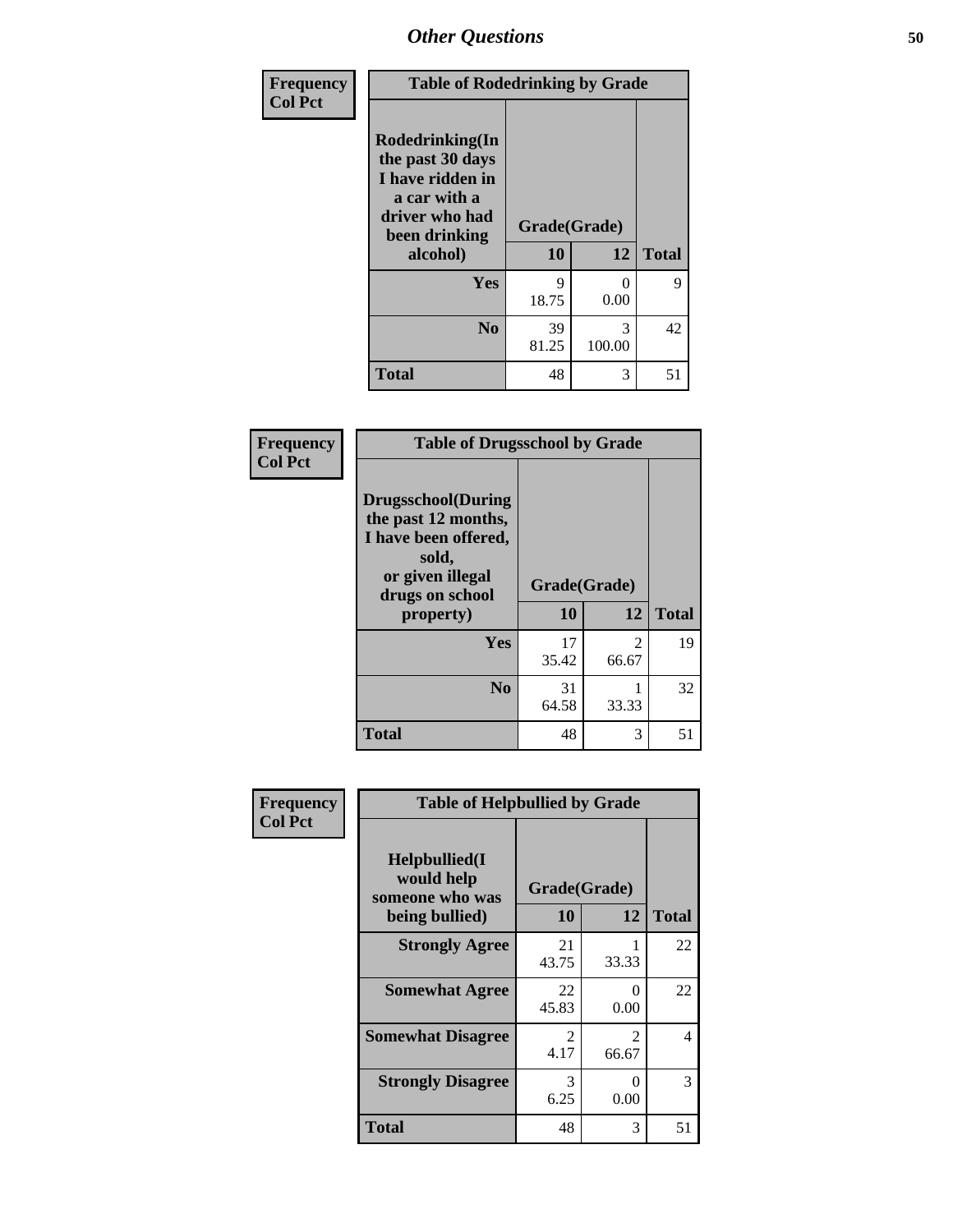*Other Questions* **51**

| <b>Frequency</b> |              | <b>Table of Grade by Bingedrinking</b>                                                                                |              |                   |                        |              |
|------------------|--------------|-----------------------------------------------------------------------------------------------------------------------|--------------|-------------------|------------------------|--------------|
| <b>Row Pct</b>   |              | <b>Bingedrinking</b> (I have<br>drunk five or more<br>drinks of alcohol at one<br>sitting during the last<br>30 days) |              |                   |                        |              |
|                  | Grade(Grade) | $\mathbf{0}$<br><b>Days</b>                                                                                           | 1 or<br>days | 6 to<br>9<br>days | 10<br>to<br>19<br>days | <b>Total</b> |
|                  | 10           | 40<br>83.33                                                                                                           | 4<br>8.33    | 3<br>6.25         | 2.08                   | 48           |
|                  | 12           | $\mathcal{L}$<br>66.67                                                                                                | 33.33        | 0<br>0.00         | 0<br>0.00              | 3            |
|                  | <b>Total</b> | 42                                                                                                                    | 5            | 3                 |                        | 51           |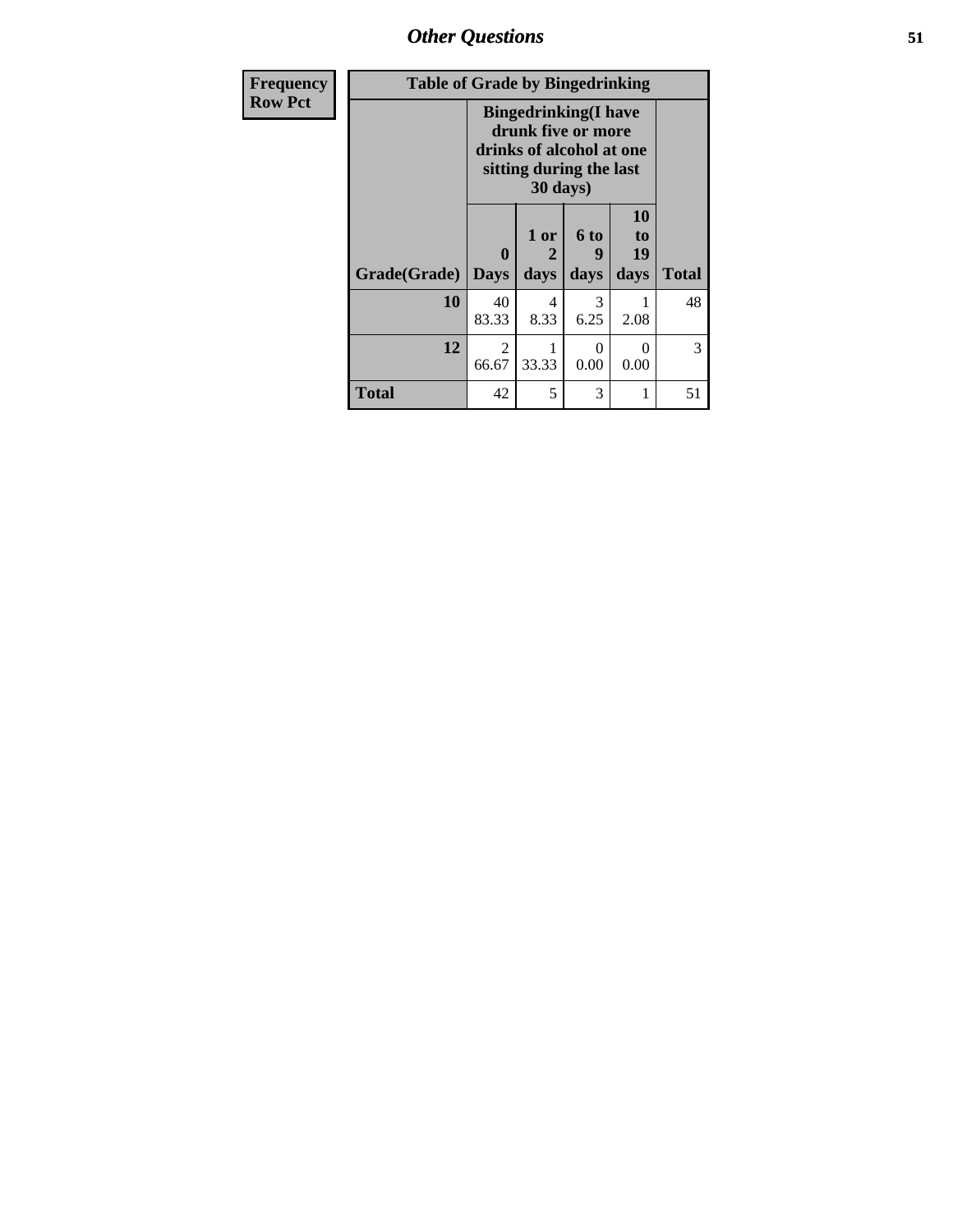## *Nutrition* **52**

| <b>Frequency</b> |
|------------------|
| <b>Row Pct</b>   |

| <b>Table of Grade by Dairy</b> |                          |                                                                                                        |       |       |    |  |  |
|--------------------------------|--------------------------|--------------------------------------------------------------------------------------------------------|-------|-------|----|--|--|
|                                |                          | Dairy (I eat at least 3 servings of dairy<br>products each day)                                        |       |       |    |  |  |
| Grade(Grade)                   | <b>Strongly</b><br>Agree | Somewhat<br><b>Somewhat</b><br><b>Strongly</b><br><b>Disagree</b><br><b>Total</b><br>Disagree<br>Agree |       |       |    |  |  |
| <b>10</b>                      | 9<br>18.75               | 27<br>56.25                                                                                            | 14.58 | 10.42 | 48 |  |  |
| 12                             | 0.00                     | 3<br>100.00                                                                                            | 0.00  | 0.00  | 3  |  |  |
| <b>Total</b>                   | 9                        | 30                                                                                                     |       | 5     |    |  |  |

| <b>Frequency</b> |  |
|------------------|--|
| <b>Row Pct</b>   |  |

| V | <b>Table of Grade by Fruitveg</b> |                          |                                                                                                       |             |            |    |  |  |
|---|-----------------------------------|--------------------------|-------------------------------------------------------------------------------------------------------|-------------|------------|----|--|--|
|   |                                   |                          | Fruitveg(I eat at least 5 servings of fruits<br>and vegetables each day)                              |             |            |    |  |  |
|   | Grade(Grade)                      | <b>Strongly</b><br>Agree | Somewhat   Somewhat<br><b>Strongly</b><br><b>Disagree</b><br><b>Disagree</b><br><b>Total</b><br>Agree |             |            |    |  |  |
|   | 10                                | 10.42                    | 17<br>35.42                                                                                           | 18<br>37.50 | 8<br>16.67 | 48 |  |  |
|   | 12                                | 0.00                     | 0.00                                                                                                  | 3<br>100.00 | 0.00       | 3  |  |  |
|   | <b>Total</b>                      | 5                        | 17                                                                                                    | 21          | 8          | 51 |  |  |

| <b>Frequency</b><br>Row Pct |
|-----------------------------|

г

| <b>Table of Grade by Cafeteriahealthy</b> |              |                          |                                                                       |                             |                                    |              |  |  |
|-------------------------------------------|--------------|--------------------------|-----------------------------------------------------------------------|-----------------------------|------------------------------------|--------------|--|--|
|                                           |              |                          | Cafeteriahealthy (School meals in my<br>school cafeteria are healthy) |                             |                                    |              |  |  |
|                                           | Grade(Grade) | <b>Strongly</b><br>Agree | Somewhat<br>Agree                                                     | <b>Somewhat</b><br>Disagree | <b>Strongly</b><br><b>Disagree</b> | <b>Total</b> |  |  |
|                                           | 10           | 3<br>6.25                | 25<br>52.08                                                           | 10<br>20.83                 | 10<br>20.83                        | 48           |  |  |
|                                           | 12           | 0<br>0.00                | 33.33                                                                 | 33.33                       | 33.33                              | 3            |  |  |
|                                           | <b>Total</b> | 3                        | 26                                                                    | 11                          |                                    |              |  |  |

**Frequency Row Pct**

| <b>Table of Grade by Cafeterianutrition</b> |                                                                                           |                     |                             |                                    |              |  |
|---------------------------------------------|-------------------------------------------------------------------------------------------|---------------------|-----------------------------|------------------------------------|--------------|--|
|                                             | <b>Cafeterianutrition</b> (Facts about nutrition<br>are available in my school cafeteria) |                     |                             |                                    |              |  |
| Grade(Grade)                                | <b>Strongly</b><br>Agree                                                                  | Somewhat  <br>Agree | <b>Somewhat</b><br>Disagree | <b>Strongly</b><br><b>Disagree</b> | <b>Total</b> |  |
| 10                                          | 10<br>20.83                                                                               | 18<br>37.50         | 12<br>25.00                 | 8<br>16.67                         | 48           |  |
| 12                                          | 0.00                                                                                      | 66.67               | 0<br>0.00                   | 33.33                              |              |  |
| <b>Total</b>                                | 10                                                                                        | 20                  | 12                          | 9                                  |              |  |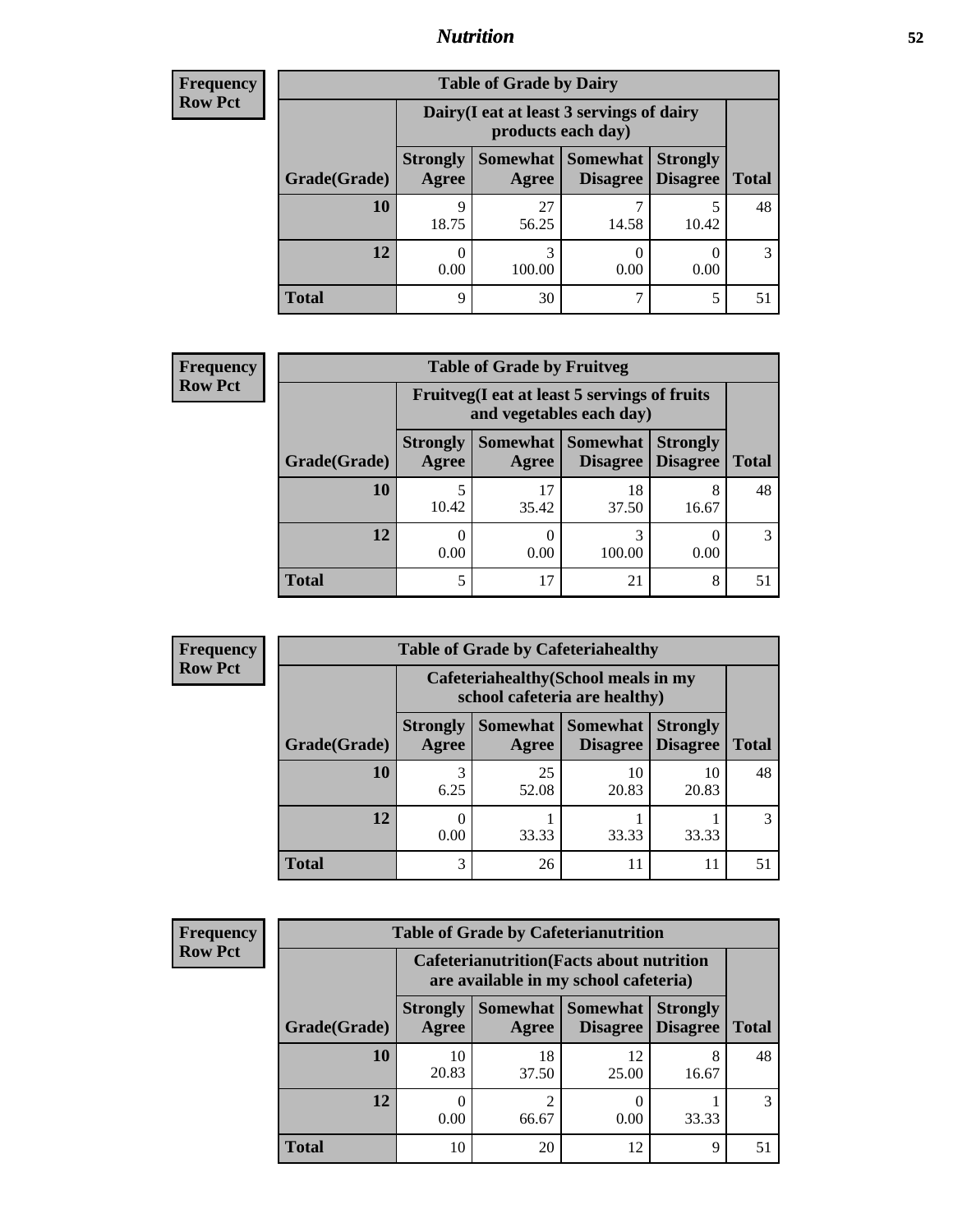## *Nutrition* **53**

| Frequency |
|-----------|
| Row Pct   |

| <b>Table of Grade by Schoollunch</b> |                          |                                                                 |                                 |                                    |              |  |  |
|--------------------------------------|--------------------------|-----------------------------------------------------------------|---------------------------------|------------------------------------|--------------|--|--|
|                                      |                          | Schoollunch(I eat school lunch three or<br>more times per week) |                                 |                                    |              |  |  |
| Grade(Grade)                         | <b>Strongly</b><br>Agree | Agree                                                           | Somewhat   Somewhat<br>Disagree | <b>Strongly</b><br><b>Disagree</b> | <b>Total</b> |  |  |
| <b>10</b>                            | 33<br>68.75              | 6<br>12.50                                                      | $\overline{c}$<br>4.17          | 14.58                              | 48           |  |  |
| 12                                   | 33.33                    | 33.33                                                           | 0.00                            | 33.33                              |              |  |  |
| <b>Total</b>                         | 34                       |                                                                 | $\mathcal{D}_{\mathcal{D}}$     | 8                                  | 51           |  |  |

| <b>Frequency</b> |  |
|------------------|--|
| <b>Row Pct</b>   |  |

| <b>Table of Grade by Foodchoices</b> |                                                                     |             |                                   |                                    |               |  |  |
|--------------------------------------|---------------------------------------------------------------------|-------------|-----------------------------------|------------------------------------|---------------|--|--|
|                                      | Foodchoices (I make healthy food choices in<br>my school cafeteria) |             |                                   |                                    |               |  |  |
| Grade(Grade)                         | <b>Strongly</b><br>Agree                                            | Agree       | Somewhat   Somewhat  <br>Disagree | <b>Strongly</b><br><b>Disagree</b> | <b>Total</b>  |  |  |
| 10                                   | 4<br>8.33                                                           | 24<br>50.00 | 10<br>20.83                       | 10<br>20.83                        | 48            |  |  |
| 12                                   | 0.00                                                                | 66.67       | 33.33                             | 0.00                               | $\mathcal{R}$ |  |  |
| <b>Total</b>                         | 4                                                                   | 26          | 11                                | 10                                 | 51            |  |  |

| <b>Frequency</b> | <b>Table of Grade by Wholewheat</b> |                                                                                                             |             |                   |                                        |              |  |  |
|------------------|-------------------------------------|-------------------------------------------------------------------------------------------------------------|-------------|-------------------|----------------------------------------|--------------|--|--|
| <b>Row Pct</b>   |                                     | Wholewheat (There are whole wheat and<br>multigrain breads and cereals available in<br>my school cafeteria) |             |                   |                                        |              |  |  |
|                  | Grade(Grade)                        | <b>Strongly</b><br>Agree                                                                                    | Agree       | Somewhat Somewhat | <b>Strongly</b><br>Disagree   Disagree | <b>Total</b> |  |  |
|                  | 10                                  | 17<br>35.42                                                                                                 | 23<br>47.92 | 14.58             | 2.08                                   | 48           |  |  |
|                  | 12                                  | 0.00                                                                                                        | 2<br>66.67  | 33.33             | 0.00                                   | 3            |  |  |
|                  | <b>Total</b>                        | 17                                                                                                          | 25          | 8                 |                                        | 51           |  |  |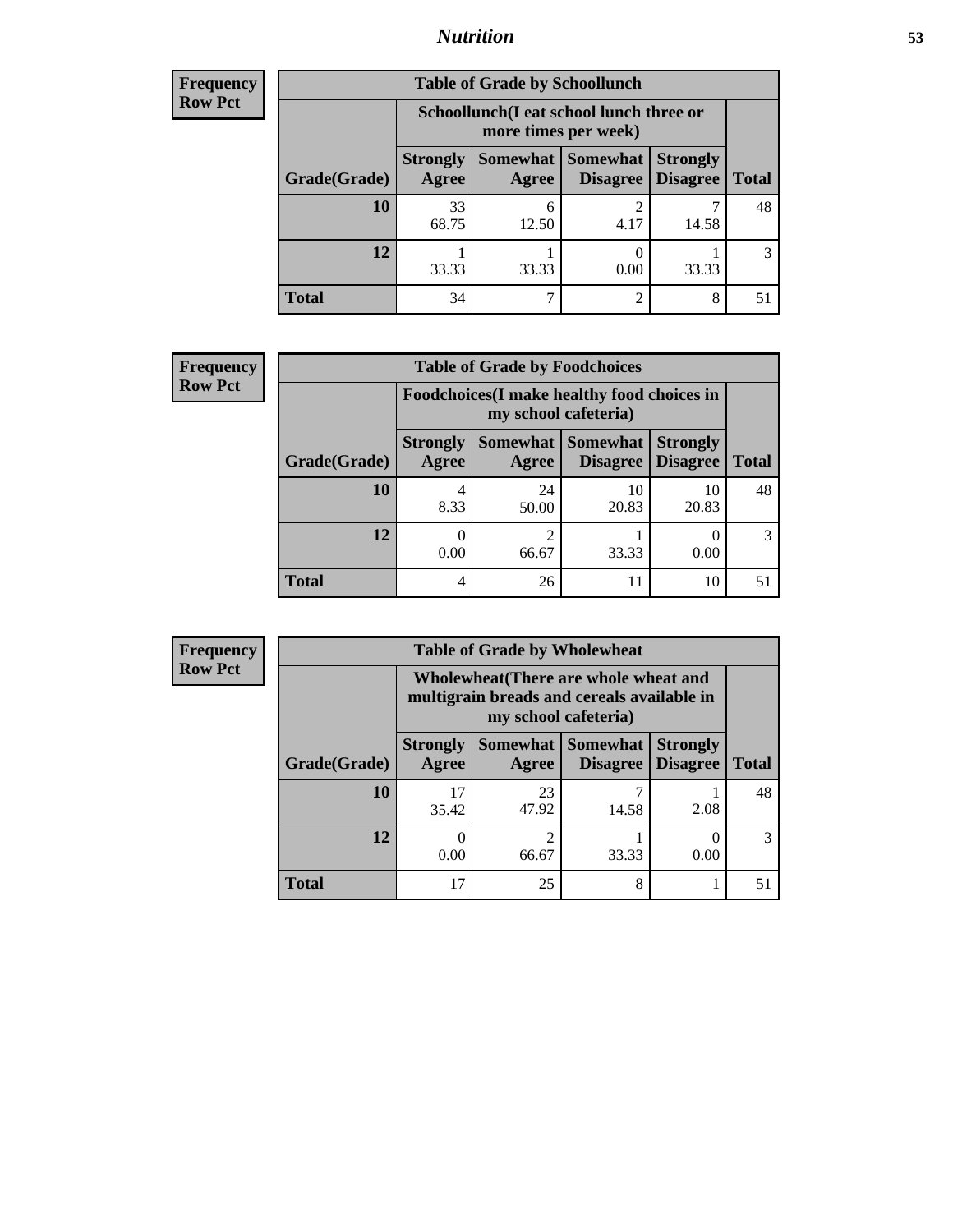## *Nutrition* **54**

**Frequency Row Pct**

| <b>Table of Grade by Healthyvending</b> |                                                                                                                                               |             |                                        |                                    |              |  |  |
|-----------------------------------------|-----------------------------------------------------------------------------------------------------------------------------------------------|-------------|----------------------------------------|------------------------------------|--------------|--|--|
|                                         | Healthyvending (If only healthy snacks and<br>beverages were available in the vending<br>machines during the school day,<br>I would buy them) |             |                                        |                                    |              |  |  |
| Grade(Grade)                            | <b>Strongly</b><br>Agree                                                                                                                      | Agree       | Somewhat   Somewhat<br><b>Disagree</b> | <b>Strongly</b><br><b>Disagree</b> | <b>Total</b> |  |  |
| 10                                      | 8<br>16.67                                                                                                                                    | 15<br>31.25 | 13<br>27.08                            | 12<br>25.00                        | 48           |  |  |
| 12                                      | 33.33                                                                                                                                         | 0.00        | 33.33                                  | 33.33                              | 3            |  |  |
| <b>Total</b>                            | 9                                                                                                                                             | 15          | 14                                     | 13                                 | 51           |  |  |

**Frequency Row Pct**

| <b>Table of Grade by Schoolbreakfast</b> |                                                                                                                                         |             |                                      |                                    |              |  |  |  |
|------------------------------------------|-----------------------------------------------------------------------------------------------------------------------------------------|-------------|--------------------------------------|------------------------------------|--------------|--|--|--|
|                                          | Schoolbreakfast (If breakfast were<br>available at school,<br>but outside the cafeteria,<br>I would eat breakfast at school more often) |             |                                      |                                    |              |  |  |  |
| Grade(Grade)                             | <b>Strongly</b><br>Agree                                                                                                                | Agree       | Somewhat Somewhat<br><b>Disagree</b> | <b>Strongly</b><br><b>Disagree</b> | <b>Total</b> |  |  |  |
| 10                                       | 13<br>27.08                                                                                                                             | 17<br>35.42 | 10<br>20.83                          | 8<br>16.67                         | 48           |  |  |  |
| 12                                       | 0<br>0.00                                                                                                                               | 2<br>66.67  | 0<br>0.00                            | 33.33                              | 3            |  |  |  |
| <b>Total</b>                             | 13                                                                                                                                      | 19          | 10                                   | Q                                  | 51           |  |  |  |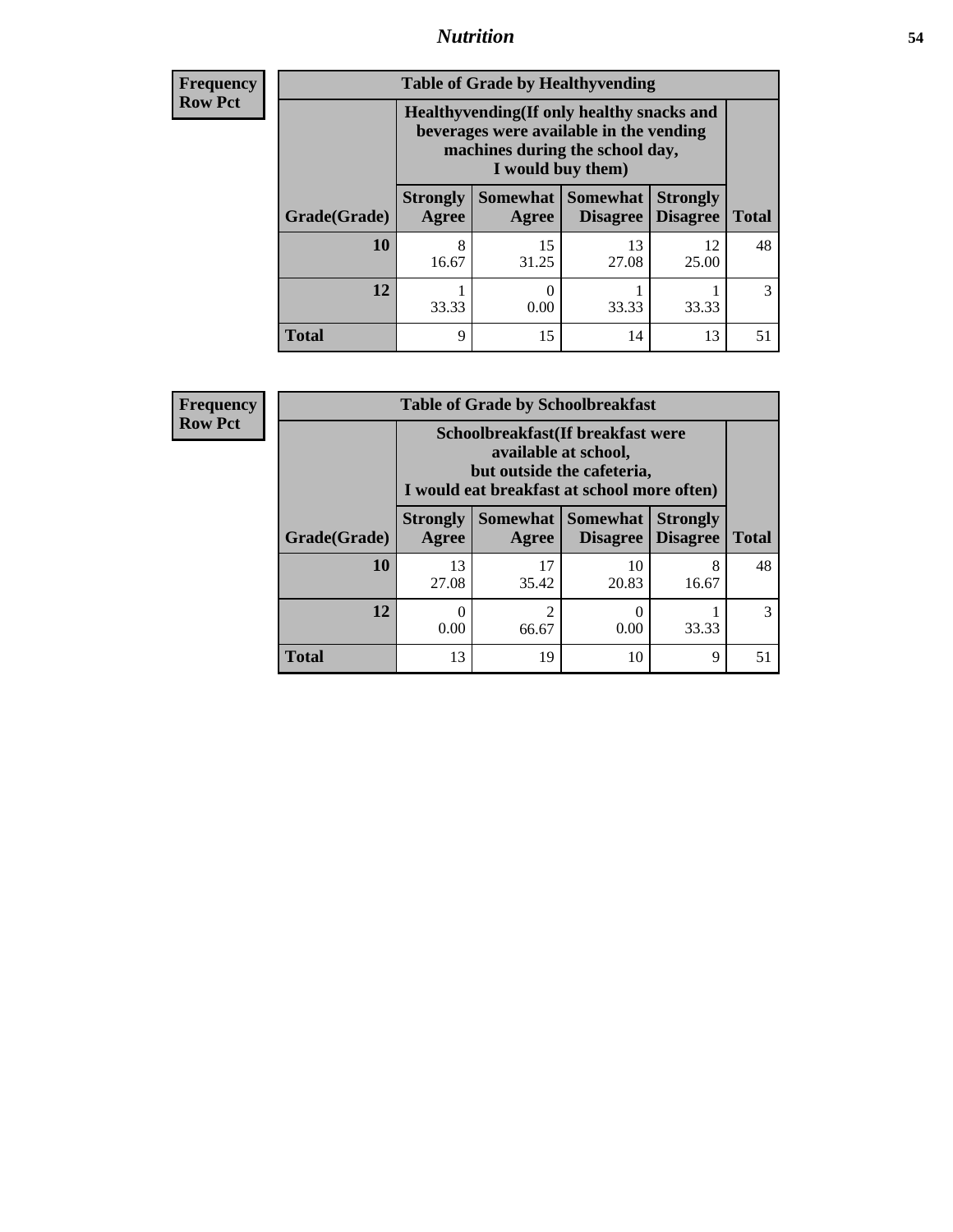| Frequency<br><b>Col Pct</b> | <b>Table of Educationaids by Grade</b>                                                                    |                    |              |    |  |
|-----------------------------|-----------------------------------------------------------------------------------------------------------|--------------------|--------------|----|--|
|                             | <b>Educationaids</b> (I<br>have been<br>taught about<br><b>HIV/AIDS</b> at<br>school in the<br>past year) | Grade(Grade)<br>10 | <b>Total</b> |    |  |
|                             | <b>Yes</b>                                                                                                | 41<br>85.42        | 3<br>100.00  | 44 |  |
|                             | N <sub>0</sub>                                                                                            | 14.58              | 0<br>0.00    | 7  |  |
|                             | <b>Total</b>                                                                                              | 48                 | 3            | 51 |  |

| Frequency      |                                                                                              | <b>Table of Educationcharacter by Grade</b> |             |              |  |
|----------------|----------------------------------------------------------------------------------------------|---------------------------------------------|-------------|--------------|--|
| <b>Col Pct</b> | <b>Educationcharacter(I)</b><br>have been taught<br>about character<br>education in the past | Grade(Grade)                                |             |              |  |
|                | year at school)                                                                              | 10                                          | 12          | <b>Total</b> |  |
|                | <b>Yes</b>                                                                                   | 38<br>79.17                                 | 3<br>100.00 | 41           |  |
|                | N <sub>0</sub>                                                                               | 10<br>20.83                                 | 0<br>0.00   | 10           |  |
|                | <b>Total</b>                                                                                 | 48                                          | 3           | 51           |  |

| Frequency      | <b>Table of Gradcoach1 by Grade</b>              |              |            |              |  |  |
|----------------|--------------------------------------------------|--------------|------------|--------------|--|--|
| <b>Col Pct</b> | Gradcoach1(I<br>know who my<br><b>Graduation</b> | Grade(Grade) |            |              |  |  |
|                | Coach is)                                        | 10           | 12         | <b>Total</b> |  |  |
|                | <b>Yes</b>                                       | 8<br>16.67   | 2<br>66.67 | 10           |  |  |
|                | N <sub>0</sub>                                   | 40<br>83.33  | 33.33      | 41           |  |  |
|                | <b>Total</b>                                     | 48           | 3          | 51           |  |  |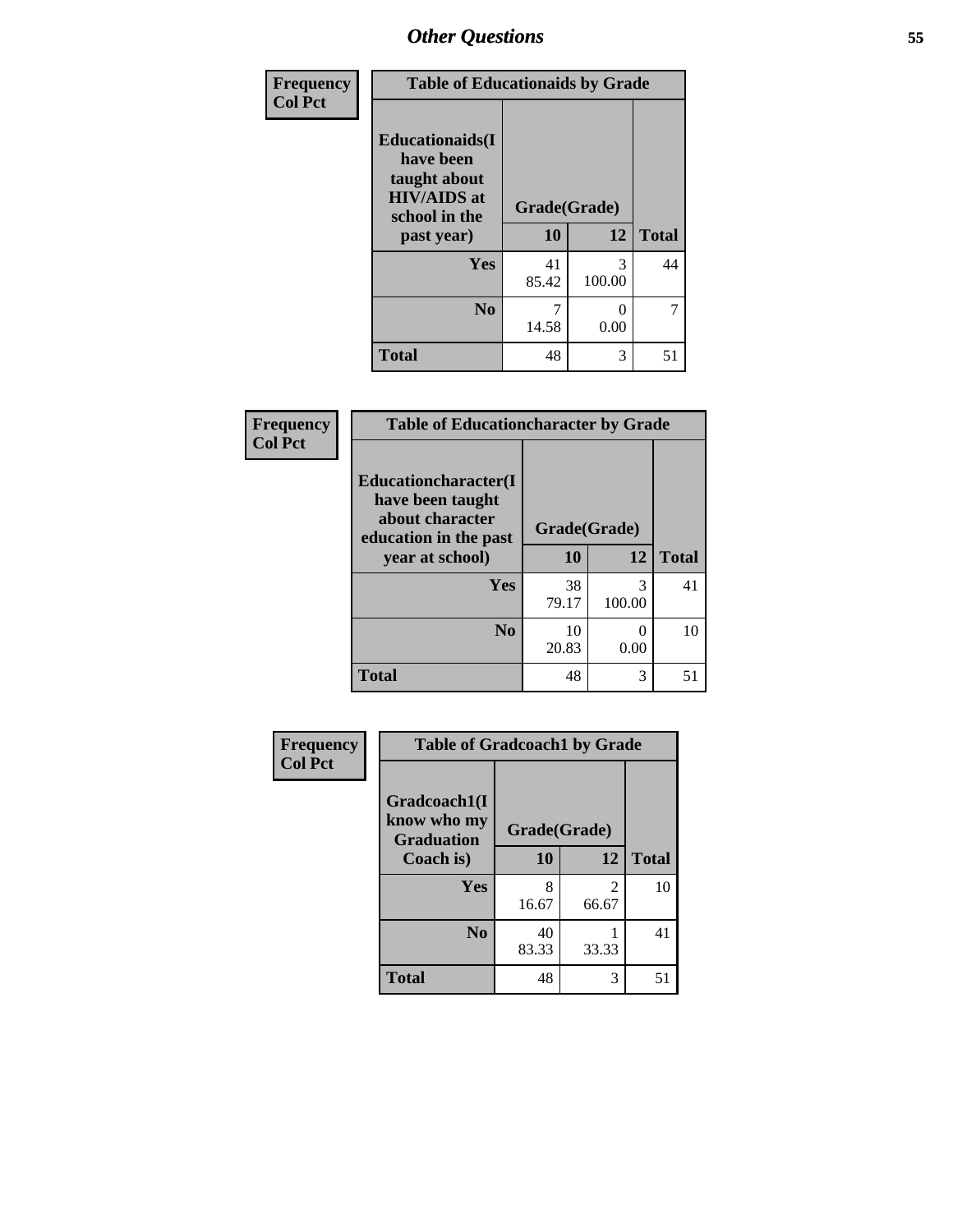| Frequency      | <b>Table of Gradcoach2 by Grade</b>       |              |            |              |
|----------------|-------------------------------------------|--------------|------------|--------------|
| <b>Col Pct</b> |                                           |              |            |              |
|                | Gradcoach2(I                              |              |            |              |
|                | have<br>contacted my<br><b>Graduation</b> | Grade(Grade) |            |              |
|                | Coach)                                    | 10           | 12         | <b>Total</b> |
|                | Yes                                       | 0<br>0.00    | 2<br>66.67 | 2            |
|                | N <sub>0</sub>                            | 48<br>100.00 | 33.33      | 49           |
|                | <b>Total</b>                              | 48           | 3          | 51           |

| <b>Frequency</b><br><b>Col Pct</b> | <b>Table of Gradcoach3 by Grade</b>                                         |              |                         |                |
|------------------------------------|-----------------------------------------------------------------------------|--------------|-------------------------|----------------|
|                                    | Gradcoach3(I<br>have received<br>assistance<br>from my<br><b>Graduation</b> | Grade(Grade) |                         |                |
|                                    | Coach)                                                                      | 10           | 12                      | <b>Total</b>   |
|                                    | Yes                                                                         | 0<br>0.00    | $\overline{2}$<br>66.67 | $\overline{c}$ |
|                                    | N <sub>0</sub>                                                              | 6<br>12.50   | 0<br>0.00               | 6              |
|                                    | Don't know                                                                  | 42<br>87.50  | 1<br>33.33              | 43             |
|                                    | <b>Total</b>                                                                | 48           | 3                       | 51             |

| Frequency      | <b>Table of Selfharm by Grade</b>                                                                                                                                               |             |                    |              |
|----------------|---------------------------------------------------------------------------------------------------------------------------------------------------------------------------------|-------------|--------------------|--------------|
| <b>Col Pct</b> | <b>Selfharm</b> (During<br>the past 12<br>months,<br>I harmed myself<br>on purpose<br>Suicideconsider<br>During the past<br>12 months,<br>I seriously<br>considered<br>suicide) | 10          | Grade(Grade)<br>12 | <b>Total</b> |
|                | Yes                                                                                                                                                                             | 6<br>12.50  | 33.33              | 7            |
|                | N <sub>0</sub>                                                                                                                                                                  | 42<br>87.50 | 2<br>66.67         | 44           |
|                | <b>Total</b>                                                                                                                                                                    | 48          | 3                  | 51           |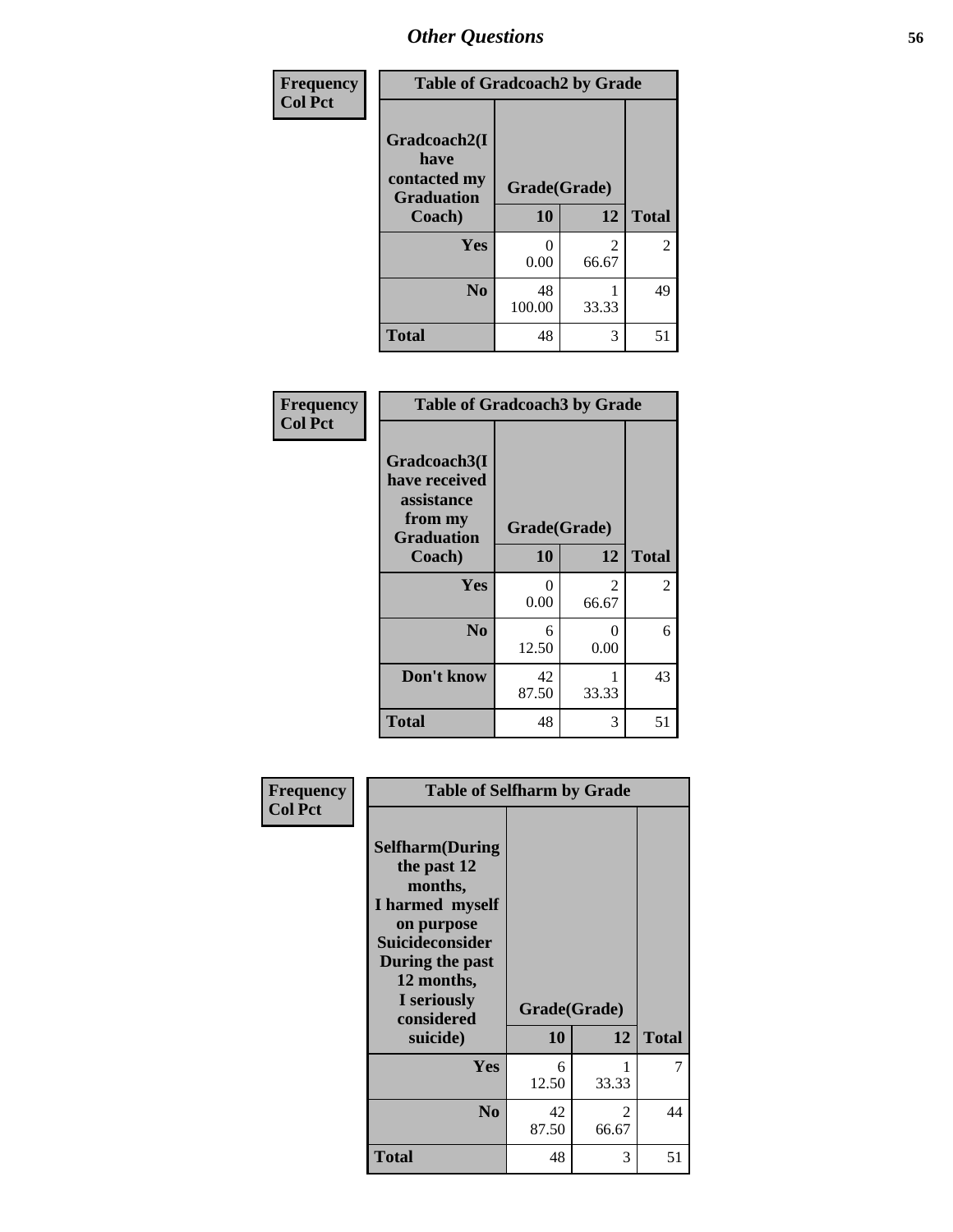| <b>Frequency</b> | <b>Table of Suicideconsider by Grade</b> |              |            |              |  |  |
|------------------|------------------------------------------|--------------|------------|--------------|--|--|
| <b>Col Pct</b>   |                                          | Grade(Grade) |            |              |  |  |
|                  | Suicideconsider                          | <b>10</b>    | 12         | <b>Total</b> |  |  |
|                  | Yes                                      | 8<br>16.67   | 33.33      | 9            |  |  |
|                  | N <sub>0</sub>                           | 40<br>83.33  | 2<br>66.67 | 42           |  |  |
|                  | <b>Total</b>                             | 48           | 3          | 51           |  |  |

| Frequency      | <b>Table of Suicideattempt by Grade</b>              |              |             |               |
|----------------|------------------------------------------------------|--------------|-------------|---------------|
| <b>Col Pct</b> | Suicideattempt(I<br>have attempted<br>suicide in the | Grade(Grade) |             |               |
|                | last year)                                           | 10           | 12          | <b>Total</b>  |
|                | Yes                                                  | 2<br>4.17    | 0<br>0.00   | $\mathcal{L}$ |
|                | N <sub>0</sub>                                       | 46<br>95.83  | 3<br>100.00 | 49            |
|                | <b>Total</b>                                         | 48           | 3           | 51            |

| Frequency      | <b>Table of Instantmessaged by Grade</b>               |              |             |              |
|----------------|--------------------------------------------------------|--------------|-------------|--------------|
| <b>Col Pct</b> | Instantmessaged(I<br>have instant<br>messaged people I | Grade(Grade) |             |              |
|                | do not even know)                                      | 10           | 12          | <b>Total</b> |
|                | Yes                                                    | 17<br>35.42  | 3<br>100.00 | 20           |
|                | N <sub>0</sub>                                         | 31<br>64.58  | 0<br>0.00   | 31           |
|                | <b>Total</b>                                           | 48           | 3           | 51           |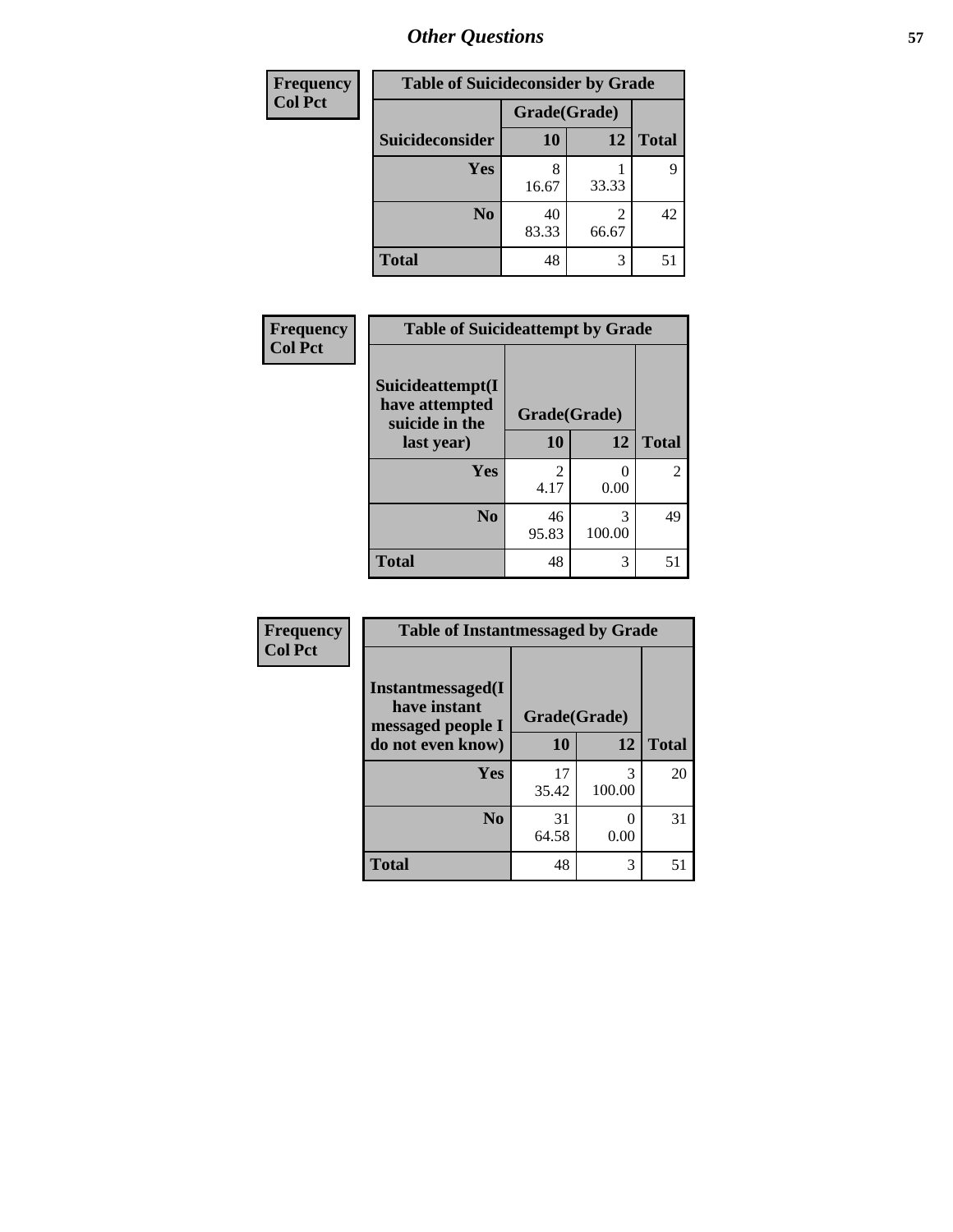| Frequency      | <b>Table of Getsalong by Grade</b>                          |              |       |                |
|----------------|-------------------------------------------------------------|--------------|-------|----------------|
| <b>Col Pct</b> | <b>Getsalong</b> (I get<br>along with other<br>students and | Grade(Grade) |       |                |
|                | adults)                                                     | 10           | 12    | <b>Total</b>   |
|                | <b>Strongly Agree</b>                                       | 27<br>56.25  | 33.33 | 28             |
|                | <b>Somewhat Agree</b>                                       | 20<br>41.67  | 33.33 | 21             |
|                | <b>Somewhat Disagree</b>                                    | 2.08         | 33.33 | $\overline{2}$ |
|                | <b>Total</b>                                                | 48           | 3     | 51             |

| <b>Frequency</b> |
|------------------|
| <b>Col Pct</b>   |

**Frequency Col Pct**

| <b>Table of Safehome by Grade</b> |              |                         |              |  |  |  |
|-----------------------------------|--------------|-------------------------|--------------|--|--|--|
| Safehome(I feel                   | Grade(Grade) |                         |              |  |  |  |
| safe at home)                     | 10           | 12                      | <b>Total</b> |  |  |  |
| <b>Strongly Agree</b>             | 31<br>64.58  | 33.33                   | 32           |  |  |  |
| <b>Somewhat Agree</b>             | 13<br>27.08  | $\mathfrak{D}$<br>66.67 | 15           |  |  |  |
| <b>Somewhat Disagree</b>          | 8.33         | 0.00                    | 4            |  |  |  |
| <b>Total</b>                      | 48           | 3                       | 51           |  |  |  |

|                                                                                                    | <b>Table of Adulttalk by Grade</b> |            |              |
|----------------------------------------------------------------------------------------------------|------------------------------------|------------|--------------|
| <b>Adulttalk</b> (I<br>know an<br>adult at<br>school that<br>I can talk<br>with if I<br>need help) | Grade(Grade)<br>10                 | 12         | <b>Total</b> |
| Yes                                                                                                | 33<br>68.75                        | 2<br>66.67 | 35           |
|                                                                                                    |                                    |            |              |
| N <sub>0</sub>                                                                                     | 15<br>31.25                        | 33.33      | 16           |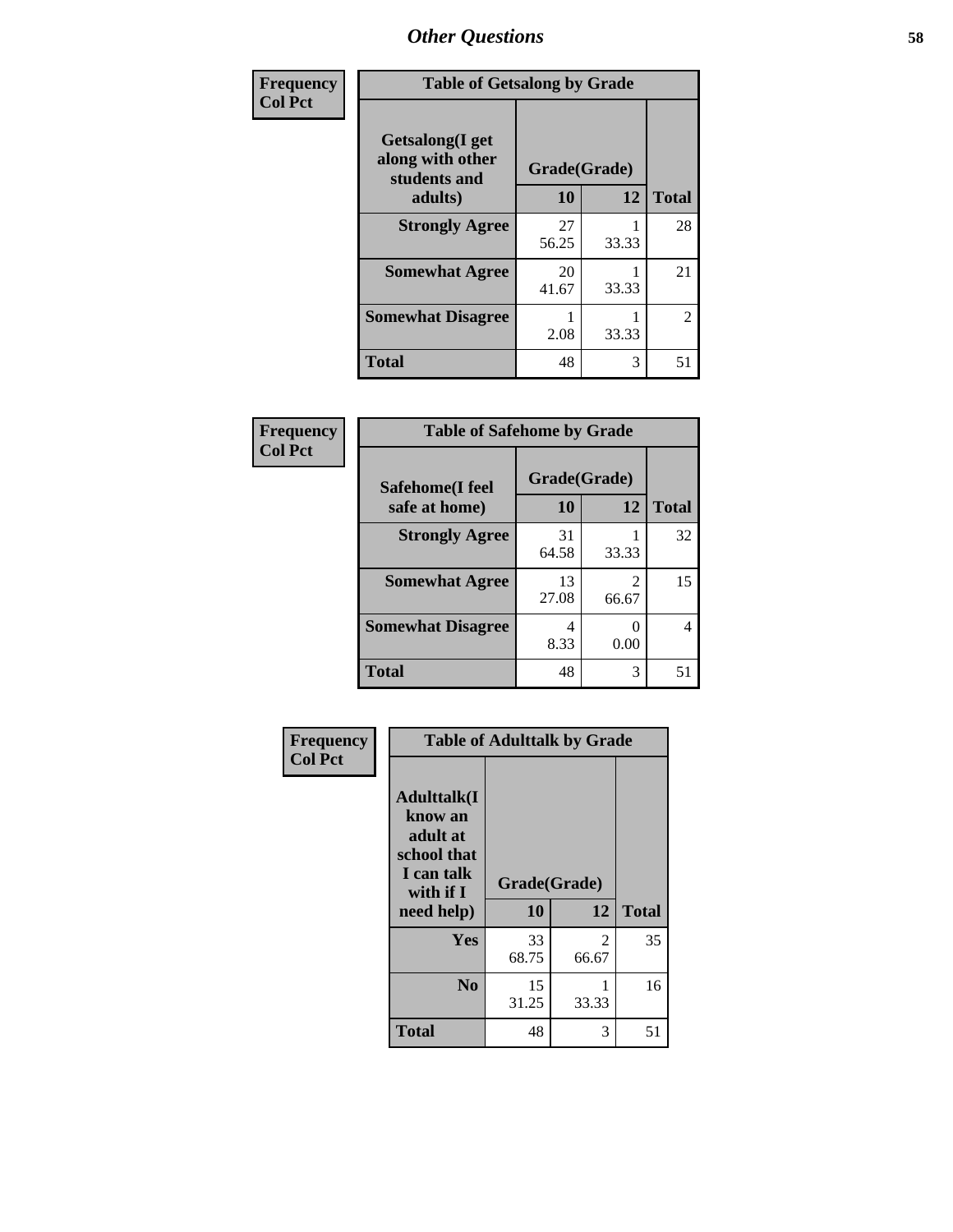**Frequency Row Pct**

| <b>Table of Grade by Tytime</b> |                                                                                          |                              |             |                      |                      |              |  |  |
|---------------------------------|------------------------------------------------------------------------------------------|------------------------------|-------------|----------------------|----------------------|--------------|--|--|
|                                 | Tytime(On an average school day,<br>how much unsupervised time do I spend watching<br>TV |                              |             |                      |                      |              |  |  |
| Grade(Grade)                    | <b>None</b>                                                                              | <b>Less that</b><br>hour/day | hour/day    | $2 - 3$<br>hours/day | $4 - 5$<br>hours/day | <b>Total</b> |  |  |
| 10                              | 6<br>12.50                                                                               | 12<br>25.00                  | 11<br>22.92 | 13<br>27.08          | 6<br>12.50           | 48           |  |  |
| 12                              | 0.00                                                                                     | 33.33                        | 33.33       | 0.00                 | 33.33                | 3            |  |  |
| <b>Total</b>                    | 6                                                                                        | 13                           | 12          | 13                   | 7                    | 51           |  |  |

**Frequency Row Pct**

| <b>Table of Grade by Computertime</b> |                                                                                                                                       |                                                                                                   |             |             |       |       |              |  |
|---------------------------------------|---------------------------------------------------------------------------------------------------------------------------------------|---------------------------------------------------------------------------------------------------|-------------|-------------|-------|-------|--------------|--|
|                                       |                                                                                                                                       | Computertime (On an average school day,<br>how much unsupervised time do I spend on the computer) |             |             |       |       |              |  |
|                                       | <b>Less that</b><br>$2 - 3$<br>$4 - 5$<br>$6+$<br>hour/day   hour/day   hours/day   hours/day<br>Grade(Grade)   None  <br>  hours/day |                                                                                                   |             |             |       |       | <b>Total</b> |  |
| <b>10</b>                             | 6.25                                                                                                                                  | 10<br>20.83                                                                                       | 10<br>20.83 | 16<br>33.33 | 18.75 | 0.00  | 48           |  |
| 12                                    | 0.00                                                                                                                                  | 33.33                                                                                             | 33.33       | 0.00        | 0.00  | 33.33 |              |  |
| <b>Total</b>                          | 3                                                                                                                                     | 11                                                                                                | 11          | 16          | Q     |       | 51           |  |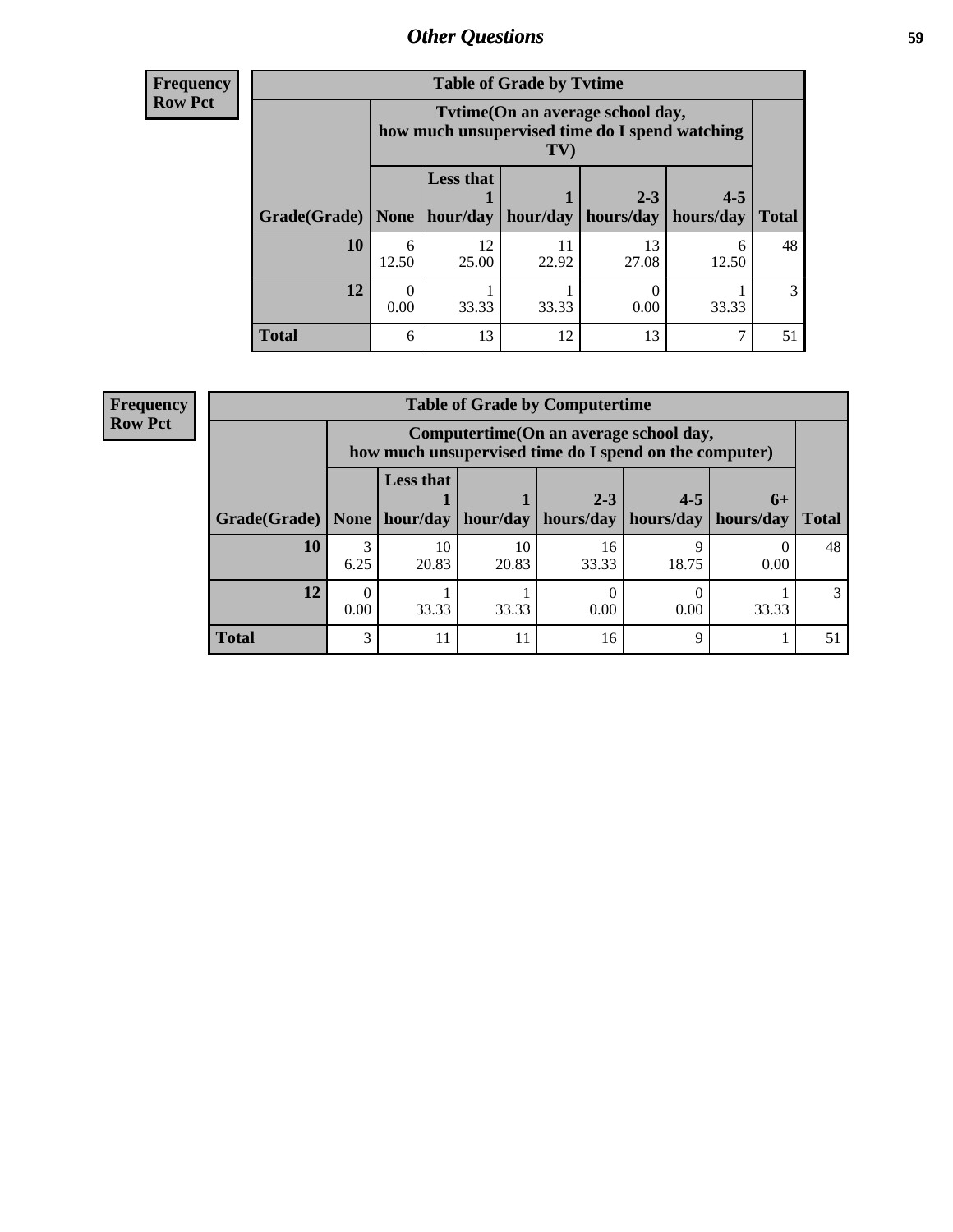### *Questions about Driving Laws* **60** *Driving Questions were asked only of high school students.*

| <b>Frequency</b> |              | <b>Table of Grade by License1</b>                                                                                                         |             |               |                      |              |  |  |  |  |
|------------------|--------------|-------------------------------------------------------------------------------------------------------------------------------------------|-------------|---------------|----------------------|--------------|--|--|--|--|
| <b>Row Pct</b>   |              | License1(During the first 6 months of<br>driving with a provisional license,<br>the only passengers who can ride with<br>the driver are:) |             |               |                      |              |  |  |  |  |
|                  | Grade(Grade) | <b>Parent or</b><br><b>Guardian   Members</b>                                                                                             | Family      | <b>Anyone</b> | Don't<br><b>Know</b> | <b>Total</b> |  |  |  |  |
|                  | 10           | 13<br>27.08                                                                                                                               | 27<br>56.25 | 2.08          | 14.58                | 48           |  |  |  |  |
|                  | 12           | 0<br>0.00                                                                                                                                 | 3<br>100.00 | 0<br>0.00     | 0.00                 | 3            |  |  |  |  |
|                  | <b>Total</b> | 13                                                                                                                                        | 30          |               | 7                    | 51           |  |  |  |  |

| Frequency      |                                                                                                          | <b>Table of Grade by License2</b> |                              |                         |                                                      |                      |              |  |  |
|----------------|----------------------------------------------------------------------------------------------------------|-----------------------------------|------------------------------|-------------------------|------------------------------------------------------|----------------------|--------------|--|--|
| <b>Row Pct</b> | License2(17 yr old drivers with a<br>provisional driver's license cannot<br>drive between the hours of:) |                                   |                              |                         |                                                      |                      |              |  |  |
|                | Grade(Grade)                                                                                             | <b>Midnight</b><br>to 6am         | 1am<br>t <sub>0</sub><br>5am | 1am<br>to<br><b>6am</b> | N <sub>0</sub><br>curfew<br>for $17$<br>year<br>olds | Don't<br><b>Know</b> | <b>Total</b> |  |  |
|                | 10                                                                                                       | 29<br>60.42                       | 4<br>8.33                    | 4<br>8.33               | $\overline{c}$<br>4.17                               | 9<br>18.75           | 48           |  |  |
|                | 12                                                                                                       | $\mathfrak{D}$<br>66.67           | 0<br>0.00                    | 33.33                   | $\Omega$<br>0.00                                     | 0<br>0.00            | 3            |  |  |
|                | <b>Total</b>                                                                                             | 31                                | 4                            | 5                       | $\mathfrak{D}$                                       | 9                    | 51           |  |  |

| <b>Frequency</b> | <b>Table of Grade by License3</b> |                                                                                        |             |           |                        |             |               |               |
|------------------|-----------------------------------|----------------------------------------------------------------------------------------|-------------|-----------|------------------------|-------------|---------------|---------------|
| <b>Row Pct</b>   |                                   | License3(For drivers under the age of 21,<br>what level of alcohol is considered DUI?) |             |           |                        |             |               |               |
|                  | Grade(Grade)                      | Any<br><b>Amount</b>                                                                   | 0.02        | 0.04      | 0.06                   | 0.08        | Don't<br>know | <b>Total</b>  |
|                  | <b>10</b>                         | 8<br>16.67                                                                             | 13<br>27.08 | 4<br>8.33 | $\overline{2}$<br>4.17 | 10<br>20.83 | 11<br>22.92   | 48            |
|                  | 12                                | 33.33                                                                                  | 33.33       | 33.33     | 0<br>0.00              | 0.00        | 0.00          | $\mathcal{R}$ |
|                  | <b>Total</b>                      | 9                                                                                      | 14          | 5         | $\overline{2}$         | 10          | 11            | 51            |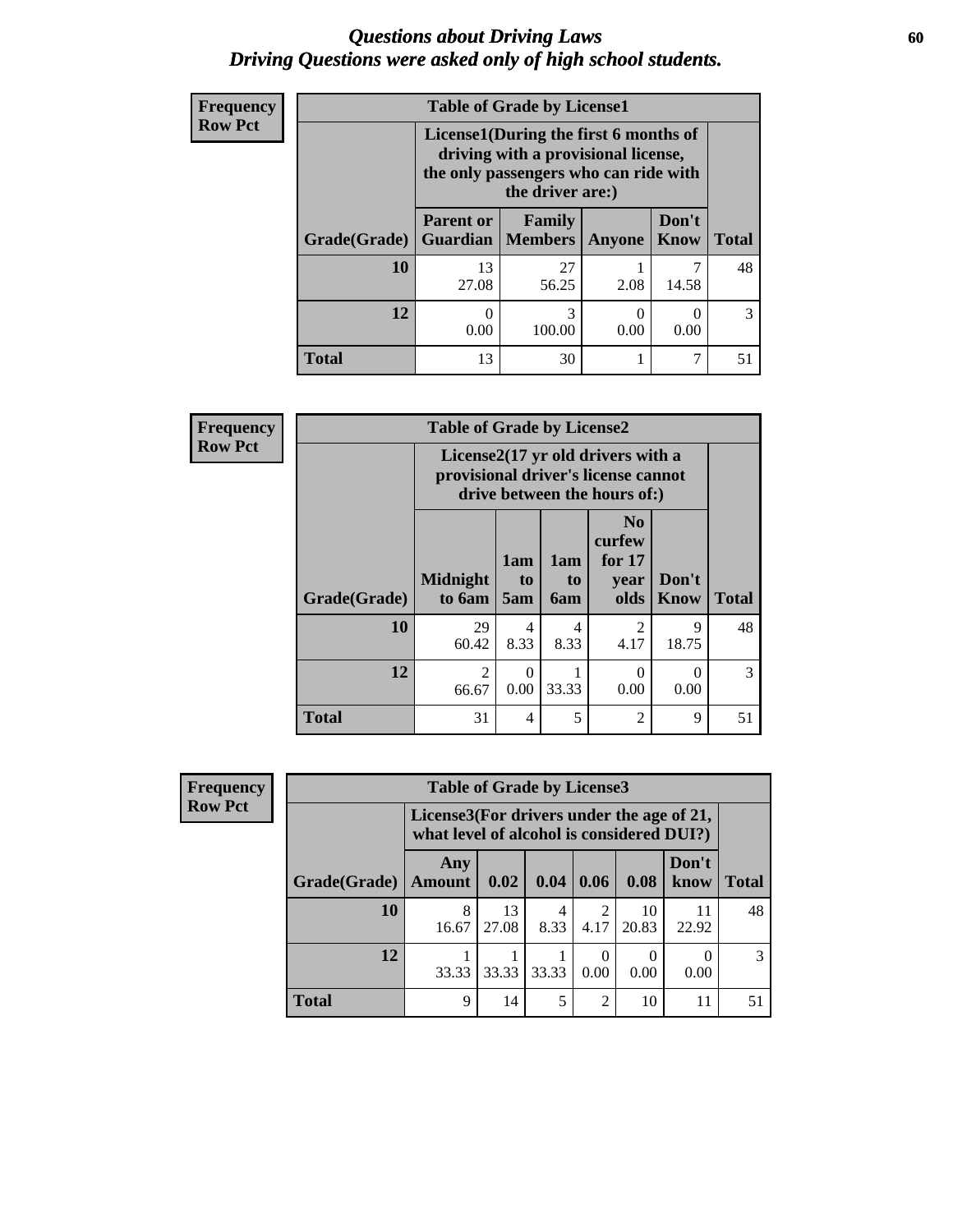### *Questions about Driving Laws* **61** *Driving Questions were asked only of high school students.*

| <b>Frequency</b> |
|------------------|
| <b>Row Pct</b>   |

| <b>Table of Grade by License4</b> |              |                                                                                                                      |                        |                               |                                             |               |              |
|-----------------------------------|--------------|----------------------------------------------------------------------------------------------------------------------|------------------------|-------------------------------|---------------------------------------------|---------------|--------------|
|                                   |              | License4(A driver under 21 automatically<br>loses his/her license if caught exceeding the<br>posted speet limit by:) |                        |                               |                                             |               |              |
| Grade(Grade)                      | $15+$<br>mph | $25+$<br>mph                                                                                                         | $35+$<br>mph           | <b>Depends</b><br>on<br>judge | Can't<br>lose<br>license<br>for<br>speeding | Don't<br>know | <b>Total</b> |
| 10                                | 14<br>29.17  | 10<br>20.83                                                                                                          | $\overline{2}$<br>4.17 | $\mathcal{R}$<br>6.25         | 3<br>6.25                                   | 16<br>33.33   | 48           |
| 12                                | 33.33        | 0.00                                                                                                                 | 33.33                  | 33.33                         | 0<br>0.00                                   | 0<br>0.00     | 3            |
| <b>Total</b>                      | 15           | 10                                                                                                                   | 3                      | 4                             | 3                                           | 16            | 51           |

| Frequency      | <b>Table of Grade by License5</b> |                                                                                                                                                             |                |               |              |  |
|----------------|-----------------------------------|-------------------------------------------------------------------------------------------------------------------------------------------------------------|----------------|---------------|--------------|--|
| <b>Row Pct</b> |                                   | License5(A)<br>Georgia teenager<br>with family<br>connections or a<br>good lawyer can<br>break a teen<br>driving law and<br>keep their driver's<br>license) |                |               |              |  |
|                | Grade(Grade)                      | Yes                                                                                                                                                         | N <sub>0</sub> | Don't<br>know | <b>Total</b> |  |
|                | 10                                | 7<br>14.58                                                                                                                                                  | 22<br>45.83    | 19<br>39.58   | 48           |  |
|                | 12                                | 1<br>33.33                                                                                                                                                  | 2<br>66.67     | 0<br>0.00     | 3            |  |
|                | <b>Total</b>                      | 8                                                                                                                                                           | 24             | 19            | 51           |  |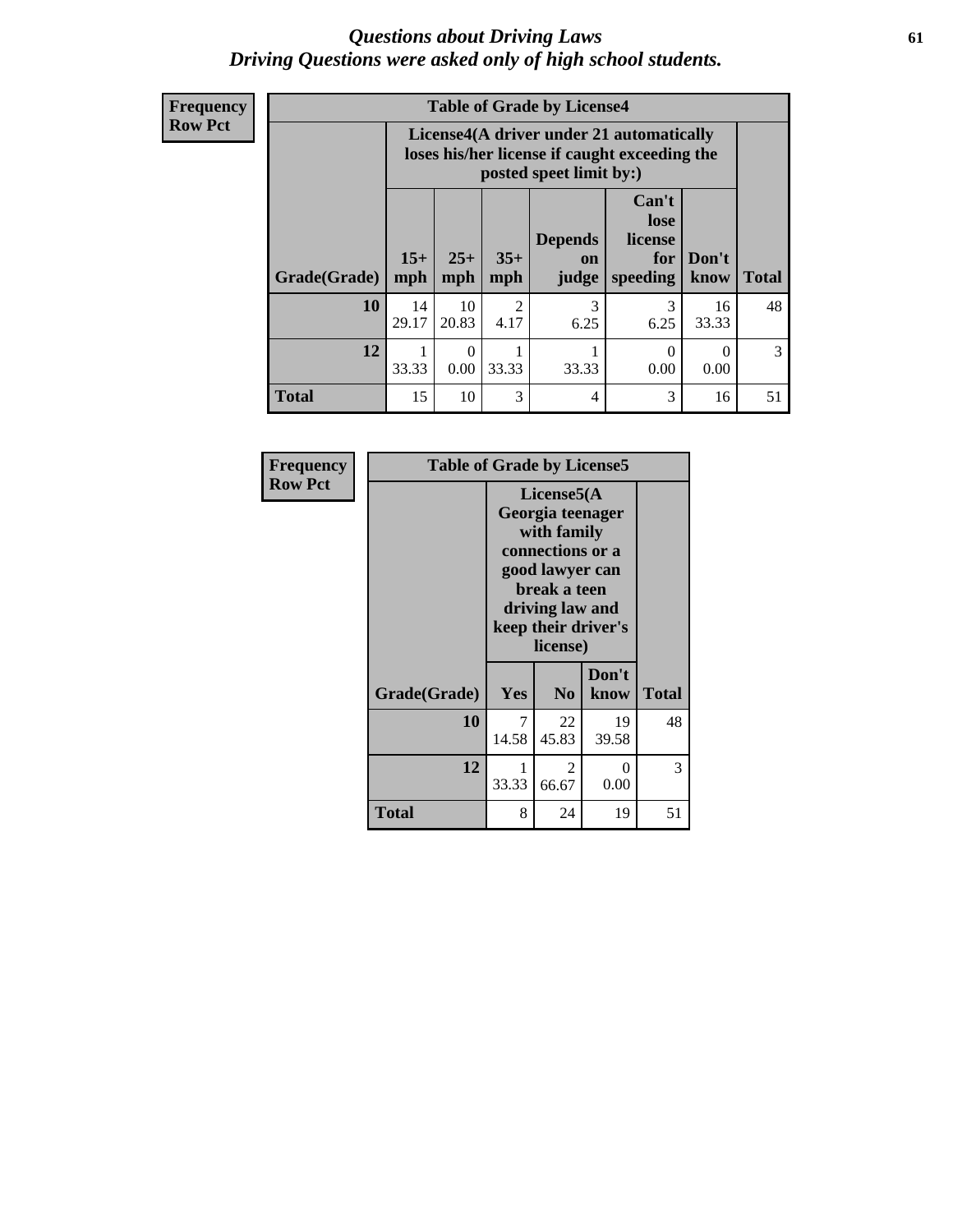## *Questions about Driving Laws* **62** *Driving Questions were asked only of high school students.*

| Frequency<br><b>Row Pct</b> | <b>Table of Grade by License6</b> |                                                                                                                                    |                         |               |              |
|-----------------------------|-----------------------------------|------------------------------------------------------------------------------------------------------------------------------------|-------------------------|---------------|--------------|
|                             |                                   | License6(I know a<br>friend or<br>classmate that<br>broke a teen<br>driving law,<br>but was allowed to<br>keep his/her<br>license) |                         |               |              |
|                             | Grade(Grade)                      | Yes                                                                                                                                | N <sub>0</sub>          | Don't<br>know | <b>Total</b> |
|                             | 10                                | 18<br>37.50                                                                                                                        | 15<br>31.25             | 15<br>31.25   | 48           |
|                             | 12                                | 1<br>33.33                                                                                                                         | $\mathfrak{D}$<br>66.67 | 0<br>0.00     | 3            |
|                             | <b>Total</b>                      | 19                                                                                                                                 | 17                      | 15            | 51           |

| <b>Frequency</b> |              |                                                                             | <b>Table of Grade by License7</b>                                                                |                        |              |  |  |  |
|------------------|--------------|-----------------------------------------------------------------------------|--------------------------------------------------------------------------------------------------|------------------------|--------------|--|--|--|
| <b>Row Pct</b>   |              |                                                                             | License7(A student under the age of 18<br>cam loser his/her driving privileges if he<br>or she:) |                        |              |  |  |  |
|                  | Grade(Grade) | <b>Have</b><br>more than<br>10<br>unexcused<br>absences<br>per school<br>yr | <b>Bring</b><br>alcohol/drugs/weapon<br>to school                                                | All of<br>the<br>above | <b>Total</b> |  |  |  |
|                  | 10           | 3<br>6.25                                                                   | 3<br>6.25                                                                                        | 42<br>87.50            | 48           |  |  |  |
|                  | 12           | 0.00                                                                        | $\mathcal{O}$<br>0.00                                                                            | 3<br>100.00            | 3            |  |  |  |
|                  | <b>Total</b> | 3                                                                           | 3                                                                                                | 45                     | 51           |  |  |  |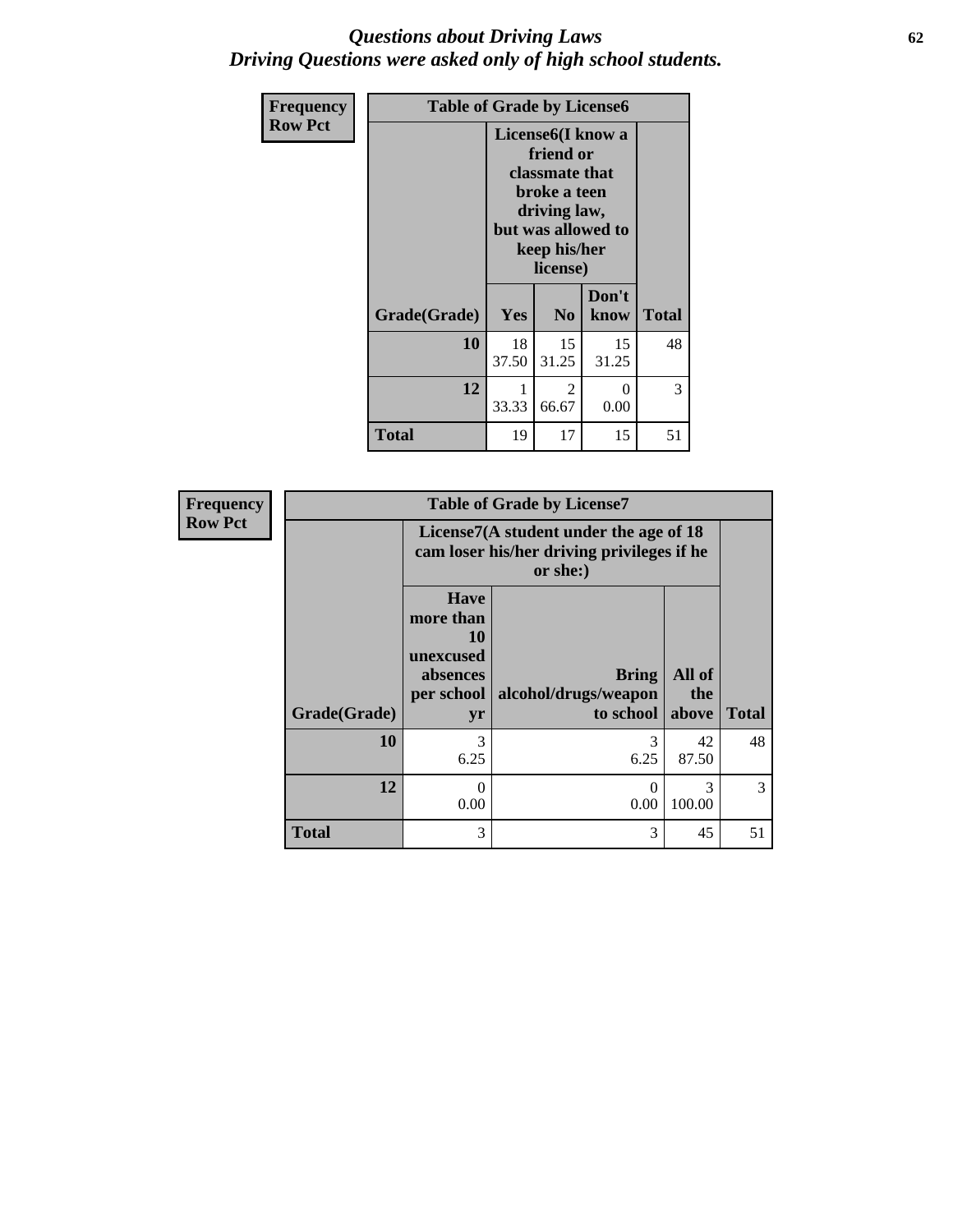# *Select Results by Gender* **63**

| Frequency<br><b>Col Pct</b> | <b>Table of SchoolClimate2 by Gender</b> |                |             |              |  |
|-----------------------------|------------------------------------------|----------------|-------------|--------------|--|
|                             | SchoolClimate2(I<br>feel successful at   | Gender(Gender) |             |              |  |
|                             | school)                                  | <b>Female</b>  | <b>Male</b> | <b>Total</b> |  |
|                             | <b>Strongly Agree</b>                    | 16.67          | 0.00        | 5            |  |
|                             | <b>Somewhat Agree</b>                    | 21<br>70.00    | 17<br>80.95 | 38           |  |
|                             | <b>Somewhat Disagree</b>                 | 4<br>13.33     | 4<br>19.05  | 8            |  |
|                             | <b>Total</b>                             | 30             | 21          | 51           |  |

| <b>Frequency</b> | <b>Table of SchoolClimate6 by Gender</b>                 |                                 |                           |              |
|------------------|----------------------------------------------------------|---------------------------------|---------------------------|--------------|
| <b>Col Pct</b>   | <b>SchoolClimate6(Teachers</b><br>treat me with respect) | Gender(Gender)<br><b>Female</b> | <b>Male</b>               | <b>Total</b> |
|                  | <b>Strongly Agree</b>                                    | 9<br>30.00                      | 5<br>23.81                | 14           |
|                  | <b>Somewhat Agree</b>                                    | 16<br>53.33                     | 10<br>47.62               | 26           |
|                  | <b>Somewhat Disagree</b>                                 | $\overline{2}$<br>6.67          | 6<br>28.57                | 8            |
|                  | <b>Strongly Disagree</b>                                 | 3<br>10.00                      | $\mathbf{\Omega}$<br>0.00 | 3            |
|                  | <b>Total</b>                                             | 30                              | 21                        | 51           |

| Frequency      | <b>Table of SchoolClimate8 by Gender</b>                                |                |             |              |  |
|----------------|-------------------------------------------------------------------------|----------------|-------------|--------------|--|
| <b>Col Pct</b> | <b>SchoolClimate8(Students</b><br>are frequently<br>recognized for good | Gender(Gender) |             |              |  |
|                | behavior)                                                               | <b>Female</b>  | <b>Male</b> | <b>Total</b> |  |
|                | <b>Strongly Agree</b>                                                   | 3<br>10.00     | 0<br>0.00   | 3            |  |
|                | <b>Somewhat Agree</b>                                                   | 12<br>40.00    | 9<br>42.86  | 21           |  |
|                | <b>Somewhat Disagree</b>                                                | 12<br>40.00    | 7<br>33.33  | 19           |  |
|                | <b>Strongly Disagree</b>                                                | 3<br>10.00     | 5<br>23.81  | 8            |  |
|                | Total                                                                   | 30             | 21          | 51           |  |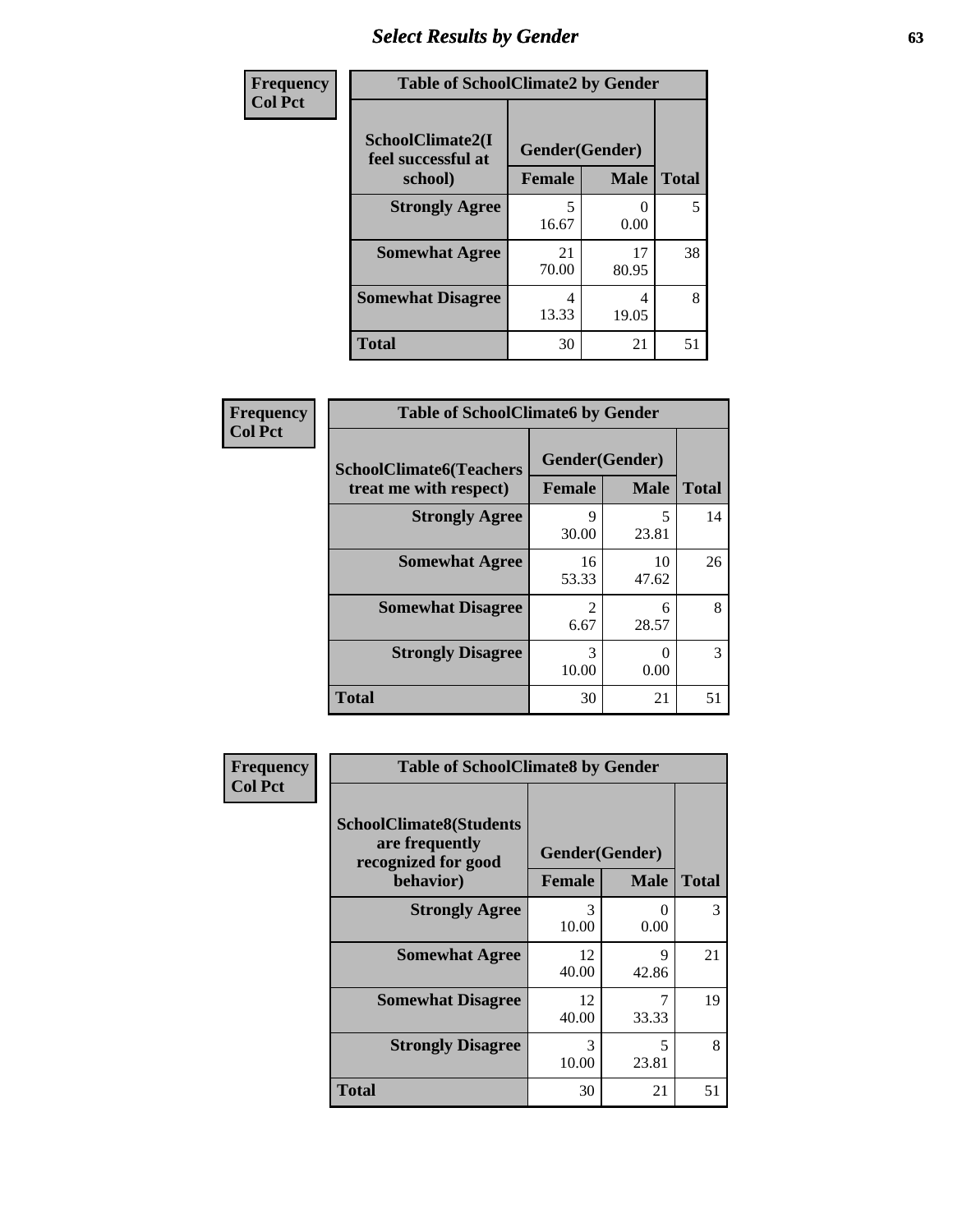# *Select Results by Gender* **64**

| <b>Frequency</b> | <b>Table of Gender by Dropout</b> |                                                                        |                |              |
|------------------|-----------------------------------|------------------------------------------------------------------------|----------------|--------------|
| <b>Row Pct</b>   |                                   | Dropout(I<br>have<br>thought<br>about<br>dropping<br>out of<br>school) |                |              |
|                  | Gender(Gender)                    | Yes                                                                    | N <sub>0</sub> | <b>Total</b> |
|                  | <b>Female</b>                     | 8<br>26.67                                                             | 22<br>73.33    | 30           |
|                  | <b>Male</b>                       | 3<br>14.29                                                             | 18<br>85.71    | 21           |
|                  | <b>Total</b>                      | 11                                                                     | 40             | 51           |

| Frequency      |                | <b>Table of Gender by Dropoutreason</b>                                |              |                          |              |              |  |
|----------------|----------------|------------------------------------------------------------------------|--------------|--------------------------|--------------|--------------|--|
| <b>Row Pct</b> |                | Dropoutreason (If I dropped out<br>the reason would most likely<br>be) |              |                          |              |              |  |
|                | Gender(Gender) | Won't<br>Drop<br>out                                                   | <b>Bored</b> | Family<br><b>Reasons</b> | <b>Other</b> | <b>Total</b> |  |
|                | <b>Female</b>  | 21<br>70.00                                                            | 4<br>13.33   | $\Omega$<br>0.00         | 5<br>16.67   | 30           |  |
|                | <b>Male</b>    | 13<br>61.90                                                            | 3<br>14.29   | 4.76                     | 4<br>19.05   | 21           |  |
|                | <b>Total</b>   | 34                                                                     |              |                          | 9            | 51           |  |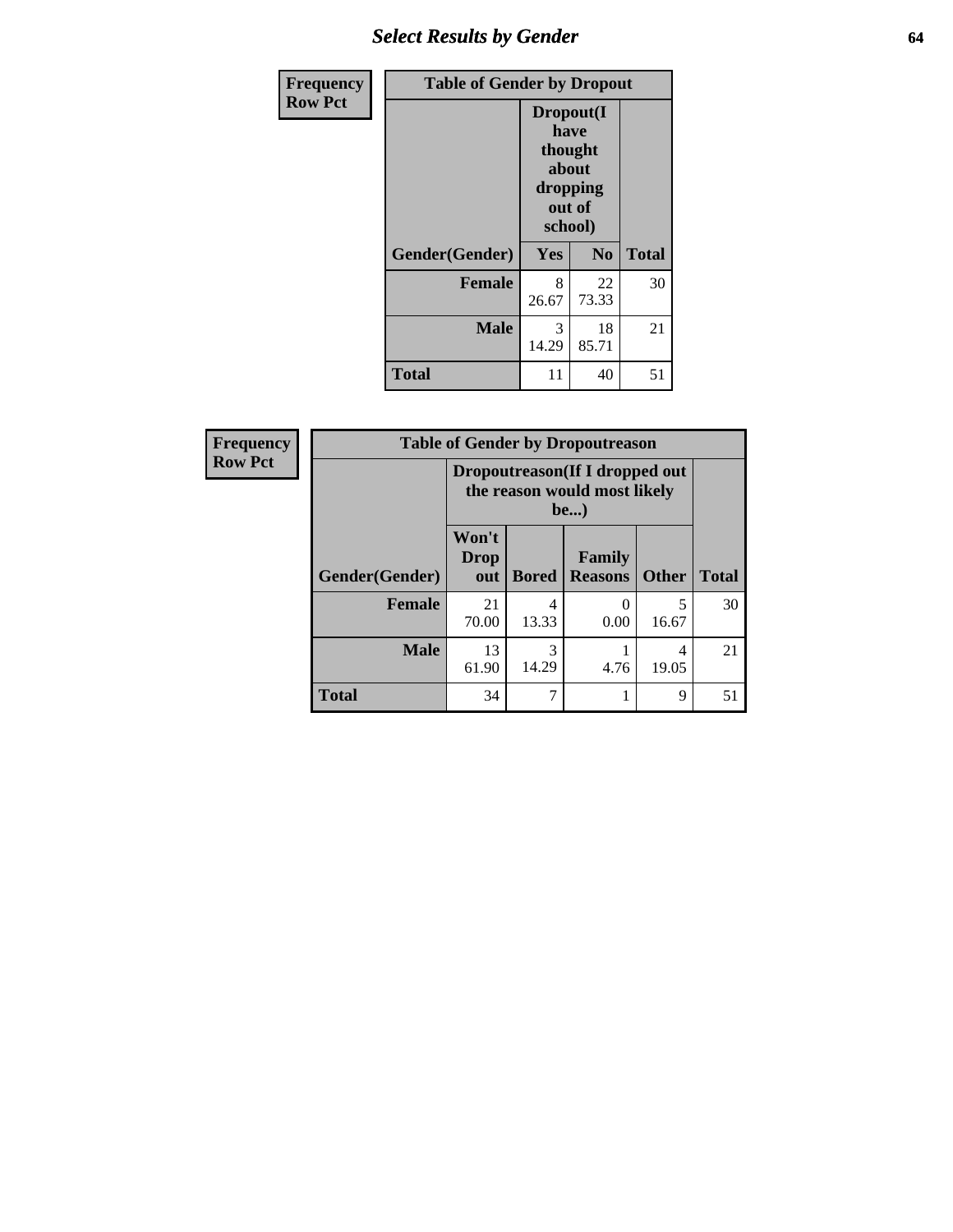*School Safety* **65**

| Frequency      | <b>Table of Gender by Bullied2</b> |                 |                |              |
|----------------|------------------------------------|-----------------|----------------|--------------|
| <b>Row Pct</b> |                                    | <b>Bullied2</b> |                |              |
|                | Gender(Gender)                     | Yes             | N <sub>0</sub> | <b>Total</b> |
|                | <b>Female</b>                      | 2<br>6.67       | 28<br>93.33    | 30           |
|                | <b>Male</b>                        | 4.76            | 20<br>95.24    | 21           |
|                | <b>Total</b>                       | 3               | 48             |              |

| Frequency      | <b>Table of Gender by Bulliedothers2</b> |                       |                |              |
|----------------|------------------------------------------|-----------------------|----------------|--------------|
| <b>Row Pct</b> |                                          | <b>Bulliedothers2</b> |                |              |
|                | Gender(Gender)                           | Yes                   | N <sub>0</sub> | <b>Total</b> |
|                | <b>Female</b>                            | 13.33                 | 26<br>86.67    | 30           |
|                | <b>Male</b>                              | 9.52                  | 19<br>90.48    | 21           |
|                | Total                                    | 6                     | 45             |              |

| Frequency      | <b>Table of Gender by Weaponschool2</b> |               |                |              |
|----------------|-----------------------------------------|---------------|----------------|--------------|
| <b>Row Pct</b> |                                         | Weaponschool2 |                |              |
|                | Gender(Gender)                          | <b>Yes</b>    | N <sub>0</sub> | <b>Total</b> |
|                | <b>Female</b>                           | 3.33          | 29<br>96.67    | 30           |
|                | <b>Male</b>                             | 0.00          | 21<br>100.00   | 21           |
|                | <b>Total</b>                            |               | 50             |              |

| Frequency      | <b>Table of Gender by Absentunsafe2</b> |                |              |  |
|----------------|-----------------------------------------|----------------|--------------|--|
| <b>Row Pct</b> |                                         | Absentunsafe2  |              |  |
|                | Gender(Gender)                          | N <sub>0</sub> | <b>Total</b> |  |
|                | <b>Female</b>                           | 30<br>100.00   | 30           |  |
|                | <b>Male</b>                             | 21<br>100.00   | 21           |  |
|                | <b>Total</b>                            | 51             |              |  |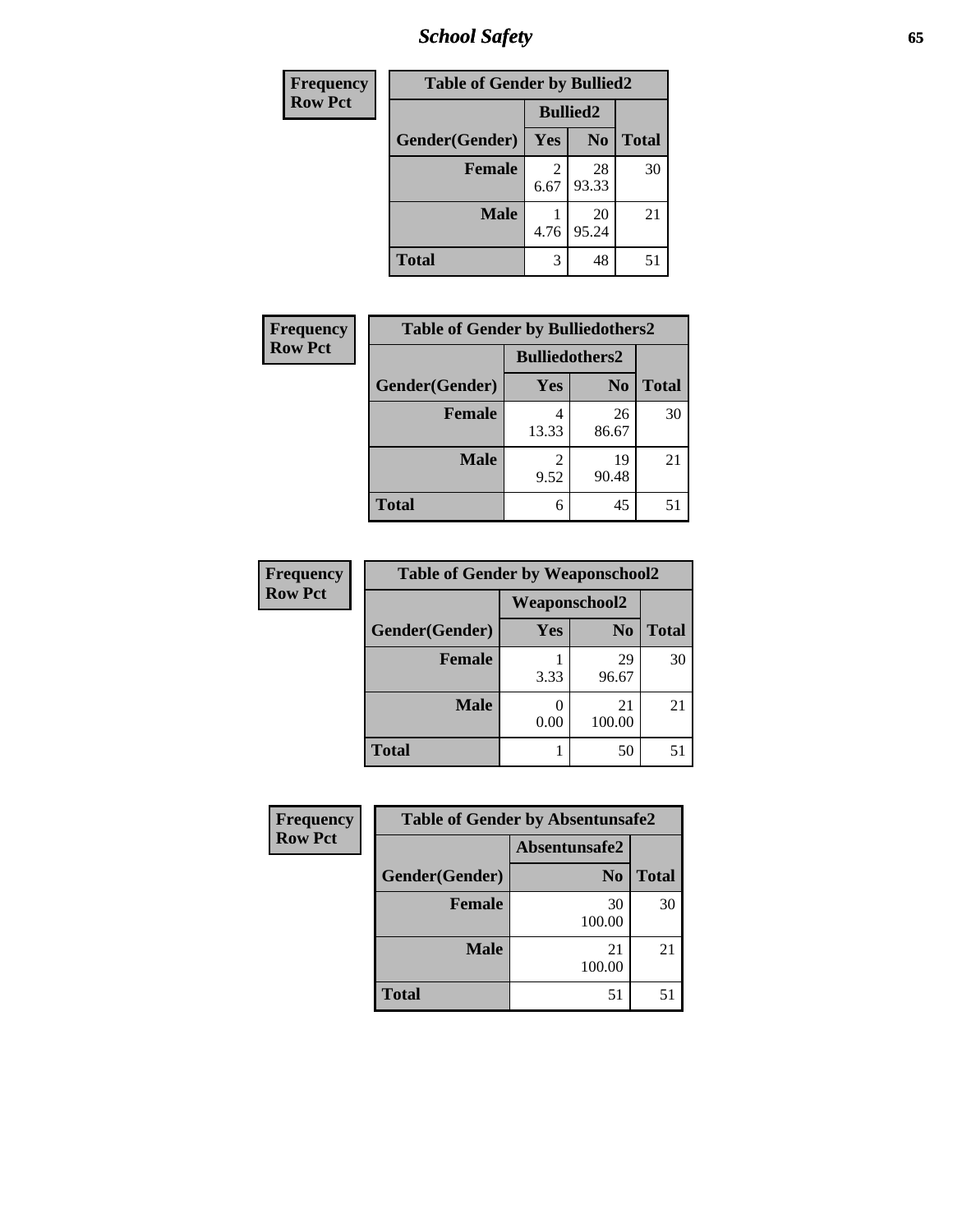*School Safety* **66**

| Frequency      | <b>Table of Gender by Gangself</b> |                                                                                                |                |              |
|----------------|------------------------------------|------------------------------------------------------------------------------------------------|----------------|--------------|
| <b>Row Pct</b> |                                    | Gangself(I<br>have<br>participated<br>in illegal gang<br>activities in<br>the past 30<br>days) |                |              |
|                | Gender(Gender)                     | Yes                                                                                            | N <sub>0</sub> | <b>Total</b> |
|                | <b>Female</b>                      | 0<br>0.00                                                                                      | 30<br>100.00   | 30           |
|                | <b>Male</b>                        | 1<br>4.76                                                                                      | 20<br>95.24    | 21           |
|                | <b>Total</b>                       | 1                                                                                              | 50             | 51           |

| Frequency      | <b>Table of Gender by Gangpeers</b> |                                                                                                                             |                |              |
|----------------|-------------------------------------|-----------------------------------------------------------------------------------------------------------------------------|----------------|--------------|
| <b>Row Pct</b> |                                     | <b>Gangpeers</b> (I<br>have friends<br>who have<br>participated<br>in illegal gang<br>activities in<br>the past 30<br>days) |                |              |
|                | Gender(Gender)                      | <b>Yes</b>                                                                                                                  | N <sub>0</sub> | <b>Total</b> |
|                | <b>Female</b>                       | 11<br>36.67                                                                                                                 | 19<br>63.33    | 30           |
|                | <b>Male</b>                         | 9<br>42.86                                                                                                                  | 12<br>57.14    | 21           |
|                | <b>Total</b>                        | 20                                                                                                                          | 31             | 51           |

| Frequency      | <b>Table of Gender by Pickedon2</b> |             |                |              |
|----------------|-------------------------------------|-------------|----------------|--------------|
| <b>Row Pct</b> |                                     | Pickedon2   |                |              |
|                | Gender(Gender)                      | <b>Yes</b>  | N <sub>0</sub> | <b>Total</b> |
|                | <b>Female</b>                       | 11<br>36.67 | 19<br>63.33    | 30           |
|                | <b>Male</b>                         | 23.81       | 16<br>76.19    | 21           |
|                | <b>Total</b>                        | 16          | 35             | 51           |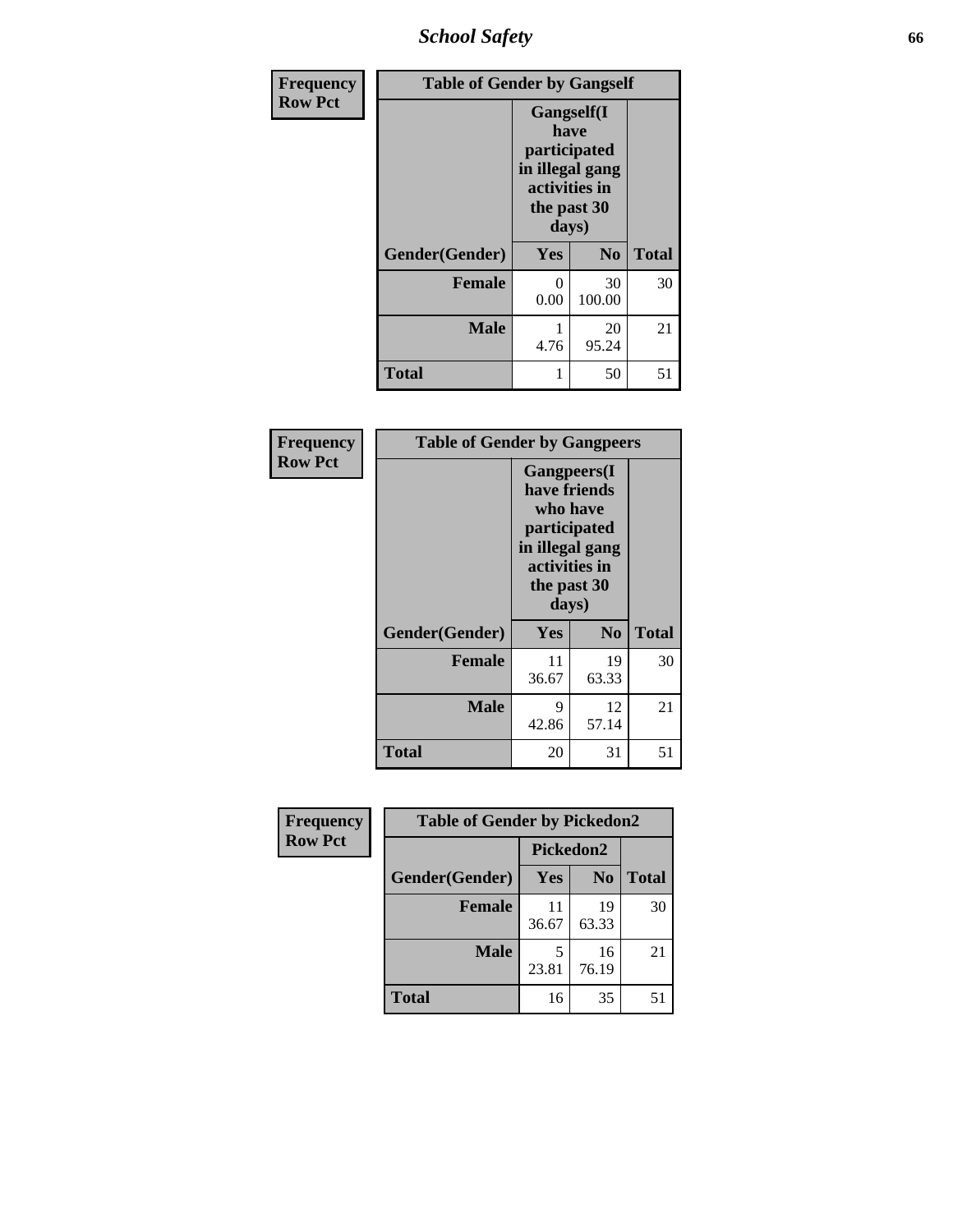*School Safety* **67**

| Frequency      | <b>Table of Gender by Safeschool2</b> |             |                |              |
|----------------|---------------------------------------|-------------|----------------|--------------|
| <b>Row Pct</b> |                                       | Safeschool2 |                |              |
|                | Gender(Gender)                        | <b>Yes</b>  | N <sub>0</sub> | <b>Total</b> |
|                | <b>Female</b>                         | 25<br>83.33 | 5<br>16.67     | 30           |
|                | <b>Male</b>                           | 18<br>85.71 | 3<br>14.29     | 21           |
|                | Total                                 | 43          | 8              | 51           |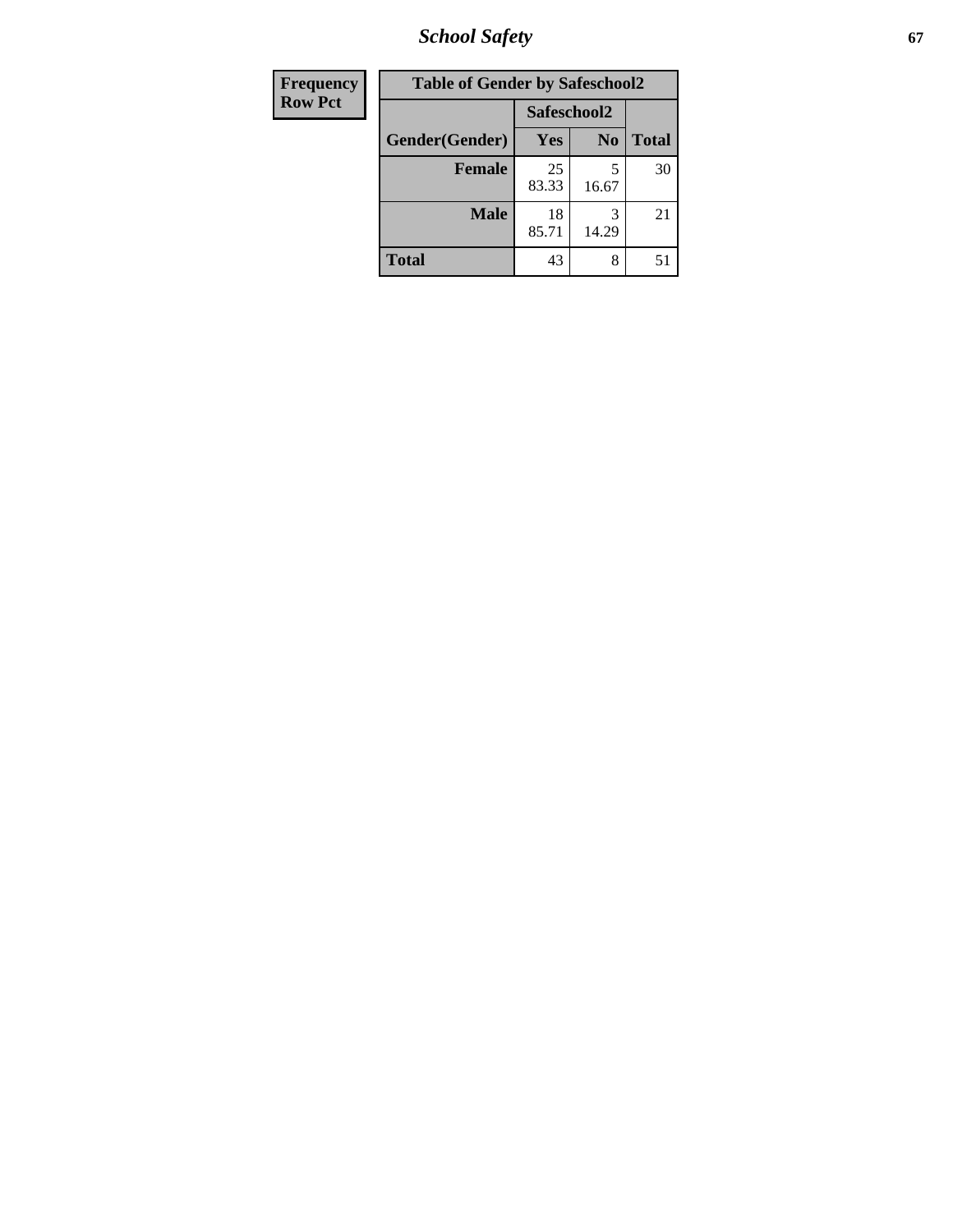# *Incidence of Drug Use* 68

| <b>Frequency</b> | <b>Table of Gender by AlcoholAlt</b> |                                          |                |              |
|------------------|--------------------------------------|------------------------------------------|----------------|--------------|
| <b>Row Pct</b>   |                                      | AlcoholAlt(Alcohol<br>use, past 30 days) |                |              |
|                  | Gender(Gender)                       | <b>Yes</b>                               | N <sub>0</sub> | <b>Total</b> |
|                  | <b>Female</b>                        | 6<br>20.00                               | 24<br>80.00    | 30           |
|                  | <b>Male</b>                          | Q<br>42.86                               | 12<br>57.14    | 21           |
|                  | <b>Total</b>                         | 15                                       | 36             | 51           |

| <b>Frequency</b> | <b>Table of Gender by TobaccoAny</b> |                                          |                |              |
|------------------|--------------------------------------|------------------------------------------|----------------|--------------|
| <b>Row Pct</b>   |                                      | TobaccoAny(Tobacco<br>use, past 30 days) |                |              |
|                  | Gender(Gender)                       | Yes                                      | N <sub>0</sub> | <b>Total</b> |
|                  | <b>Female</b>                        | 3<br>10.00                               | 27<br>90.00    | 30           |
|                  | <b>Male</b>                          | 6<br>28.57                               | 15<br>71.43    | 21           |
|                  | <b>Total</b>                         | 9                                        | 42             | 51           |

| <b>Frequency</b> | <b>Table of Gender by MarijuanaAlt</b> |            |                                              |       |
|------------------|----------------------------------------|------------|----------------------------------------------|-------|
| <b>Row Pct</b>   |                                        |            | MarijuanaAlt(Marijuana<br>use, past 30 days) |       |
|                  | Gender(Gender)                         | <b>Yes</b> | N <sub>0</sub>                               | Total |
|                  | Female                                 | 3<br>10.00 | 27<br>90.00                                  | 30    |
|                  | <b>Male</b>                            | 2<br>9.52  | 19<br>90.48                                  | 21    |
|                  | <b>Total</b>                           | 5          | 46                                           |       |

| <b>Frequency</b> | <b>Table of Gender by OtherDrugAny</b> |            |                                                      |              |
|------------------|----------------------------------------|------------|------------------------------------------------------|--------------|
| <b>Row Pct</b>   |                                        |            | <b>OtherDrugAny(Other</b><br>drug use, past 30 days) |              |
|                  | Gender(Gender)                         | Yes        | N <sub>0</sub>                                       | <b>Total</b> |
|                  | <b>Female</b>                          | 3<br>10.00 | 27<br>90.00                                          | 30           |
|                  | <b>Male</b>                            | 0.00       | 21<br>100.00                                         | 21           |
|                  | <b>Total</b>                           | 3          | 48                                                   | 51           |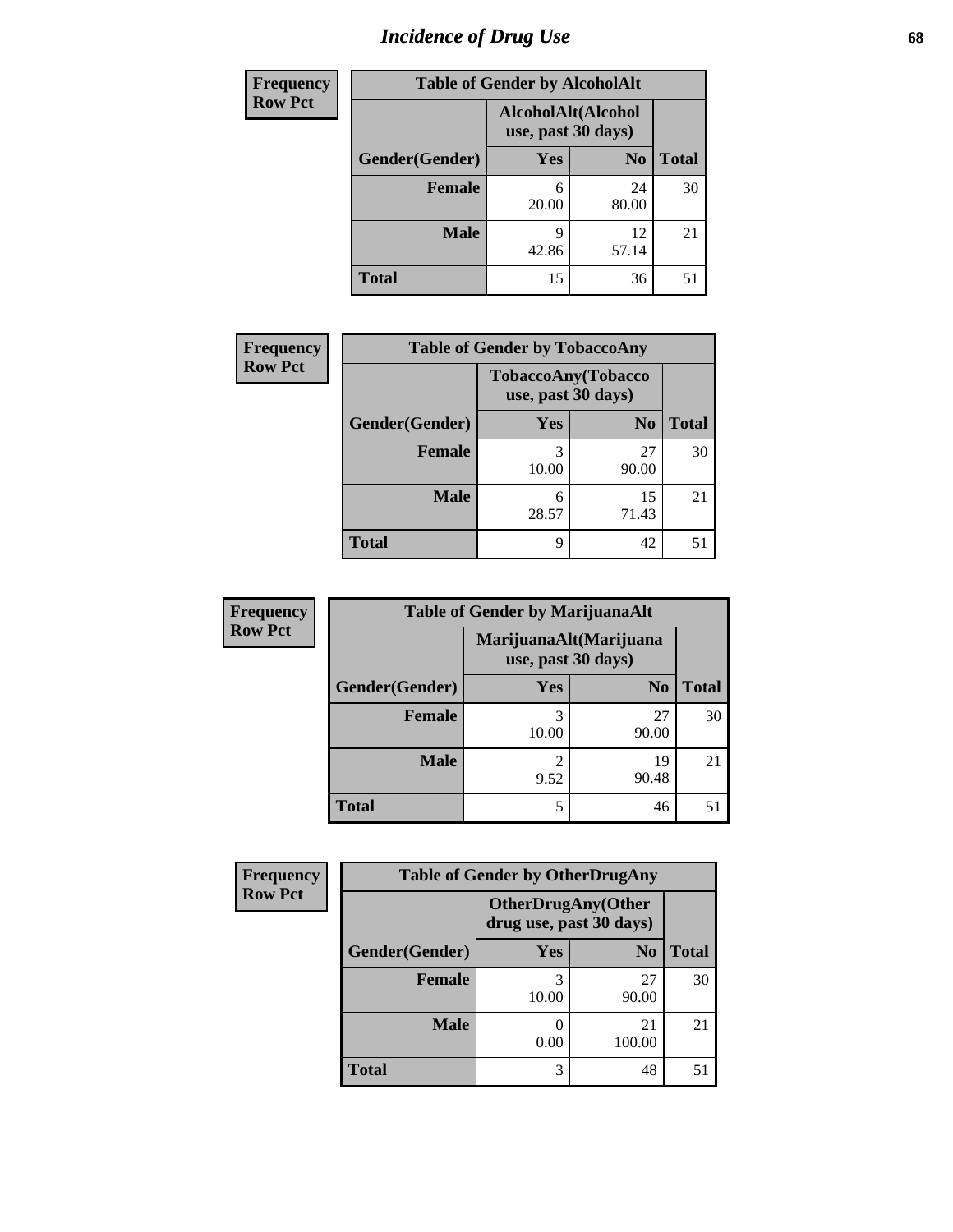## *Average Age at Onset of Use* **69** *Results for "Average Age at Onset of Use" questions exclude students who said they did not use that substance*

### **Gender=Female**

| <b>Variable</b>    | <b>Label</b>                                                       | <b>Mean</b> |
|--------------------|--------------------------------------------------------------------|-------------|
| Alcoholinit2       | I started using alcohol when I was                                 | 12.93       |
| Cigarettesinit2    | I started smoking tobacco when I was                               | 14.11       |
| Smokelessinit2     | I started chewing tobacco when I was                               |             |
| Marijuanainit2     | I started using marijuana when I was                               | 13.57       |
| Cocaineinit2       | I started using cocaine when I was                                 |             |
| Inhalantsinit2     | I started using inhalants when I was                               | 14.00       |
| Steroidsinit2      | I started using steroids when I was                                |             |
| Ecstasyinit2       | I started using ecstasy when I was                                 | 15.00       |
| Methinit2          | I started using methamphetamines when I was                        |             |
| Hallucinogensinit2 | I started using hallucinogens when I was                           |             |
| Prescription in t2 | I started using prescription drugs not prescribed to me when I was | 13.80       |

#### **Gender=Male**

| <b>Variable</b>    | Label                                                              | <b>Mean</b> |
|--------------------|--------------------------------------------------------------------|-------------|
| Alcoholinit2       | I started using alcohol when I was                                 | 13.89       |
| Cigarettesinit2    | I started smoking tobacco when I was                               | 14.33       |
| Smokelessinit2     | I started chewing tobacco when I was                               | 15.00       |
| Marijuanainit2     | I started using marijuana when I was                               | 14.75       |
| Cocaineinit2       | I started using cocaine when I was                                 |             |
| Inhalantsinit2     | I started using inhalants when I was                               |             |
| Steroidsinit2      | I started using steroids when I was                                |             |
| Ecstasyinit2       | I started using ecstasy when I was                                 |             |
| Methinit2          | I started using methamphetamines when I was                        |             |
| Hallucinogensinit2 | I started using hallucinogens when I was                           |             |
| Prescriptioninit2  | I started using prescription drugs not prescribed to me when I was | 12.00       |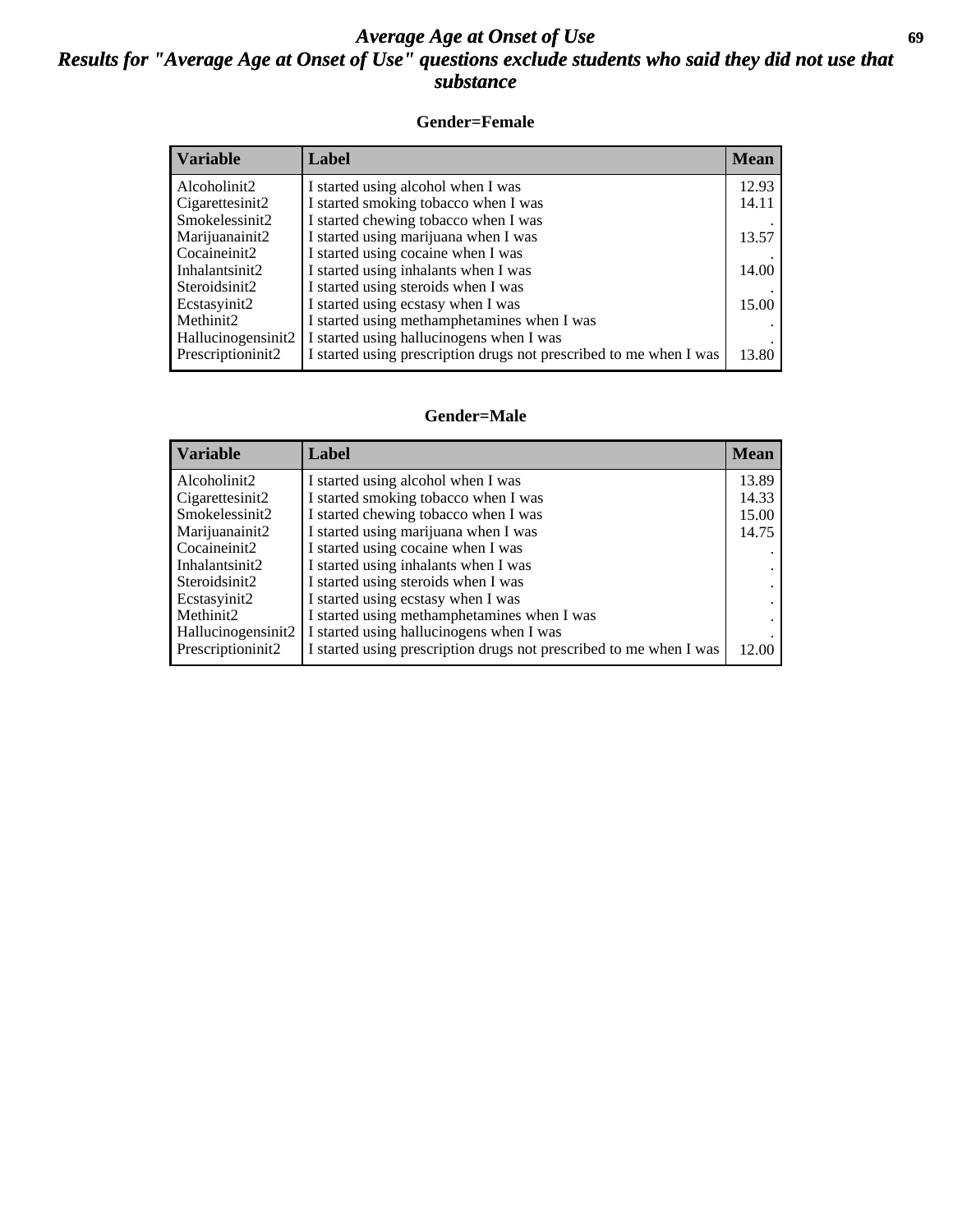# *I Think These Drugs are Harmful* **70**

| Frequency      | <b>Table of Gender by Alcoholharmdich</b> |                                                   |                |              |  |
|----------------|-------------------------------------------|---------------------------------------------------|----------------|--------------|--|
| <b>Row Pct</b> |                                           | Alcoholharmdich(I<br>think alcohol is<br>harmful) |                |              |  |
|                | Gender(Gender)                            | <b>Yes</b>                                        | N <sub>0</sub> | <b>Total</b> |  |
|                | <b>Female</b>                             | 25<br>83.33                                       | 5<br>16.67     | 30           |  |
|                | <b>Male</b>                               | 16<br>76.19                                       | 5<br>23.81     | 21           |  |
|                | <b>Total</b>                              | 41                                                | 10             | 51           |  |

| Frequency      | <b>Table of Gender by Tobaccoharmdich</b> |                                       |                |              |  |
|----------------|-------------------------------------------|---------------------------------------|----------------|--------------|--|
| <b>Row Pct</b> |                                           | Tobaccoharmdich(I<br>think tobacco is | harmful)       |              |  |
|                | Gender(Gender)                            | Yes                                   | N <sub>0</sub> | <b>Total</b> |  |
|                | <b>Female</b>                             | 28<br>93.33                           | 2<br>6.67      | 30           |  |
|                | <b>Male</b>                               | 21<br>100.00                          | 0<br>0.00      | 21           |  |
|                | <b>Total</b>                              | 49                                    | $\overline{c}$ | 51           |  |

| Frequency      | <b>Table of Gender by Marijuanaharmdich</b> |             |                                           |              |  |
|----------------|---------------------------------------------|-------------|-------------------------------------------|--------------|--|
| <b>Row Pct</b> |                                             | harmful)    | Marijuanaharmdich(I<br>think marijuana is |              |  |
|                | Gender(Gender)                              | <b>Yes</b>  | N <sub>0</sub>                            | <b>Total</b> |  |
|                | <b>Female</b>                               | 21<br>70.00 | Q<br>30.00                                | 30           |  |
|                | <b>Male</b>                                 | 17<br>80.95 | 4<br>19.05                                | 21           |  |
|                | <b>Total</b>                                | 38          | 13                                        | 51           |  |

| Frequency      | <b>Table of Gender by Otherdrugharmdich</b> |                                                          |                |              |
|----------------|---------------------------------------------|----------------------------------------------------------|----------------|--------------|
| <b>Row Pct</b> |                                             | Otherdrugharmdich(I<br>think other drugs are<br>harmful) |                |              |
|                | Gender(Gender)                              | <b>Yes</b>                                               | N <sub>0</sub> | <b>Total</b> |
|                | <b>Female</b>                               | 29<br>96.67                                              | 3.33           | 30           |
|                | <b>Male</b>                                 | 21<br>100.00                                             | 0<br>0.00      | 21           |
|                | <b>Total</b>                                | 50                                                       |                | 51           |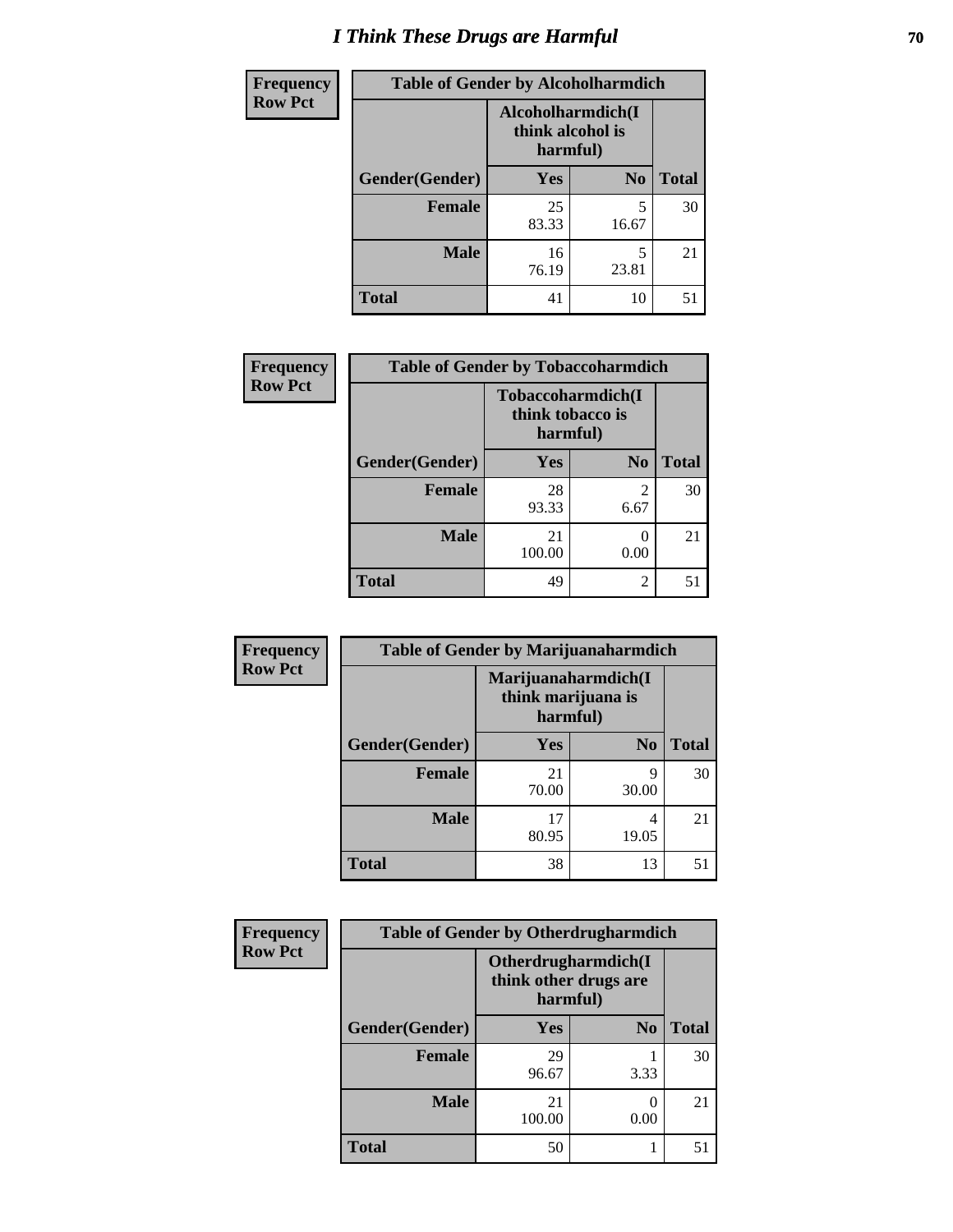| <b>Frequency</b> | <b>Table of Gender by Alcohollocation1</b> |                                                               |             |              |
|------------------|--------------------------------------------|---------------------------------------------------------------|-------------|--------------|
| <b>Row Pct</b>   |                                            | <b>Alcohollocation1(Places</b><br><b>Friends Use Alcohol)</b> |             |              |
|                  | Gender(Gender)                             |                                                               | Do Not Use  | <b>Total</b> |
|                  | <b>Female</b>                              | 19<br>63.33                                                   | 11<br>36.67 | 30           |
|                  | <b>Male</b>                                | 15<br>71.43                                                   | 6<br>28.57  | 21           |
|                  | Total                                      | 34                                                            | 17          | 51           |

| <b>Frequency</b> | <b>Table of Gender by Alcohollocation2</b> |                                |                             |              |
|------------------|--------------------------------------------|--------------------------------|-----------------------------|--------------|
| <b>Row Pct</b>   |                                            | <b>Alcohollocation2(Places</b> | <b>Friends Use Alcohol)</b> |              |
|                  | Gender(Gender)                             |                                | Home                        | <b>Total</b> |
|                  | <b>Female</b>                              | 16<br>53.33                    | 14<br>46.67                 | 30           |
|                  | <b>Male</b>                                | 10<br>47.62                    | 11<br>52.38                 | 21           |
|                  | <b>Total</b>                               | 26                             | 25                          | 51           |

| Frequency      | <b>Table of Gender by Alcohollocation3</b> |                                                               |               |              |
|----------------|--------------------------------------------|---------------------------------------------------------------|---------------|--------------|
| <b>Row Pct</b> |                                            | <b>Alcohollocation3(Places</b><br><b>Friends Use Alcohol)</b> |               |              |
|                | Gender(Gender)                             |                                                               | <b>School</b> | <b>Total</b> |
|                | <b>Female</b>                              | 29<br>96.67                                                   | 3.33          | 30           |
|                | <b>Male</b>                                | 17<br>80.95                                                   | 19.05         | 21           |
|                | <b>Total</b>                               | 46                                                            | 5             | 51           |

| <b>Frequency</b> | <b>Table of Gender by Alcohollocation4</b> |                             |                                |              |  |
|------------------|--------------------------------------------|-----------------------------|--------------------------------|--------------|--|
| <b>Row Pct</b>   |                                            | <b>Friends Use Alcohol)</b> | <b>Alcohollocation4(Places</b> |              |  |
|                  | Gender(Gender)                             |                             | Car                            | <b>Total</b> |  |
|                  | Female                                     | 26<br>86.67                 | 13.33                          | 30           |  |
|                  | <b>Male</b>                                | 16<br>76.19                 | 5<br>23.81                     | 21           |  |
|                  | <b>Total</b>                               | 42                          | 9                              | 51           |  |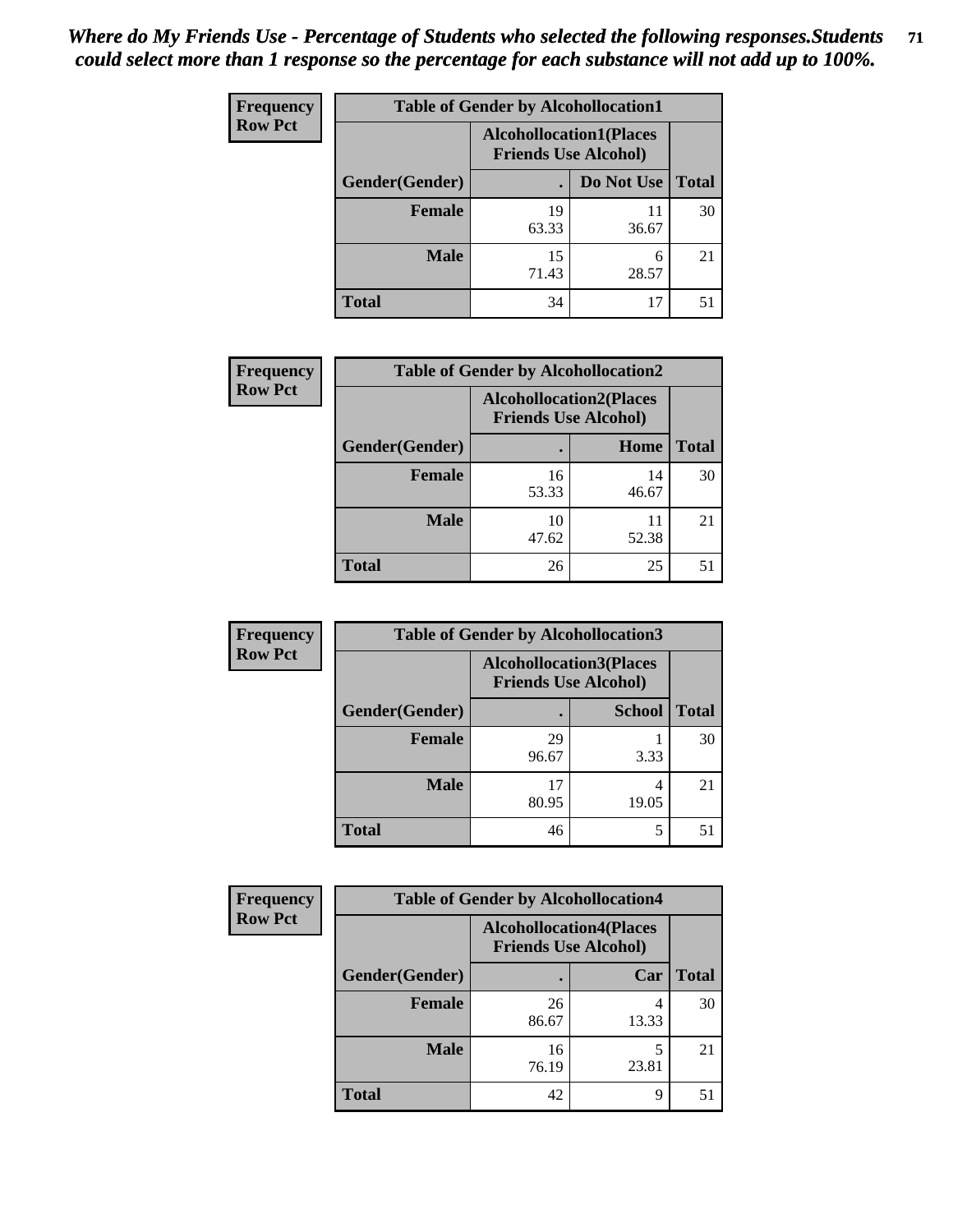| <b>Frequency</b> | <b>Table of Gender by Alcohollocation5</b> |                                                                |                                 |              |
|------------------|--------------------------------------------|----------------------------------------------------------------|---------------------------------|--------------|
| <b>Row Pct</b>   |                                            | <b>Alcohollocation5</b> (Places<br><b>Friends Use Alcohol)</b> |                                 |              |
|                  | Gender(Gender)                             |                                                                | <b>Friend's</b><br><b>House</b> | <b>Total</b> |
|                  | <b>Female</b>                              | 9<br>30.00                                                     | 21<br>70.00                     | 30           |
|                  | <b>Male</b>                                | 9<br>42.86                                                     | 12<br>57.14                     | 21           |
|                  | <b>Total</b>                               | 18                                                             | 33                              | 51           |

| <b>Frequency</b> | <b>Table of Gender by Alcohollocation6</b> |                                                               |              |              |  |
|------------------|--------------------------------------------|---------------------------------------------------------------|--------------|--------------|--|
| <b>Row Pct</b>   |                                            | <b>Alcohollocation6(Places</b><br><b>Friends Use Alcohol)</b> |              |              |  |
|                  | Gender(Gender)                             |                                                               | <b>Other</b> | <b>Total</b> |  |
|                  | <b>Female</b>                              | 24<br>80.00                                                   | 6<br>20.00   | 30           |  |
|                  | <b>Male</b>                                | 52.38                                                         | 10<br>47.62  | 21           |  |
|                  | <b>Total</b>                               | 35                                                            | 16           | 51           |  |

| Frequency      | <b>Table of Gender by Tobaccolocation1</b> |                                                               |             |              |  |
|----------------|--------------------------------------------|---------------------------------------------------------------|-------------|--------------|--|
| <b>Row Pct</b> |                                            | <b>Tobaccolocation1(Places</b><br><b>Friends Use Tobacco)</b> |             |              |  |
|                | Gender(Gender)                             |                                                               | Do Not Use  | <b>Total</b> |  |
|                | Female                                     | 11<br>36.67                                                   | 19<br>63.33 | 30           |  |
|                | <b>Male</b>                                | 12<br>57.14                                                   | q<br>42.86  | 21           |  |
|                | <b>Total</b>                               | 23                                                            | 28          | 51           |  |

| <b>Frequency</b> | <b>Table of Gender by Tobaccolocation2</b> |                                                               |             |              |  |
|------------------|--------------------------------------------|---------------------------------------------------------------|-------------|--------------|--|
| <b>Row Pct</b>   |                                            | <b>Tobaccolocation2(Places</b><br><b>Friends Use Tobacco)</b> |             |              |  |
|                  | Gender(Gender)                             |                                                               | Home        | <b>Total</b> |  |
|                  | Female                                     | 19<br>63.33                                                   | 11<br>36.67 | 30           |  |
|                  | <b>Male</b>                                | 11<br>52.38                                                   | 10<br>47.62 | 21           |  |
|                  | <b>Total</b>                               | 30                                                            | 21          | 51           |  |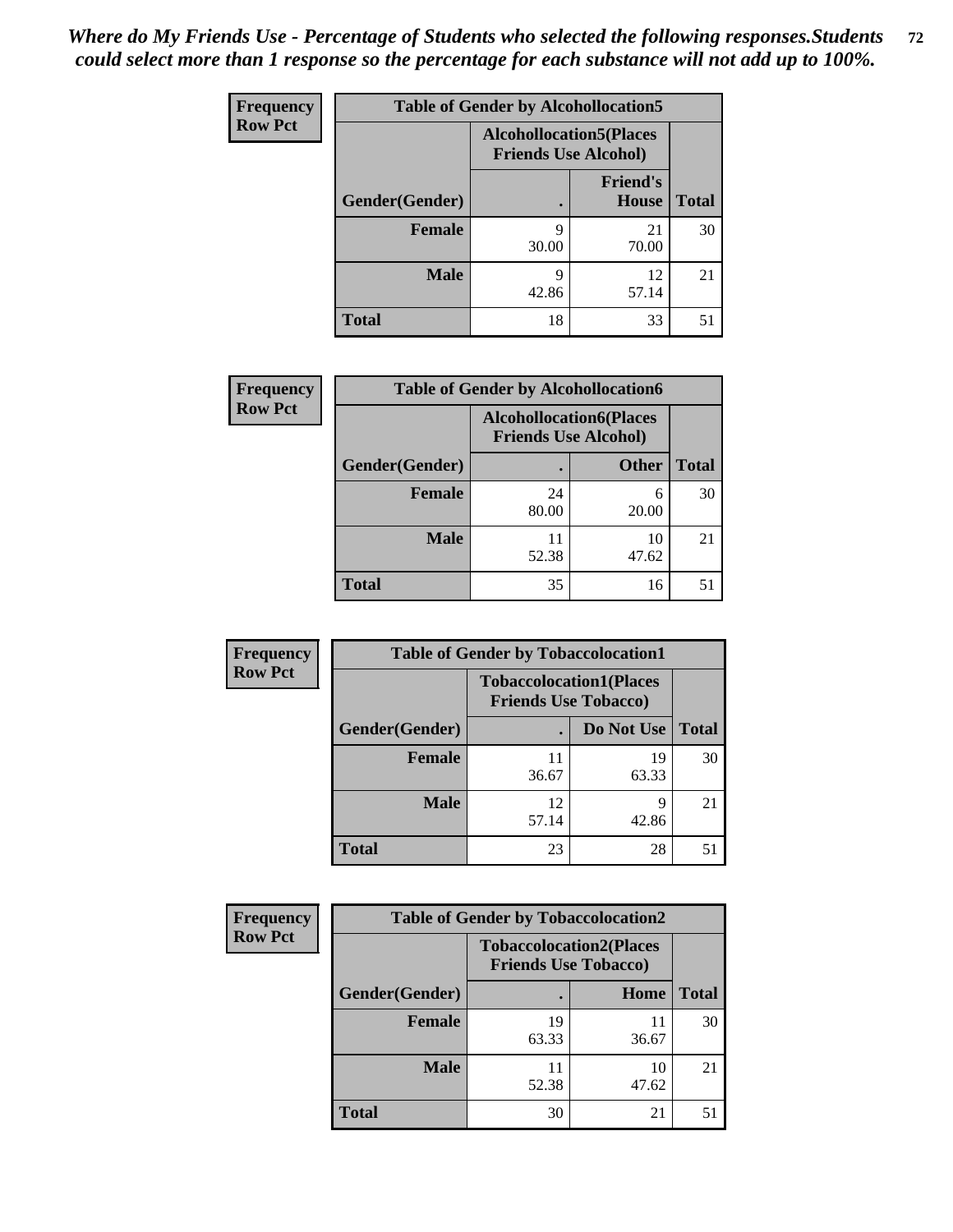| <b>Frequency</b> | <b>Table of Gender by Tobaccolocation3</b> |                             |                                |              |
|------------------|--------------------------------------------|-----------------------------|--------------------------------|--------------|
| <b>Row Pct</b>   |                                            | <b>Friends Use Tobacco)</b> | <b>Tobaccolocation3(Places</b> |              |
|                  | Gender(Gender)                             |                             | <b>School</b>                  | <b>Total</b> |
|                  | <b>Female</b>                              | 24<br>80.00                 | 6<br>20.00                     | 30           |
|                  | <b>Male</b>                                | 18<br>85.71                 | 3<br>14.29                     | 21           |
|                  | <b>Total</b>                               | 42                          | 9                              | 51           |

| <b>Frequency</b> | <b>Table of Gender by Tobaccolocation4</b> |                                                               |       |              |
|------------------|--------------------------------------------|---------------------------------------------------------------|-------|--------------|
| <b>Row Pct</b>   |                                            | <b>Tobaccolocation4(Places</b><br><b>Friends Use Tobacco)</b> |       |              |
|                  | Gender(Gender)                             |                                                               | Car   | <b>Total</b> |
|                  | Female                                     | 22<br>73.33                                                   | 26.67 | 30           |
|                  | <b>Male</b>                                | 14<br>66.67                                                   | 33.33 | 21           |
|                  | <b>Total</b>                               | 36                                                            | 15    | .51          |

| <b>Frequency</b> | <b>Table of Gender by Tobaccolocation5</b> |                                                               |                          |              |
|------------------|--------------------------------------------|---------------------------------------------------------------|--------------------------|--------------|
| <b>Row Pct</b>   |                                            | <b>Tobaccolocation5(Places</b><br><b>Friends Use Tobacco)</b> |                          |              |
|                  | Gender(Gender)                             |                                                               | <b>Friend's</b><br>House | <b>Total</b> |
|                  | <b>Female</b>                              | 19<br>63.33                                                   | 11<br>36.67              | 30           |
|                  | <b>Male</b>                                | 52.38                                                         | 10<br>47.62              | 21           |
|                  | <b>Total</b>                               | 30                                                            | 21                       | 51           |

| <b>Frequency</b> | <b>Table of Gender by Tobaccolocation6</b> |                                                               |              |              |
|------------------|--------------------------------------------|---------------------------------------------------------------|--------------|--------------|
| <b>Row Pct</b>   |                                            | <b>Tobaccolocation6(Places</b><br><b>Friends Use Tobacco)</b> |              |              |
|                  | Gender(Gender)                             |                                                               | <b>Other</b> | <b>Total</b> |
|                  | Female                                     | 23<br>76.67                                                   | 23.33        | 30           |
|                  | <b>Male</b>                                | 13<br>61.90                                                   | 8<br>38.10   | 21           |
|                  | <b>Total</b>                               | 36                                                            | 15           | 51           |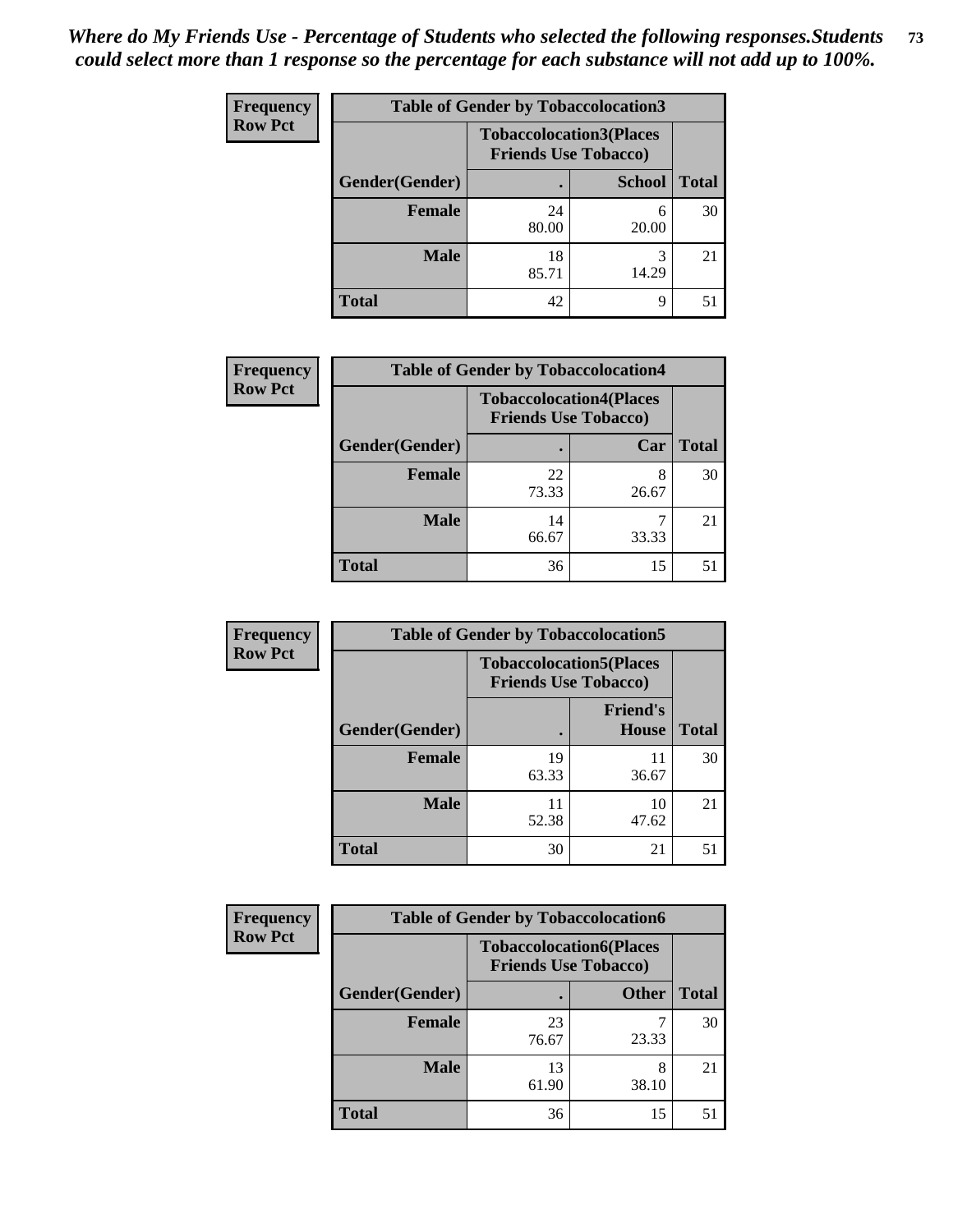| <b>Frequency</b> | <b>Table of Gender by Marijuanalocation1</b> |                                                                    |             |              |
|------------------|----------------------------------------------|--------------------------------------------------------------------|-------------|--------------|
| <b>Row Pct</b>   |                                              | <b>Marijuanalocation1(Places</b><br><b>Friends Use Marijuana</b> ) |             |              |
|                  | Gender(Gender)                               |                                                                    | Do Not Use  | <b>Total</b> |
|                  | <b>Female</b>                                | 14<br>46.67                                                        | 16<br>53.33 | 30           |
|                  | <b>Male</b>                                  | 12<br>57.14                                                        | Q<br>42.86  | 21           |
|                  | <b>Total</b>                                 | 26                                                                 | 25          | 51           |

| <b>Frequency</b> | <b>Table of Gender by Marijuanalocation2</b> |                                                                    |             |              |
|------------------|----------------------------------------------|--------------------------------------------------------------------|-------------|--------------|
| <b>Row Pct</b>   |                                              | <b>Marijuanalocation2(Places</b><br><b>Friends Use Marijuana</b> ) |             |              |
|                  | Gender(Gender)                               |                                                                    | Home        | <b>Total</b> |
|                  | Female                                       | 18<br>60.00                                                        | 12<br>40.00 | 30           |
|                  | <b>Male</b>                                  | 11<br>52.38                                                        | 10<br>47.62 | 21           |
|                  | <b>Total</b>                                 | 29                                                                 | 22          | 51           |

| Frequency      | <b>Table of Gender by Marijuanalocation3</b> |                                                                    |               |              |
|----------------|----------------------------------------------|--------------------------------------------------------------------|---------------|--------------|
| <b>Row Pct</b> |                                              | <b>Marijuanalocation3(Places</b><br><b>Friends Use Marijuana</b> ) |               |              |
|                | Gender(Gender)                               |                                                                    | <b>School</b> | <b>Total</b> |
|                | Female                                       | 26<br>86.67                                                        | 13.33         | 30           |
|                | <b>Male</b>                                  | 18<br>85.71                                                        | 3<br>14.29    | 21           |
|                | <b>Total</b>                                 | 44                                                                 | ¬             | 51           |

| <b>Frequency</b> | <b>Table of Gender by Marijuanalocation4</b> |                                                                    |       |              |
|------------------|----------------------------------------------|--------------------------------------------------------------------|-------|--------------|
| <b>Row Pct</b>   |                                              | <b>Marijuanalocation4(Places</b><br><b>Friends Use Marijuana</b> ) |       |              |
|                  | Gender(Gender)                               |                                                                    | Car   | <b>Total</b> |
|                  | Female                                       | 22<br>73.33                                                        | 26.67 | 30           |
|                  | <b>Male</b>                                  | 14<br>66.67                                                        | 33.33 | 21           |
|                  | <b>Total</b>                                 | 36                                                                 | 15    | 51           |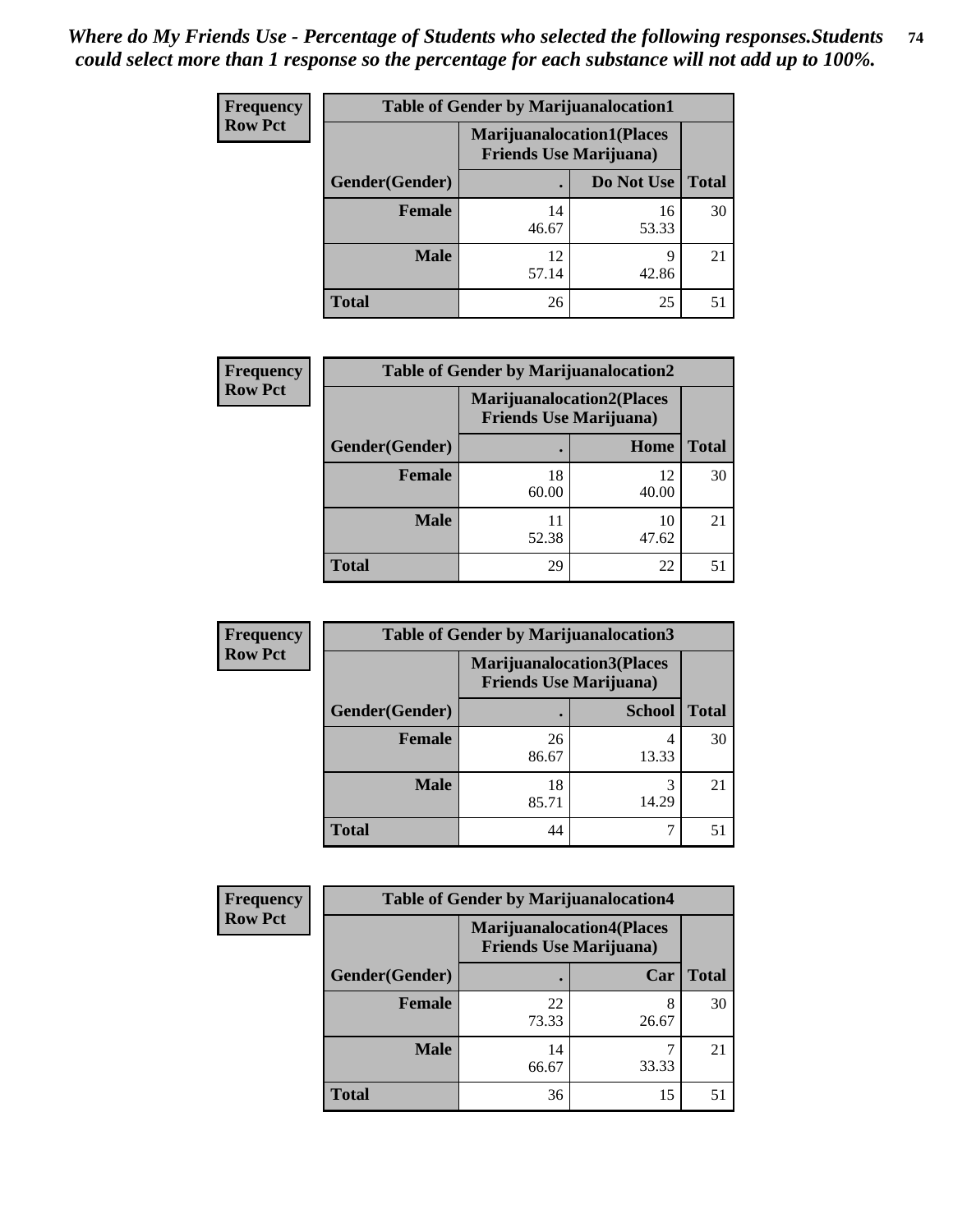| <b>Frequency</b> | <b>Table of Gender by Marijuanalocation5</b> |                                                                    |                          |              |
|------------------|----------------------------------------------|--------------------------------------------------------------------|--------------------------|--------------|
| <b>Row Pct</b>   |                                              | <b>Marijuanalocation5(Places</b><br><b>Friends Use Marijuana</b> ) |                          |              |
|                  | Gender(Gender)                               |                                                                    | <b>Friend's</b><br>House | <b>Total</b> |
|                  | <b>Female</b>                                | 16<br>53.33                                                        | 14<br>46.67              | 30           |
|                  | <b>Male</b>                                  | 11<br>52.38                                                        | 10<br>47.62              | 21           |
|                  | <b>Total</b>                                 | 27                                                                 | 24                       | 51           |

| <b>Frequency</b> | <b>Table of Gender by Marijuanalocation6</b> |                                                                    |              |              |  |
|------------------|----------------------------------------------|--------------------------------------------------------------------|--------------|--------------|--|
| <b>Row Pct</b>   |                                              | <b>Marijuanalocation6(Places</b><br><b>Friends Use Marijuana</b> ) |              |              |  |
|                  | Gender(Gender)                               |                                                                    | <b>Other</b> | <b>Total</b> |  |
|                  | <b>Female</b>                                | 22<br>73.33                                                        | 8<br>26.67   | 30           |  |
|                  | <b>Male</b>                                  | 14<br>66.67                                                        | 33.33        | 21           |  |
|                  | <b>Total</b>                                 | 36                                                                 | 15           | 51           |  |

| <b>Frequency</b> | <b>Table of Gender by Otherdruglocation1</b> |                                                                                |             |              |
|------------------|----------------------------------------------|--------------------------------------------------------------------------------|-------------|--------------|
| <b>Row Pct</b>   |                                              | <b>Otherdruglocation1(Places</b><br><b>Friends Use Other Illegal</b><br>Drugs) |             |              |
|                  | Gender(Gender)                               |                                                                                | Do Not Use  | <b>Total</b> |
|                  | <b>Female</b>                                | 36.67                                                                          | 19<br>63.33 | 30           |
|                  | <b>Male</b>                                  | 33.33                                                                          | 14<br>66.67 | 21           |
|                  | <b>Total</b>                                 | 18                                                                             | 33          | 51           |

| <b>Frequency</b> | <b>Table of Gender by Otherdruglocation2</b> |                                            |                                  |              |
|------------------|----------------------------------------------|--------------------------------------------|----------------------------------|--------------|
| <b>Row Pct</b>   |                                              | <b>Friends Use Other Illegal</b><br>Drugs) | <b>Otherdruglocation2(Places</b> |              |
|                  | Gender(Gender)                               |                                            | Home                             | <b>Total</b> |
|                  | <b>Female</b>                                | 19<br>63.33                                | 11<br>36.67                      | 30           |
|                  | <b>Male</b>                                  | 17<br>80.95                                | 4<br>19.05                       | 21           |
|                  | <b>Total</b>                                 | 36                                         | 15                               | 51           |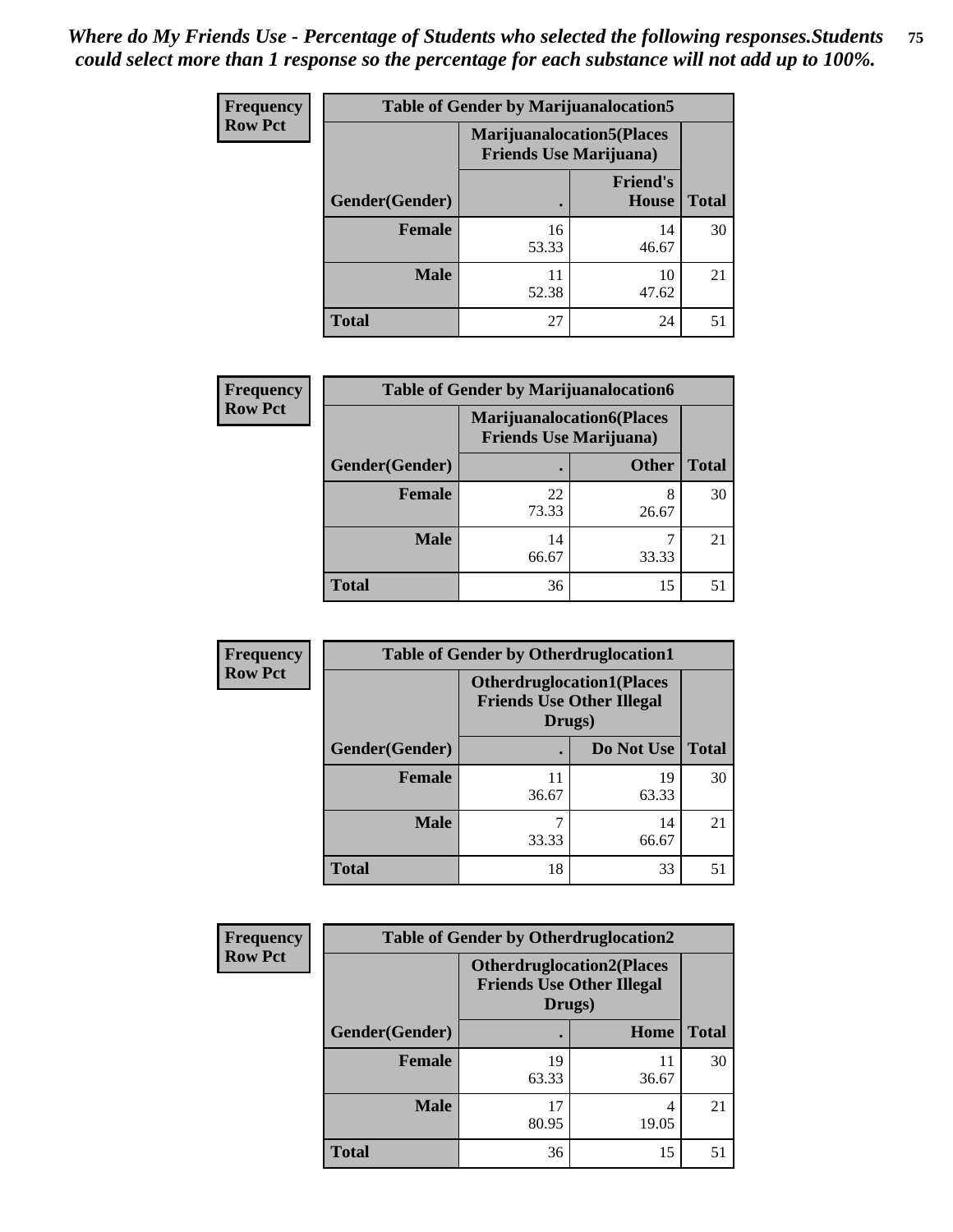| Frequency      | <b>Table of Gender by Otherdruglocation3</b> |                                                                                |               |              |
|----------------|----------------------------------------------|--------------------------------------------------------------------------------|---------------|--------------|
| <b>Row Pct</b> |                                              | <b>Otherdruglocation3(Places</b><br><b>Friends Use Other Illegal</b><br>Drugs) |               |              |
|                | Gender(Gender)                               |                                                                                | <b>School</b> | <b>Total</b> |
|                | Female                                       | 27<br>90.00                                                                    | 3<br>10.00    | 30           |
|                | <b>Male</b>                                  | 19<br>90.48                                                                    | ∍<br>9.52     | 21           |
|                | <b>Total</b>                                 | 46                                                                             | 5             | 51           |

| Frequency      | <b>Table of Gender by Otherdruglocation4</b> |                                            |                                  |              |
|----------------|----------------------------------------------|--------------------------------------------|----------------------------------|--------------|
| <b>Row Pct</b> |                                              | <b>Friends Use Other Illegal</b><br>Drugs) | <b>Otherdruglocation4(Places</b> |              |
|                | Gender(Gender)                               |                                            | Car                              | <b>Total</b> |
|                | Female                                       | 27<br>90.00                                | 3<br>10.00                       | 30           |
|                | <b>Male</b>                                  | 18<br>85.71                                | 3<br>14.29                       | 21           |
|                | <b>Total</b>                                 | 45                                         | 6                                | 51           |

| Frequency      | <b>Table of Gender by Otherdruglocation5</b> |                                                                                |                                 |              |
|----------------|----------------------------------------------|--------------------------------------------------------------------------------|---------------------------------|--------------|
| <b>Row Pct</b> |                                              | <b>Otherdruglocation5(Places</b><br><b>Friends Use Other Illegal</b><br>Drugs) |                                 |              |
|                | Gender(Gender)                               |                                                                                | <b>Friend's</b><br><b>House</b> | <b>Total</b> |
|                | <b>Female</b>                                | 19<br>63.33                                                                    | 11<br>36.67                     | 30           |
|                | <b>Male</b>                                  | 17<br>80.95                                                                    | 4<br>19.05                      | 21           |
|                | <b>Total</b>                                 | 36                                                                             | 15                              | 51           |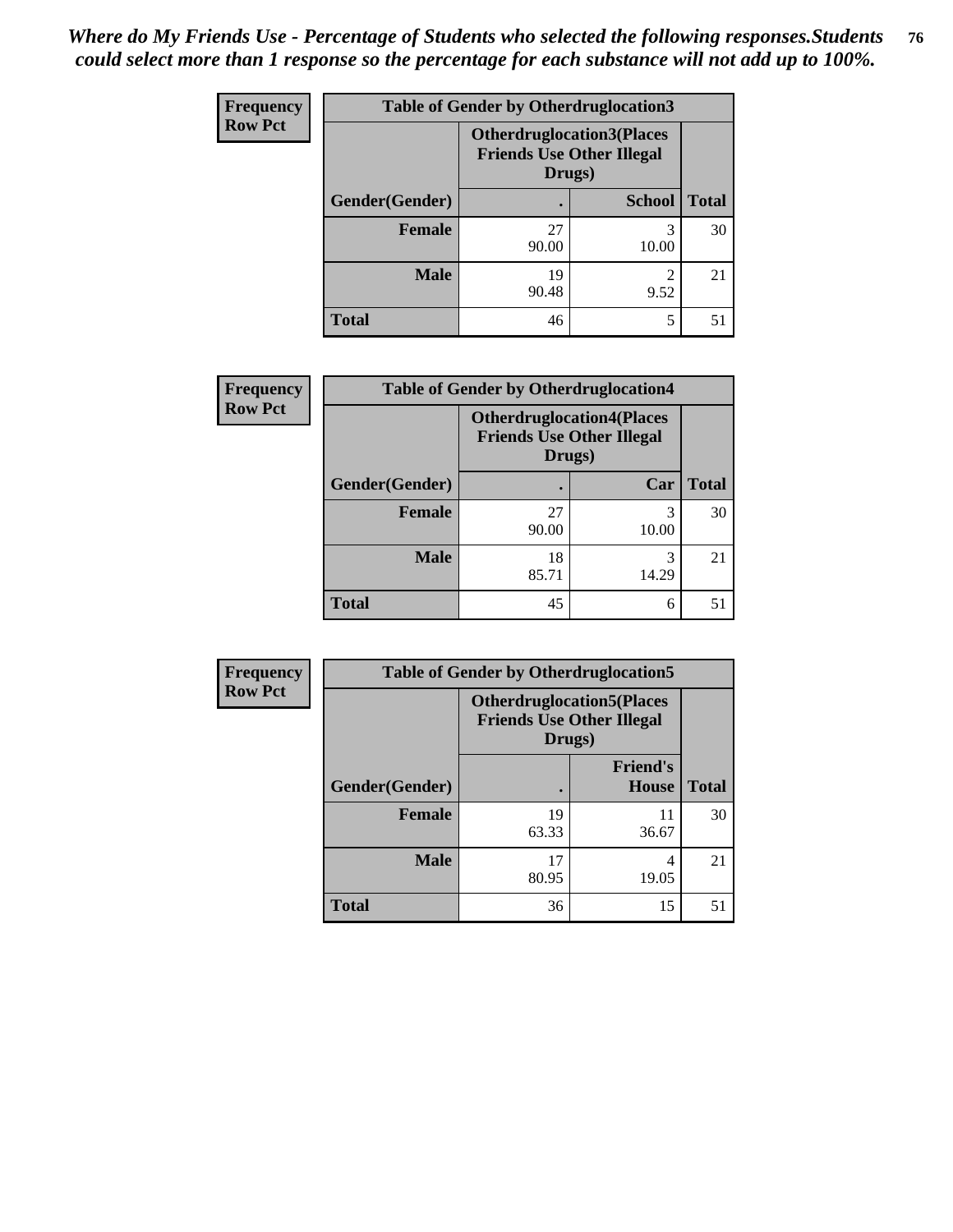| <b>Frequency</b> | <b>Table of Gender by Otherdruglocation6</b> |                                                                                |              |              |
|------------------|----------------------------------------------|--------------------------------------------------------------------------------|--------------|--------------|
| <b>Row Pct</b>   |                                              | <b>Otherdruglocation6(Places</b><br><b>Friends Use Other Illegal</b><br>Drugs) |              |              |
|                  | Gender(Gender)                               |                                                                                | <b>Other</b> | <b>Total</b> |
|                  | <b>Female</b>                                | 22<br>73.33                                                                    | 8<br>26.67   | 30           |
|                  | <b>Male</b>                                  | 16<br>76.19                                                                    | 23.81        | 21           |
|                  | <b>Total</b>                                 | 38                                                                             | 13           | 51           |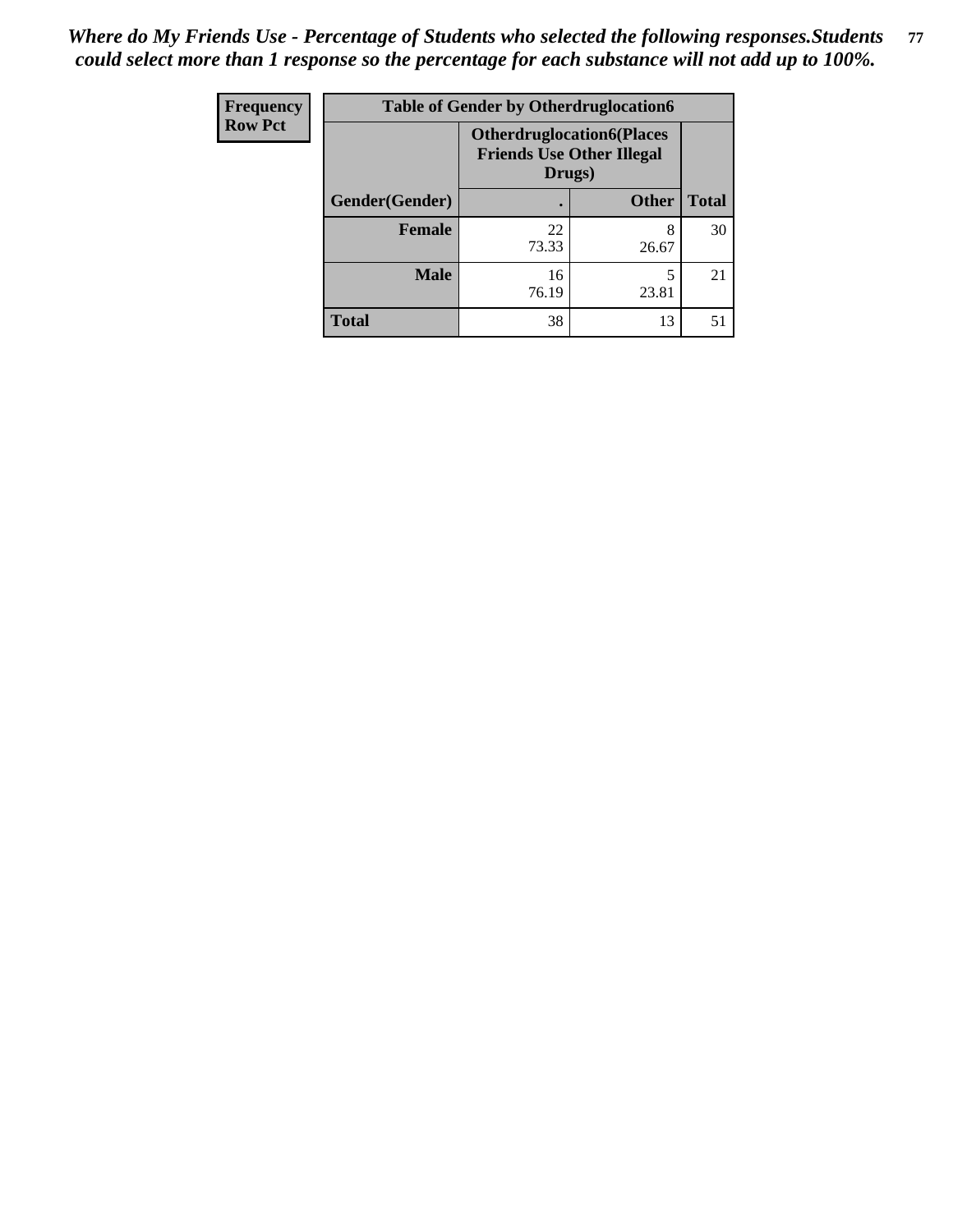| Frequency      | <b>Table of Gender by Alcoholtime1</b> |                                                          |                      |              |
|----------------|----------------------------------------|----------------------------------------------------------|----------------------|--------------|
| <b>Row Pct</b> |                                        | <b>Alcoholtime1(Times</b><br><b>Friends Use Alcohol)</b> |                      |              |
|                | Gender(Gender)                         |                                                          | Do Not<br><b>Use</b> | <b>Total</b> |
|                | <b>Female</b>                          | 20<br>66.67                                              | 10<br>33.33          | 30           |
|                | <b>Male</b>                            | 14<br>66.67                                              | 33.33                | 21           |
|                | <b>Total</b>                           | 34                                                       | 17                   | 51           |

| Frequency      |                | <b>Table of Gender by Alcoholtime2</b>                   |                            |              |
|----------------|----------------|----------------------------------------------------------|----------------------------|--------------|
| <b>Row Pct</b> |                | <b>Alcoholtime2(Times</b><br><b>Friends Use Alcohol)</b> |                            |              |
|                | Gender(Gender) |                                                          | <b>On Way</b><br>to School | <b>Total</b> |
|                | <b>Female</b>  | 29<br>96.67                                              | 3.33                       | 30           |
|                | <b>Male</b>    | 20<br>95.24                                              | 4.76                       | 21           |
|                | <b>Total</b>   | 49                                                       | 2                          | 51           |

| Frequency      | <b>Table of Gender by Alcoholtime3</b> |                                                          |                                |              |
|----------------|----------------------------------------|----------------------------------------------------------|--------------------------------|--------------|
| <b>Row Pct</b> |                                        | <b>Alcoholtime3(Times</b><br><b>Friends Use Alcohol)</b> |                                |              |
|                | Gender(Gender)                         |                                                          | <b>During</b><br><b>School</b> | <b>Total</b> |
|                | Female                                 | 26<br>86.67                                              | 4<br>13.33                     | 30           |
|                | <b>Male</b>                            | 19<br>90.48                                              | 2<br>9.52                      | 21           |
|                | <b>Total</b>                           | 45                                                       | 6                              | 51           |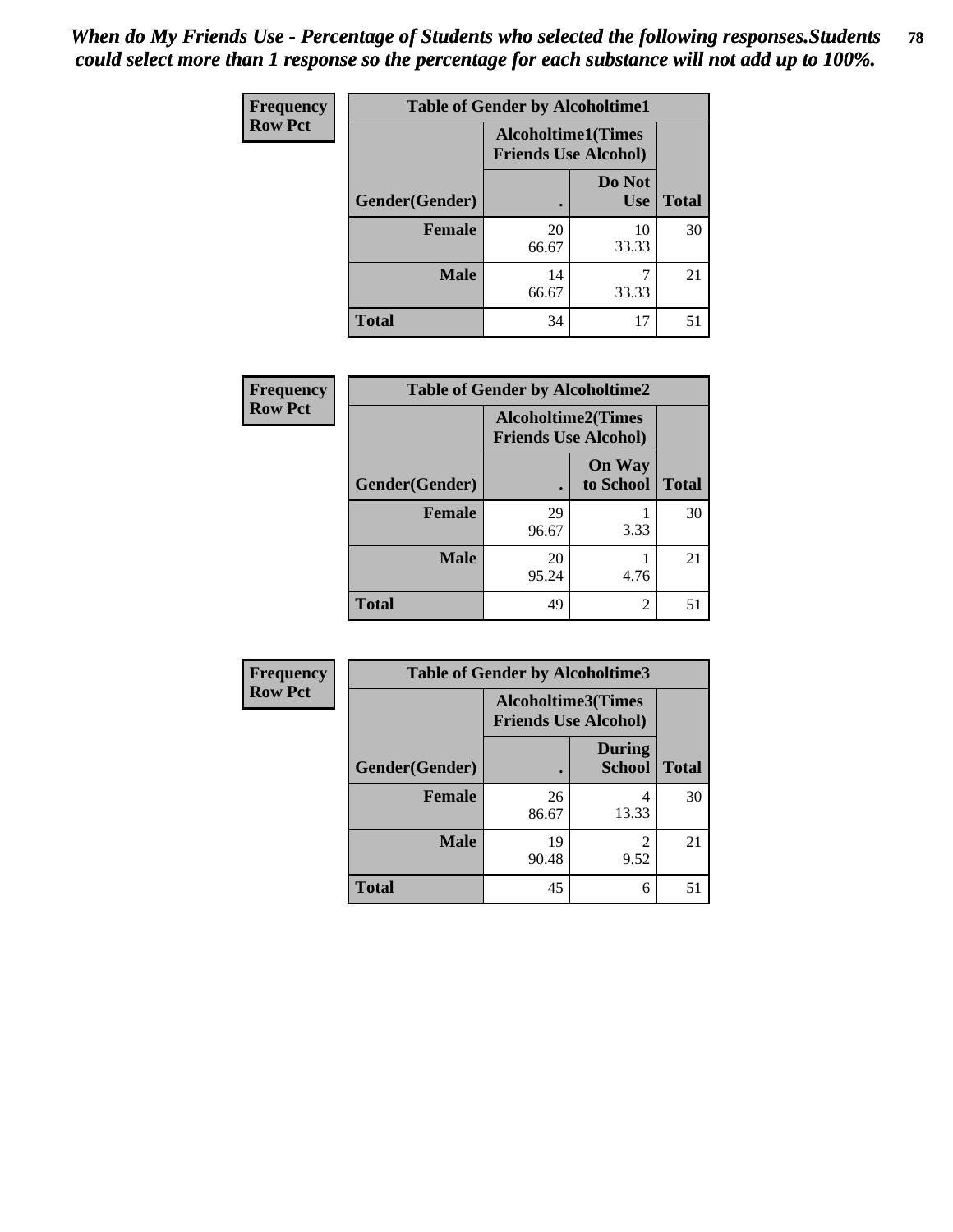*When do My Friends Use - Percentage of Students who selected the following responses.Students could select more than 1 response so the percentage for each substance will not add up to 100%.* **79**

| <b>Frequency</b> | <b>Table of Gender by Alcoholtime4</b> |                                                          |                                                |              |
|------------------|----------------------------------------|----------------------------------------------------------|------------------------------------------------|--------------|
| <b>Row Pct</b>   |                                        | <b>Alcoholtime4(Times</b><br><b>Friends Use Alcohol)</b> |                                                |              |
|                  | Gender(Gender)                         | $\bullet$                                                | <b>On Way</b><br>Home<br>From<br><b>School</b> | <b>Total</b> |
|                  | <b>Female</b>                          | 30<br>100.00                                             | 0<br>0.00                                      | 30           |
|                  | <b>Male</b>                            | 19<br>90.48                                              | 2<br>9.52                                      | 21           |
|                  | <b>Total</b>                           | 49                                                       | 2                                              | 51           |

| <b>Frequency</b> | <b>Table of Gender by Alcoholtime5</b> |                                                           |            |              |
|------------------|----------------------------------------|-----------------------------------------------------------|------------|--------------|
| <b>Row Pct</b>   |                                        | <b>Alcoholtime5</b> (Times<br><b>Friends Use Alcohol)</b> |            |              |
|                  | Gender(Gender)                         |                                                           | Weeknights | <b>Total</b> |
|                  | Female                                 | 24<br>80.00                                               | 6<br>20.00 | 30           |
|                  | <b>Male</b>                            | 17<br>80.95                                               | 4<br>19.05 | 21           |
|                  | <b>Total</b>                           | 41                                                        | 10         | 51           |

| <b>Frequency</b> | <b>Table of Gender by Alcoholtime6</b> |                                                           |                 |              |
|------------------|----------------------------------------|-----------------------------------------------------------|-----------------|--------------|
| <b>Row Pct</b>   |                                        | <b>Alcoholtime6</b> (Times<br><b>Friends Use Alcohol)</b> |                 |              |
|                  | Gender(Gender)                         |                                                           | <b>Weekends</b> | <b>Total</b> |
|                  | Female                                 | 8<br>26.67                                                | 22<br>73.33     | 30           |
|                  | <b>Male</b>                            | 33.33                                                     | 14<br>66.67     | 21           |
|                  | <b>Total</b>                           | 15                                                        | 36              | 51           |

| Frequency      | <b>Table of Gender by Tobaccotime1</b> |                                                          |                      |              |
|----------------|----------------------------------------|----------------------------------------------------------|----------------------|--------------|
| <b>Row Pct</b> |                                        | <b>Tobaccotime1(Times</b><br><b>Friends Use Tobacco)</b> |                      |              |
|                | Gender(Gender)                         |                                                          | Do Not<br><b>Use</b> | <b>Total</b> |
|                | Female                                 | 12<br>40.00                                              | 18<br>60.00          | 30           |
|                | <b>Male</b>                            | 14<br>66.67                                              | 33.33                | 21           |
|                | <b>Total</b>                           | 26                                                       | 25                   | 51           |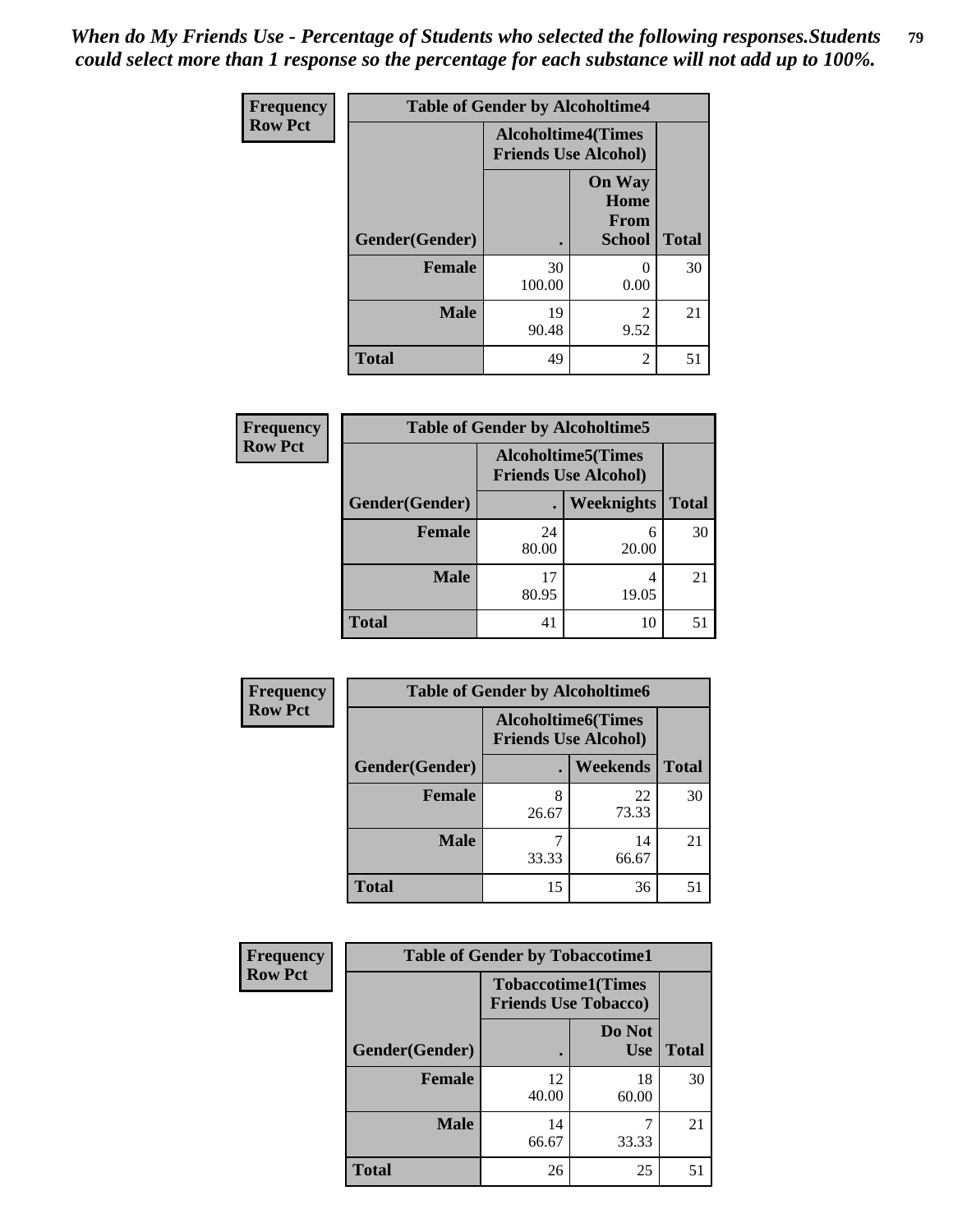| <b>Frequency</b> | <b>Table of Gender by Tobaccotime2</b> |                                                          |                            |              |
|------------------|----------------------------------------|----------------------------------------------------------|----------------------------|--------------|
| <b>Row Pct</b>   |                                        | <b>Tobaccotime2(Times</b><br><b>Friends Use Tobacco)</b> |                            |              |
|                  | Gender(Gender)                         | $\bullet$                                                | <b>On Way</b><br>to School | <b>Total</b> |
|                  | Female                                 | 24<br>80.00                                              | 6<br>20.00                 | 30           |
|                  | <b>Male</b>                            | 16<br>76.19                                              | 5<br>23.81                 | 21           |
|                  | <b>Total</b>                           | 40                                                       | 11                         | 51           |

| <b>Frequency</b> | <b>Table of Gender by Tobaccotime3</b> |                                                          |                                |              |
|------------------|----------------------------------------|----------------------------------------------------------|--------------------------------|--------------|
| <b>Row Pct</b>   |                                        | <b>Tobaccotime3(Times</b><br><b>Friends Use Tobacco)</b> |                                |              |
|                  | Gender(Gender)                         |                                                          | <b>During</b><br><b>School</b> | <b>Total</b> |
|                  | Female                                 | 24<br>80.00                                              | 6<br>20.00                     | 30           |
|                  | <b>Male</b>                            | 17<br>80.95                                              | 4<br>19.05                     | 21           |
|                  | <b>Total</b>                           | 41                                                       | 10                             | 51           |

| <b>Frequency</b> | <b>Table of Gender by Tobaccotime4</b> |                                                          |                                                |              |
|------------------|----------------------------------------|----------------------------------------------------------|------------------------------------------------|--------------|
| <b>Row Pct</b>   |                                        | <b>Tobaccotime4(Times</b><br><b>Friends Use Tobacco)</b> |                                                |              |
|                  | Gender(Gender)                         |                                                          | <b>On Way</b><br>Home<br>From<br><b>School</b> | <b>Total</b> |
|                  | <b>Female</b>                          | 30<br>100.00                                             | 0.00                                           | 30           |
|                  | <b>Male</b>                            | 19<br>90.48                                              | 2<br>9.52                                      | 21           |
|                  | <b>Total</b>                           | 49                                                       | $\overline{2}$                                 | 51           |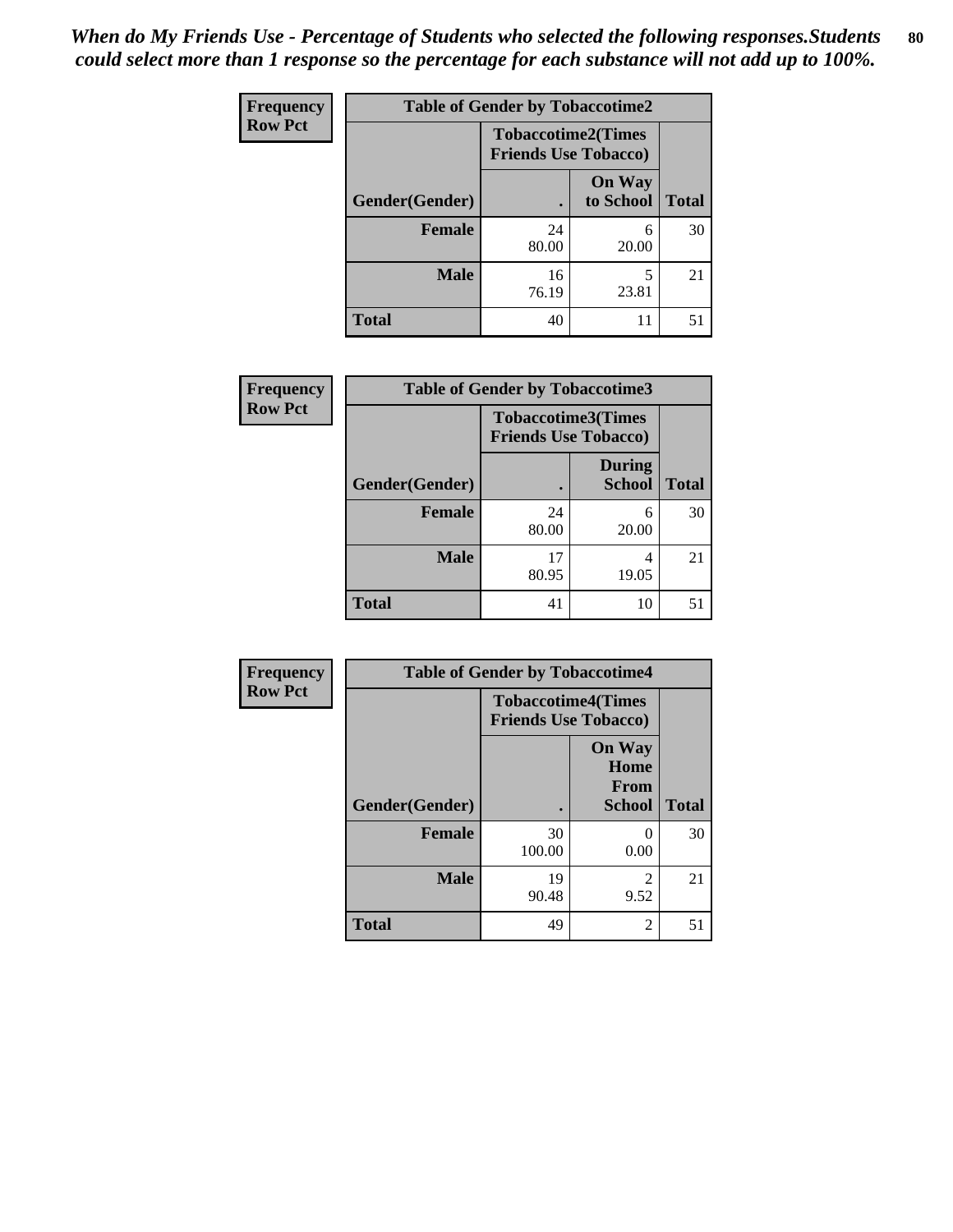| <b>Frequency</b> | <b>Table of Gender by Tobaccotime5</b> |                                                           |                   |              |  |
|------------------|----------------------------------------|-----------------------------------------------------------|-------------------|--------------|--|
| <b>Row Pct</b>   |                                        | <b>Tobaccotime5</b> (Times<br><b>Friends Use Tobacco)</b> |                   |              |  |
|                  | <b>Gender</b> (Gender)                 |                                                           | <b>Weeknights</b> | <b>Total</b> |  |
|                  | <b>Female</b>                          | 17<br>56.67                                               | 13<br>43.33       | 30           |  |
|                  | <b>Male</b>                            | 13<br>61.90                                               | 8<br>38.10        | 21           |  |
|                  | Total                                  | 30                                                        | 21                | 51           |  |

| <b>Frequency</b> | <b>Table of Gender by Tobaccotime6</b> |                             |                           |              |
|------------------|----------------------------------------|-----------------------------|---------------------------|--------------|
| <b>Row Pct</b>   |                                        | <b>Friends Use Tobacco)</b> | <b>Tobaccotime6(Times</b> |              |
|                  | Gender(Gender)                         |                             | <b>Weekends</b>           | <b>Total</b> |
|                  | Female                                 | 18<br>60.00                 | 12<br>40.00               | 30           |
|                  | <b>Male</b>                            | 10<br>47.62                 | 11<br>52.38               | 21           |
|                  | <b>Total</b>                           | 28                          | 23                        | 51           |

| <b>Frequency</b> | <b>Table of Gender by Marijuanatime1</b> |                                |                             |              |
|------------------|------------------------------------------|--------------------------------|-----------------------------|--------------|
| <b>Row Pct</b>   |                                          | <b>Friends Use Marijuana</b> ) | <b>Marijuanatime1(Times</b> |              |
|                  | Gender(Gender)                           |                                | Do Not Use                  | <b>Total</b> |
|                  | <b>Female</b>                            | 15<br>50.00                    | 15<br>50.00                 | 30           |
|                  | <b>Male</b>                              | 15<br>71.43                    | 6<br>28.57                  | 21           |
|                  | <b>Total</b>                             | 30                             | 21                          | 51           |

| <b>Frequency</b> | <b>Table of Gender by Marijuanatime2</b> |                                                               |                            |              |
|------------------|------------------------------------------|---------------------------------------------------------------|----------------------------|--------------|
| <b>Row Pct</b>   |                                          | <b>Marijuanatime2(Times</b><br><b>Friends Use Marijuana</b> ) |                            |              |
|                  | Gender(Gender)                           |                                                               | On Way to<br><b>School</b> | <b>Total</b> |
|                  | <b>Female</b>                            | 26<br>86.67                                                   | 4<br>13.33                 | 30           |
|                  | <b>Male</b>                              | 80.95                                                         | 4<br>19.05                 | 21           |
|                  | <b>Total</b>                             | 43                                                            | 8                          | 51           |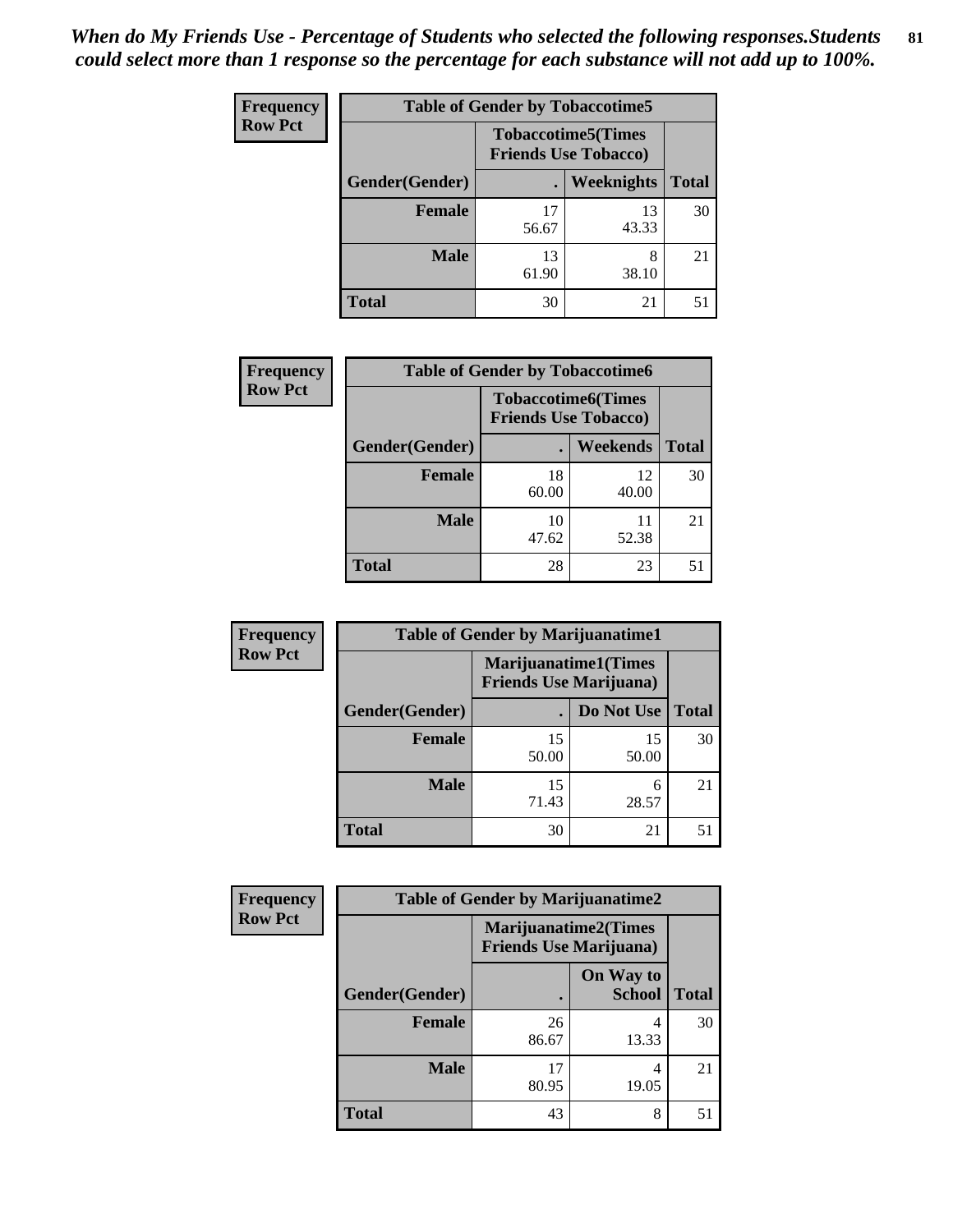| <b>Frequency</b> | <b>Table of Gender by Marijuanatime3</b> |                                                        |                                |              |
|------------------|------------------------------------------|--------------------------------------------------------|--------------------------------|--------------|
| <b>Row Pct</b>   |                                          | Marijuanatime3(Times<br><b>Friends Use Marijuana</b> ) |                                |              |
|                  | Gender(Gender)                           |                                                        | <b>During</b><br><b>School</b> | <b>Total</b> |
|                  | <b>Female</b>                            | 28<br>93.33                                            | $\mathfrak{D}$<br>6.67         | 30           |
|                  | <b>Male</b>                              | 19<br>90.48                                            | $\mathfrak{D}$<br>9.52         | 21           |
|                  | <b>Total</b>                             | 47                                                     | 4                              | 51           |

| Frequency      | <b>Table of Gender by Marijuanatime4</b> |                                |                                                       |              |
|----------------|------------------------------------------|--------------------------------|-------------------------------------------------------|--------------|
| <b>Row Pct</b> |                                          | <b>Friends Use Marijuana</b> ) | <b>Marijuanatime4</b> (Times                          |              |
|                | Gender(Gender)                           |                                | <b>On Way</b><br>Home<br><b>From</b><br><b>School</b> | <b>Total</b> |
|                | <b>Female</b>                            | 25<br>83.33                    | 5<br>16.67                                            | 30           |
|                | <b>Male</b>                              | 16<br>76.19                    | 5<br>23.81                                            | 21           |
|                | <b>Total</b>                             | 41                             | 10                                                    | 51           |

| Frequency      | <b>Table of Gender by Marijuanatime5</b> |             |                                                                |              |  |
|----------------|------------------------------------------|-------------|----------------------------------------------------------------|--------------|--|
| <b>Row Pct</b> |                                          |             | <b>Marijuanatime5</b> (Times<br><b>Friends Use Marijuana</b> ) |              |  |
|                | Gender(Gender)                           |             | <b>Weeknights</b>                                              | <b>Total</b> |  |
|                | <b>Female</b>                            | 20<br>66.67 | 10<br>33.33                                                    | 30           |  |
|                | <b>Male</b>                              | 18<br>85.71 | 3<br>14.29                                                     | 21           |  |
|                | <b>Total</b>                             | 38          | 13                                                             | 51           |  |

| Frequency      | <b>Table of Gender by Marijuanatime6</b> |                                                               |                 |              |
|----------------|------------------------------------------|---------------------------------------------------------------|-----------------|--------------|
| <b>Row Pct</b> |                                          | <b>Marijuanatime6(Times</b><br><b>Friends Use Marijuana</b> ) |                 |              |
|                | Gender(Gender)                           |                                                               | <b>Weekends</b> | <b>Total</b> |
|                | <b>Female</b>                            | 14<br>46.67                                                   | 16<br>53.33     | 30           |
|                | <b>Male</b>                              | 33.33                                                         | 14<br>66.67     | 21           |
|                | <b>Total</b>                             | 21                                                            | 30              | 51           |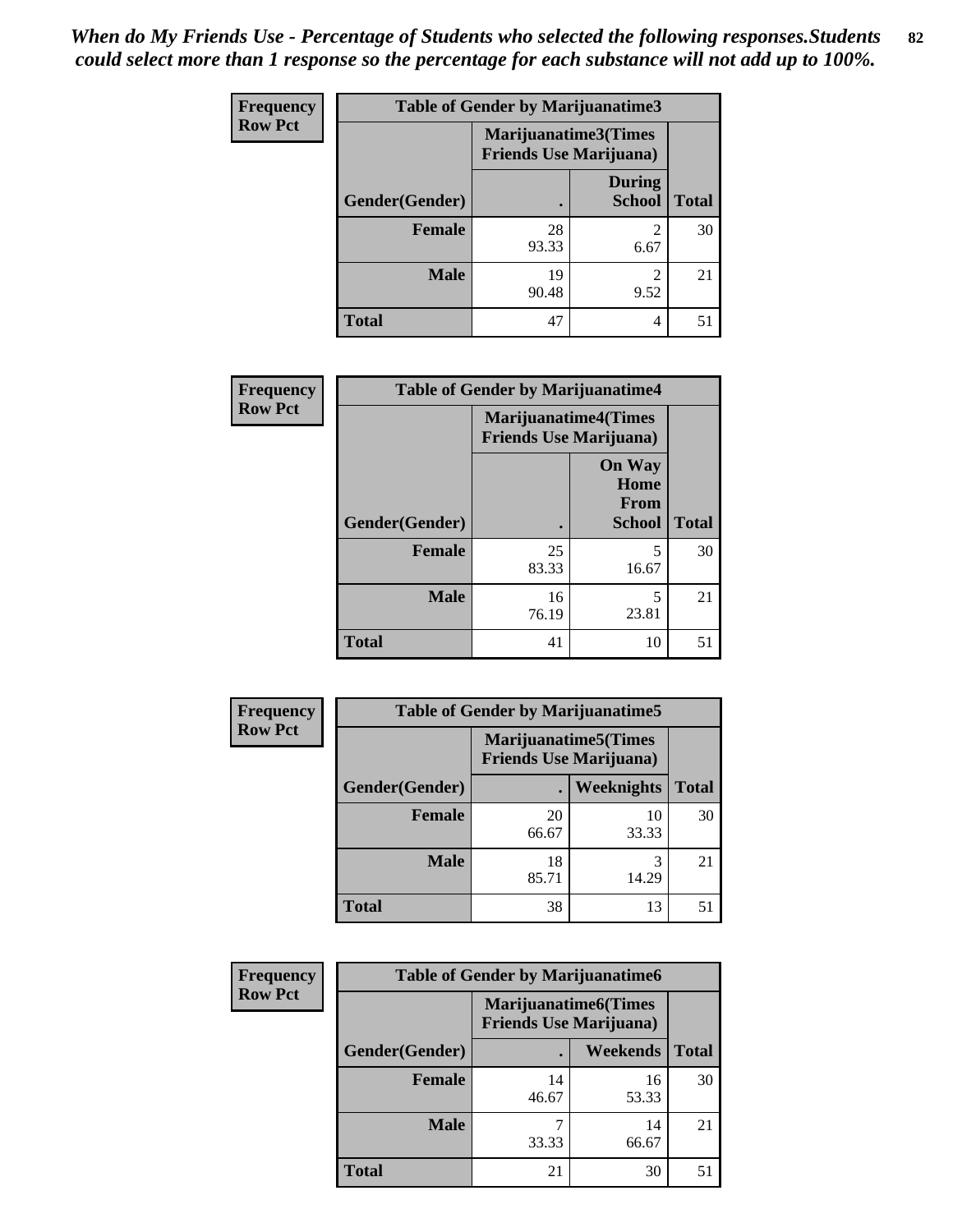| <b>Frequency</b> | <b>Table of Gender by Otherdrugtime1</b> |                                                                                    |             |              |
|------------------|------------------------------------------|------------------------------------------------------------------------------------|-------------|--------------|
| <b>Row Pct</b>   |                                          | <b>Otherdrugtime1</b> (Times<br><b>Friends Use Other</b><br><b>Illegal Drugs</b> ) |             |              |
|                  | Gender(Gender)                           |                                                                                    | Do Not Use  | <b>Total</b> |
|                  | <b>Female</b>                            | 9<br>30.00                                                                         | 21<br>70.00 | 30           |
|                  | <b>Male</b>                              | 33.33                                                                              | 14<br>66.67 | 21           |
|                  | <b>Total</b>                             | 16                                                                                 | 35          | 51           |

| Frequency      | <b>Table of Gender by Otherdrugtime2</b> |                                                                                   |                            |              |
|----------------|------------------------------------------|-----------------------------------------------------------------------------------|----------------------------|--------------|
| <b>Row Pct</b> |                                          | <b>Otherdrugtime2(Times</b><br><b>Friends Use Other</b><br><b>Illegal Drugs</b> ) |                            |              |
|                | Gender(Gender)                           |                                                                                   | On Way to<br><b>School</b> | <b>Total</b> |
|                | <b>Female</b>                            | 26<br>86.67                                                                       | 4<br>13.33                 | 30           |
|                | <b>Male</b>                              | 20<br>95.24                                                                       | 4.76                       | 21           |
|                | <b>Total</b>                             | 46                                                                                | 5                          | 51           |

| <b>Frequency</b> | Table of Gender by Otherdrugtime3 |                                                                            |                                |              |
|------------------|-----------------------------------|----------------------------------------------------------------------------|--------------------------------|--------------|
| <b>Row Pct</b>   |                                   | Otherdrugtime3(Times<br><b>Friends Use Other</b><br><b>Illegal Drugs</b> ) |                                |              |
|                  | Gender(Gender)                    |                                                                            | <b>During</b><br><b>School</b> | <b>Total</b> |
|                  | <b>Female</b>                     | 27<br>90.00                                                                | 3<br>10.00                     | 30           |
|                  | <b>Male</b>                       | 19<br>90.48                                                                | $\mathfrak{D}$<br>9.52         | 21           |
|                  | <b>Total</b>                      | 46                                                                         | 5                              | 51           |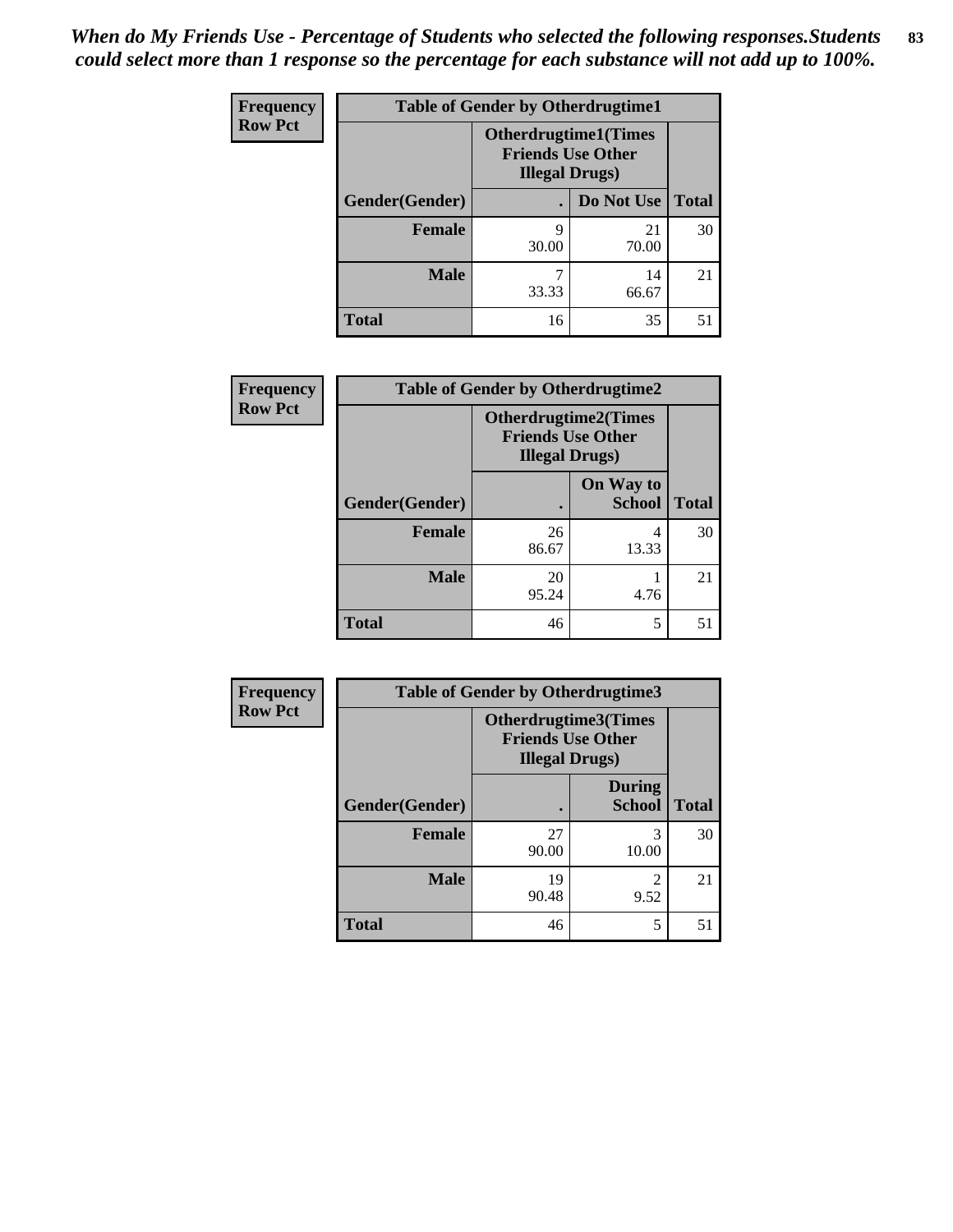*When do My Friends Use - Percentage of Students who selected the following responses.Students could select more than 1 response so the percentage for each substance will not add up to 100%.* **84**

| <b>Frequency</b> | <b>Table of Gender by Otherdrugtime4</b> |                                                                                   |                                                       |              |
|------------------|------------------------------------------|-----------------------------------------------------------------------------------|-------------------------------------------------------|--------------|
| <b>Row Pct</b>   |                                          | <b>Otherdrugtime4(Times</b><br><b>Friends Use Other</b><br><b>Illegal Drugs</b> ) |                                                       |              |
|                  | Gender(Gender)                           |                                                                                   | <b>On Way</b><br>Home<br><b>From</b><br><b>School</b> | <b>Total</b> |
|                  | <b>Female</b>                            | 28<br>93.33                                                                       | $\mathfrak{D}$<br>6.67                                | 30           |
|                  | <b>Male</b>                              | 19<br>90.48                                                                       | $\mathfrak{D}$<br>9.52                                | 21           |
|                  | <b>Total</b>                             | 47                                                                                | 4                                                     | 51           |

| <b>Frequency</b> | <b>Table of Gender by Otherdrugtime5</b> |                                                                                   |            |              |
|------------------|------------------------------------------|-----------------------------------------------------------------------------------|------------|--------------|
| <b>Row Pct</b>   |                                          | <b>Otherdrugtime5(Times</b><br><b>Friends Use Other</b><br><b>Illegal Drugs</b> ) |            |              |
|                  | Gender(Gender)                           |                                                                                   | Weeknights | <b>Total</b> |
|                  | Female                                   | 24<br>80.00                                                                       | 6<br>20.00 | 30           |
|                  | <b>Male</b>                              | 18<br>85.71                                                                       | 14.29      | 21           |
|                  | <b>Total</b>                             | 42                                                                                | 9          | 51           |

| <b>Frequency</b> | <b>Table of Gender by Otherdrugtime6</b> |                                                                                   |             |              |
|------------------|------------------------------------------|-----------------------------------------------------------------------------------|-------------|--------------|
| <b>Row Pct</b>   |                                          | <b>Otherdrugtime6(Times</b><br><b>Friends Use Other</b><br><b>Illegal Drugs</b> ) |             |              |
|                  | Gender(Gender)                           |                                                                                   | Weekends    | <b>Total</b> |
|                  | <b>Female</b>                            | 19<br>63.33                                                                       | 11<br>36.67 | 30           |
|                  | <b>Male</b>                              | 14<br>66.67                                                                       | ┑<br>33.33  | 21           |
|                  | <b>Total</b>                             | 33                                                                                | 18          | 51           |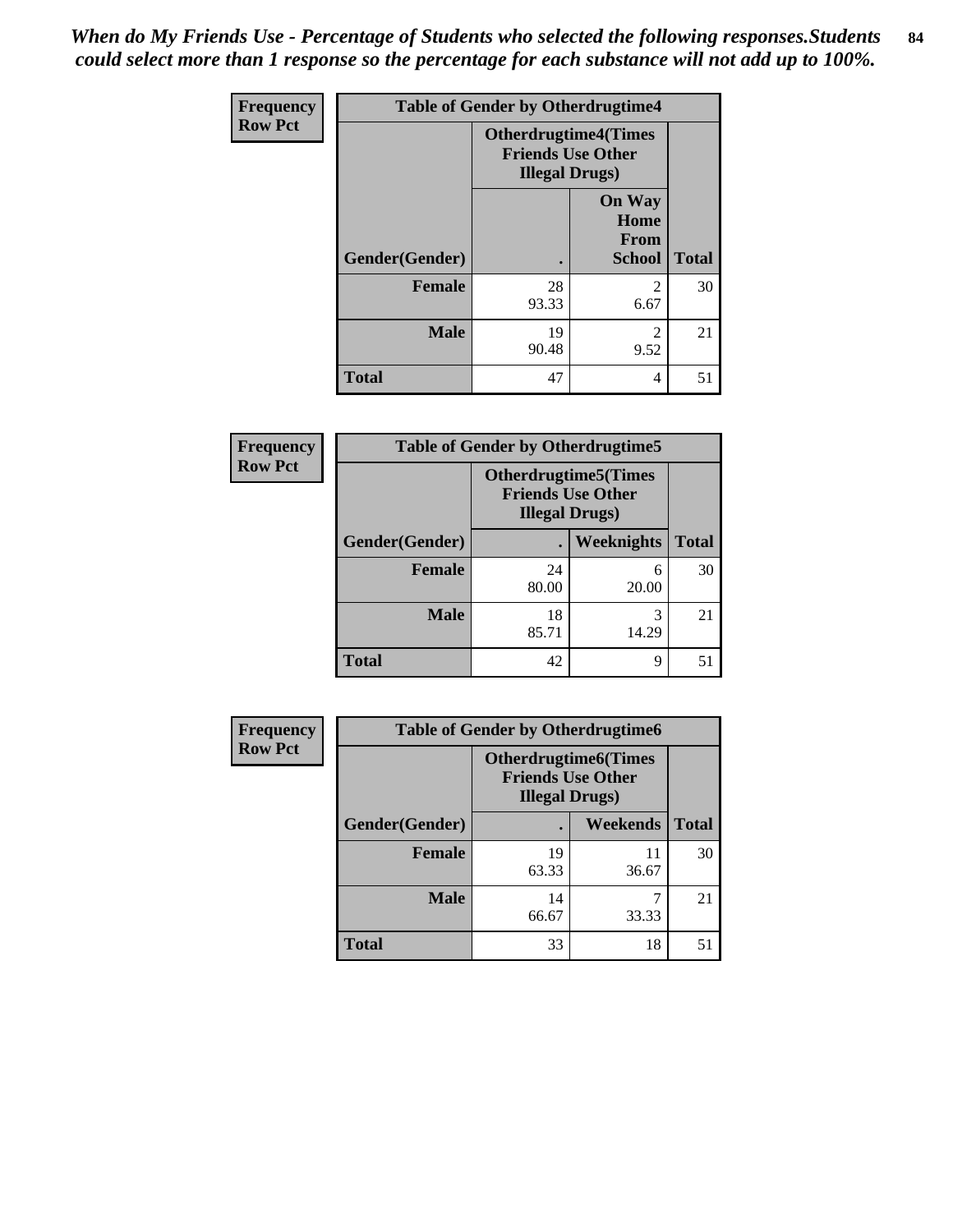## *Other Questions* **85**

| Frequency      |                | <b>Table of Gender by Educationalcohol</b> |                                                                                                                               |              |  |
|----------------|----------------|--------------------------------------------|-------------------------------------------------------------------------------------------------------------------------------|--------------|--|
| <b>Row Pct</b> |                |                                            | Educationalcohol(I<br>have been taught<br>about alcohol,<br>tobacco,<br>and other drugs<br>within the last year<br>at school) |              |  |
|                | Gender(Gender) | <b>Yes</b>                                 | N <sub>0</sub>                                                                                                                | <b>Total</b> |  |
|                | <b>Female</b>  | 27<br>90.00                                | 3<br>10.00                                                                                                                    | 30           |  |
|                | <b>Male</b>    | 20<br>95.24                                | 4.76                                                                                                                          | 21           |  |
|                | <b>Total</b>   | 47                                         | 4                                                                                                                             | 51           |  |

| Frequency      | <b>Table of Gender by Rodedrinking</b> |                                                                                                                     |                |              |
|----------------|----------------------------------------|---------------------------------------------------------------------------------------------------------------------|----------------|--------------|
| <b>Row Pct</b> |                                        | Rodedrinking(In<br>the past 30 days I<br>have ridden in a<br>car with a driver<br>who had been<br>drinking alcohol) |                |              |
|                | Gender(Gender)                         | Yes                                                                                                                 | N <sub>0</sub> | <b>Total</b> |
|                | <b>Female</b>                          | 6<br>20.00                                                                                                          | 24<br>80.00    | 30           |
|                | <b>Male</b>                            | 3<br>14.29                                                                                                          | 18<br>85.71    | 21           |
|                | <b>Total</b>                           | 9                                                                                                                   | 42             | 51           |

| Frequency      |                | <b>Table of Gender by Drugsschool</b>                                                                                               |                |              |  |
|----------------|----------------|-------------------------------------------------------------------------------------------------------------------------------------|----------------|--------------|--|
| <b>Row Pct</b> |                | <b>Drugsschool</b> (During<br>the past 12 months,<br>I have been offered,<br>sold,<br>or given illegal drugs<br>on school property) |                |              |  |
|                | Gender(Gender) | Yes                                                                                                                                 | N <sub>0</sub> | <b>Total</b> |  |
|                | <b>Female</b>  | 11<br>36.67                                                                                                                         | 19<br>63.33    | 30           |  |
|                | <b>Male</b>    | 8<br>38.10                                                                                                                          | 13<br>61.90    | 21           |  |
|                | <b>Total</b>   | 19                                                                                                                                  | 32             | 51           |  |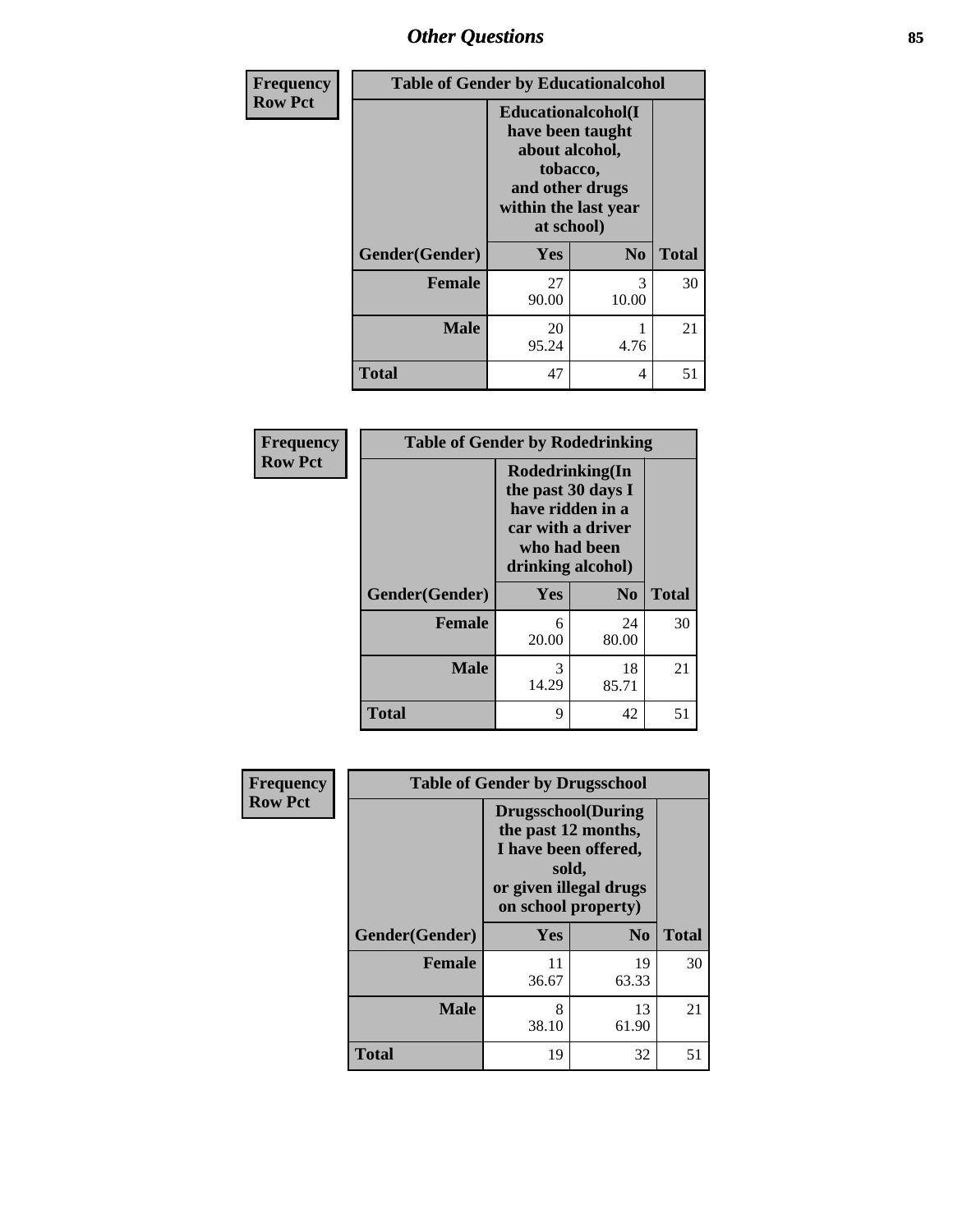*Other Questions* **86**

| <b>Frequency</b> | <b>Table of Gender by Bingedrinking</b> |                                                                                                                       |                   |                       |                               |              |
|------------------|-----------------------------------------|-----------------------------------------------------------------------------------------------------------------------|-------------------|-----------------------|-------------------------------|--------------|
| <b>Row Pct</b>   |                                         | <b>Bingedrinking</b> (I have<br>drunk five or more<br>drinks of alcohol at one<br>sitting during the last 30<br>days) |                   |                       |                               |              |
|                  | Gender(Gender)                          | $\mathbf{0}$<br><b>Days</b>                                                                                           | 1 or<br>2<br>days | 6 to<br>g<br>days     | <b>10</b><br>to<br>19<br>days | <b>Total</b> |
|                  | Female                                  | 24<br>80.00                                                                                                           | 2<br>6.67         | 3<br>10.00            | 3.33                          | 30           |
|                  | <b>Male</b>                             | 18<br>85.71                                                                                                           | 3<br>14.29        | $\mathcal{L}$<br>0.00 | 0<br>0.00                     | 21           |
|                  | <b>Total</b>                            | 42                                                                                                                    | 5                 | 3                     | 1                             | 51           |

| Frequency      | <b>Table of Gender by Educationaids</b> |                                                                                                 |                |              |
|----------------|-----------------------------------------|-------------------------------------------------------------------------------------------------|----------------|--------------|
| <b>Row Pct</b> |                                         | <b>Educationaids</b> (I<br>have been taught<br>about HIV/AIDS<br>at school in the<br>past year) |                |              |
|                | Gender(Gender)                          | <b>Yes</b>                                                                                      | N <sub>0</sub> | <b>Total</b> |
|                | <b>Female</b>                           | 27<br>90.00                                                                                     | 3<br>10.00     | 30           |
|                | <b>Male</b>                             | 17<br>80.95                                                                                     | 4<br>19.05     | 21           |
|                | <b>Total</b>                            | 44                                                                                              | 7              | 51           |

| Frequency      | <b>Table of Gender by Suicideconsider</b> |                 |                |              |
|----------------|-------------------------------------------|-----------------|----------------|--------------|
| <b>Row Pct</b> |                                           | Suicideconsider |                |              |
|                | Gender(Gender)                            | Yes             | N <sub>0</sub> | <b>Total</b> |
|                | <b>Female</b>                             | 30.00           | 21<br>70.00    | 30           |
|                | <b>Male</b>                               | 0.00            | 21<br>100.00   | 21           |
|                | <b>Total</b>                              | q               | 42             | 51           |